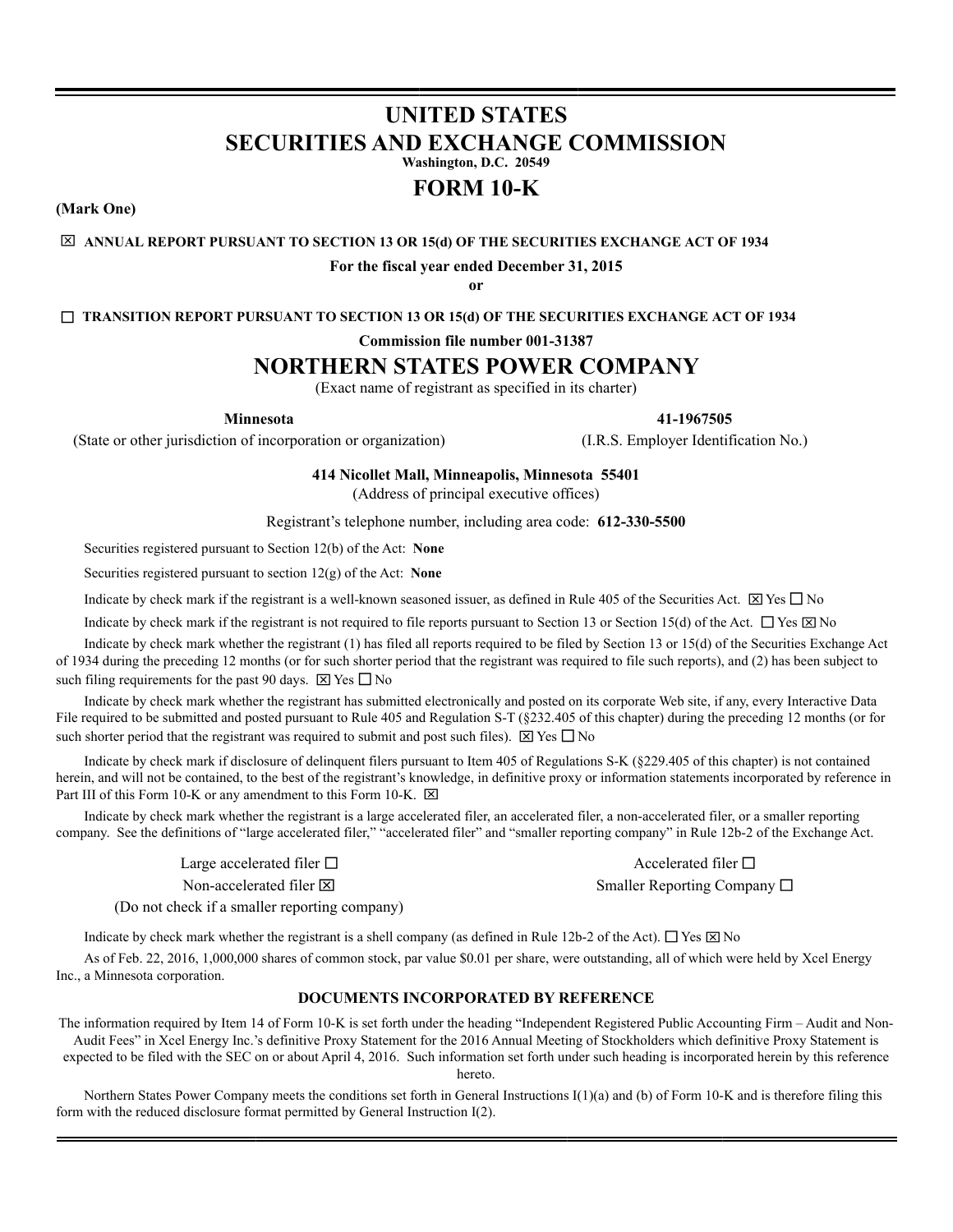## **TABLE OF CONTENTS**

**Index**

| <b>PART I</b>                                                                                                         | $\mathfrak{Z}$   |
|-----------------------------------------------------------------------------------------------------------------------|------------------|
| Item 1 - Business                                                                                                     | 3                |
| DEFINITION OF ABBREVIATIONS AND INDUSTRY TERMS                                                                        | $\mathfrak{Z}$   |
| <b>COMPANY OVERVIEW</b>                                                                                               | 6                |
| ELECTRIC UTILITY OPERATIONS                                                                                           | $\sqrt{6}$       |
| Public Utility Regulation                                                                                             | 6                |
| Capacity and Demand                                                                                                   | $\boldsymbol{7}$ |
| Energy Sources and Related Transmission Initiatives                                                                   | $\boldsymbol{7}$ |
| Nuclear Power Operations and Waste Disposal                                                                           | $10\,$           |
| Nuclear Plant Power Uprates and Life Extension                                                                        | 12               |
| Fuel Supply and Costs                                                                                                 | 13               |
| <b>Fuel Sources</b>                                                                                                   | 13               |
| Renewable Energy Sources                                                                                              | 14               |
| Wholesale Commodity Marketing Operations                                                                              | 15               |
| Summary of Recent Federal Regulatory Developments                                                                     | 15               |
| <b>Electric Operating Statistics</b>                                                                                  | 16               |
| NATURAL GAS UTILITY OPERATIONS                                                                                        | 17               |
| Overview                                                                                                              | 17               |
| Public Utility Regulation                                                                                             | 18               |
| Capability and Demand                                                                                                 | 18               |
| Natural Gas Supply and Costs                                                                                          | 18               |
| <b>Natural Gas Operating Statistics</b>                                                                               | 19               |
| <b>GENERAL</b>                                                                                                        | 20               |
| ENVIRONMENTAL MATTERS                                                                                                 | 20               |
| <b>EMPLOYEES</b>                                                                                                      | $20\,$           |
| Item $1A$ — Risk Factors                                                                                              | 21               |
| Item 1B — Unresolved Staff Comments                                                                                   | 30               |
| Item 2 - Properties                                                                                                   | 30               |
| Item 3 — Legal Proceedings                                                                                            | 31               |
| Item 4 — Mine Safety Disclosures                                                                                      | 31               |
| <b>PART II</b>                                                                                                        | 31               |
| Item 5 — Market for Registrant's Common Equity, Related Stockholder Matters and Issuer Purchases of Equity Securities | 31               |
| Item 6 - Selected Financial Data                                                                                      | 32               |
| Item 7 — Management's Discussion and Analysis of Financial Condition and Results of Operations                        | 32               |
| Item 7A — Quantitative and Qualitative Disclosures About Market Risk                                                  | 36               |
| Item 8 — Financial Statements and Supplementary Data                                                                  | 38               |
| Item 9 — Changes in and Disagreements with Accountants on Accounting and Financial Disclosure                         | 97               |
| Item 9A — Controls and Procedures                                                                                     | 97               |
| Item 9B — Other Information                                                                                           | 98               |
|                                                                                                                       |                  |
| <b>PART III</b>                                                                                                       | 98               |
| Item 10 — Directors, Executive Officers and Corporate Governance                                                      | 98               |
| Item 11 - Executive Compensation                                                                                      | 98               |
| Item 12 - Security Ownership of Certain Beneficial Owners and Management and Related Stockholder Matters              | 98               |
| Item 13 — Certain Relationships and Related Transactions, and Director Independence                                   | 98               |
| Item 14 — Principal Accountant Fees and Services                                                                      | 98               |
| <b>PART IV</b>                                                                                                        | 99               |
| Item 15 - Exhibits, Financial Statement Schedules                                                                     | 99               |
| <b>SIGNATURES</b>                                                                                                     | 103              |
|                                                                                                                       |                  |

This Form 10-K is filed by NSP-Minnesota. NSP-Minnesota is a wholly owned subsidiary of Xcel Energy Inc. Additional information on Xcel Energy is available in various filings with the SEC. This report should be read in its entirety.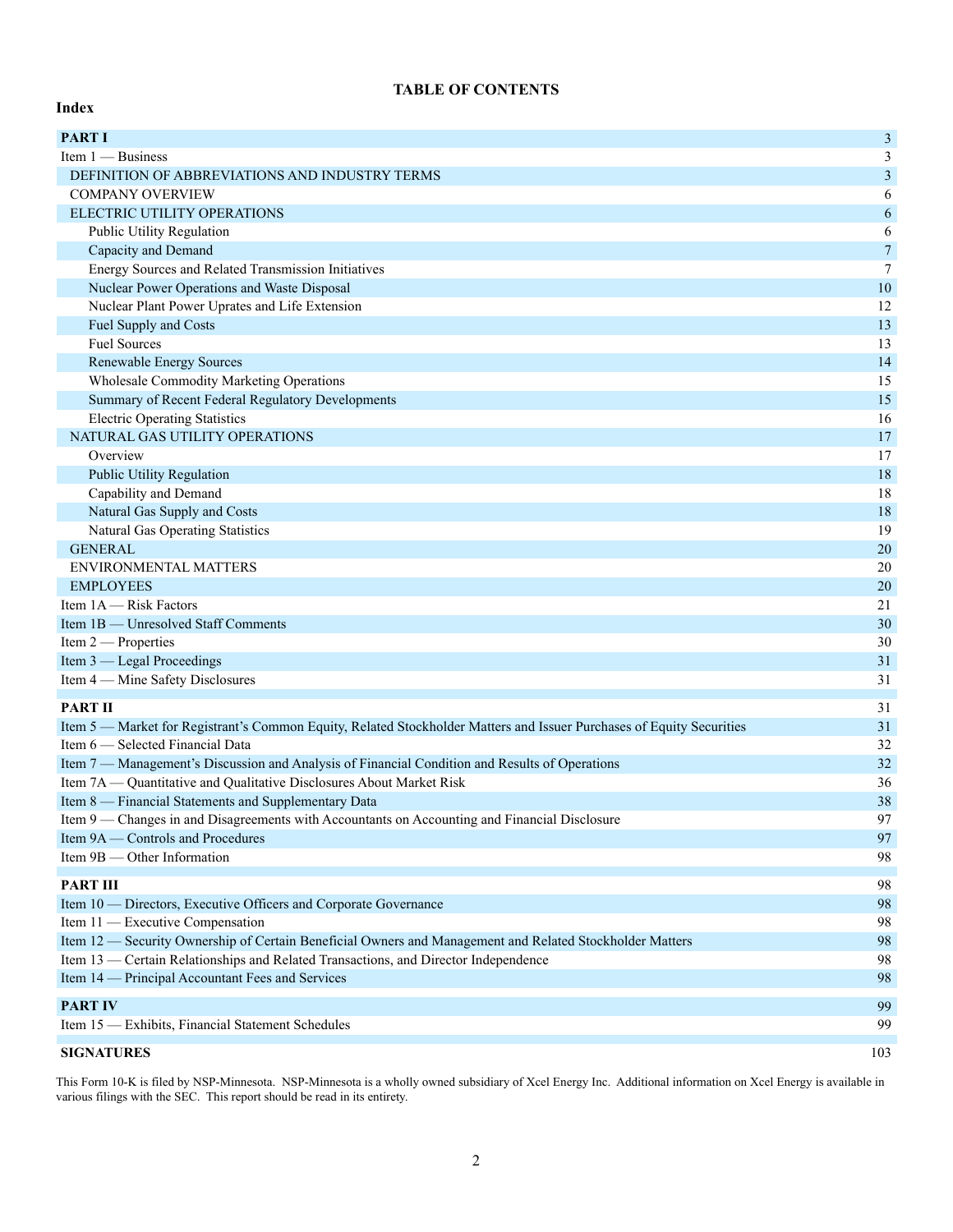## **PART I**

## **Item l — Business**

## **DEFINITION OF ABBREVIATIONS AND INDUSTRY TERMS**

#### *Xcel Energy Inc.'s Subsidiaries and Affiliates (current and former)*

| NSP-Minnesota        | Northern States Power Company, a Minnesota corporation                                                                                             |
|----------------------|----------------------------------------------------------------------------------------------------------------------------------------------------|
| NSP System           | The electric production and transmission system of NSP-Minnesota and NSP-Wisconsin<br>operated on an integrated basis and managed by NSP-Minnesota |
| NSP-Wisconsin        | Northern States Power Company, a Wisconsin corporation                                                                                             |
| <b>PSCo</b>          | Public Service Company of Colorado                                                                                                                 |
| <b>SPS</b>           | Southwestern Public Service Company                                                                                                                |
| Utility subsidiaries | NSP-Minnesota, NSP-Wisconsin, PSCo and SPS                                                                                                         |
| Xcel Energy          | Xcel Energy Inc. and its subsidiaries                                                                                                              |
|                      |                                                                                                                                                    |

## *Federal and State Regulatory Agencies*

| <b>ASLB</b>  | Atomic Safety and Licensing Board                                   |
|--------------|---------------------------------------------------------------------|
| <b>CFTC</b>  | <b>Commodity Futures Trading Commission</b>                         |
| D.C. Circuit | United States Court of Appeals for the District of Columbia Circuit |
| DOC          | Minnesota Department of Commerce                                    |
| <b>DOE</b>   | United States Department of Energy                                  |
| <b>DOI</b>   | United States Department of the Interior                            |
| <b>DOT</b>   | United States Department of Transportation                          |
| <b>EPA</b>   | United States Environmental Protection Agency                       |
| <b>FERC</b>  | Federal Energy Regulatory Commission                                |
| <b>IRS</b>   | <b>Internal Revenue Service</b>                                     |
| <b>MPCA</b>  | Minnesota Pollution Control Agency                                  |
| <b>MPSC</b>  | Michigan Public Service Commission                                  |
| <b>MPUC</b>  | Minnesota Public Utilities Commission                               |
| <b>NDPSC</b> | North Dakota Public Service Commission                              |
| <b>NERC</b>  | North American Electric Reliability Corporation                     |
| NRC          | <b>Nuclear Regulatory Commission</b>                                |
| <b>PSCW</b>  | Public Service Commission of Wisconsin                              |
| <b>SDPUC</b> | South Dakota Public Utilities Commission                            |
| <b>SEC</b>   | Securities and Exchange Commission                                  |
|              |                                                                     |
|              | <b>Electric, Purchased Gas and Resource Adjustment Clauses</b>      |

| Conservation improvement program      |
|---------------------------------------|
| Environmental improvement rider       |
| Extended power uprate                 |
| Fuel clause adjustment                |
| Gas utility infrastructure cost rider |
| Purchased gas adjustment              |
| Renewable development fund            |
| Renewable energy rider                |
| Renewable energy standard             |
| State energy policy                   |
| Transmission cost recovery adjustment |
|                                       |

| <b>Other Terms and Abbreviations</b> |                                               |
|--------------------------------------|-----------------------------------------------|
| <b>AFUDC</b>                         | Allowance for funds used during construction  |
| <b>ALJ</b>                           | Administrative law judge                      |
| <b>APBO</b>                          | Accumulated postretirement benefit obligation |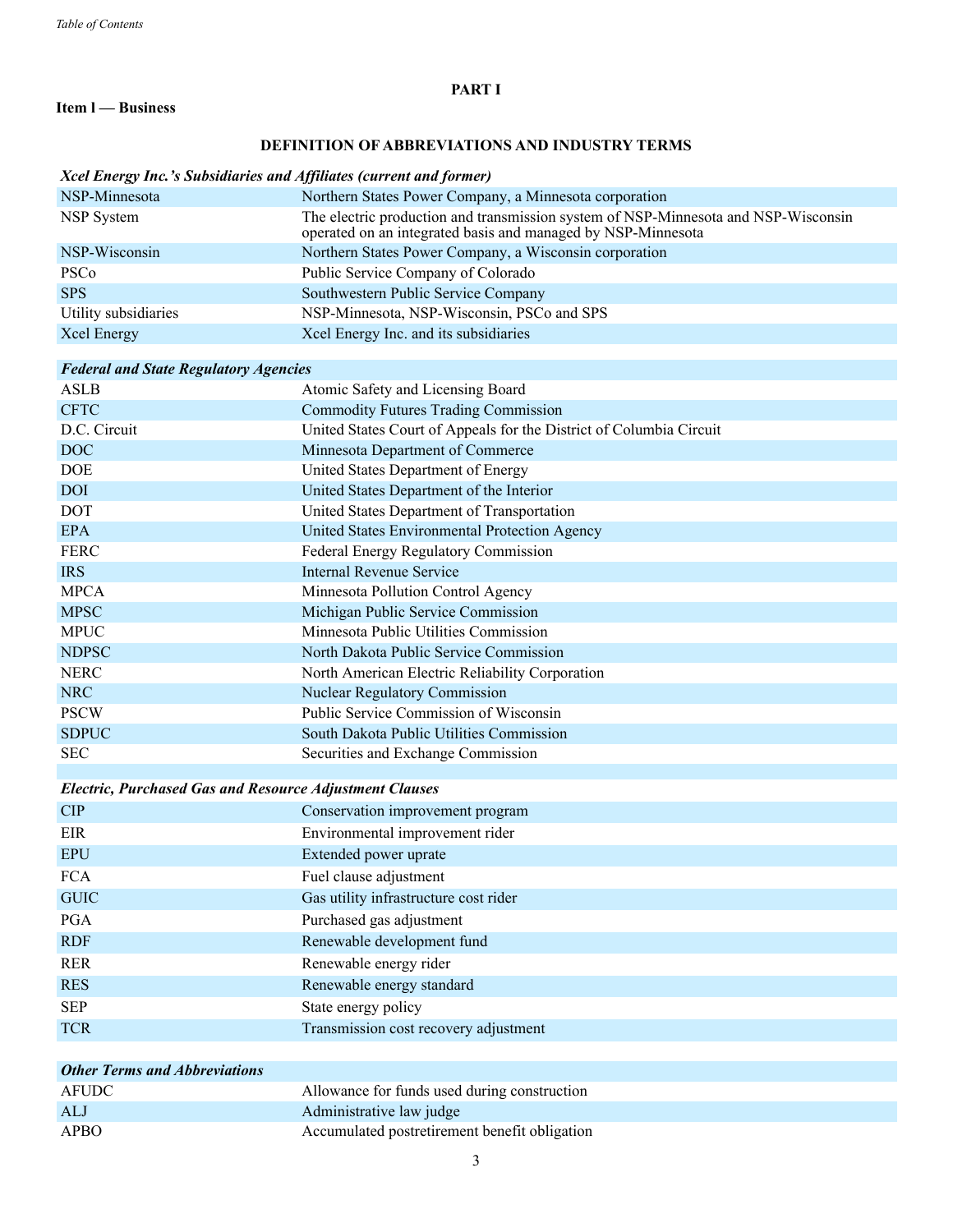| Asset retirement obligation<br><b>ASU</b><br><b>FASB Accounting Standards Update</b><br>Best available retrofit technology<br><b>BART</b><br>Commercial and Industrial<br>C&I<br><b>CAA</b><br>Clean Air Act<br>Alliance of electric cooperatives, municipals and investor-owned utilities in the upper<br>CapX2020<br>Midwest involved in a joint transmission line planning and construction effort<br>Carbon dioxide<br>CO <sub>2</sub><br>Clean Power Plan<br><b>CPP</b><br><b>CSAPR</b><br><b>Cross-State Air Pollution Rule</b><br><b>CWIP</b><br>Construction work in progress<br><b>EGU</b><br>Electric generating unit<br>Effective tax rate<br><b>ETR</b><br>FASB<br><b>Financial Accounting Standards Board</b><br><b>FTR</b><br>Financial transmission right<br><b>FTY</b><br>Forecast test year<br>GAAP<br>Generally accepted accounting principles<br>Greenhouse gas<br><b>GHG</b><br><b>ISFSI</b><br>Independent spent fuel storage installation<br><b>ITC</b><br>Investment tax credit<br><b>JOA</b><br>Joint operating agreement<br><b>LCM</b><br>Life cycle management<br>Low-level radioactive waste<br><b>LLW</b><br><b>LNG</b><br>Liquefied natural gas<br><b>MGP</b><br>Manufactured gas plant<br><b>MISO</b><br>Midcontinent Independent System Operator, Inc.<br>Moody's Investor Services<br>Moody's<br><b>MVP</b><br>Multi-value project<br><b>MYP</b><br>Multi-year plan<br><b>NAAQS</b><br>National Ambient Air Quality Standard<br>Native load<br>Customer demand of retail and wholesale customers that a utility has an obligation to serve<br>under statute or long-term contract.<br><b>NEI</b><br>Nuclear Energy Institute |
|--------------------------------------------------------------------------------------------------------------------------------------------------------------------------------------------------------------------------------------------------------------------------------------------------------------------------------------------------------------------------------------------------------------------------------------------------------------------------------------------------------------------------------------------------------------------------------------------------------------------------------------------------------------------------------------------------------------------------------------------------------------------------------------------------------------------------------------------------------------------------------------------------------------------------------------------------------------------------------------------------------------------------------------------------------------------------------------------------------------------------------------------------------------------------------------------------------------------------------------------------------------------------------------------------------------------------------------------------------------------------------------------------------------------------------------------------------------------------------------------------------------------------------------------------------------------------------------------------------------------------------------------------------------|
|                                                                                                                                                                                                                                                                                                                                                                                                                                                                                                                                                                                                                                                                                                                                                                                                                                                                                                                                                                                                                                                                                                                                                                                                                                                                                                                                                                                                                                                                                                                                                                                                                                                              |
|                                                                                                                                                                                                                                                                                                                                                                                                                                                                                                                                                                                                                                                                                                                                                                                                                                                                                                                                                                                                                                                                                                                                                                                                                                                                                                                                                                                                                                                                                                                                                                                                                                                              |
|                                                                                                                                                                                                                                                                                                                                                                                                                                                                                                                                                                                                                                                                                                                                                                                                                                                                                                                                                                                                                                                                                                                                                                                                                                                                                                                                                                                                                                                                                                                                                                                                                                                              |
|                                                                                                                                                                                                                                                                                                                                                                                                                                                                                                                                                                                                                                                                                                                                                                                                                                                                                                                                                                                                                                                                                                                                                                                                                                                                                                                                                                                                                                                                                                                                                                                                                                                              |
|                                                                                                                                                                                                                                                                                                                                                                                                                                                                                                                                                                                                                                                                                                                                                                                                                                                                                                                                                                                                                                                                                                                                                                                                                                                                                                                                                                                                                                                                                                                                                                                                                                                              |
|                                                                                                                                                                                                                                                                                                                                                                                                                                                                                                                                                                                                                                                                                                                                                                                                                                                                                                                                                                                                                                                                                                                                                                                                                                                                                                                                                                                                                                                                                                                                                                                                                                                              |
|                                                                                                                                                                                                                                                                                                                                                                                                                                                                                                                                                                                                                                                                                                                                                                                                                                                                                                                                                                                                                                                                                                                                                                                                                                                                                                                                                                                                                                                                                                                                                                                                                                                              |
|                                                                                                                                                                                                                                                                                                                                                                                                                                                                                                                                                                                                                                                                                                                                                                                                                                                                                                                                                                                                                                                                                                                                                                                                                                                                                                                                                                                                                                                                                                                                                                                                                                                              |
|                                                                                                                                                                                                                                                                                                                                                                                                                                                                                                                                                                                                                                                                                                                                                                                                                                                                                                                                                                                                                                                                                                                                                                                                                                                                                                                                                                                                                                                                                                                                                                                                                                                              |
|                                                                                                                                                                                                                                                                                                                                                                                                                                                                                                                                                                                                                                                                                                                                                                                                                                                                                                                                                                                                                                                                                                                                                                                                                                                                                                                                                                                                                                                                                                                                                                                                                                                              |
|                                                                                                                                                                                                                                                                                                                                                                                                                                                                                                                                                                                                                                                                                                                                                                                                                                                                                                                                                                                                                                                                                                                                                                                                                                                                                                                                                                                                                                                                                                                                                                                                                                                              |
|                                                                                                                                                                                                                                                                                                                                                                                                                                                                                                                                                                                                                                                                                                                                                                                                                                                                                                                                                                                                                                                                                                                                                                                                                                                                                                                                                                                                                                                                                                                                                                                                                                                              |
|                                                                                                                                                                                                                                                                                                                                                                                                                                                                                                                                                                                                                                                                                                                                                                                                                                                                                                                                                                                                                                                                                                                                                                                                                                                                                                                                                                                                                                                                                                                                                                                                                                                              |
|                                                                                                                                                                                                                                                                                                                                                                                                                                                                                                                                                                                                                                                                                                                                                                                                                                                                                                                                                                                                                                                                                                                                                                                                                                                                                                                                                                                                                                                                                                                                                                                                                                                              |
|                                                                                                                                                                                                                                                                                                                                                                                                                                                                                                                                                                                                                                                                                                                                                                                                                                                                                                                                                                                                                                                                                                                                                                                                                                                                                                                                                                                                                                                                                                                                                                                                                                                              |
|                                                                                                                                                                                                                                                                                                                                                                                                                                                                                                                                                                                                                                                                                                                                                                                                                                                                                                                                                                                                                                                                                                                                                                                                                                                                                                                                                                                                                                                                                                                                                                                                                                                              |
|                                                                                                                                                                                                                                                                                                                                                                                                                                                                                                                                                                                                                                                                                                                                                                                                                                                                                                                                                                                                                                                                                                                                                                                                                                                                                                                                                                                                                                                                                                                                                                                                                                                              |
|                                                                                                                                                                                                                                                                                                                                                                                                                                                                                                                                                                                                                                                                                                                                                                                                                                                                                                                                                                                                                                                                                                                                                                                                                                                                                                                                                                                                                                                                                                                                                                                                                                                              |
|                                                                                                                                                                                                                                                                                                                                                                                                                                                                                                                                                                                                                                                                                                                                                                                                                                                                                                                                                                                                                                                                                                                                                                                                                                                                                                                                                                                                                                                                                                                                                                                                                                                              |
|                                                                                                                                                                                                                                                                                                                                                                                                                                                                                                                                                                                                                                                                                                                                                                                                                                                                                                                                                                                                                                                                                                                                                                                                                                                                                                                                                                                                                                                                                                                                                                                                                                                              |
|                                                                                                                                                                                                                                                                                                                                                                                                                                                                                                                                                                                                                                                                                                                                                                                                                                                                                                                                                                                                                                                                                                                                                                                                                                                                                                                                                                                                                                                                                                                                                                                                                                                              |
|                                                                                                                                                                                                                                                                                                                                                                                                                                                                                                                                                                                                                                                                                                                                                                                                                                                                                                                                                                                                                                                                                                                                                                                                                                                                                                                                                                                                                                                                                                                                                                                                                                                              |
|                                                                                                                                                                                                                                                                                                                                                                                                                                                                                                                                                                                                                                                                                                                                                                                                                                                                                                                                                                                                                                                                                                                                                                                                                                                                                                                                                                                                                                                                                                                                                                                                                                                              |
|                                                                                                                                                                                                                                                                                                                                                                                                                                                                                                                                                                                                                                                                                                                                                                                                                                                                                                                                                                                                                                                                                                                                                                                                                                                                                                                                                                                                                                                                                                                                                                                                                                                              |
|                                                                                                                                                                                                                                                                                                                                                                                                                                                                                                                                                                                                                                                                                                                                                                                                                                                                                                                                                                                                                                                                                                                                                                                                                                                                                                                                                                                                                                                                                                                                                                                                                                                              |
|                                                                                                                                                                                                                                                                                                                                                                                                                                                                                                                                                                                                                                                                                                                                                                                                                                                                                                                                                                                                                                                                                                                                                                                                                                                                                                                                                                                                                                                                                                                                                                                                                                                              |
|                                                                                                                                                                                                                                                                                                                                                                                                                                                                                                                                                                                                                                                                                                                                                                                                                                                                                                                                                                                                                                                                                                                                                                                                                                                                                                                                                                                                                                                                                                                                                                                                                                                              |
|                                                                                                                                                                                                                                                                                                                                                                                                                                                                                                                                                                                                                                                                                                                                                                                                                                                                                                                                                                                                                                                                                                                                                                                                                                                                                                                                                                                                                                                                                                                                                                                                                                                              |
|                                                                                                                                                                                                                                                                                                                                                                                                                                                                                                                                                                                                                                                                                                                                                                                                                                                                                                                                                                                                                                                                                                                                                                                                                                                                                                                                                                                                                                                                                                                                                                                                                                                              |
|                                                                                                                                                                                                                                                                                                                                                                                                                                                                                                                                                                                                                                                                                                                                                                                                                                                                                                                                                                                                                                                                                                                                                                                                                                                                                                                                                                                                                                                                                                                                                                                                                                                              |
| <b>NOL</b><br>Net operating loss                                                                                                                                                                                                                                                                                                                                                                                                                                                                                                                                                                                                                                                                                                                                                                                                                                                                                                                                                                                                                                                                                                                                                                                                                                                                                                                                                                                                                                                                                                                                                                                                                             |
| Notice of violation<br><b>NOV</b>                                                                                                                                                                                                                                                                                                                                                                                                                                                                                                                                                                                                                                                                                                                                                                                                                                                                                                                                                                                                                                                                                                                                                                                                                                                                                                                                                                                                                                                                                                                                                                                                                            |
| NOx<br>Nitrogen oxide                                                                                                                                                                                                                                                                                                                                                                                                                                                                                                                                                                                                                                                                                                                                                                                                                                                                                                                                                                                                                                                                                                                                                                                                                                                                                                                                                                                                                                                                                                                                                                                                                                        |
| <b>NYISO</b><br>New York Independent System Operator                                                                                                                                                                                                                                                                                                                                                                                                                                                                                                                                                                                                                                                                                                                                                                                                                                                                                                                                                                                                                                                                                                                                                                                                                                                                                                                                                                                                                                                                                                                                                                                                         |
| O&M<br>Operating and maintenance                                                                                                                                                                                                                                                                                                                                                                                                                                                                                                                                                                                                                                                                                                                                                                                                                                                                                                                                                                                                                                                                                                                                                                                                                                                                                                                                                                                                                                                                                                                                                                                                                             |
| <b>OCI</b><br>Other comprehensive income                                                                                                                                                                                                                                                                                                                                                                                                                                                                                                                                                                                                                                                                                                                                                                                                                                                                                                                                                                                                                                                                                                                                                                                                                                                                                                                                                                                                                                                                                                                                                                                                                     |
| PCB<br>Polychlorinated biphenyl                                                                                                                                                                                                                                                                                                                                                                                                                                                                                                                                                                                                                                                                                                                                                                                                                                                                                                                                                                                                                                                                                                                                                                                                                                                                                                                                                                                                                                                                                                                                                                                                                              |
| Prairie Island nuclear generating plant<br>PI                                                                                                                                                                                                                                                                                                                                                                                                                                                                                                                                                                                                                                                                                                                                                                                                                                                                                                                                                                                                                                                                                                                                                                                                                                                                                                                                                                                                                                                                                                                                                                                                                |
| $\rm PJM$<br>PJM Interconnection, LLC                                                                                                                                                                                                                                                                                                                                                                                                                                                                                                                                                                                                                                                                                                                                                                                                                                                                                                                                                                                                                                                                                                                                                                                                                                                                                                                                                                                                                                                                                                                                                                                                                        |
| Particulate matter<br><b>PM</b>                                                                                                                                                                                                                                                                                                                                                                                                                                                                                                                                                                                                                                                                                                                                                                                                                                                                                                                                                                                                                                                                                                                                                                                                                                                                                                                                                                                                                                                                                                                                                                                                                              |
| PPA<br>Purchased power agreement                                                                                                                                                                                                                                                                                                                                                                                                                                                                                                                                                                                                                                                                                                                                                                                                                                                                                                                                                                                                                                                                                                                                                                                                                                                                                                                                                                                                                                                                                                                                                                                                                             |
| PRP<br>Potentially responsible party                                                                                                                                                                                                                                                                                                                                                                                                                                                                                                                                                                                                                                                                                                                                                                                                                                                                                                                                                                                                                                                                                                                                                                                                                                                                                                                                                                                                                                                                                                                                                                                                                         |
| PTC<br>Production tax credit                                                                                                                                                                                                                                                                                                                                                                                                                                                                                                                                                                                                                                                                                                                                                                                                                                                                                                                                                                                                                                                                                                                                                                                                                                                                                                                                                                                                                                                                                                                                                                                                                                 |
| PV<br>Photovoltaic                                                                                                                                                                                                                                                                                                                                                                                                                                                                                                                                                                                                                                                                                                                                                                                                                                                                                                                                                                                                                                                                                                                                                                                                                                                                                                                                                                                                                                                                                                                                                                                                                                           |
| <b>REC</b><br>Renewable energy credit                                                                                                                                                                                                                                                                                                                                                                                                                                                                                                                                                                                                                                                                                                                                                                                                                                                                                                                                                                                                                                                                                                                                                                                                                                                                                                                                                                                                                                                                                                                                                                                                                        |
| ROE<br>Return on equity                                                                                                                                                                                                                                                                                                                                                                                                                                                                                                                                                                                                                                                                                                                                                                                                                                                                                                                                                                                                                                                                                                                                                                                                                                                                                                                                                                                                                                                                                                                                                                                                                                      |
| Renewable portfolio standard<br><b>RPS</b>                                                                                                                                                                                                                                                                                                                                                                                                                                                                                                                                                                                                                                                                                                                                                                                                                                                                                                                                                                                                                                                                                                                                                                                                                                                                                                                                                                                                                                                                                                                                                                                                                   |
| <b>RTO</b><br>Regional Transmission Organization                                                                                                                                                                                                                                                                                                                                                                                                                                                                                                                                                                                                                                                                                                                                                                                                                                                                                                                                                                                                                                                                                                                                                                                                                                                                                                                                                                                                                                                                                                                                                                                                             |
| <b>SIP</b><br>State implementation plan                                                                                                                                                                                                                                                                                                                                                                                                                                                                                                                                                                                                                                                                                                                                                                                                                                                                                                                                                                                                                                                                                                                                                                                                                                                                                                                                                                                                                                                                                                                                                                                                                      |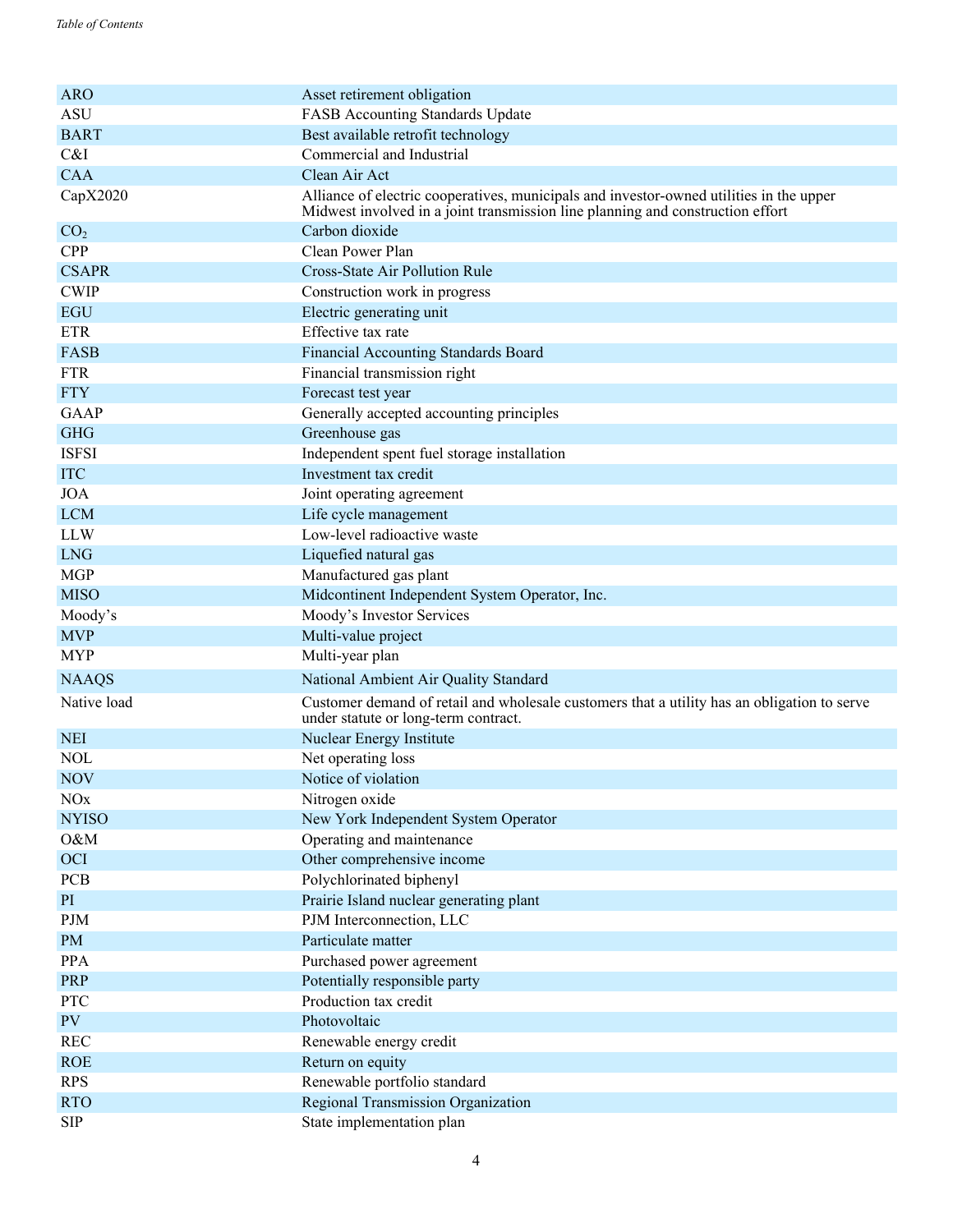| SO <sub>2</sub>     | Sulfur dioxide                     |
|---------------------|------------------------------------|
| <b>SPP</b>          | Southwest Power Pool, Inc.         |
| Standard & Poor's   | Standard & Poor's Ratings Services |
| TO.                 | Transmission owner                 |
|                     |                                    |
| <b>Measurements</b> |                                    |
| <b>Bcf</b>          | Billion cubic feet                 |
| KV                  | Kilovolts                          |
| <b>KWh</b>          | Kilowatt hours                     |
| <b>MMBtu</b>        | Million British thermal units      |
| <b>MW</b>           | Megawatts                          |
| MWh                 | Megawatt hours                     |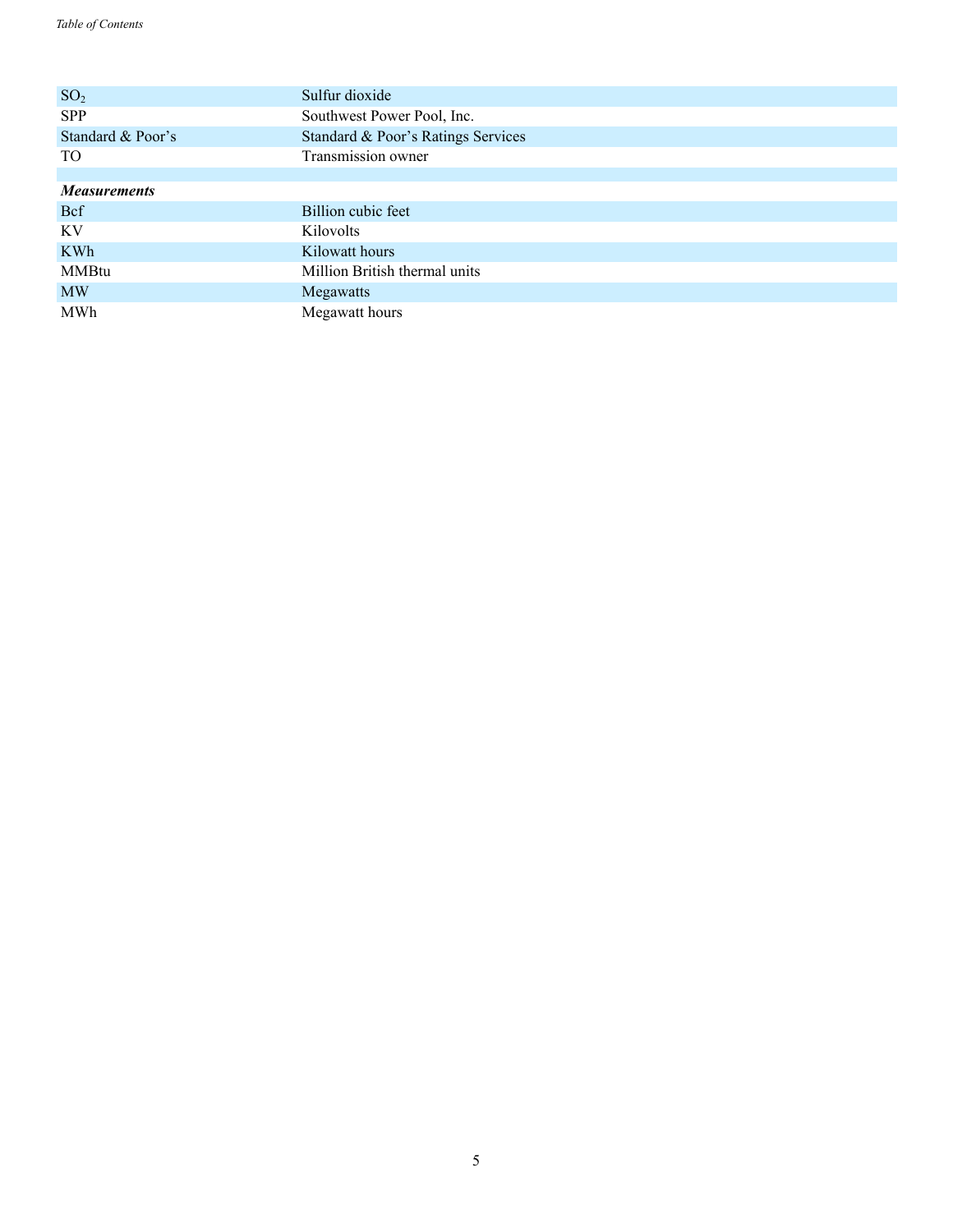## **COMPANY OVERVIEW**

NSP-Minnesota was incorporated in 2000 under the laws of Minnesota. NSP-Minnesota is a utility primarily engaged in the generation, purchase, transmission, distribution and sale of electricity in Minnesota, North Dakota and South Dakota. The wholesale customers served by NSP-Minnesota comprised approximately eight percent of its total KWh sold in 2015. NSP-Minnesota also purchases, transports, distributes and sells natural gas to retail customers and transports customer-owned natural gas in Minnesota and North Dakota. NSP-Minnesota provides electric utility service to approximately 1.4 million customers and natural gas utility service to approximately 0.5 million customers. Approximately 88 percent of NSP-Minnesota's retail electric operating revenues were derived from operations in Minnesota during 2015. Although NSP-Minnesota's large commercial and industrial electric retail customers are comprised of many diversified industries, a significant portion of NSP-Minnesota's large commercial and industrial electric sales include the following industries: petroleum, coal and food products. For small commercial and industrial customers, significant electric retail sales include the following industries: real estate and educational services. Generally, NSP-Minnesota's earnings contribute approximately 35 percent to 45 percent of Xcel Energy's consolidated net income.

The electric production and transmission costs of the entire NSP System are shared by NSP-Minnesota and NSP-Wisconsin. A FERCapproved Interchange Agreement between the two companies provides for the sharing of all generation and transmission costs of the NSP System. Generally, sales to NSP-Wisconsin through the Interchange Agreement account for approximately 10 percent of NSP-Minnesota's consolidated revenues.

NSP-Minnesota owns the following direct subsidiary: United Power and Land Company, which holds real estate.

NSP-Minnesota conducts its utility business in the following reportable segments: regulated electric utility, regulated natural gas utility and all other. See Note 15 to the consolidated financial statements for further discussion relating to comparative segment revenues, net income and related financial information.

NSP-Minnesota's corporate strategy focuses on four core objectives: improving utility performance; driving operational excellence; delivering what customers want and value; and investing for the future.

## **ELECTRIC UTILITY OPERATIONS**

## **Public Utility Regulation**

*Summary of Regulatory Agencies and Areas of Jurisdiction* **—** Retail rates, services and other aspects of NSP-Minnesota's operations are regulated by the MPUC, the NDPSC and the SDPUC within their respective states. The MPUC also has regulatory authority over security issuances, property transfers, mergers, dispositions of assets and transactions between NSP-Minnesota and its affiliates. In addition, the MPUC reviews and approves NSP-Minnesota's ERPs for meeting customers' future energy needs. The MPUC also certifies the need and siting for generating plants greater than 50 MW and transmission lines greater than 100 KV that will be located within the state. No large power plant or transmission line may be constructed in Minnesota except on a site or route designated by the MPUC. The NDPSC and SDPUC have regulatory authority over generation and transmission facilities, along with the siting and routing of new generation and transmission facilities in North Dakota and South Dakota, respectively.

NSP-Minnesota is subject to the jurisdiction of the FERC with respect to its wholesale electric operations, hydroelectric licensing, accounting practices, wholesale sales for resale, transmission of electricity in interstate commerce, compliance with NERC electric reliability standards, asset transfers and mergers, and natural gas transactions in interstate commerce. As approved by the FERC, NSP-Minnesota operates within the MISO RTO and MISO wholesale market. NSP-Minnesota is authorized to make wholesale electric sales at market-based prices. NSP-Minnesota is a transmission owning member of the MISO RTO.

*Fuel, Purchased Energy and Conservation Cost-Recovery Mechanisms* **—** NSP-Minnesota has several retail adjustment clauses that recover fuel, purchased energy and other resource costs:

- *CIP* The CIP recovers the costs of conservation and demand-side management programs that help customers save energy.
- *EIR* The EIR recovers the costs of environmental improvement projects.
- *RDF* The RDF allocates money collected from retail customers to support the research and development of emerging renewable energy projects and technologies.
- *RES* The RES recovers the cost of new renewable generation in Minnesota.
- *RER*  The RER recovers the cost of new renewable generation in North Dakota.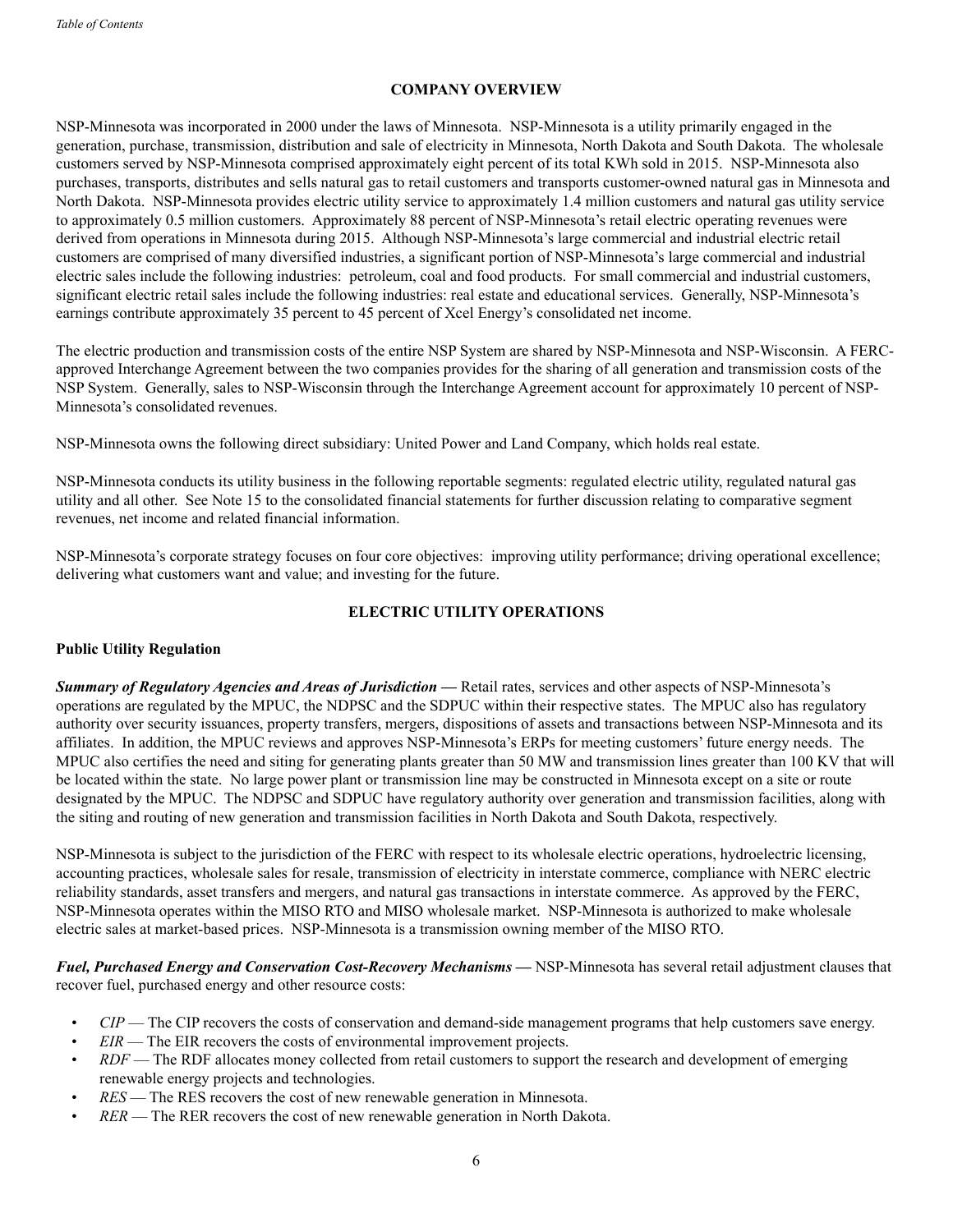- *SEP* The SEP recovers costs related to various energy policies approved by the Minnesota legislature.
- *TCR* The TCR recovers costs associated with new investments in electric transmission and distribution costs that facilitate grid modernization.
- *Infrastructure* The Infrastructure rider recovers costs associated with specific investments in generation and incremental property taxes in South Dakota.

NSP-Minnesota's retail electric rates in Minnesota, North Dakota and South Dakota include a FCA for monthly billing adjustments for changes in prudently incurred costs of fuel, fuel related items and purchased energy. NSP-Minnesota is permitted to recover these costs through FCA mechanisms approved by the regulators in each jurisdiction. In general, capacity costs are not recovered through the FCA. In addition, costs associated with MISO are generally recovered through either the FCA or base rates.

Minnesota state law requires NSP-Minnesota to invest two percent of its state electric revenues and half a percent of its state gas revenues in CIP. NSP-Minnesota was in compliance with this standard in 2015 and expects to be in compliance in 2016. These costs are recovered through an annual cost-recovery mechanism for electric conservation and energy management program expenditures. Minnesota state law also requires NSP-Minnesota to submit a CIP plan at least every three years.

*CIP Triennial Plan* **—** In 2012, the DOC approved NSP-Minnesota's 2013 through 2015 CIP Triennial Plan, which increases the energy savings goals and budgets over the previous plan. The plan sets an annual energy savings goal for electric of saving the equivalent of 1.5 percent the volume of electric energy sales (calculated on a historical three-year average, excluding opt-out customers) and an annual natural gas goal of saving 1.0 percent the volume of gas energy sales. During 2015, NSP-Minnesota submitted an extension to the triennial plan for 2016 which was approved by the DOC. NSP-Minnesota anticipates submitting a 2017 through 2019 plan during the first half of 2016.

## **Capacity and Demand**

Uninterrupted system peak demand for the NSP System's electric utility for each of the last three years and the forecast for 2016, assuming normal weather conditions, is as follows:

| <b>System Peak Demand (in MW)</b> |       |       |               |
|-----------------------------------|-------|-------|---------------|
| 2013                              | 2014  | 2015  | 2016 Forecast |
| .524                              | 8.848 | 0.021 | 227<br>1.327  |

The peak demand for the NSP System typically occurs in the summer. The 2015 system peak demand for the NSP System occurred on Aug. 14, 2015. The 2015 system peak demand was lower due to cooler summer weather. The 2016 forecast assumes normal peak day weather.

## **Energy Sources and Related Transmission Initiatives**

The NSP System expects to use existing power plants, power purchases, CIP options, new generation facilities and expansion of existing power plants to meet its system capacity requirements.

*Purchased Power* **—** NSP-Minnesota has contracts to purchase power from other utilities and independent power producers. Generally, long-term dispatchable purchased power contracts typically require a periodic payment to secure the capacity and a charge for the delivered associated energy. Long-term energy-only purchased power contracts contain a charge for the purchased energy. NSP-Minnesota also makes short-term purchases to meet system load and energy requirements, to replace generation from companyowned units under maintenance or during outages, to meet operating reserve obligations, or to obtain energy at a lower cost.

*Purchased Transmission Services* **—** NSP-Minnesota and NSP-Wisconsin have contracts with MISO and other regional transmission service providers to deliver power and energy to their customers.

*Courtenay Wind Farm* — In September 2015, NSP-Minnesota began construction of the Courtenay wind farm, a 200 MW NSP-Minnesota owned project in North Dakota. In July and August 2015, the MPUC and NDPSC, respectively, approved the Courtenay wind farm with recovery up to \$300 million of capital costs. The project costs were included in the Minnesota RES rider and the North Dakota RER.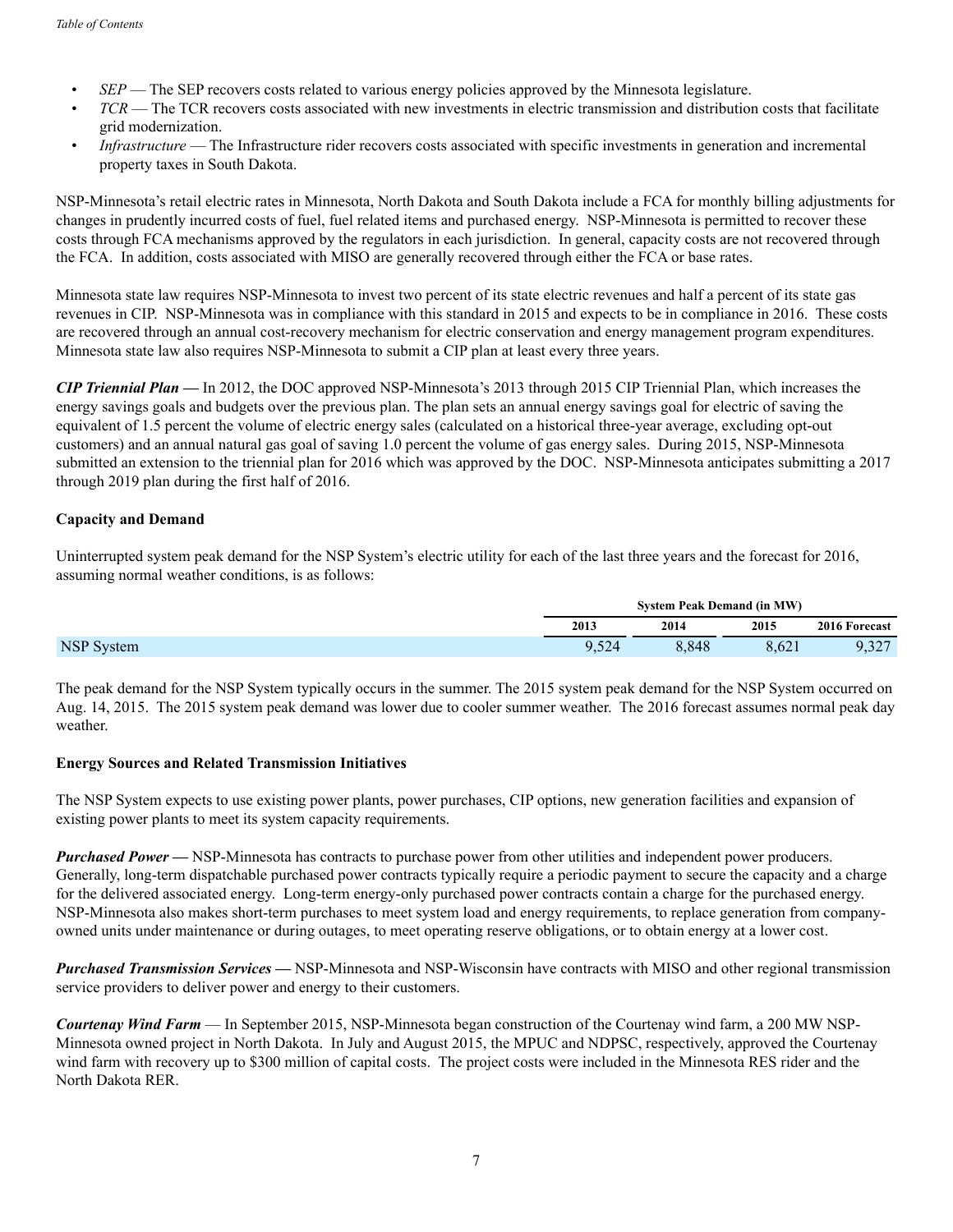## *NSP System Resource Plans* — In January 2015, NSP-Minnesota filed its 2016-2030 Integrated Resource Plan (the Plan) with the MPUC.

In October 2015, NSP-Minnesota proposed revisions to the Plan. The revised proposal addressed stakeholder recommendations as well as the final Clean Power Plan (CPP) issued by the EPA. The revised Plan is based on four primary elements: (1) accelerate the transition from coal energy to renewables, (2) preserve regional system reliability, (3) pursue energy efficiency gains and grid modernization, and (4) ensure customer benefits. The provisions included in the Plan would allow for a 60 percent reduction in carbon emissions from 2005 levels by 2030 and is expected to result in 63 percent of NSP System energy being carbon-free by 2030. Specific terms of the proposal include:

- The addition of 800 MW of wind and 400 MW of utility scale solar to the pre-2020 time-frame;
- The addition of 1000 MW of wind and 1000 MW of utility scale solar between 2020-2030;
- The retirement of Sherco Unit 2 in 2023 and Sherco Unit 1 in 2026;
- The addition of a 230 MW natural gas combustion turbine in North Dakota by 2025;
- Replacement of Sherco coal generation with a 786 MW natural gas combined cycle unit at the Sherco site no later than 2026; and
- Operation of the Monticello and PI nuclear plants through their current license periods in the early 2030's.

NSP-Minnesota believes this will provide substantial opportunities for the ownership of renewable generation and replacement thermal generation. In January 2016, NSP-Minnesota filed supplemental economic and technical information in support of its revised Plan, demonstrating anticipated compliance with the CPP while maintaining reasonable costs for customers. Additionally, NSP-Minnesota responded to MPUC inquiries regarding forecasted cost increases at PI (through end of licensed life) and committed to provide additional information if the MPUC wishes to further explore alternatives to operating PI through its current licenses. While the procedural schedule has not yet been finalized, the current expectation is that the MPUC will make a decision in the second half of 2016.

*North Dakota Energy Resource Considerations* — In February 2014, the NDPSC approved a settlement agreement between NSP-Minnesota and NDPSC Advocacy Staff in resolution of the 2013 North Dakota electric rate case. Among other things, the settlement agreement included a commitment to develop a generation cost allocation mechanism for serving North Dakota customers in a way that reflects North Dakota energy policy. In September 2015, NSP-Minnesota and NDPSC Advocacy Staff satisfied this commitment through joint filing of a Negotiated Agreement with key terms including:

- Acceleration of NSP-Minnesota's commitment to locate thermal generation in North Dakota from 2036 to by the end of 2025;
- Exclusion of select wind and small solar PPAs from the NSP-Minnesota's North Dakota Fuel Cost Rider;
- Continued recovery in North Dakota of six existing biomass PPAs, subject, in part, to refund if NSP-Minnesota fails to achieve its generation commitment by the end of 2025;
- Extension of the current rate moratorium through 2017;
- NDPSC Staff support for continued use of 12-Coincident Peak system allocator through 2025; and,
- Development of a framework to address future generation resources to be filed with the NDPSC by Jan. 1, 2017.

The NDPSC conducted a work session in February 2016, to discuss their view of the Negotiated Agreement with their Advisory Staff. Next steps would include further NDPSC hearing(s) to continue discussion or take action on the Negotiated Agreement. No specific procedural schedule has been established for this matter.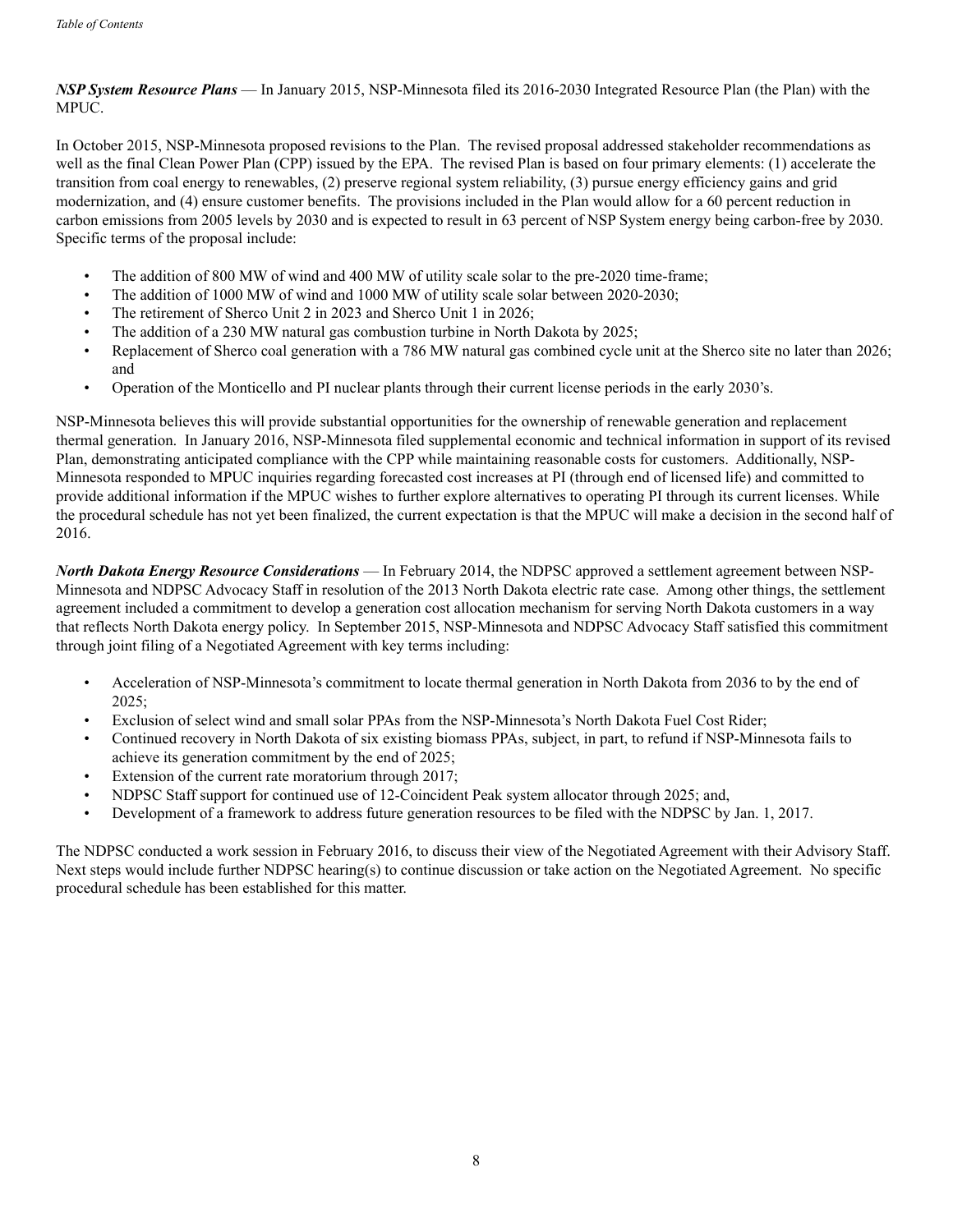*NSP-Minnesota's Petition for an Advance Determination of Prudence* — In February 2016, the NDPSC discussed NSP-Minnesota's Petition for an Advance Determination of Prudence (ADP) for 345 MW of capacity and associated energy to be added to the NSP System through a 20-year PPA with Mankato Energy Center, LLC, an affiliate of Calpine Corporation. While a certain commissioner indicated support for the opportunity to add larger, low-priced, dispatchable generation, other commissioners were concerned the resource would not be necessary by the 2019 expected in-service date and not supportive of the ADP. Commissioners are expected to vote on the matter on March 9, 2016. The North Dakota portion of the PPA is approximately \$1.2 million per year.

*CapX2020* **—** The estimated cost of the five major CapX2020 transmission projects listed below is \$2 billion. NSP-Minnesota and NSP-Wisconsin are responsible for approximately \$1.1 billion of the total investment. As of Dec. 31, 2015, Xcel Energy has invested \$1.0 billion of its \$1.1 billion share of the five CapX2020 transmission projects. The projects are as follows:

- Hampton, Minn. to Rochester, Minn. to La Crosse, Wis. 161/345 Kilovolt (KV) transmission line The Wisconsin portion of the project includes a new substation and approximately 50 miles of new 345 KV transmission line, at an estimated cost of \$211 million. The final 161 KV segment of the project went into service in January 2016, while the final 345 KV segment of the project is expected to go into service in the fall of 2016;
- Brookings County, S.D. to Hampton, Minn. 345 KV transmission line The project was placed in service in March 2015;
- Bemidji, Minn. to Grand Rapids, Minn. 230 KV transmission line The project was placed in service in September 2012;
- Monticello, Minn. to Fargo, N.D. 345 KV transmission line In April 2015, the final portion of the project was placed in service; and
- Big Stone South to Brookings County, S.D. 345 KV transmission line Construction on the line began in September 2015, with completion anticipated in 2017.

*Minnesota Solar* — Minnesota legislation requires 1.5 percent of a public utility's total electric retail sales to retail customers be generated using solar energy by 2020. Of the 1.5 percent, 10 percent must come from systems sized 20 kilowatts or less. NSP-Minnesota anticipates it will meet its compliance requirements through large and small scale solar additions.

NSP-Minnesota also offers customer solar programs: a solar production incentive program for rooftop solar, called Solar\*Rewards®, and a community solar garden program that provides bill credits to participating subscribers, called Solar\*Rewards® Community®. Additionally, the DOC offers the "Made in Minnesota" program, providing incentives for the installation of small solar systems that were manufactured in-state, which generates renewable energy credits for utilities including NSP-Minnesota.

In August 2015, the MPUC issued an order regarding the Solar\*Rewards Community program, limiting the size of solar installations eligible to participate in the program to five MW or less through Sept. 25, 2015. Subsequently, projects must be one MW or less. In October 2015, the MPUC denied requests for reconsideration of the project size limitation. Sunrise Energy Ventures, a Solar\*Rewards Community developer, has appealed this decision to the Minnesota Court of Appeals.

*Minnesota Legislation* — In June 2015, the Minnesota governor signed the Jobs and Energy bill into law. Several approved mechanisms may provide additional options and opportunities in future rate cases, including the duration of future MYPs and more certainty regarding recovery of costs and the impact to customers. This bill provides:

- Increased flexibility for utilities to submit a MYP of up to five years;
- The potential for full capital recovery for all proposed years;
- O&M cost recovery based on an index;
- Distribution costs that facilitate grid modernization are eligible for rider recovery;
- Natural gas extension costs for unserved areas can be socialized and are eligible for rider recovery;
- Recovery of plant closure costs, should the MPUC order early plant closure, such as in a resource plan; and
- Allows implementation of interim rates for the first and second years of the MYP.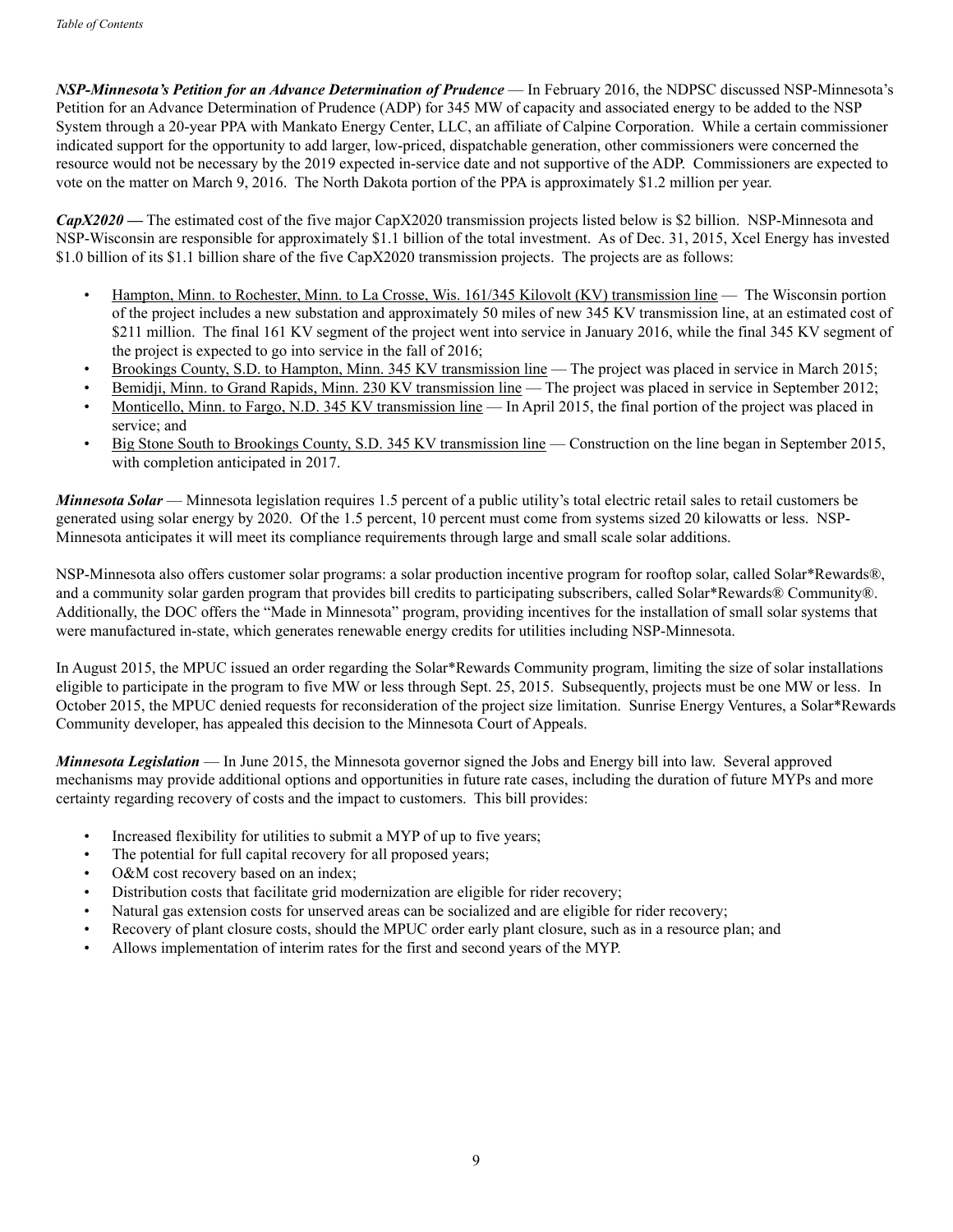*Annual Automatic Adjustment (AAA) of Charges* — In June 2013, the DOC proposed that the MPUC adopt a fuel clause incentive that would normalize FCA recovery using monthly patterns derived from averages of the prior three-year period, setting and fixing this level during a rate case with no adjustment between rate cases. NSP-Minnesota and other utilities opposed this proposal. The DOC proposal is pending MPUC action.

Additionally, the DOC has indicated it will review prudence of replacement power costs associated with the Sherco Unit 3 outage event within the 2013 AAA docket. The 2013 and 2012 AAA dockets remain pending.

In September 2015, the 2014 AAA was filed with the MPUC and also remains pending.

#### **Nuclear Power Operations and Waste Disposal**

NSP-Minnesota owns two nuclear generating plants: the Monticello plant and the PI plant. Nuclear power plant operations produce gaseous, liquid and solid radioactive wastes which are controlled by federal regulation. High-level radioactive wastes primarily include used nuclear fuel. LLW consists primarily of demineralizer resins, paper, protective clothing, rags, tools and equipment that have become contaminated through use in a plant.

*NRC Regulation* — The NRC regulates the nuclear operations of NSP-Minnesota. Decisions by the NRC can significantly impact the operations of the nuclear generating plants.

The NRC imposed new requirements after events at the nuclear generating plant in Fukushima, Japan in 2011. In 2012, the NRC issued orders which included requirements for mitigation strategies for beyond-design-basis external events, requirements with regard to reliable spent fuel instrumentation and requirements with regard to reliable hardened containment vents, which are applicable to boiling water reactor containments at the Monticello plant. The NRC also requested additional information including requirements to perform walkdowns of seismic and flood protection, to evaluate seismic and flood hazards and to assess the emergency preparedness staffing and communications capabilities at each plant. Except with respect to the revised order described below, all units are on track to meet the required compliance dates and be fully compliant by December 2016.

In 2013, the NRC issued a revised order with regard to reliable hardened containment vents. Compliance with the revised order will be completed during refueling outages in 2017-2019.

NSP-Minnesota expects that complying with these external event requirements will cost approximately \$90 to \$100 million at the Monticello and PI plants over the period 2012 through 2018. The majority of these costs have been and are expected to be capital in nature. The costs associated with compliance have been and are expected to continue to be recoverable from customers through regulatory mechanisms and consequently NSP-Minnesota does not expect a material impact on its results of operations, financial position, or cash flows.

The NRC continues to review its requirements for mitigating the risks of external events on nuclear plants. NSP-Minnesota expects the costs associated with compliance will be recoverable from customers.

*Nuclear Regulatory Performance* **—** The NRC has a Reactor Oversight Process that classifies U.S. nuclear reactors into various categories (referred to as Columns, from 1 to 5). Issues are evaluated as either green, white, yellow, or red based on their safety significance, with green representing the least safety concern and red representing the most concern.

At Dec. 31, 2015, Monticello and PI Unit 1 were in Column 1 (licensee response) with all green performance indicators and no greater than green findings or violations. Plants in Column 1 are subject to only a pre-defined set of basic NRC inspections.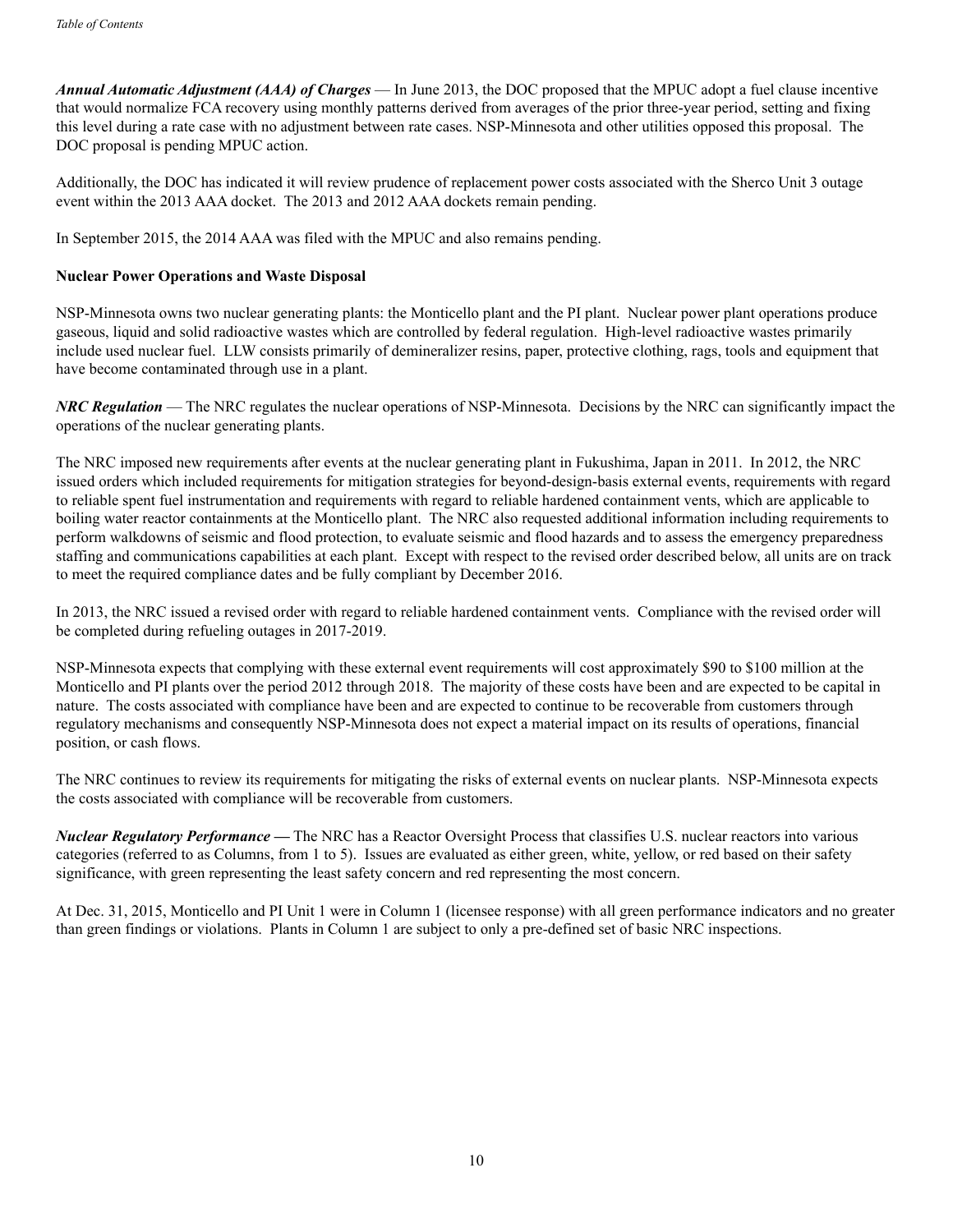Based on a December 2015 shutdown, PI Unit 2 will be moved from Column 1 to Column 2 (regulatory response) due to an anticipated white performance indicator related to the level of unplanned rapid shutdowns of the nuclear reactor, of which only a certain level is allowed per year to remain at the green performance level. Plants in Column 2 are subject to special NRC inspections to review and validate that performance issues or inspection findings have been properly addressed. PI Unit 2 returned to service in late February 2016 after addressing the issues leading to shutdown and will be eligible to return to Column 1 once the performance indicator returns to green, subject to an NRC inspection to close the issue. Depending on the unit's operation in 2016, PI Unit 2 could return to green performance and Column 1 later in 2016.

*Monticello Spent Fuel Storage - Dry Shielded Canisters — In the fall of 2013, NSP-Minnesota's Monticello nuclear generating plant* conducted a spent fuel loading campaign which resulted in five storage canisters being loaded and placed in the ISFSI and a sixth one being loaded but remaining in the plant pending resolution of weld inspection issues. Successful pressure and leak testing has demonstrated the safety and integrity of all six canisters involved. In December 2013, the NRC initiated an investigation to determine whether two contractor technicians at Monticello deliberately failed to follow procedure in performing Non-Destructive Examinations (NDE) on the six spent fuel storage canisters (Dry Shielded Canisters #11-16) in accordance with procedural requirements and to determine whether the contractors falsified records when recording the NDE results. The investigation determined that the two NDE contractors deliberately violated NRC requirements. NSP-Minnesota has taken several actions to assure that compliance with the NRC's regulations and Monticello's storage license can be demonstrated. In October 2015, NSP-Minnesota and the NRC participated in an alternative dispute resolution (ADR) session on this matter.

In December 2015, the NRC issued a confirmatory order formally approving a settlement reached through the ADR process in which NSP-Minnesota agreed to a timeline for attaining compliance on all six canisters as well as additional training and communications. As a result, the NRC will not issue a notice of violation or impose a civil penalty to NSP-Minnesota for this matter, and will consider the terms of its order as an escalated enforcement action for a period of one year from its issued date. NSP-Minnesota has filed an exemption request with the NRC for the completion of the final canister #16, which is anticipated to be acted upon in 2016. Costs attributable to the six canisters achieving full regulatory compliance within five years, as agreed to in the settlement, are currently being evaluated. No public safety issues have been raised, or are believed to exist, related to handling of spent nuclear fuel at Monticello in regard to this matter.

*LLW Disposal* **—** LLW from NSP-Minnesota's Monticello and PI nuclear plants is currently disposed at the Clive facility located in Utah and Waste Control Specialists facility located in Texas. If off-site LLW disposal facilities become unavailable, NSP-Minnesota has storage capacity available on-site at PI and Monticello that would allow both plants to continue to operate until the end of their current licensed lives.

*High-Level Radioactive Waste Disposal* **—** The federal government has the responsibility to permanently dispose of domestic spent nuclear fuel and other high-level radioactive wastes. The Nuclear Waste Policy Act requires the DOE to implement a program for nuclear high-level waste management. This includes the siting, licensing, construction and operation of a repository for spent nuclear fuel from civilian nuclear power reactors and other high-level radioactive wastes at a permanent federal storage or disposal facility.

## Nuclear Geologic Repository - Yucca Mountain Project

In 2002, the U.S. Congress designated Yucca Mountain, Nevada as the first deep geologic repository. In 2008, the DOE submitted an application to construct a deep geologic repository at this site to the NRC. In 2010, the DOE announced its intention to stop the Yucca Mountain project and requested the NRC approve the withdrawal of the application. In 2010, the ASLB issued a ruling that the DOE could not withdraw the Yucca Mountain application.

The DOE's decision and the resulting stoppage of the NRC's review has prompted multiple legal challenges, including the DOE's authority to stop the project and withdraw the application, the DOE's authority to continue to collect the nuclear waste fund fee and the NRC's authority to stop their review of the DOE's application.

In August 2013, the D.C. Court of Appeals ordered the NRC to complete their review of the DOE's application to construct the Yucca Mountain repository. In November 2013, the NRC complied by issuing an order to the NRC Staff to complete and publish a safety evaluation report on the proposed Yucca Mountain nuclear spent fuel and waste repository. The NRC Staff completed and published its Safety Evaluation Report in January 2015. The NRC also requested that the DOE prepare a supplemental environmental impact statement (EIS) so the NRC Staff can complete its review. A supplement to the DOE's EIS was published in August 2015.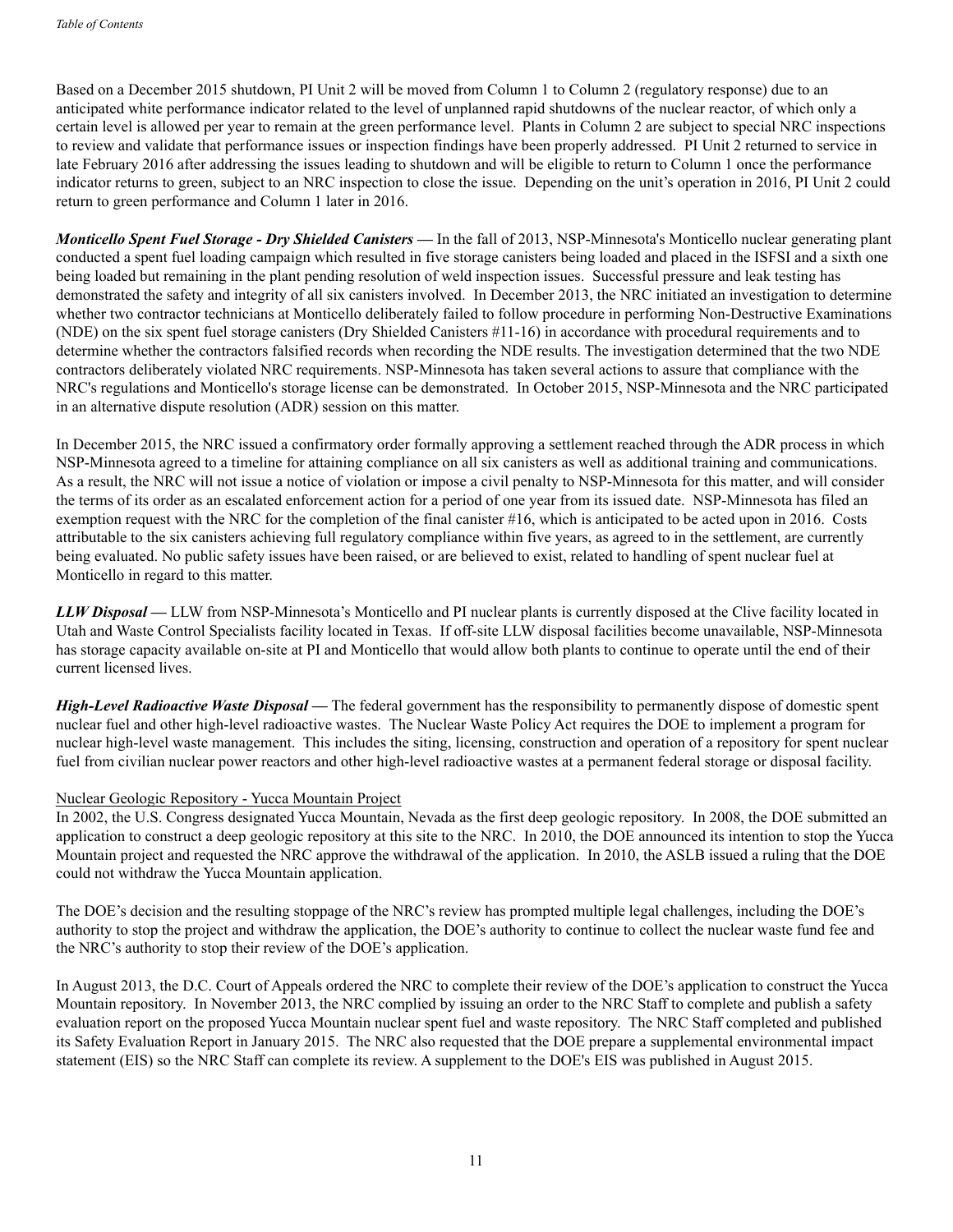In November 2013, the U.S. Court of Appeals ordered the DOE to suspend the collection of the nuclear waste fund fee from nuclear utilities and to recommend to Congress that the nuclear waste fund fee be set to zero. In January 2014, the DOE sent its court mandated proposal to adjust the current fee to zero, which Congress approved in May 2014.

At the time that the DOE decided to stop the Yucca Mountain project and withdraw the application, the U.S. Secretary of Energy convened a Blue Ribbon Commission to recommend alternatives to Yucca Mountain for disposal of used nuclear fuel. In January 2012, the Blue Ribbon Commission report was issued. In January 2013, the DOE provided its report to Congress relative to their plans to implement the Blue Ribbon Commission's recommendations including the required legislative changes and authorizations. The report also announced the Obama Administration's intent to make a pilot consolidated interim storage facility available in 2021, a larger consolidated interim storage facility available in 2025 and a deep geologic repository available in 2048.

#### Nuclear Spent Fuel Storage

NSP-Minnesota has interim on-site storage for spent nuclear fuel at its Monticello and PI nuclear generating plants. As of Dec. 31, 2015, there were 40 casks loaded and stored at the PI plant and 15 canisters loaded and stored at the Monticello plant. An additional 24 casks for PI and 15 canisters for Monticello have been authorized by the State of Minnesota. This currently authorized storage capacity is sufficient to allow NSP-Minnesota to operate until the end of the operating licenses in 2030 for Monticello, 2033 for PI Unit 1, and 2034 for PI Unit 2. Authorizations for additional spent fuel storage capacity may be required at each site to support either continued operation or decommissioning if the federal government does not begin operation of a consolidated interim storage installation.

*Nuclear Waste Disposal Litigation* — In 1998, NSP-Minnesota filed a complaint in the U.S. Court of Federal Claims against the United States requesting breach of contract damages for the DOE's failure to begin accepting spent nuclear fuel by Jan. 31, 1998, as required by the contracts between the United States and NSP-Minnesota. NSP-Minnesota sought contract damages in this lawsuit through 2004. In September 2007, the Court awarded NSP-Minnesota \$116.5 million in damages through 2004. In August 2007, NSP-Minnesota filed a second complaint; this lawsuit claimed damages for 2005 through 2008.

In July 2011, the United States and NSP-Minnesota executed a settlement agreement resolving both lawsuits, providing an initial \$100 million payment from the United States to NSP-Minnesota, and providing a method by which NSP-Minnesota can recover its spent fuel storage costs through 2013. In January 2014, the United States and NSP-Minnesota agreed to an extension to the settlement agreement which will allow recovery of spent fuel storage costs through 2016. The extension does not address costs for spent fuel storage after 2016; such costs could be the subject of future litigation. In November 2015, NSP-Minnesota received a settlement payment of \$13.1 million. NSP-Minnesota has received a total of \$227.8 million of settlement proceeds as of Dec. 31, 2015. Amounts received from the installments are being returned to customers through ratemaking proceedings as determined by the MPUC and other state regulators.

*NRC Waste Confidence Decision (WCD*) — In September 2014, the NRC published a Generic Environmental Impact Statement (GEIS) and revised WCD rule, now called the Continued Storage Rule (CSR) on the temporary on-site storage of spent nuclear fuel. The CSR assesses how long temporary on-site storage can remain safe and when facilities for the disposal of nuclear waste will become available. Issuance of the CSR now allows the NRC to proceed with final license decisions regarding the new and renewed plant and Independent Spent Fuel Storage Installation (ISFSI) operating licenses without the need to litigate contentions related to the continued storage of spent nuclear fuel on-site. This may facilitate potential future spent fuel licensing needs for NSP-Minnesota.

The CSR is currently being challenged before the U.S. Court of Appeals for the D.C. Circuit (D.C. Circuit) on the grounds that the environmental impact statement is inadequate to satisfy the National Environmental Policy Act. A decision by the D.C. Circuit is anticipated later in 2016.

*PI ISFSI License Renewal —* The current license to operate an ISFSI at PI expired in October 2013. The NRC granted a renewed license for the ISFSI at PI in December 2015. The new expiration date of the renewed license is Oct. 31, 2053.

See Note 12 to the consolidated financial statements for further discussion regarding nuclear related items.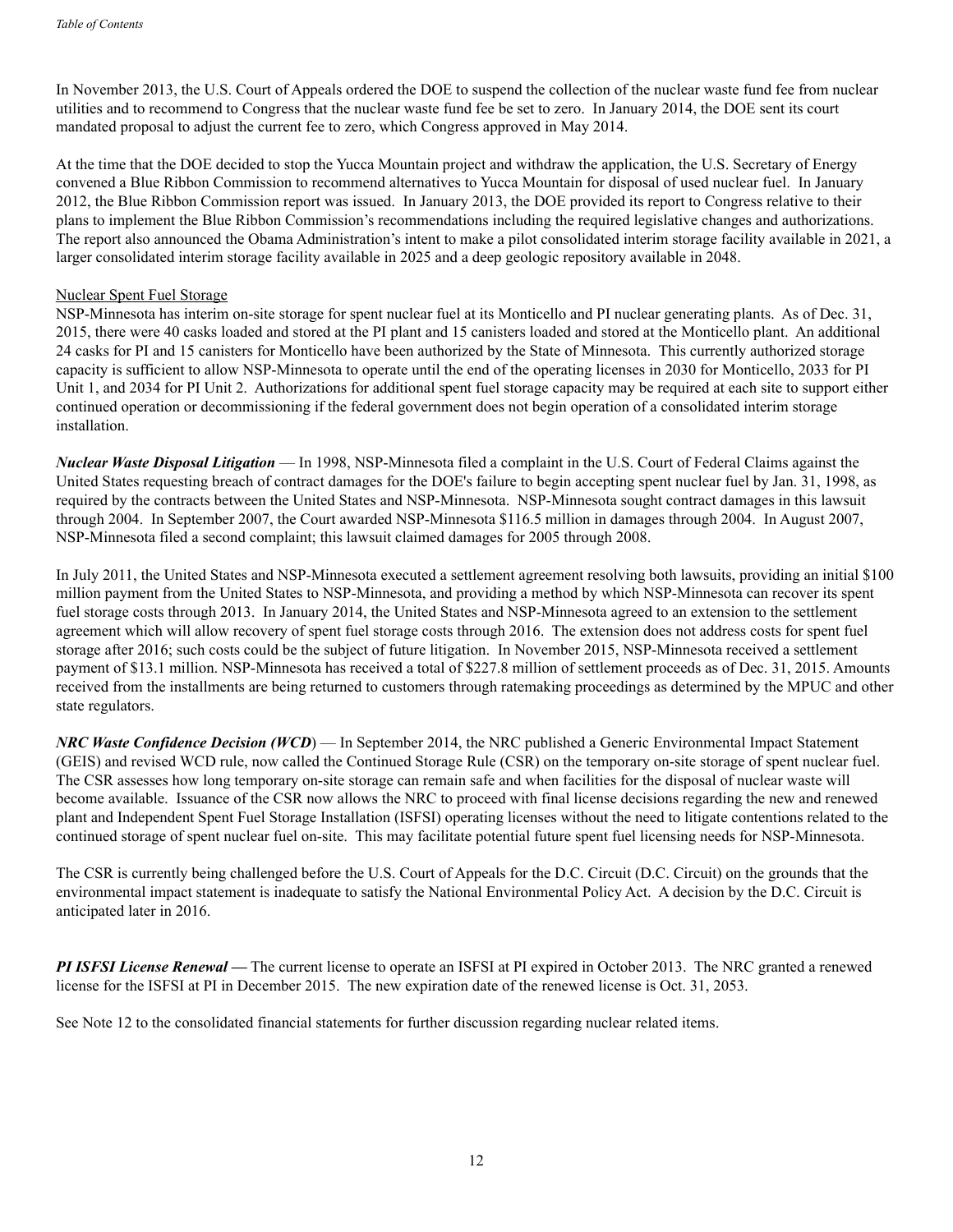## **Fuel Supply and Costs**

The following table shows the delivered cost per MMBtu of each significant category of fuel consumed for owned electric generation, the percentage of total fuel requirements represented by each category of fuel and the total weighted average cost of all fuels.

|                                     | Coal <sup>(a)</sup> |         | <b>Nuclear</b> |         | <b>Natural Gas</b> |         | Weighted                                 |
|-------------------------------------|---------------------|---------|----------------|---------|--------------------|---------|------------------------------------------|
| <b>NSP System Generating Plants</b> | Cost                | Percent | Cost           | Percent | Cost               | Percent | <b>Average Owned</b><br><b>Fuel Cost</b> |
| 2015                                |                     | 47%     | 0.83           | 40%     | 3.89               | 13%     | 1.85                                     |
| 2014                                | 2.23                | 52      | 0.89           | 42      | 6.27               |         | 1.94                                     |
| 2013                                | 2.20                | 49      | 0.95           | 40      | 5.08               |         | 2.03                                     |

(a) Includes refuse-derived fuel and wood.

The cost of natural gas in 2015 decreased due to lower wholesale commodity prices.

See Items 1A and 7 for further discussion of fuel supply and costs.

## *Fuel Sources*

*Coal* — The NSP System normally maintains approximately 41 days of coal inventory. Coal supply inventories at Dec. 31, 2015 and 2014 were approximately 67 and 27 days usage, respectively. At Dec. 31, 2015, milder weather, purchase commitments and resolution of railcar congestion resulted in coal inventories being above optimal levels. NSP-Minnesota's generation stations use lowsulfur western coal purchased primarily under contracts with suppliers operating in Wyoming and Montana. During 2015 and 2014, coal requirements for the NSP System's major coal-fired generating plants were approximately 8.3 million tons and 9.3 million tons, respectively. Coal requirements for 2015 were lower due to the retirement of Black Dog Units 3 and 4 and relatively low natural gas prices. The estimated coal requirements for 2016 are approximately 7.9 million tons.

NSP-Minnesota and NSP-Wisconsin have contracted for coal supplies to provide 90 percent of their estimated coal requirements in 2016, and a declining percentage of the requirements in subsequent years. The NSP System's general coal purchasing objective is to contract for approximately 90 percent of requirements for the first year, 60 percent of requirements in year two, and 30 percent of requirements in year three. Remaining requirements will be filled through the procurement process or over-the-counter transactions.

NSP-Minnesota and NSP-Wisconsin have a number of coal transportation contracts that provide for delivery of 100 percent of their coal requirements in 2016 and 2017. Coal delivery may be subject to interruptions or reductions due to operation of the mines, transportation problems, weather and availability of equipment.

*Nuclear* — NSP-Minnesota secures contracts for uranium concentrates, uranium conversion, uranium enrichment and fuel fabrication to operate its' nuclear plants. The contract strategy involves a portfolio of spot purchases and medium and long-term contracts for uranium concentrates, conversion services and enrichment services with multiple producers and with a focus on diversification to minimize potential impacts caused by supply interruptions due to geographical and world political issues.

- Current nuclear fuel supply contracts cover 100 percent of uranium concentrates requirements through 2018 and approximately 59 percent of the requirements for 2019 through 2030;
- Current contracts for conversion services cover 100 percent of the requirements through 2021 and approximately 54 percent of the requirements for 2022 through 2030; and
- Current enrichment service contracts cover 100 percent of the requirements through 2026 and approximately 34 percent of the requirements for 2027 through 2030.

Fabrication services for Monticello and PI are 100 percent committed through 2030 and 2019, respectively.

NSP-Minnesota expects sufficient uranium concentrates, conversion services and enrichment services to be available for the total fuel requirements of its nuclear generating plants. Some exposure to market price volatility will remain due to index-based pricing structures contained in certain supply contracts.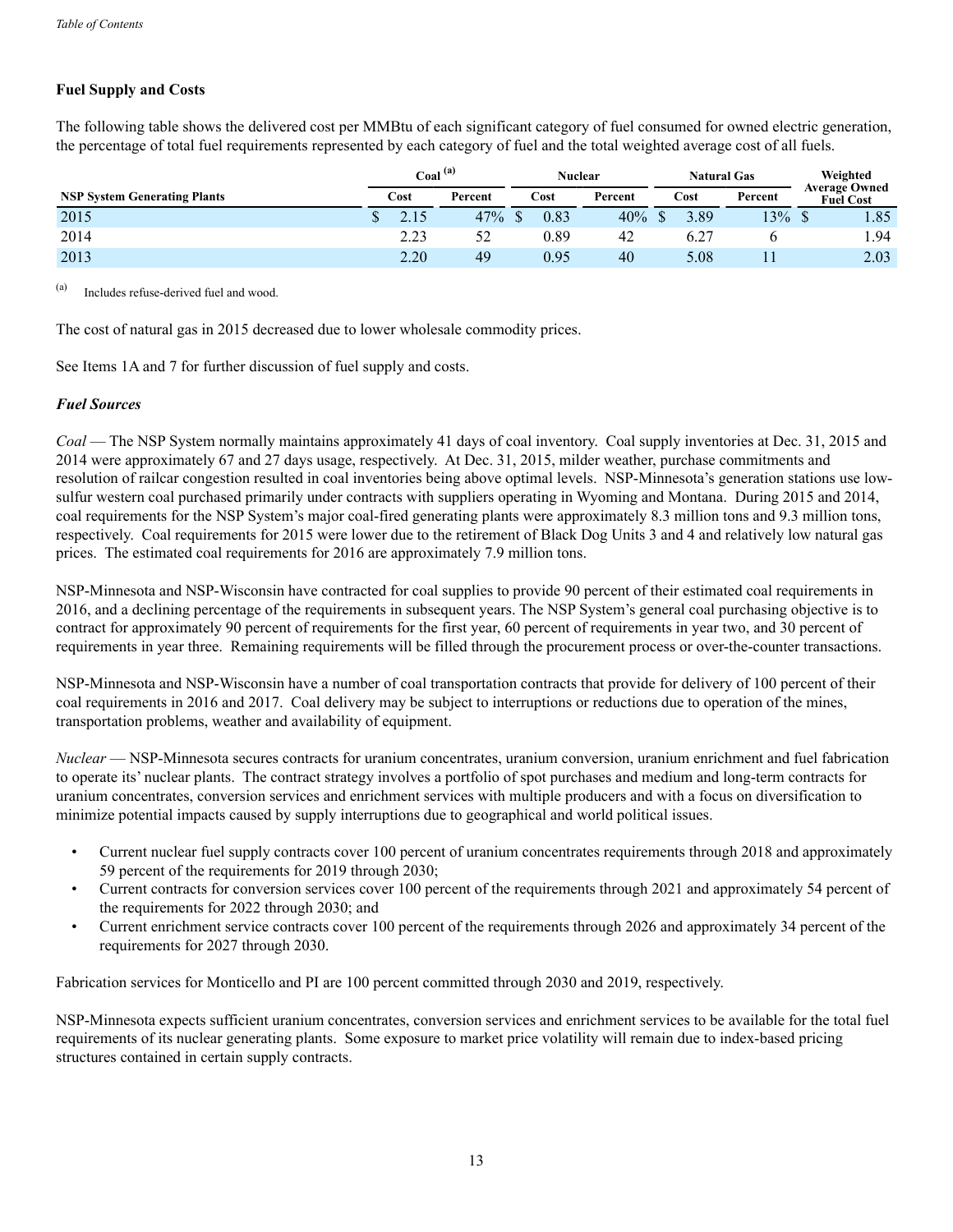*Natural gas* — The NSP System uses both firm and interruptible natural gas supply and standby oil in combustion turbines and certain boilers. Natural gas supplies, transportation and storage services for power plants are procured under contracts to provide an adequate supply of fuel. However, as natural gas primarily serves intermediate and peak demand, remaining forecasted requirements are able to be procured through a liquid spot market. Generally, natural gas supply contracts have variable pricing that is tied to various natural gas indices. Most transportation contract pricing is based on FERC approved transportation tariff rates. Certain natural gas supply and transportation agreements include obligations for the purchase and/or delivery of specified volumes of natural gas or to make payments in lieu of delivery. At Dec. 31, 2015 and 2014, the NSP System did not have any commitments related to gas supply contracts; however commitments related to gas transportation and storage contracts were approximately \$310 million and \$349 million, respectively. Commitments related to gas transportation and storage contracts expire in various years from 2016 to 2028.

The NSP System also has limited on-site fuel oil storage facilities and primarily relies on the spot market for incremental supplies.

#### **Renewable Energy Sources**

The NSP System's renewable energy portfolio includes wind, hydroelectric, biomass and solar power from both owned generating facilities and PPAs. As of Dec. 31, 2015, the NSP System was in compliance with mandated RPS, which require generation from renewable resources of 18 percent and 12.9 percent of NSP-Minnesota and NSP-Wisconsin electric retail sales, respectively.

- Renewable energy comprised 23.3 percent and 24.2 percent of the NSP System's total energy for 2015 and 2014, respectively:
- Wind energy comprised 13.6 percent and 13.7 percent of the total energy for 2015 and 2014, respectively;
- Hydroelectric energy comprised 7.3 percent and 7.8 percent of the total energy for 2015 and 2014, respectively; and
- Biomass and solar power comprised approximately 2.4 percent and 2.7 percent of the total energy for 2015 and 2014, respectively.

The NSP System also offers customer-focused renewable energy initiatives. Windsource allows customers in Minnesota, Wisconsin, and Michigan to purchase a portion or all of their electricity from renewable sources. In 2015, the number of customers utilizing Windsource increased to approximately 50,000 from 43,000 in 2014.

Additionally, to encourage the growth of solar energy on the system, customers are offered incentives to install solar panels on their homes and businesses under the Solar\*Rewards program. Over 1,458 PV systems with approximately 18.3 MW of aggregate capacity and over 915 PV systems with approximately 11.1 MW of aggregate capacity have been installed in Minnesota under this program as of Dec. 31, 2015 and 2014, respectively.

*Wind* — The NSP System acquires the majority of its wind energy from PPAs with wind farm owners. Currently, the NSP System has more than 120 of these agreements in place, with facilities ranging in size from under one MW to more than 200 MW. The NSP System owns and operates four wind farms which have the capacity to generate 652 MWs.

- Collectively, the NSP System had approximately 2,210 and 1,860 MWs of wind energy on its system at the end of 2015 and 2014, respectively. In addition to receiving purchased wind energy under these agreements, the NSP System also typically receives wind RECs, which are used to meet state renewable resource requirements.
- The average cost per MWh of wind energy under the existing contracts was approximately \$42 and \$41 for 2015 and 2014, respectively. The cost per MWh of wind energy varies by contract and may be influenced by a number of factors including regulation, state-specific renewable resource requirements, and the year of contract execution. Generally, contracts executed in 2015 continued to benefit from improvements in technology, excess capacity among manufacturers, and motivation to commence new construction prior to the anticipated expiration of the Federal PTCs. In December 2015, the Federal PTCs were extended through 2019 with a phase down beginning in 2017.

*Hydroelectric* — The NSP System acquires its hydroelectric energy from both owned generation and PPAs. The NSP System owns 20 hydroelectric plants throughout Wisconsin and Minnesota which provide 277.5 MW of capacity. For 2015, PPAs provided approximately 34 MW of hydroelectric capacity. Additionally, the NSP System purchases approximately 725 MW of generation from Manitoba Hydro which is sourced primarily from its fleet of hydroelectric facilities.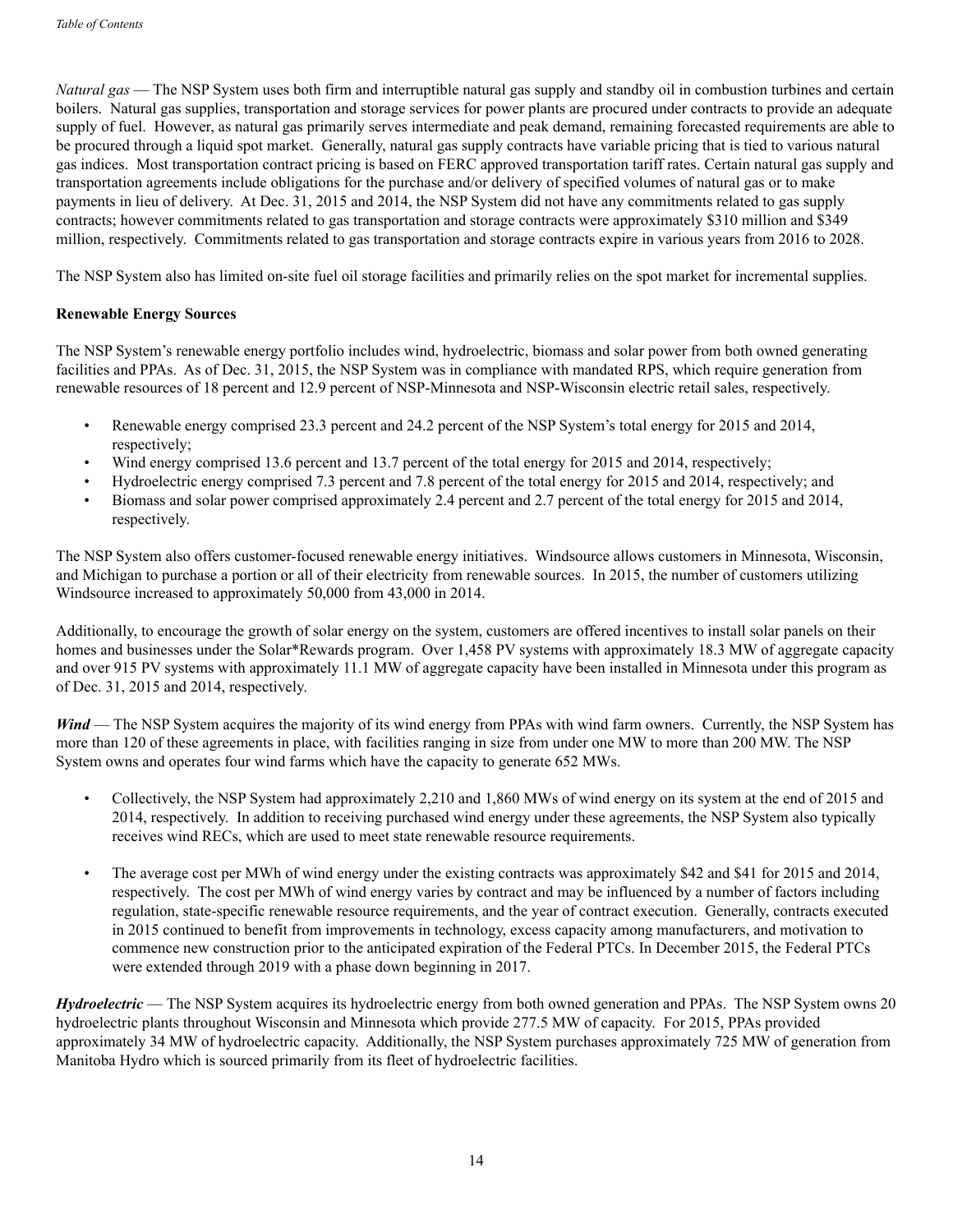## **Wholesale and Commodity Marketing Operations**

NSP-Minnesota conducts various wholesale marketing operations, including the purchase and sale of electric capacity, energy, ancillary services and energy-related products. NSP-Minnesota uses physical and financial instruments to minimize commodity price and credit risk and hedge sales and purchases. NSP-Minnesota does not serve any wholesale requirements customers at cost-based regulated rates. See Item 7 for further discussion.

#### **Summary of Recent Federal Regulatory Developments**

The FERC has jurisdiction over rates for electric transmission service in interstate commerce and electricity sold at wholesale, hydro facility licensing, natural gas transportation, asset transactions and mergers, accounting practices and certain other activities of NSP-Minnesota, including enforcement of NERC mandatory electric reliability standards. State and local agencies have jurisdiction over many of NSP-Minnesota's activities, including regulation of retail rates and environmental matters. In addition to the matters discussed below, see Note 10 to the accompanying consolidated financial statements for a discussion of other regulatory matters.

*FERC Order, New ROE Policy* — In June 2014, the FERC adopted a new two-step ROE methodology for electric utilities. In March, 2015, FERC upheld the new ROE methodology and denied rehearing. The issue of how to apply the new FERC ROE methodology is being contested in various complaint proceedings. FERC is not expected to issue orders in any litigated ROE complaint proceedings until at least mid-2016. See Note 10 to the consolidated financial statements for discussion of the MISO ROE Complaints.

*NERC Critical Infrastructure Protection Requirements* — The FERC has approved Version 5 of NERC's critical infrastructure protection standards, which added additional requirements to strengthen grid security controls. Requirements must be applied by NSP-Minnesota to high and medium impact assets by April 1, 2016 and to low impact assets by April 1, 2017. NSP-Minnesota is currently in the process of implementing initiatives to meet the compliance deadlines. The additional cost for compliance is anticipated to be recoverable through rates.

*NERC Physical Security Requirements* — In November 2014, the FERC approved NERC's proposed critical infrastructure protection standard related to physical security for bulk electric system facilities. The new standard became enforceable in October 2015 with staggered milestone deliverable dates through 2016. NSP-Minnesota has performed an initial risk assessment and is in the process of developing physical security plans in accordance with the requirements of the standard. The additional cost for compliance is anticipated to be recoverable through rates.

*SPP and MISO Complaints Regarding RTO Joint Operating Agreement (JOA)* — SPP and MISO have been engaged in a longstanding dispute regarding the interpretation of their JOA, which is intended to coordinate RTO operations along the MISO/SPP system boundary. SPP and MISO disagree over MISO's authority to transmit power between the traditional MISO region in the Midwest and the Entergy system. Several cases were filed with the FERC by MISO and SPP between 2011 and 2014. In June 2014, the FERC set the issues for settlement judge and hearing procedures.

In January 2016, FERC approved a settlement between SPP, MISO and other parties that resolves various disputed matters and provide a defined settlement compensation plan by MISO to SPP. MISO will pay SPP \$16 million for the two-year retroactive period and \$16 million annually prospectively, subject to a true-up. Separate settlement discussions regarding the MISO tariff change to recover SPP charges are ongoing. NSP-Minnesota and NSP-Wisconsin expect to be able to recover any resulting MISO charges in retail rates. In January 2016, SPP filed a proposal regarding distribution of the revenues to SPP members, including SPS. FERC approval is pending. The revenue allocated to SPS is not expected to be material.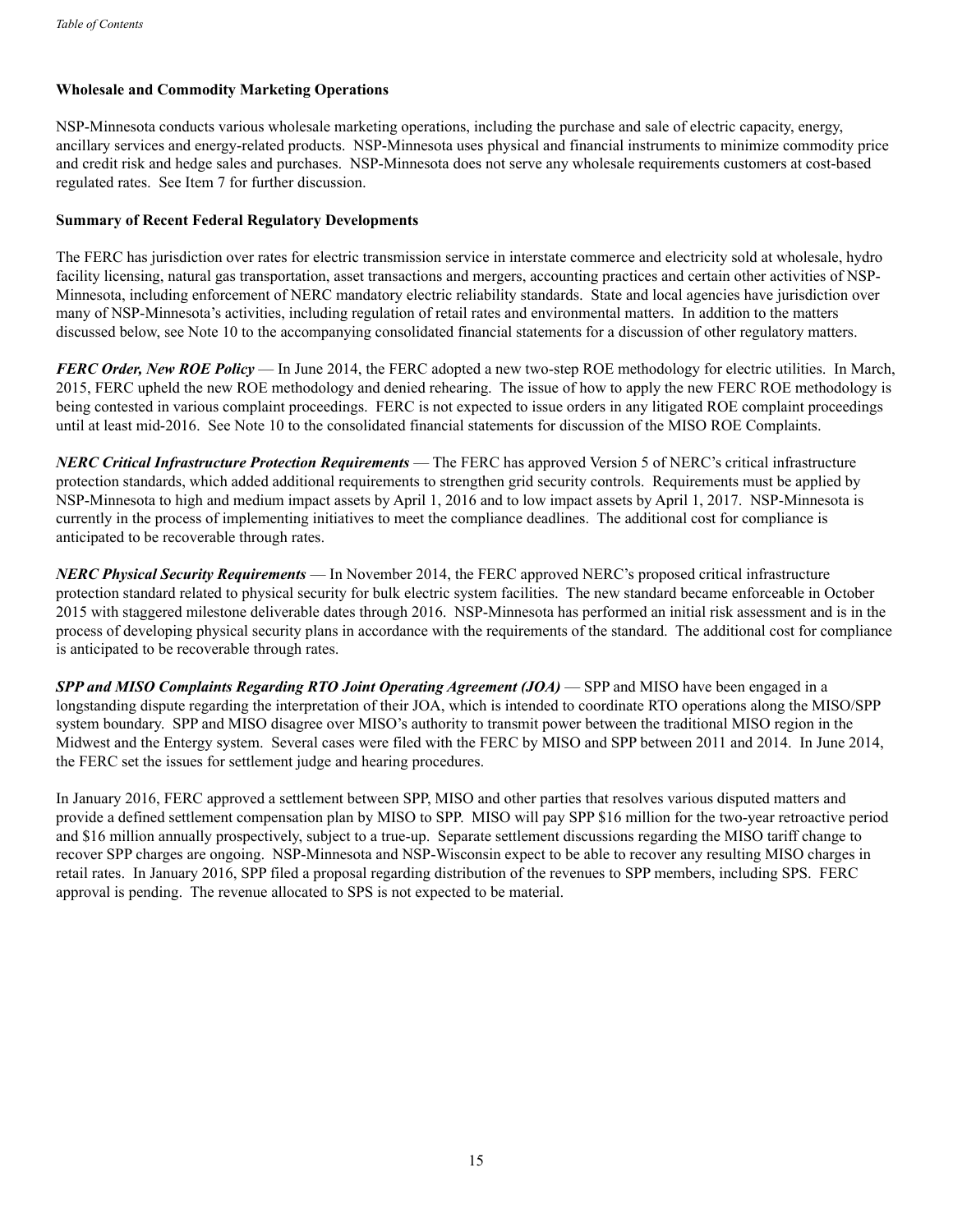## **Electric Operating Statistics**

## *Electric Sales Statistics*

|                                                 | <b>Year Ended Dec. 31</b> |                       |                  |  |
|-------------------------------------------------|---------------------------|-----------------------|------------------|--|
|                                                 | 2015                      | 2014                  | 2013             |  |
| <b>Electric sales (Millions of KWh)</b>         |                           |                       |                  |  |
| Residential                                     | 9,988                     | 10,317                | 10,486           |  |
| Large commercial and industrial                 | 8,921                     | 8,859                 | 8,963            |  |
| Small commercial and industrial                 | 15,460                    | 15,670                | 15,577           |  |
| Public authorities and other                    | 251                       | 264                   | 267              |  |
| <b>Total retail</b>                             | 34,620                    | 35,110                | 35,293           |  |
| Sales for resale                                | 3,008                     | 2,704                 | 1,397            |  |
| <b>Total energy sold</b>                        | 37,628                    | 37,814                | 36,690           |  |
|                                                 |                           |                       |                  |  |
| Number of customers at end of period            |                           |                       |                  |  |
| Residential                                     | 1,284,986                 | 1,274,182             | 1,263,575        |  |
| Large commercial and industrial                 | 551                       | 466                   | 483              |  |
| Small commercial and industrial                 | 155,039                   | 153,988               | 152,769          |  |
| Public authorities and other                    | 7,122                     | 7,015                 | 6,869            |  |
| <b>Total retail</b>                             | 1,447,698                 | 1,435,651             | 1,423,696        |  |
| Wholesale                                       | 13                        | 14                    | 12               |  |
| <b>Total customers</b>                          | 1,447,711                 | 1,435,665             | 1,423,708        |  |
|                                                 |                           |                       |                  |  |
| <b>Electric revenues (Thousands of Dollars)</b> |                           |                       |                  |  |
| Residential                                     | \$1,238,362               | \$1,257,366           | \$1,244,712      |  |
| Large commercial and industrial                 | 669,774                   | 674,210               | 686,970          |  |
| Small commercial and industrial                 | 1,445,897                 | 1,454,153             | 1,410,083        |  |
| Public authorities and other                    | 34,408                    | 35,335                | 36,207           |  |
| <b>Total retail</b>                             | 3,388,441                 | 3,421,064             | 3,377,972        |  |
| Wholesale                                       | 69,918                    | 92,326                | 47,511           |  |
| Interchange revenues from NSP-Wisconsin         | 473,099                   | 474,542               | 458,633          |  |
| Other electric revenues                         | 252,257                   | 214,424               | 178,324          |  |
| <b>Total electric revenues</b>                  | \$4,183,715               | \$4,202,356           | \$4,062,440      |  |
|                                                 |                           |                       |                  |  |
| KWh sales per retail customer                   | 23,914                    | 24,456                | 24,790           |  |
| Revenue per retail customer                     | \$<br>2,341               | $\mathbb{S}$<br>2,383 | \$<br>2,373      |  |
| Residential revenue per KWh                     | 12.40 $\rlap{/}$          | 12.19 $\rlap{/}$      | 11.87 $\rlap{/}$ |  |
| Large commercial and industrial revenue per KWh | 7.51                      | 7.61                  | 7.66             |  |
| Small commercial and industrial revenue per KWh | 9.35                      | 9.28                  | 9.05             |  |
| Total retail revenue per KWh                    | 9.79                      | 9.74                  | 9.57             |  |
| Wholesale revenue per KWh                       | 2.32                      | 3.41                  | 3.40             |  |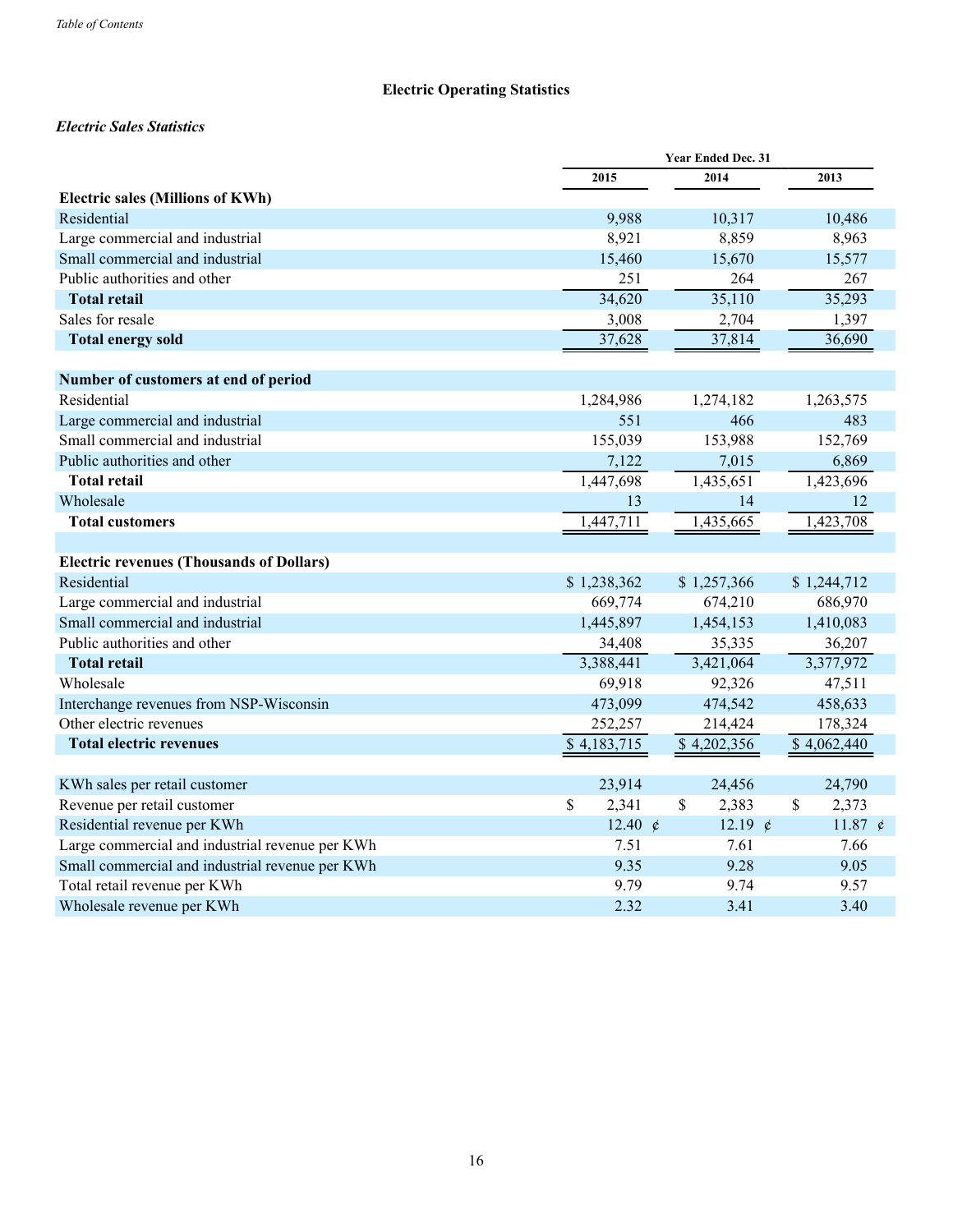## *Energy Source Statistics*

|                      | <b>Year Ended Dec. 31</b> |                          |                        |                                 |                        |                          |  |
|----------------------|---------------------------|--------------------------|------------------------|---------------------------------|------------------------|--------------------------|--|
|                      | 2015<br>2014              |                          |                        |                                 |                        | 2013                     |  |
| <b>NSP System</b>    | <b>Millions of KWh</b>    | Percent of<br>Generation | <b>Millions of KWh</b> | Percent of<br><b>Generation</b> | <b>Millions of KWh</b> | Percent of<br>Generation |  |
| Coal                 | 15,961                    | 35%                      | 18,079                 | 39%                             | 15,844                 | 36%                      |  |
| Nuclear              | 12,425                    | 27                       | 13,434                 | 29                              | 12,161                 | 28                       |  |
| Natural Gas          | 6,689                     | 15                       | 3,402                  |                                 | 5,550                  | 13                       |  |
| Wind <sup>(a)</sup>  | 6,235                     | 14                       | 6,243                  | 14                              | 5,481                  | 13                       |  |
| Hydroelectric        | 3,326                     |                          | 3,560                  | 8                               | 3,223                  |                          |  |
| Other $^{(b)}$       | 1,083                     | 2                        | 1,417                  | 3                               | 1,323                  | 3                        |  |
| <b>Total</b>         | 45,719                    | 100%                     | 46,135                 | 100%                            | 43,582                 | 100%                     |  |
|                      |                           |                          |                        |                                 |                        |                          |  |
| Owned generation     | 33,818                    | 74%                      | 33,641                 | 73%                             | 29,249                 | 67%                      |  |
| Purchased generation | 11,901                    | 26                       | 12,494                 | 27                              | 14,333                 | 33                       |  |
| <b>Total</b>         | 45,719                    | 100%                     | 46,135                 | 100%                            | 43,582                 | 100%                     |  |

(a) This category includes wind energy de-bundled from RECs and also includes Windsource RECs. The NSP System uses RECs to meet or exceed state resource requirements and may sell surplus RECs.

<sup>(b)</sup> Includes energy from other sources, including solar, biomass, oil and refuse. Distributed generation from the Solar\*Rewards program is not included, and was approximately eight, seven, and eight million net KWh for 2015, 2014, and 2013, respectively.

## **NATURAL GAS UTILITY OPERATIONS**

#### **Overview**

The most significant developments in the natural gas operations of NSP-Minnesota are uncertainty regarding political and regulatory developments that impact hydraulic fracturing, safety requirements for natural gas pipelines and the continued trend of declining use per residential customer, as a result of improved building construction technologies, higher appliance efficiencies and conservation. From 2000 to 2015, average annual sales to the typical residential customer declined 20 percent, while sales to the typical small C&I customer declined two percent, each on a weather-normalized basis. Although wholesale price increases do not directly affect earnings because of natural gas cost recovery mechanisms, high prices can encourage further efficiency efforts by customers.

#### **The Pipeline and Hazardous Materials Safety Administration**

*Pipeline Safety Act* — The Pipeline Safety, Regulatory Certainty, and Job Creation Act, signed into law in January 2012 (Pipeline Safety Act) requires additional verification of pipeline infrastructure records by pipeline owners and operators to confirm the maximum allowable operating pressure of lines located in high consequence areas or more-densely populated areas. The DOT Pipeline and Hazardous Materials Safety Administration (PHMSA) will require operators to re-confirm the maximum allowable operating pressure if records are inadequate. This process could cause temporary or permanent limitations on throughput for affected pipelines.

In addition, the Pipeline Safety Act requires PHMSA to issue reports and develop new regulations including: requiring use of automatic or remote-controlled shut-off valves; requiring testing of certain previously untested transmission lines; and expanding integrity management requirements. The Pipeline Safety Act also raises the maximum penalty for violating pipeline safety rules to \$2 million per day for related violations. While NSP-Minnesota cannot predict the ultimate impact Pipeline Safety Act will have on its costs, operations or financial results, it is taking actions that are intended to comply with the Pipeline Safety Act and any related PHMSA regulations as they become effective. NSP-Minnesota can generally recover costs to comply with the transmission and distribution integrity management programs through the GUIC rider.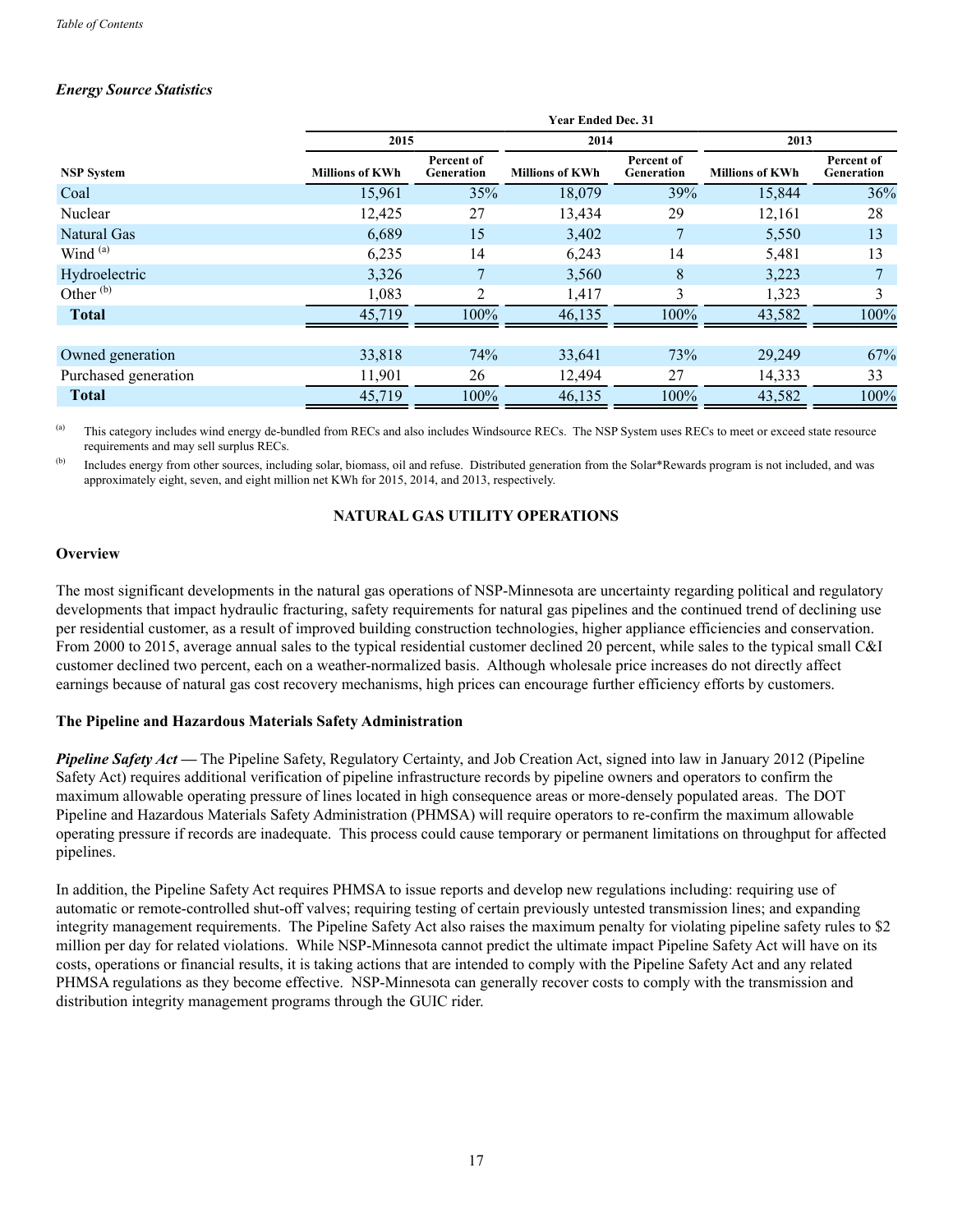## **Public Utility Regulation**

*Summary of Regulatory Agencies and Areas of Jurisdiction* **—** Retail rates, services and other aspects of NSP-Minnesota's retail natural gas operations are regulated by the MPUC and the NDPSC within their respective states. The MPUC has regulatory authority over security issuances, certain property transfers, mergers with other utilities and transactions between NSP-Minnesota and its affiliates. In addition, the MPUC reviews and approves NSP-Minnesota's natural gas supply plans for meeting customers' future energy needs. NSP-Minnesota is subject to the jurisdiction of the FERC with respect to certain natural gas transactions in interstate commerce. NSP-Minnesota is subject to the DOT, the Minnesota Office of Pipeline Safety, the NDPSC and the SDPUC for pipeline safety compliance, including pipeline facilities used in electric utility operations for fuel deliveries.

*Purchased Gas and Conservation Cost-Recovery Mechanisms* **—** NSP-Minnesota's retail natural gas rates for Minnesota and North Dakota include a PGA clause that provides for prospective monthly rate adjustments to reflect the forecasted cost of purchased natural gas, transportation service and storage service. The annual difference between the natural gas cost revenues collected through PGA rates and the actual natural gas costs is collected or refunded over the subsequent 12-month period.

NSP-Minnesota also recovers costs associated with transmission and distribution pipeline integrity management programs through its GUIC rider. Costs recoverable under the GUIC rider include funding for pipeline assessments as well as deferred costs from NSP-Minnesota's existing sewer separation and pipeline integrity management programs. The MPUC and NDPSC have the authority to disallow recovery of certain costs if they find the utility was not prudent in its procurement activities.

Minnesota state law requires utilities to invest 0.5 percent of their state natural gas revenues in CIP. These costs are recovered through customer base rates and an annual cost-recovery mechanism for the CIP expenditures.

#### **Capability and Demand**

Natural gas supply requirements are categorized as firm or interruptible (customers with an alternate energy supply). The maximum daily send-out (firm and interruptible) for NSP-Minnesota was 774,044 MMBtu, which occurred on Jan. 12, 2015 and 752,931 MMBtu, which occurred on Jan. 2, 2014.

NSP-Minnesota purchases natural gas from independent suppliers, generally based on market indices that reflect current prices. The natural gas is delivered under transportation agreements with interstate pipelines. These agreements provide for firm deliverable pipeline capacity of 620,180 MMBtu per day. In addition, NSP-Minnesota contracts with providers of underground natural gas storage services. These agreements provide storage for approximately 26 percent of winter natural gas requirements and 30 percent of peak day firm requirements of NSP-Minnesota.

NSP-Minnesota also owns and operates one LNG plant with a storage capacity of 2.0 Bcf equivalent and three propane-air plants with a storage capacity of 1.3 Bcf equivalent to help meet its peak requirements. These peak-shaving facilities have production capacity equivalent to 219,200 MMBtu of natural gas per day, or approximately 27 percent of peak day firm requirements. LNG and propaneair plants provide a cost-effective alternative to annual fixed pipeline transportation charges to meet the peaks caused by firm space heating demand on extremely cold winter days.

NSP-Minnesota is required to file for a change in natural gas supply contract levels to meet peak demand, to redistribute demand costs among classes, or to exchange one form of demand for another. In October 2015, the MPUC approved NSP-Minnesota's contract demand levels for the 2014 through 2015 heating season. Demand levels filed with the MPUC in 2015 for the 2015 through 2016 heating season were approved in February 2016.

## **Natural Gas Supply and Costs**

NSP-Minnesota actively seeks natural gas supply, transportation and storage alternatives to yield a diversified portfolio that provides increased flexibility, decreased interruption and financial risk and economical rates. In addition, NSP-Minnesota conducts natural gas price hedging activity that has been approved by the MPUC.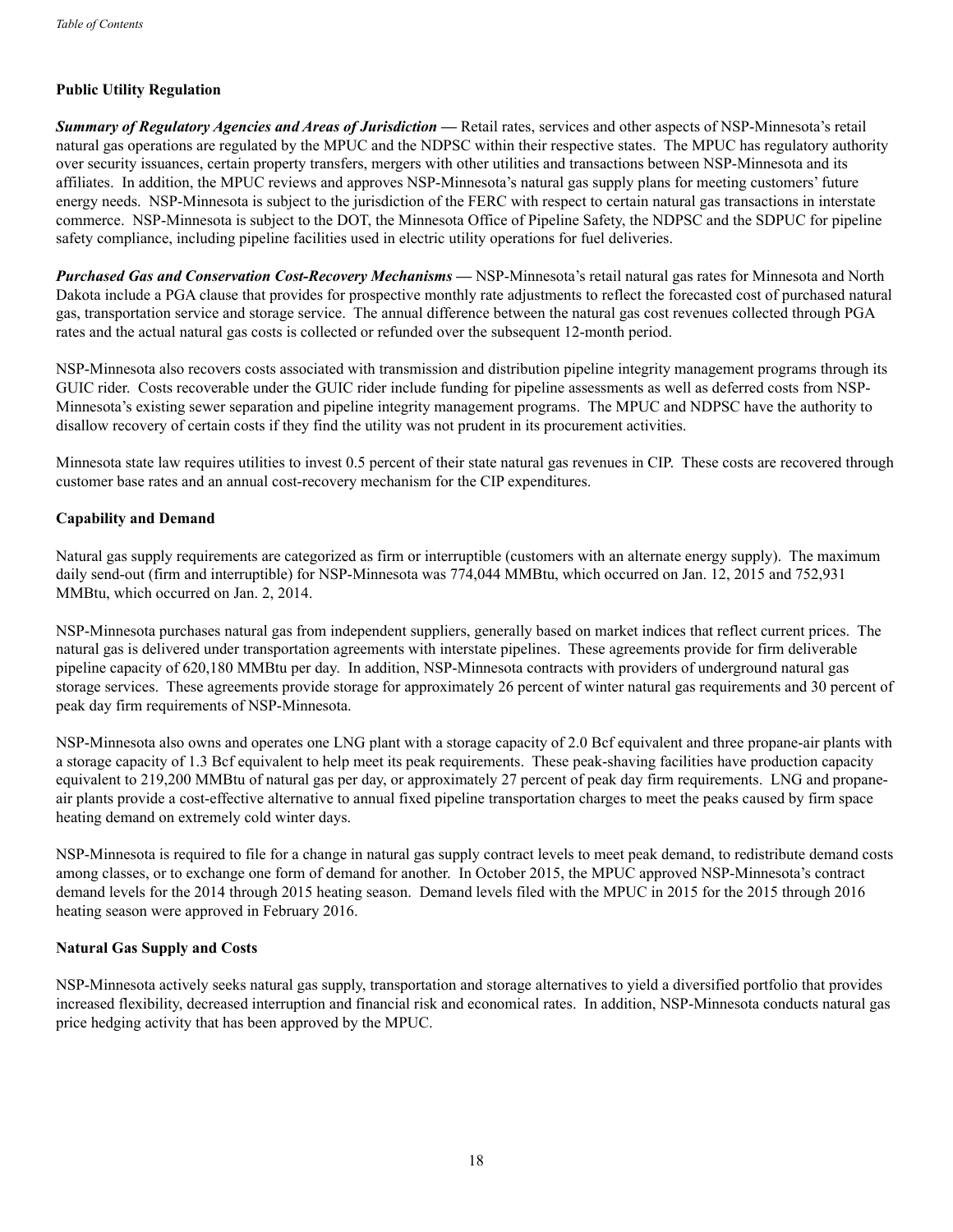The following table summarizes the average delivered cost per MMBtu of natural gas purchased for resale by NSP-Minnesota's regulated retail natural gas distribution business:

| 2015 | ۰D | 4.07 |
|------|----|------|
| 2014 |    | 6.17 |
| 2013 |    | 4.53 |

The cost of natural gas in 2015 decreased due to lower wholesale commodity prices.

NSP-Minnesota has firm natural gas transportation contracts with several pipelines, which expire in various years from 2016 through 2033.

NSP-Minnesota has certain natural gas supply, transportation and storage agreements that include obligations for the purchase and/or delivery of specified volumes of natural gas or to make payments in lieu of delivery. At Dec. 31, 2015, NSP-Minnesota was committed to approximately \$207 million in such obligations under these contracts.

NSP-Minnesota purchases firm natural gas supply utilizing long-term and short-term agreements from approximately 32 domestic and Canadian suppliers. This diversity of suppliers and contract lengths allows NSP-Minnesota to maintain competition from suppliers and minimize supply costs.

See Items 1A and 7 for further discussion of natural gas supply and costs.

## **Natural Gas Operating Statistics**

|                                                    | <b>Year Ended Dec. 31</b> |               |         |               |         |
|----------------------------------------------------|---------------------------|---------------|---------|---------------|---------|
|                                                    | 2015                      |               | 2014    |               | 2013    |
| <b>Natural gas deliveries (Thousands of MMBtu)</b> |                           |               |         |               |         |
| Residential                                        | 36,810                    |               | 45,044  |               | 42,446  |
| Commercial and industrial                          | 38,571                    |               | 44,815  |               | 42,459  |
| <b>Total retail</b>                                | 75,381                    |               | 89,859  |               | 84,905  |
| Transportation and other                           | 11,648                    |               | 11,265  |               | 11,076  |
| <b>Total deliveries</b>                            | 87,029                    |               | 101,124 |               | 95,981  |
|                                                    |                           |               |         |               |         |
| Number of customers at end of period               |                           |               |         |               |         |
| Residential                                        | 460,949                   |               | 456,191 |               | 450,958 |
| Commercial and industrial                          | 43,015                    |               | 42,504  |               | 41,929  |
| <b>Total retail</b>                                | 503,964                   |               | 498,695 |               | 492,887 |
| Transportation and other                           | 20                        |               | 24      |               | 24      |
| <b>Total customers</b>                             | 503,984                   |               | 498,719 |               | 492,911 |
|                                                    |                           |               |         |               |         |
| <b>Natural gas revenues (Thousands of Dollars)</b> |                           |               |         |               |         |
| Residential                                        | \$<br>302,696             | <sup>\$</sup> | 412,723 | <sup>S</sup>  | 329,810 |
| Commercial and industrial                          | 234,201                   |               | 331,069 |               | 249,620 |
| <b>Total retail</b>                                | 536,897                   |               | 743,792 |               | 579,430 |
| Transportation and other                           | 8,238                     |               | 13,903  |               | 11,587  |
| <b>Total natural gas revenues</b>                  | \$<br>545,135             | $\sqrt{S}$    | 757,695 | $\mathcal{S}$ | 591,017 |
|                                                    |                           |               |         |               |         |
| MMBtu sales per retail customer                    | 149.58                    |               | 180.19  |               | 172.26  |
| Revenue per retail customer                        | \$<br>1,065               | <sup>S</sup>  | 1,491   | <sup>\$</sup> | 1,176   |
| Residential revenue per MMBtu                      | 8.22                      |               | 9.16    |               | 7.77    |
| Commercial and industrial revenue per MMBtu        | 6.07                      |               | 7.39    |               | 5.88    |
| Transportation and other revenue per MMBtu         | 0.71                      |               | 1.23    |               | 1.05    |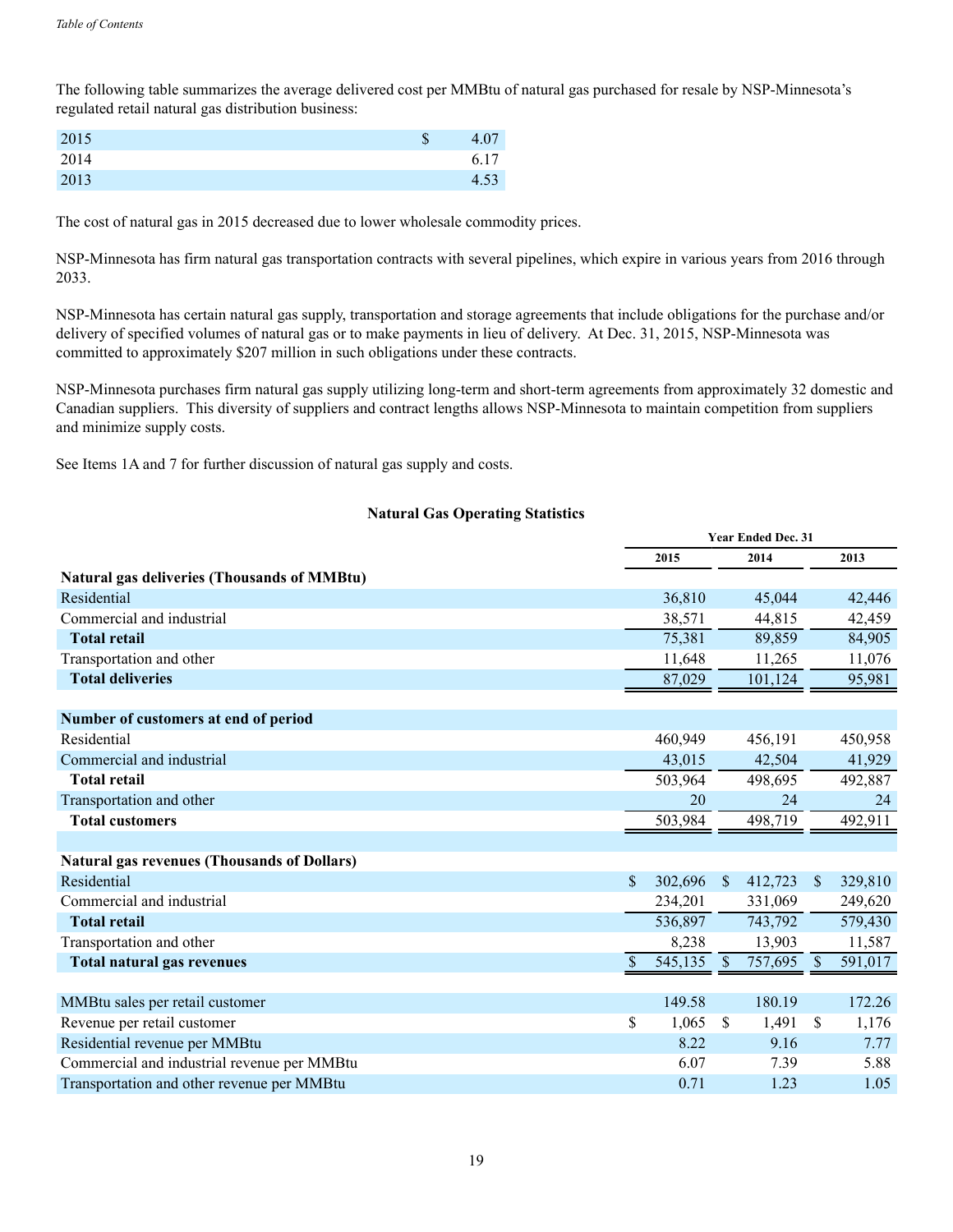## **GENERAL**

#### **Seasonality**

The demand for electric power and natural gas is affected by seasonal differences in the weather. In general, peak sales of electricity occur in the summer months, and peak sales of natural gas occur in the winter months. As a result, the overall operating results may fluctuate substantially on a seasonal basis. Additionally, NSP-Minnesota's operations have historically generated less revenues and income when weather conditions are milder in the winter and cooler in the summer. See Item 7 for further discussion.

## **Competition**

NSP-Minnesota is a vertically integrated utility, subject to traditional cost-of-service regulation. However, NSP-Minnesota is subject to different public policies that promote competition and the development of energy markets. NSP-Minnesota's industrial and large commercial customers have the ability to own or operate facilities to generate their own electricity. In addition, customers may have the option of substituting other fuels, such as natural gas, steam or chilled water for heating, cooling and manufacturing purposes, or the option of relocating their facilities to a lower cost region. Customers also have the opportunity to supply their own power with solar generation (typically rooftop solar or solar gardens) and in most jurisdictions can currently avoid paying for most of the fixed production, transmission and distribution costs incurred to serve them. Several states, including Minnesota, have policies designed to promote the development of solar and other distributed energy resources through significant incentive policies; with these incentives and federal tax subsidies, distributed generating resources are potential competitors to NSP-Minnesota's electric service business.

The FERC has continued to promote competitive wholesale markets through open access transmission and other means. As a result, NSP-Minnesota and its wholesale customers can purchase generation resources from competing wholesale suppliers and use the transmission systems of Xcel Energy Inc.'s utility subsidiaries on a comparable basis to serve their native load. State public utilities commissions, including the MPUC, have created resource planning programs that promote competition in the acquisition of electricity generation resources used to provide service to retail customers. In addition, FERC Order 1000 seeks to establish competition for construction and operation of certain new electric transmission facilities. NSP-Minnesota has franchise agreements with certain cities subject to periodic renewal. If a city elected not to renew the franchise agreement, it could seek alternative means for its citizens to access electric power or gas, such as municipalization. While facing these challenges, NSP-Minnesota believes its rates and services are competitive with currently available alternatives.

## **ENVIRONMENTAL MATTERS**

NSP-Minnesota's facilities are regulated by federal and state environmental agencies. These agencies have jurisdiction over air emissions, water quality, wastewater discharges, solid wastes and hazardous substances. Various company activities require registrations, permits, licenses, inspections and approvals from these agencies. NSP-Minnesota has received all necessary authorizations for the construction and continued operation of its generation, transmission and distribution systems. NSP-Minnesota's facilities have been designed and constructed to operate in compliance with applicable environmental standards. However, it is not possible to determine when or to what extent additional facilities or modifications of existing or planned facilities will be required as a result of changes to environmental regulations, interpretations or enforcement policies or what effect future laws or regulations may have upon NSP-Minnesota's operations. See Notes 10 and 11 to the consolidated financial statements for further discussion.

There are significant present and future environmental regulations to encourage the use of clean energy technologies and regulate emissions of GHGs to address climate change. NSP-Minnesota has undertaken a number of initiatives to meet current requirements and prepare for potential future regulations, reduce GHG emissions and respond to state renewable and energy efficiency goals. If these future environmental regulations do not provide credit for the investments we have already made to reduce GHG emissions, or if they require additional initiatives or emission reductions, then their requirements would potentially impose additional substantial costs. We believe, based on prior state commission practice, we would recover the cost of these initiatives through rates.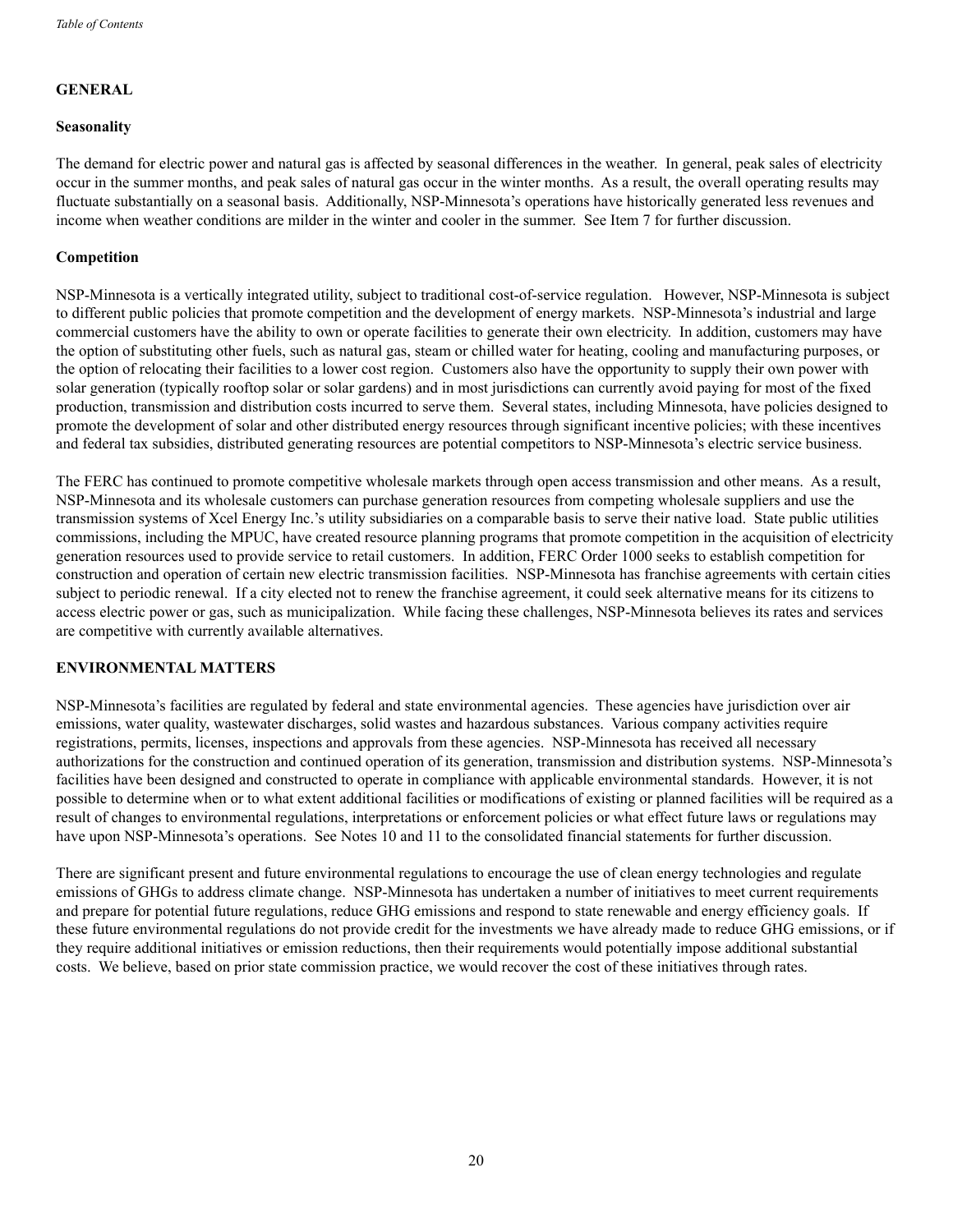## **EMPLOYEES**

As of Dec. 31, 2015, NSP-Minnesota had 3,623 full-time employees and 11 part-time employees, of which 2,248 were covered under collective-bargaining agreements. See Note 7 to the consolidated financial statements for further discussion.

#### **Item 1A — Risk Factors**

Like other companies in our industry, Xcel Energy, which includes NSP-Minnesota, is subject to a variety of risks, many of which are beyond our control. Important risks that may adversely affect the business, financial condition and results of operations are further described below. These risks should be carefully considered together with the other information set forth in this report and in future reports that Xcel Energy files with the SEC.

#### **Oversight of Risk and Related Processes**

A key accountability of the Board is the oversight of material risk, and our Board employs an effective process for doing so. As outlined below, management and each Board committee has responsibility for overseeing the identification and mitigation of key risks and reporting its assessments and activities to the full Board.

Management identifies and analyzes risks to determine materiality and other attributes such as timing, probability and controllability. Management broadly considers our business, the utility industry, the domestic and global economies and the environment when identifying, assessing, managing and mitigating risk. Identification and analysis occurs formally through a key risk assessment process conducted by senior management, the financial disclosure process, the hazard risk management process and internal auditing and compliance with financial and operational controls. Management also identifies and analyzes risk through its business planning process and development of goals and key performance indicators, which include risk identification to determine barriers to implementing our strategy. At the same time, the business planning process identifies areas in which there is a potential for a business area to take inappropriate risk to meet goals, and determines how to prevent inappropriate risk-taking.

At a threshold level, we have developed a robust compliance program and promote a culture of compliance, including tone at the top, which mitigates risk. The process for risk mitigation includes adherence to our code of conduct and other compliance policies, operation of formal risk management structures and groups and overall business management to mitigate the risks inherent in the implementation strategy. Building on this culture of compliance, we manage and further mitigate risks through operation of formal risk management structures and groups, including management councils, risk committees and the services of internal corporate areas such as internal audit, the corporate controller and legal services.

Management communicates regularly with the Board and key stakeholders regarding risk. Senior management presents a periodic assessment of key risks to the Board. The presentation and the discussion of the key risks provides the Board with information on the risks management believes are material, including the earnings impact, timing, likelihood and controllability. Management also provides information to the Board in presentations and communications over the course of the year.

The Board approaches oversight, management and mitigation of risk as an integral and continuous part of its governance of the Company. First, the Board as a whole regularly reviews management's key risk assessment and analyzes areas of existing and future risks and opportunities. In addition, the Board assigns oversight of certain critical risks to each of its four standing committees to ensure these risks are well understood and given focused oversight by the committee with the most applicable expertise. The Audit Committee is responsible for reviewing the adequacy of risk oversight and affirming that appropriate oversight occurs. New risks are considered and assigned as appropriate during the annual Board and committee evaluation process, and committee charters and annual work plans are updated accordingly. Committees regularly report on their oversight activities and certain risk issues may be brought to the full Board for consideration where deemed appropriate to ensure broad Board understanding of the nature of the risk. Finally, the Board conducts an annual strategy session where the Company's future plans and initiatives are reviewed and confirmed.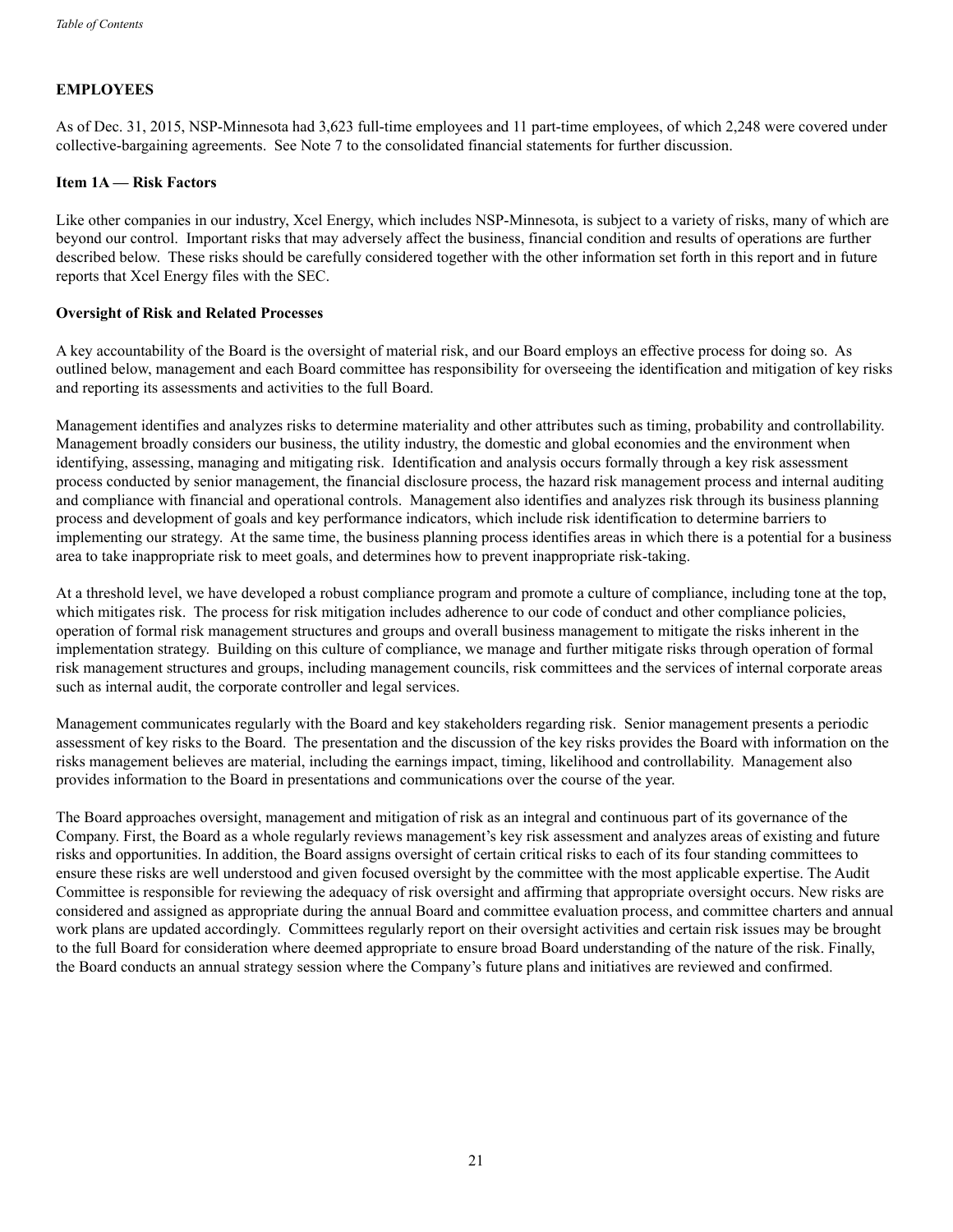## **Risks Associated with Our Business**

## **Environmental Risks**

#### *We are subject to environmental laws and regulations, with which compliance could be difficult and costly.*

We are subject to environmental laws and regulations that affect many aspects of our past, present and future operations, including air emissions, water quality, wastewater discharges and the generation, transport and disposal of solid wastes and hazardous substances. These laws and regulations require us to obtain and comply with a wide variety of environmental requirements including those for protected natural and cultural resources (such as wetlands, endangered species and other protected wildlife, and archaeological and historical resources), licenses, permits, inspections and other approvals. Environmental laws and regulations can also require us to restrict or limit the output of certain facilities or the use of certain fuels, shift generation to lower-emitting but potentially more costly facilities, install pollution control equipment at our facilities, clean up spills and other contamination and correct environmental hazards. Environmental regulations may also lead to shutdown of existing facilities, either due to the difficulty in assuring compliance or that the costs of compliance makes operation of the units no longer economical. Both public officials and private individuals may seek to enforce the applicable environmental laws and regulations against us. We may be required to pay all or a portion of the cost to remediate (i.e., clean-up) sites where our past activities, or the activities of certain other parties, caused environmental contamination. At Dec. 31, 2015, these sites included:

- Sites of former MGPs operated by us, our predecessors or other entities; and
- Third party sites, such as landfills, for which we are alleged to be a PRP that sent hazardous materials and wastes.

We are also subject to mandates to provide customers with clean energy, renewable energy and energy conservation offerings. Failure to meet the requirements of these mandates may result in fines or penalties, which could have a material effect on our results of operations. If our regulators do not allow us to recover all or a part of the cost of capital investment or the O&M costs incurred to comply with the mandates, it could have a material effect on our results of operations, financial position or cash flows.

In addition, existing environmental laws or regulations may be revised, and new laws or regulations may be adopted or become applicable to us, including but not limited to, regulation of mercury,  $NOX$ ,  $SO<sub>2</sub>$ ,  $CO<sub>2</sub>$  and other GHGs, particulates, cooling water intakes, water discharges and ash management. We may also incur additional unanticipated obligations or liabilities under existing environmental laws and regulations.

#### *We are subject to physical and financial risks associated with climate change.*

Climate change can create physical and financial risk. Physical risks from climate change can include changes in weather conditions, changes in precipitation and extreme weather events.

Our customers' energy needs vary with weather conditions, primarily temperature and humidity. For residential customers, heating and cooling represent their largest energy use. To the extent weather conditions are affected by climate change, customers' energy use could increase or decrease. Increased energy use due to weather changes may require us to invest in additional generating assets, transmission and other infrastructure to serve increased load. Decreased energy use due to weather changes may result in decreased revenues. Extreme weather conditions in general require more system backup, adding to costs, and can contribute to increased system stress, including service interruptions. Weather conditions outside of our service territory could also have an impact on our revenues. We buy and sell electricity depending upon system needs and market opportunities. Extreme weather conditions creating high energy demand may raise electricity prices, which would increase the cost of energy we provide to our customers.

Severe weather impacts our service territories, primarily when thunderstorms, tornadoes and snow or ice storms occur. To the extent the frequency of extreme weather events increases, this could increase our cost of providing service. Changes in precipitation resulting in droughts or water shortages, whether caused by climate change or otherwise, could adversely affect our operations, principally our fossil generating units. A negative impact to water supplies due to long-term drought conditions could adversely impact our ability to provide electricity to customers, as well as increase the price they pay for energy. We may not recover all costs related to mitigating these physical and financial risks.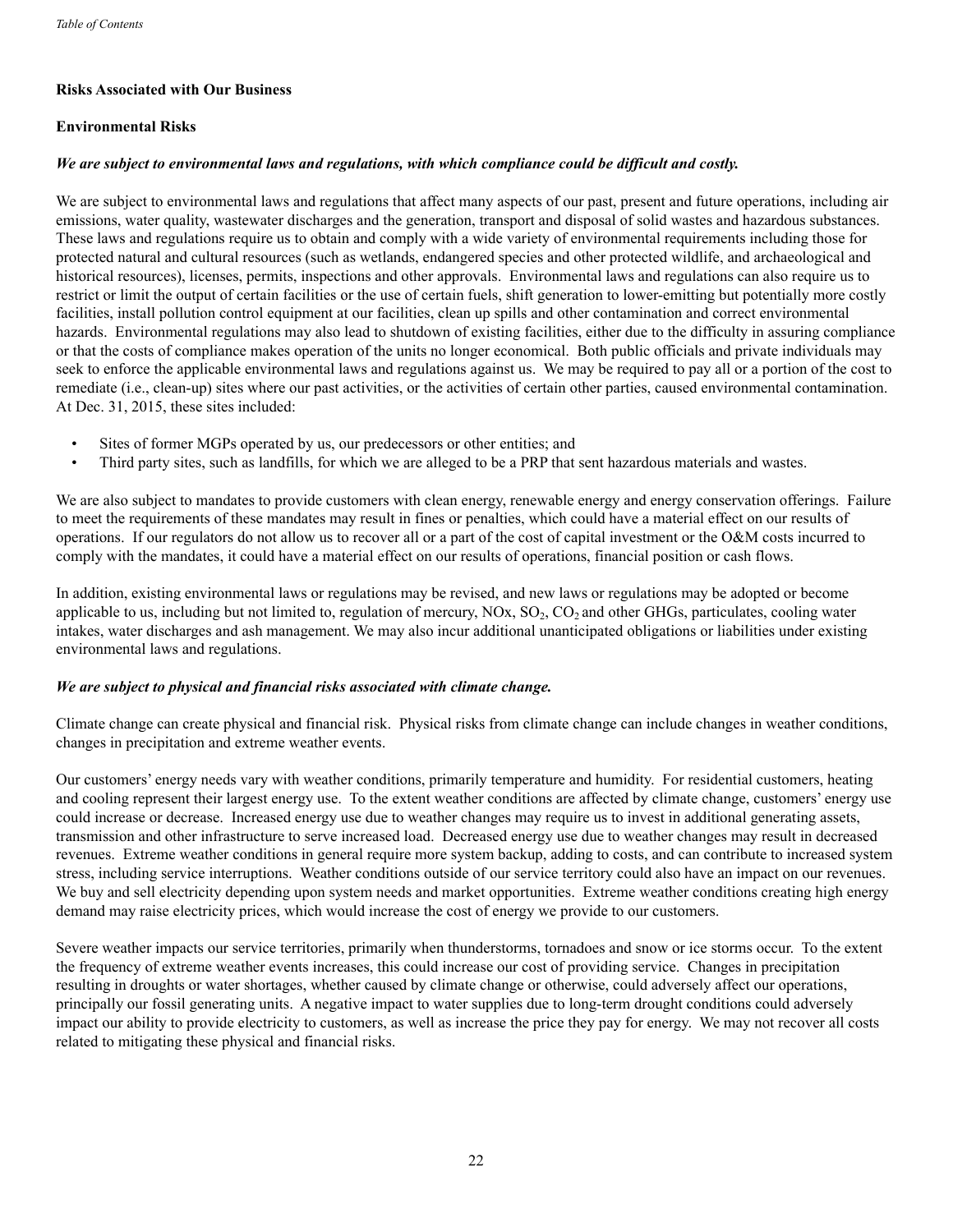Climate change may impact a region's economic health, which could impact our revenues. Our financial performance is tied to the health of the regional economies we serve. The price of energy has an impact on the economic health of our communities. The cost of additional regulatory requirements, such as regulation of  $CO<sub>2</sub>$  emissions under section 111(d) of the CAA, or additional environmental regulation could impact the availability of goods and prices charged by our suppliers which would normally be borne by consumers through higher prices for energy and purchased goods. To the extent financial markets view climate change and emissions of GHGs as a financial risk, this could negatively affect our ability to access capital markets or cause us to receive less than ideal terms and conditions.

#### **Financial Risks**

## *Our profitability depends in part on our ability to recover costs from our customers and there may be changes in circumstances or in the regulatory environment that impair our ability to recover costs from our customers.*

We are subject to comprehensive regulation by federal and state utility regulatory agencies. The state utility commissions regulate many aspects of our utility operations, including siting and construction of facilities, customer service and the rates that we can charge customers. The FERC has jurisdiction, among other things, over wholesale rates for electric transmission service, the sale of electric energy in interstate commerce and certain natural gas transactions in interstate commerce.

The profitability of our operations is dependent on our ability to recover the costs of providing energy and utility services to our customers and earn a return on our capital investment. We provide service at rates approved by one or more regulatory commissions. These rates are generally regulated and based on an analysis of our costs incurred in a test year. Thus, the rates we are allowed to charge may or may not match our costs at any given time. While rate regulation is premised on providing an opportunity to earn a reasonable rate of return on invested capital, in a continued low interest rate environment there has been pressure pushing down ROE. There can also be no assurance that the applicable regulatory commission will judge all of our costs to have been prudent, which could result in cost disallowances, or that the regulatory process in which rates are determined will always result in rates that will produce full recovery of such costs. Changes in the long-term cost-effectiveness or changes to the operating conditions of our assets may result in early retirements and there is no assurance that regulators would allow full recovery of all remaining costs. Rising fuel costs could increase the risk that we will not be able to fully recover our fuel costs from our customers. Furthermore, there could be changes in the regulatory environment that would impair our ability to recover costs historically collected from our customers.

Management currently believes these prudently incurred costs are recoverable given the existing regulatory mechanisms in place. However, adverse regulatory rulings or the imposition of additional regulations could have an adverse impact on our results of operations and hence could materially and adversely affect our ability to meet our financial obligations, including debt payments.

## *Any reductions in our credit ratings could increase our financing costs and the cost of maintaining certain contractual relationships.*

We cannot be assured that any of our current ratings will remain in effect for any given period of time, or that a rating will not be lowered or withdrawn entirely by a rating agency. In addition, our credit ratings may change as a result of the differing methodologies or change in the methodologies used by the various rating agencies. Any downgrade could lead to higher borrowing costs. Also, we may enter into certain procurement and derivative contracts that require the posting of collateral or settlement of applicable contracts if credit ratings fall below investment grade.

#### *We are subject to capital market and interest rate risks.*

Utility operations require significant capital investment. As a result, we frequently need to access capital markets. Any disruption in capital markets could have a material impact on our ability to fund our operations. Capital markets are global in nature and are impacted by numerous issues and events throughout the world economy. Capital market disruption events and resulting broad financial market distress could prevent us from issuing new securities or cause us to issue securities with less than ideal terms and conditions, such as higher interest rates.

Higher interest rates on short-term borrowings with variable interest rates could also have an adverse effect on our operating results. Changes in interest rates may also impact the fair value of the debt securities in the nuclear decommissioning fund and master pension trust, as well as our ability to earn a return on short-term investments of excess cash.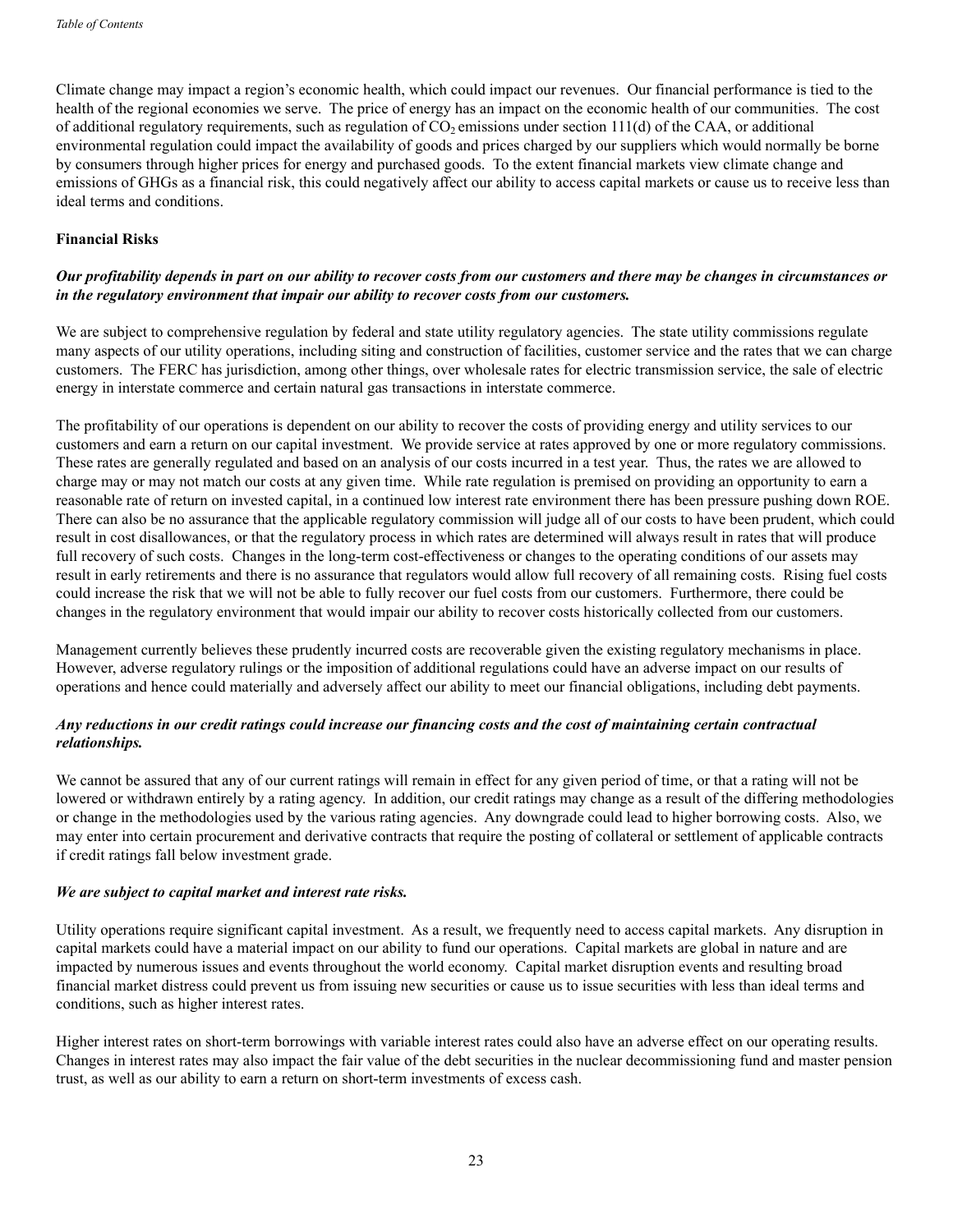## *We are subject to credit risks.*

Credit risk includes the risk that our customers will not pay their bills, which may lead to a reduction in liquidity and an increase in bad debt expense. Credit risk is comprised of numerous factors including the price of products and services provided, the overall economy and local economies in the geographic areas we serve, including local unemployment rates.

Credit risk also includes the risk that various counterparties that owe us money or product will breach their obligations. Should the counterparties to these arrangements fail to perform, we may be forced to enter into alternative arrangements. In that event, our financial results could be adversely affected and we could incur losses.

One alternative available to address counterparty credit risk is to transact on liquid commodity exchanges. The credit risk is then socialized through the exchange central clearinghouse function. While exchanges do remove counterparty credit risk, all participants are subject to margin requirements, which create an additional need for liquidity to post margin as exchange positions change value daily. The Dodd-Frank Wall Street Reform and Consumer Protection Act (Dodd-Frank Act) requires broad clearing of financial swap transactions through a central counterparty, which could lead to additional margin requirements that would impact our liquidity. However, we have taken advantage of an exception to mandatory clearing afforded to commercial end-users who are not classified as a major swap participant. The Board of Directors has authorized Xcel Energy and its subsidiaries to take advantage of this end-user exception.

We may at times have direct credit exposure in our short-term wholesale and commodity trading activity to various financial institutions trading for their own accounts or issuing collateral support on behalf of other counterparties. We may also have some indirect credit exposure due to participation in organized markets, such as SPP, PJM and MISO, in which any credit losses are socialized to all market participants.

We do have additional indirect credit exposures to various domestic and foreign financial institutions in the form of letters of credit provided as security by power suppliers under various long-term physical purchased power contracts. If any of the credit ratings of the letter of credit issuers were to drop below the designated investment grade rating stipulated in the underlying long-term purchased power contracts, the supplier would need to replace that security with an acceptable substitute. If the security were not replaced, the party could be in technical default under the contract, which would enable us to exercise our contractual rights.

## *Increasing costs associated with our defined benefit retirement plans and other employee benefits may adversely affect our results of operations, financial position or liquidity.*

We have defined benefit pension and postretirement plans that cover most of our employees. Assumptions related to future costs, return on investments, interest rates and other actuarial assumptions, including mortality tables, have a significant impact on our funding requirements related to these plans. These estimates and assumptions may change based on economic conditions, actual stock and bond market performance, changes in interest rates and changes in governmental regulations. In addition, the Pension Protection Act changed the minimum funding requirements for defined benefit pension plans with modifications that allowed additional flexibility in the timing of contributions. Therefore, our funding requirements and related contributions may change in the future. Also, the payout of a significant percentage of pension plan liabilities in a single year due to high retirements or employees leaving the company could trigger settlement accounting and could require the company to recognize material incremental pension expense related to unrecognized plan losses in the year these liabilities are paid.

#### *Increasing costs associated with health care plans may adversely affect our results of operations.*

Our self-insured costs of health care benefits for eligible employees have increased in recent years. Increasing levels of large individual health care claims and overall health care claims could have an adverse impact on our operating results, financial position and liquidity. We believe that our employee benefit costs, including costs related to health care plans for our employees and former employees, will continue to rise. Changes in industry standards utilized by management in key assumptions (e.g., mortality tables) could have a significant impact on future liabilities and benefit costs. Legislation related to health care could also significantly change our benefit programs and costs.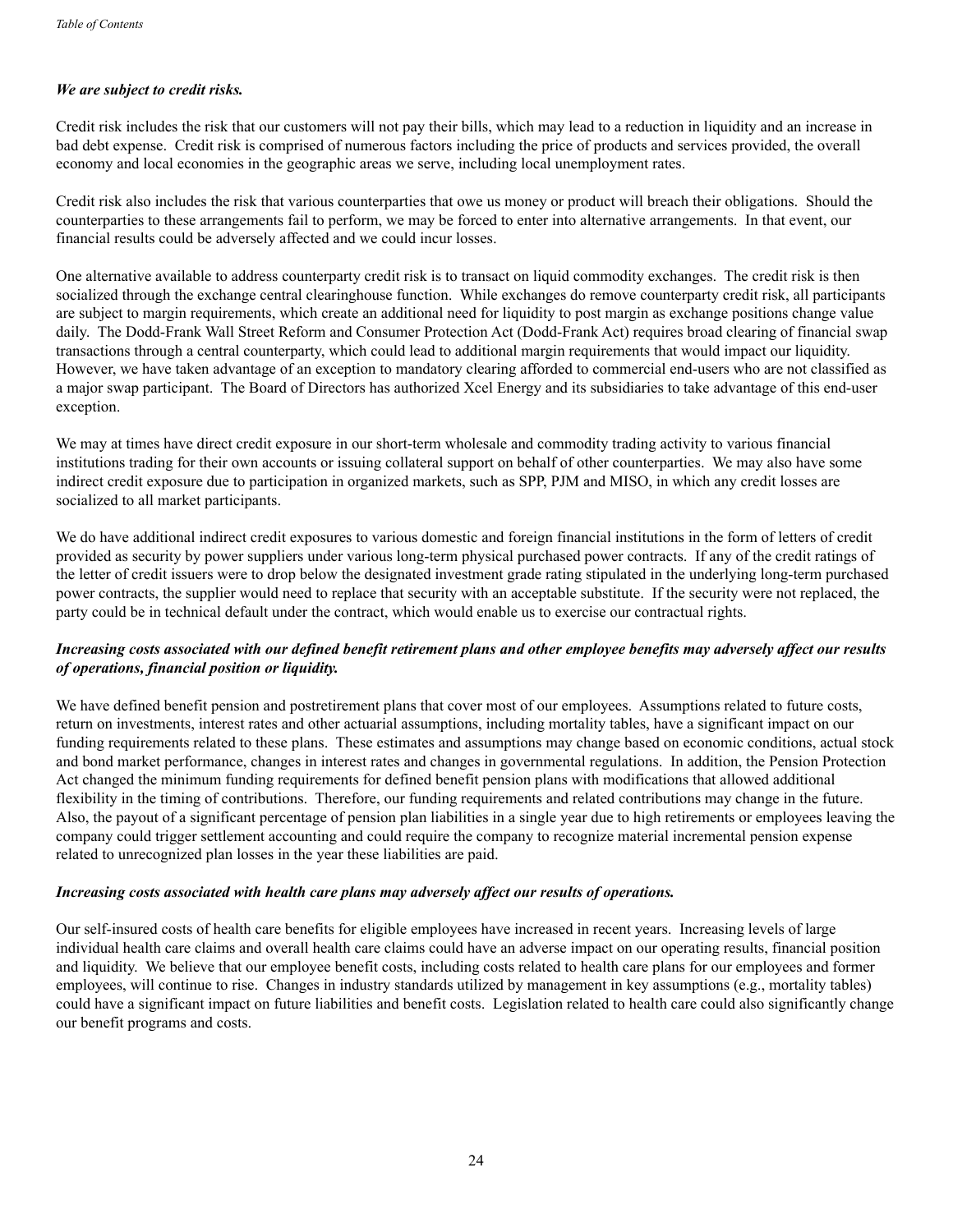## **Operational Risks**

#### *We are subject to commodity risks and other risks associated with energy markets and energy production.*

We engage in wholesale sales and purchases of electric capacity, energy and energy-related products as well as natural gas. As a result we are subject to market supply and commodity price risk. Commodity price changes can affect the value of our commodity trading derivatives. We mark certain derivatives to estimated fair market value on a daily basis (mark-to-market accounting). Actual settlements can vary significantly from estimated fair values recorded, and significant changes from the assumptions underlying our fair value estimates could cause significant earnings variability.

If we encounter market supply shortages or our suppliers are otherwise unable to meet their contractual obligations, we may be unable to fulfill our contractual obligations to our customers at previously anticipated costs. Therefore, a significant disruption could cause us to seek alternative supply services at potentially higher costs or suffer increased liability for unfulfilled contractual obligations. Any significantly higher energy or fuel costs relative to corresponding sales commitments could have a negative impact on our cash flows and potentially result in economic losses. Potential market supply shortages may not be fully resolved through alternative supply sources and may cause short-term disruptions in our ability to provide electric and/or natural gas services to our customers. The impact of these cost and reliability issues depends on our operating conditions such as generation fuels mix, availability of water for cooling, availability of fuel transportation including rail shipments of coal, electric generation capacity, transmission, natural gas pipeline capacity, etc.

#### *We are subject to the risks of nuclear generation.*

Our two nuclear stations, PI and Monticello, subject us to the risks of nuclear generation, which include:

- The risks associated with use of radioactive material in the production of energy, the management, handling, storage and disposal and the current lack of a long-term disposal solution for radioactive materials;
- Limitations on the amounts and types of insurance available to cover losses that might arise in connection with nuclear operations; and
- Uncertainties with respect to the technological and financial aspects of decommissioning nuclear plants at the end of their licensed lives. For example, similar to pensions, interest rate and other assumptions regarding decommissioning costs may change based on economic conditions and changes in the expected life of the asset may cause our funding obligations to change.

The NRC has authority to impose licensing and safety-related requirements for the operation of nuclear generation facilities. In the event of non-compliance, the NRC has the authority to impose fines and/or shut down a unit until compliance is achieved. Revised NRC safety requirements could necessitate substantial capital expenditures or a substantial increase in operating expenses. In addition, the Institute for Nuclear Power Operations reviews our nuclear operations and nuclear generation facilities. Compliance with the Institute for Nuclear Power Operations' recommendations could result in substantial capital expenditures or a substantial increase in operating expenses.

If an incident did occur, it could have a material effect on our results of operations or financial condition. Furthermore, the noncompliance of other nuclear facilities operators or the occurrence of a serious nuclear incident at other facilities could result in increased regulation of the industry, which could then increase our compliance costs and impact the results of operations of its facilities.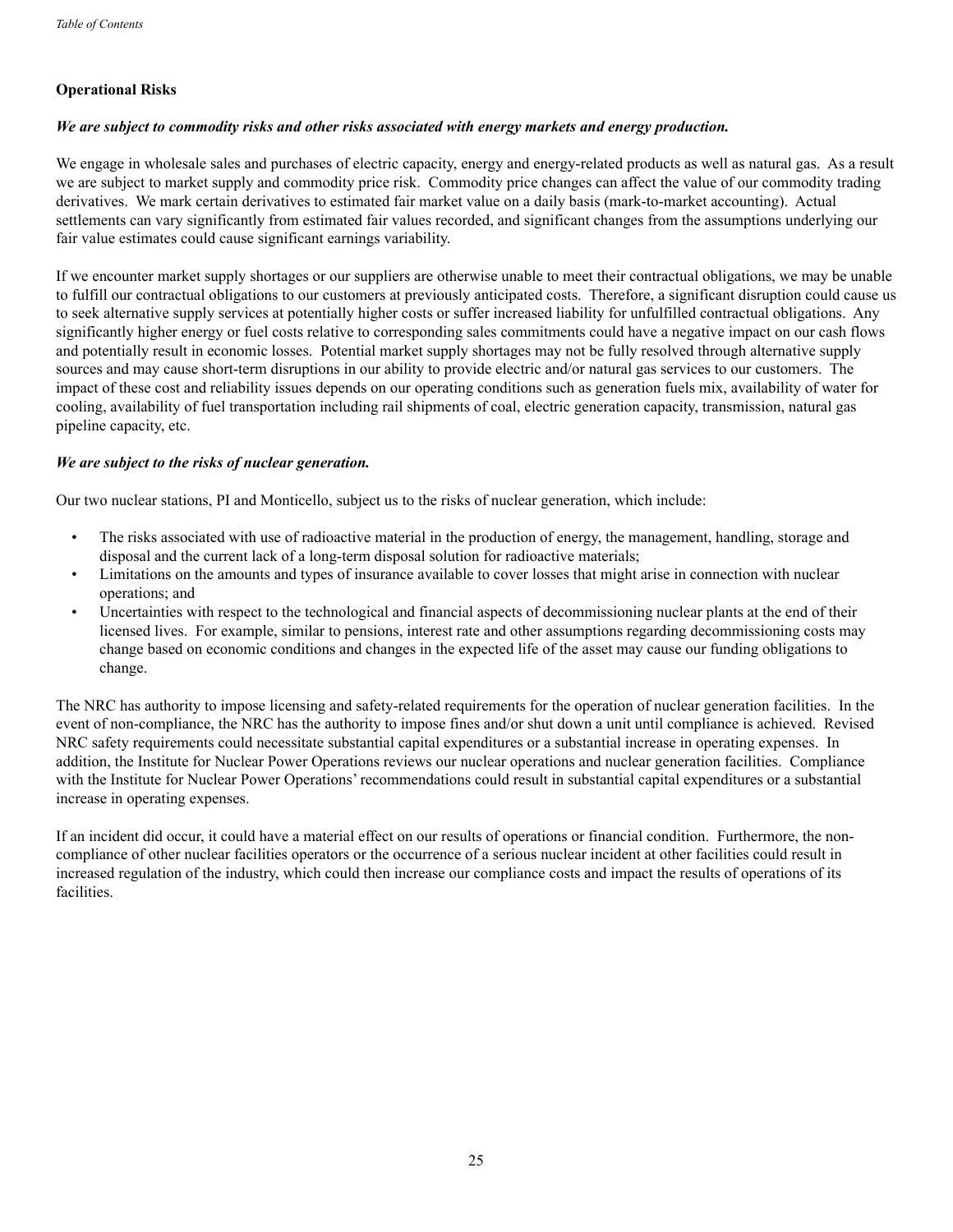## *Our utility operations are subject to long-term planning risks.*

Most electric utility investments are long-lived and are planned to be used for decades. Transmission and generation investments typically have long lead times, and therefore are planned well in advance of when they are brought in-service subject to long-term resource plans. These plans are based on numerous assumptions over the planning horizon such as: sales growth, customer usage, economic activity, costs, regulatory mechanisms, customer behavior, available technology and public policy. The electric utility sector is undergoing a period of significant change. For example, public policy has driven increases in appliance and lighting efficiency and energy efficient buildings, wider adoption and lower cost of renewable generation and distributed generation, shifts away from coal generation to decrease carbon dioxide emissions and increasing use of natural gas in electric generation driven by lower natural gas prices. These changes introduce additional uncertainty into long term planning which gives rise to a risk that the magnitude and timing of resource additions and growth in customer demand may not coincide, and that the preference for the types of additions may change from planning to execution.

The resource plans reviewed and approved by our state regulators assume continuation of the traditional utility cost of service model under which utility costs are recovered from customers as they receive the benefit of service. NSP-Minnesota is engaged in significant and ongoing infrastructure investment programs to accommodate distributed generation and maintain high system reliability. NSP-Minnesota is also investing in renewable and natural gas-fired generation to reduce our carbon dioxide emissions profile. Early plant retirements could expose us to premature financial obligations, which could result in less than full recovery of all remaining costs. Both decreasing use per customer driven by appliance and lighting efficiency and the availability of cost-effective distributed generation puts downward pressure on load growth. This could lead to under recovery of costs, excess resources to meet customer demand, and increases in electric rates.

## *Our natural gas transmission and distribution operations involve numerous risks that may result in accidents and other operating risks and costs.*

Our natural gas transmission and distribution activities include a variety of inherent hazards and operating risks, such as leaks, explosions and mechanical problems, which could cause substantial financial losses. In addition, these risks could result in loss of human life, significant damage to property, environmental pollution, impairment of our operations and substantial losses to us. We maintain insurance against some, but not all, of these risks and losses.

The occurrence of any of these events not fully covered by insurance could have a material effect on our financial position and results of operations. For our natural gas transmission or distribution lines located near populated areas, the level of potential damages resulting from these risks is greater.

Additionally, the operating or other costs that may be required in order to comply with potential new regulations, including the Pipeline Safety Act, could be significant. The Pipeline Safety Act requires verification of pipeline infrastructure records by pipeline owners and operators to confirm the maximum allowable operating pressure of lines located in high consequence areas or moredensely populated areas. We have programs in place to comply with the Pipeline Safety Act and for systematic infrastructure monitoring and renewal over time. A significant incident could increase regulatory scrutiny and result in penalties and higher costs of operations.

## *As we are a subsidiary of Xcel Energy Inc., we may be negatively affected by events impacting the credit or liquidity of Xcel Energy Inc. and its affiliates.*

If Xcel Energy Inc. were to become obligated to make payments under various guarantees and bond indemnities or to fund its other contingent liabilities, or if either Standard & Poor's or Moody's were to downgrade Xcel Energy Inc.'s credit rating below investment grade, Xcel Energy Inc. may be required to provide credit enhancements in the form of cash collateral, letters of credit or other security to satisfy part or potentially all of these exposures. If either Standard & Poor's or Moody's were to downgrade Xcel Energy Inc.'s debt securities below investment grade, it would increase Xcel Energy Inc.'s cost of capital and restrict its access to the capital markets. This could limit Xcel Energy Inc.'s ability to contribute equity or make loans to us, or may cause Xcel Energy Inc. to seek additional or accelerated funding from us in the form of dividends. If such event were to occur, we may need to seek alternative sources of funds to meet our cash needs.

As of Dec. 31, 2015, Xcel Energy Inc. and its utility subsidiaries had approximately \$12.5 billion of long-term debt and \$1.5 billion of short-term debt and current maturities. Xcel Energy Inc. provides various guarantees and bond indemnities supporting some of its subsidiaries by guaranteeing the payment or performance by these subsidiaries for specified agreements or transactions.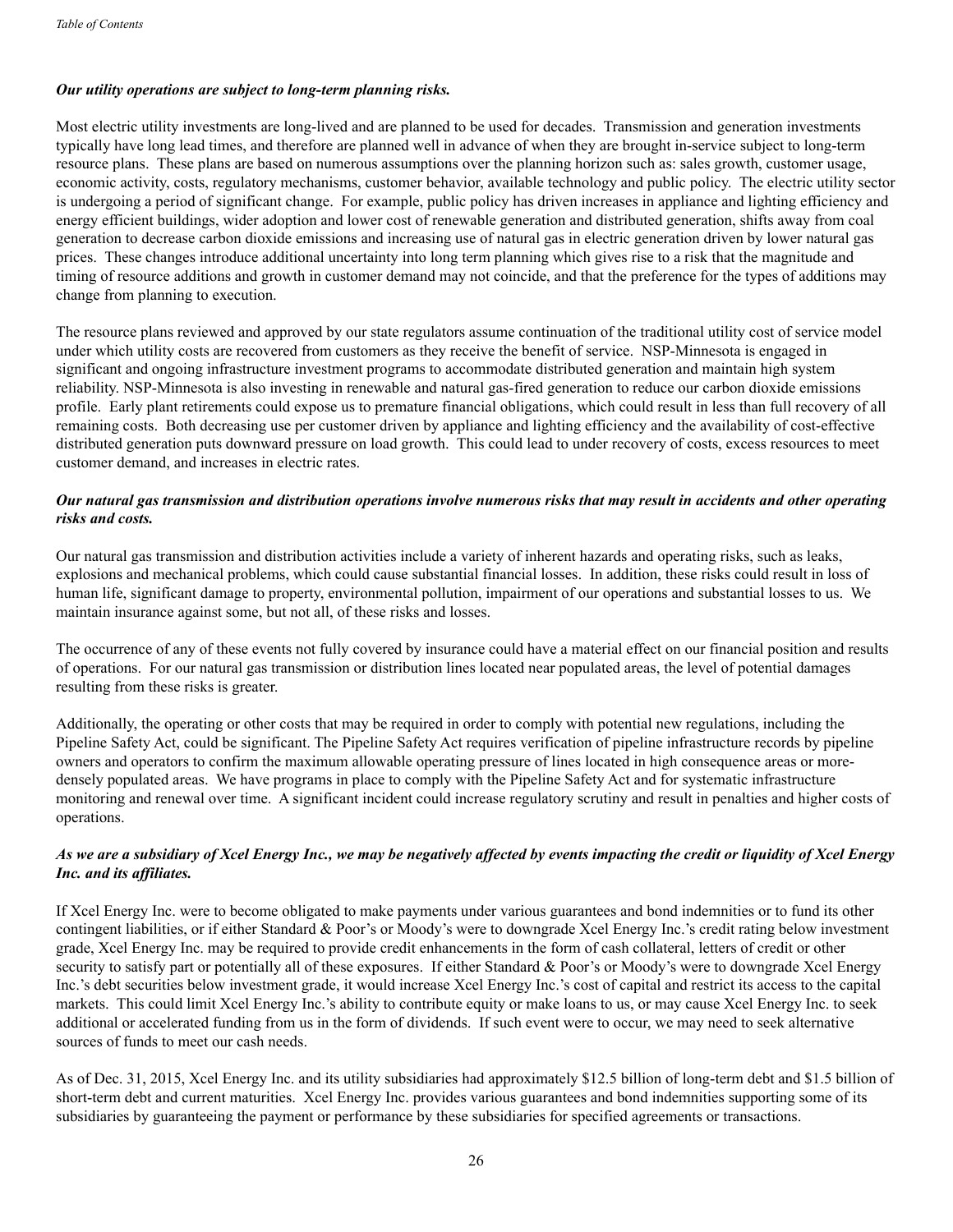Xcel Energy also has other contingent liabilities resulting from various tax disputes and other matters. Xcel Energy Inc.'s exposure under the guarantees is based upon the net liability of the relevant subsidiary under the specified agreements or transactions. The majority of Xcel Energy Inc.'s guarantees limit its exposure to a maximum amount that is stated in the guarantees. As of Dec. 31, 2015, Xcel Energy had guarantees outstanding with a maximum stated amount of approximately \$12.5 million and exposure of \$0.1 million. Xcel Energy also had additional guarantees of \$41.3 million at Dec. 31, 2015 for performance and payment of surety bonds for the benefit of itself and its subsidiaries, with total exposure that cannot be estimated at this time. If Xcel Energy Inc. were to become obligated to make payments under these guarantees and bond indemnities or become obligated to fund other contingent liabilities, it could limit Xcel Energy Inc.'s ability to contribute equity or make loans to us, or may cause Xcel Energy Inc. to seek additional or accelerated funding from us in the form of dividends. If such event were to occur, we may need to seek alternative sources of funds to meet our cash needs.

## *We are a wholly owned subsidiary of Xcel Energy Inc. Xcel Energy Inc. can exercise substantial control over our dividend policy and business and operations and may exercise that control in a manner that may be perceived to be adverse to our interests.*

All of the members of our Board of Directors, as well as many of our executive officers, are officers of Xcel Energy Inc. Our Board makes determinations with respect to a number of significant corporate events, including the payment of our dividends.

We have historically paid quarterly dividends to Xcel Energy Inc. In 2015, 2014 and 2013 we paid \$259.1 million, \$259.5 million and \$235.5 million of dividends to Xcel Energy Inc., respectively. If Xcel Energy Inc.'s cash requirements increase, our Board of Directors could decide to increase the dividends we pay to Xcel Energy Inc. to help support Xcel Energy Inc.'s cash needs. This could adversely affect our liquidity. The most restrictive dividend limitation for NSP-Minnesota is imposed by our state regulatory commissions. State regulatory commissions indirectly limit the amount of dividends NSP-Minnesota can pay to Xcel Energy Inc., by requiring a minimum equity-to-total capitalization ratio. See Item 5 for further discussion on dividend limitations.

## **Public Policy Risks**

## *We may be subject to legislative and regulatory responses to climate change and emissions, with which compliance could be difficult and costly.*

The EPA is regulating GHGs from power plants with state plans to achieve the EPA's goals due by September 2018. Increased public awareness and concern regarding climate change may result in more state, regional and/or federal requirements to reduce or mitigate the effects of GHGs. Legislative and regulatory responses related to climate change and new interpretations of existing laws through climate change litigation create financial risk as our electric generating facilities may be subject to additional regulation at either the state or federal level in the future. Such regulations could impose substantial costs on our system. International agreements could have an impact to the extent they lead to future federal or state regulations.

The United States continues to participate in international negotiations related to the United Nations Framework Convention on Climate Change (UNFCCC). In December 2015, the  $21<sup>st</sup>$  Conference of the Parties to the UNFCCC reached consensus among 190 nations on an agreement (the Paris Agreement) that establishes a framework for GHG mitigation actions by all countries ("nationally determined contributions"), with a goal of holding the increase in global average temperature to below 2° Celsius above pre-industrial levels and an aspiration to limit the increase to 1.5° Celsius. The Paris Agreement could result in future additional GHG reductions in the United States.

We have been, and in the future may be, subject to climate change lawsuits. An adverse outcome in any of these cases could require substantial capital expenditures and could possibly require payment of substantial penalties or damages. Defense costs associated with such litigation can also be significant. Such payments or expenditures could affect results of operations, cash flows and financial condition if such costs are not recovered through regulated rates.

The form and stringency of GHG regulation in the power sector has become more clear with the finalization of the Clean Power Plan by the EPA. The legality of the Clean Power Plan is being challenged in the courts. In addition, uncertainties remain regarding implementation plans in our states (and the federal plan imposed by the EPA for states who do not submit approvable plans), including what opportunities are available to reduce costs, whether and what type of emission trading will be available, how states will allocate the reduction burden among utilities, what actions are creditable and the indirect impact of carbon regulation on natural gas and coal prices.

An important factor is our ability to recover the costs incurred to comply with any regulatory requirements in a timely manner. If our regulators do not allow us to recover all or a part of the cost of capital investment or the O&M costs incurred to comply with the mandates, it could have a material effect on our results of operations.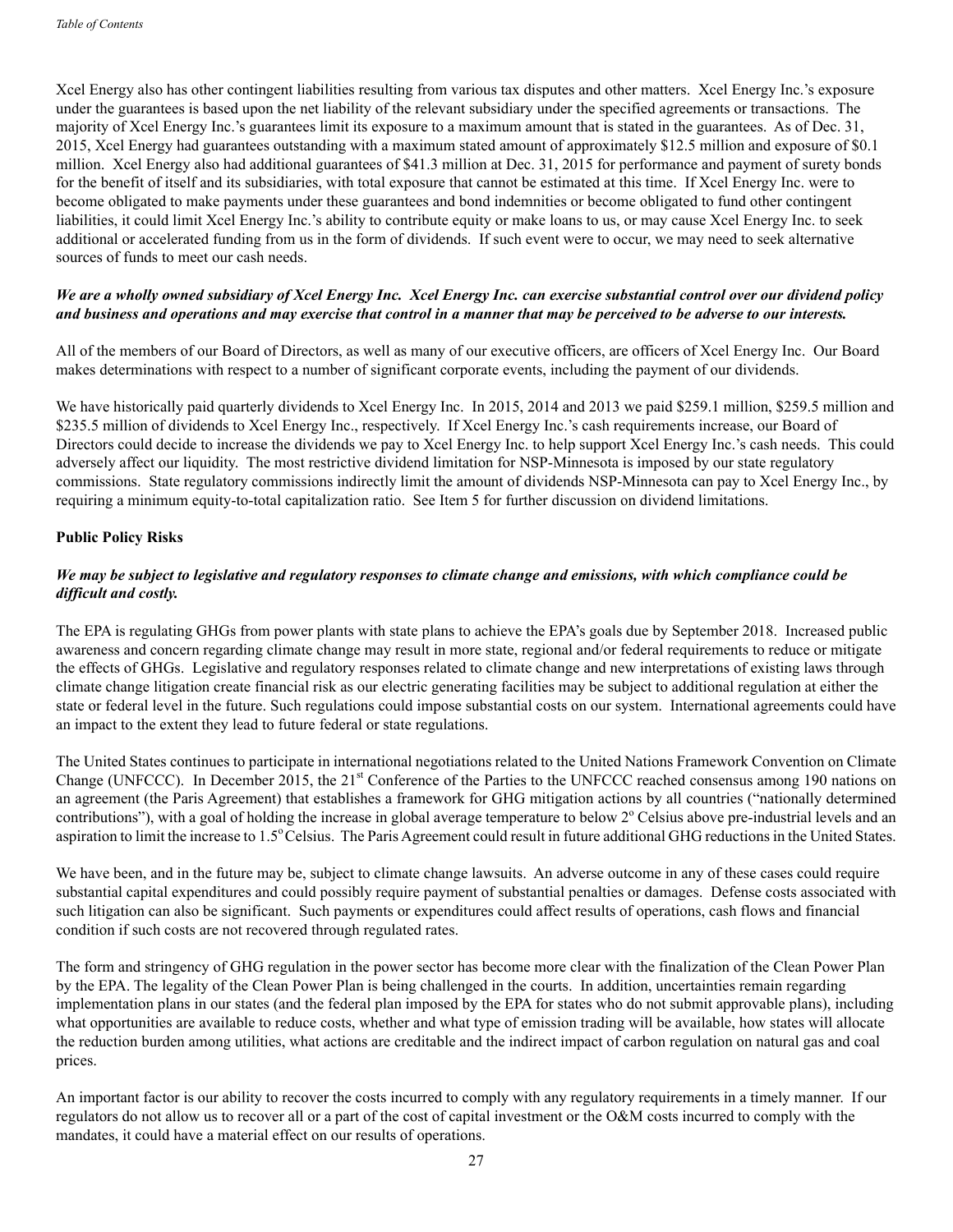We are also subject to a significant number of proposed and potential rules that will impact our coal-fired and other generation facilities. These include rules associated with emissions of  $SO<sub>2</sub>$  and  $NOx$ , mercury, regional haze, ozone and particulate matter, water intakes, water discharges and ash management. The costs of investment to comply with these rules could be substantial and in some cases would lead to early retirement of coal units. We may not be able to timely recover all costs related to complying with regulatory requirements imposed on us.

#### *Increased risks of regulatory penalties could negatively impact our business.*

The Energy Act increased civil penalty authority for violation of FERC statutes, rules and orders. The FERC can now impose penalties of up to \$1 million per violation per day, particularly as it relates to energy trading activities for both electricity and natural gas. In addition, NERC electric reliability standards and critical infrastructure protection requirements are mandatory and subject to potential financial penalties by regional entities, the NERC or the FERC for violations. If a serious reliability incident did occur, it could have a material effect on our operations or financial results. Some states have the authority to impose substantial penalties in the event of non-compliance.

We attempt to mitigate the risk of regulatory penalties through formal training on such prohibited practices and a compliance function that reviews our interaction with the markets under FERC and CFTC jurisdictions. However, there is no guarantee our compliance program will be sufficient to ensure against violations.

#### **Macroeconomic Risks**

#### *Economic conditions impact our business.*

Our operations are affected by local, national and worldwide economic conditions. Growth in our customer base is correlated with economic conditions. While the number of customers is growing, sales growth is relatively modest due to an increased focus on energy efficiency including federal standards for appliance and lighting efficiency and distributed generation, primarily solar PV. Instability in the financial markets also may affect the cost of capital and our ability to raise capital, which is discussed in the capital market risk section above.

Economic conditions may be impacted by insufficient financial sector liquidity leading to potential increased unemployment, which may impact customers' ability to pay timely, increase customer bankruptcies, and may lead to increased bad debt.

Further, worldwide economic activity has an impact on the demand for basic commodities needed for utility infrastructure, such as steel, copper, aluminum, etc., which may impact our ability to acquire sufficient supplies. Additionally, the cost of those commodities may be higher than expected.

## *Our operations could be impacted by war, acts of terrorism, threats of terrorism or disruptions in normal operating conditions due to localized or regional events.*

Our generation plants, fuel storage facilities, transmission and distribution facilities and information systems may be targets of terrorist activities. Any such disruption could result in a decrease in revenues and additional costs to repair and insure our assets. These disruptions could have a material impact on our financial condition and results of operations. The potential for terrorism has subjected our operations to increased risks and could have a material effect on our business. We have already incurred increased costs for security and capital expenditures in response to these risks. In addition, we may experience additional capital and operating costs to implement security for our plants, including our nuclear power plants under the NRC's design basis threat requirements. We have also already incurred increased costs for compliance with NERC reliability standards associated with critical infrastructure protection. In addition, we may experience additional capital and operating costs to comply with the NERC critical infrastructure protection standards as they are implemented and clarified.

The insurance industry has also been affected by these events and the availability of insurance may decrease. In addition, the insurance we are able to obtain may have higher deductibles, higher premiums and more restrictive policy terms.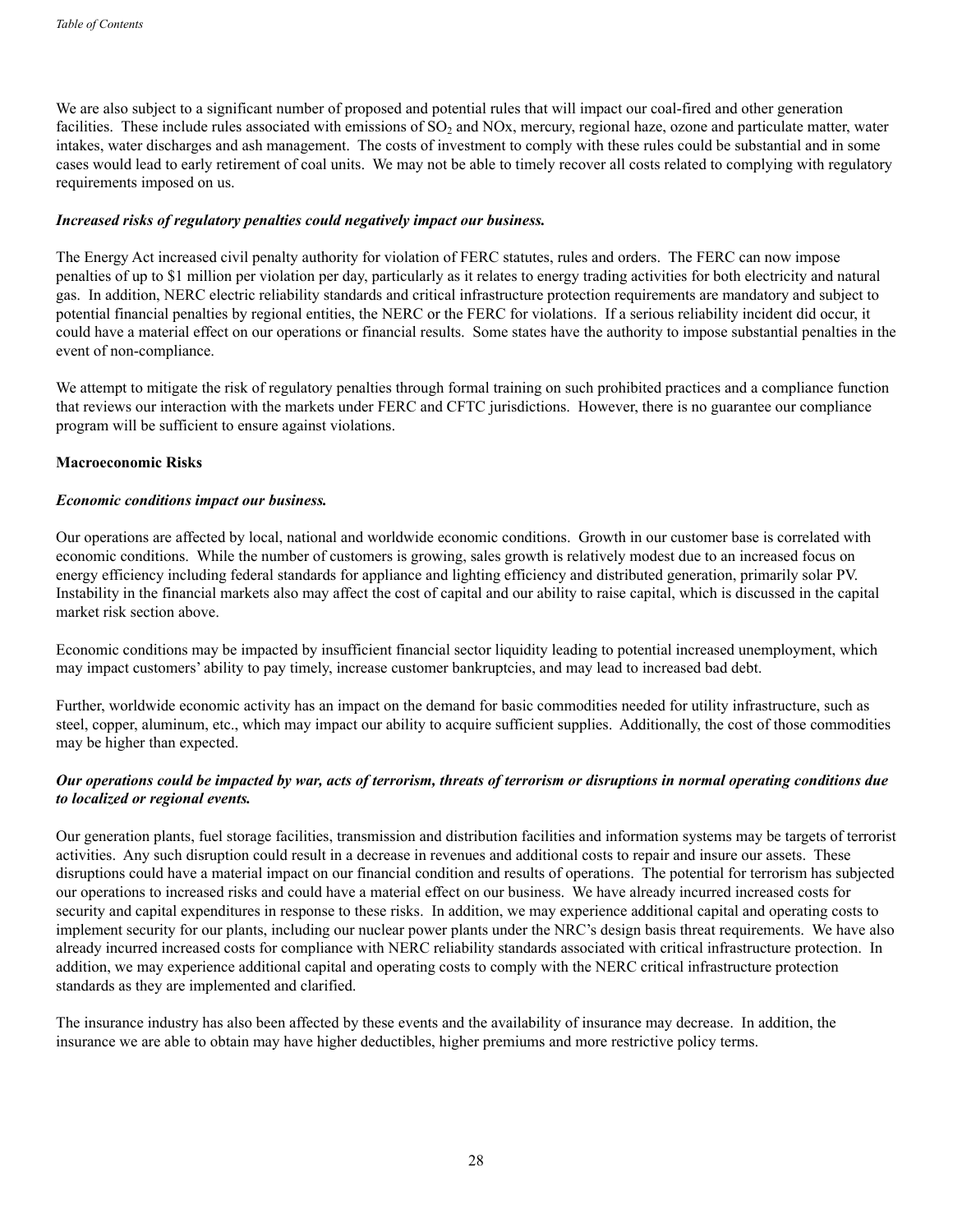A disruption of the regional electric transmission grid, interstate natural gas pipeline infrastructure or other fuel sources, could negatively impact our business. Because our generation, the transmission systems and local natural gas distribution companies are part of an interconnected system, we face the risk of possible loss of business due to a disruption caused by the actions of a neighboring utility or an event (severe storm, severe temperature extremes, generator or transmission facility outage, pipeline rupture, railroad disruption, sudden and significant increase or decrease in wind generation or any disruption of work force such as may be caused by flu or other epidemic) within our operating systems or on a neighboring system. Any such disruption could result in a significant decrease in revenues and significant additional costs to repair assets, which could have a material impact on our financial condition and results.

The degree to which we are able to maintain day-to-day operations in response to unforeseen events will in part determine the financial impact of certain events on our financial condition and results. It is difficult to predict the magnitude of such events and associated impacts.

#### *A cyber incident or cyber security breach could have a material effect on our business.*

We operate in an industry that requires the continued operation of sophisticated information technology systems and network infrastructure. In addition, we use our systems and infrastructure to create, collect, use, disclose, store, dispose of and otherwise process sensitive information, including company data, customer energy usage data, and personal information regarding customers, employees and their dependents, contractors and other individuals.

Our generation, transmission, distribution and fuel storage facilities, information technology systems and other infrastructure or physical assets, as well as the information processed in our systems (e.g., information about our customers, employees, operations, infrastructure and assets) could be affected by cyber security incidents, including those caused by human error. Our industry has begun to see an increased volume and sophistication of cyber security incidents from international activist organizations, Nation States and individuals. Cyber security incidents could harm our businesses by limiting our generating, transmitting and distributing capabilities, delaying our development and construction of new facilities or capital improvement projects to existing facilities, disrupting our customer operations or exposing us to liability. Our generation, transmission systems and natural gas pipelines are part of an interconnected system. Therefore, a disruption caused by the impact of a cyber security incident of the regional electric transmission grid, natural gas pipeline infrastructure or other fuel sources of our third party service providers' operations, could also negatively impact our business. In addition, such an event would likely receive regulatory scrutiny at both the federal and state level. We are unable to quantify the potential impact of cyber security threats or subsequent related actions. These potential cyber security incidents and corresponding regulatory action could result in a material decrease in revenues and may cause significant additional costs (e.g., penalties, third party claims, repairs, insurance or compliance) and potentially disrupt our supply and markets for natural gas, oil and other fuels.

We maintain security measures designed to protect our information technology systems, network infrastructure and other assets. However, these assets and the information they process may be vulnerable to cyber security incidents, including the resulting disability, or failures of assets or unauthorized access to assets or information. If our technology systems were to fail or be breached, or those of our third-party service providers, we may be unable to fulfill critical business functions, including effectively maintaining certain internal controls over financial reporting. We are unable to quantify the potential impact of cyber security incidents on our business.

## *Rising energy prices could negatively impact our business.*

Although commodity prices are currently relatively low, if fuel costs increase, customer demand could decline and bad debt expense may rise, which could have a material impact on our results of operations. While we have fuel clause recovery mechanisms, higher fuel costs could significantly impact our results of operations if costs are not recovered. Delays in the timing of the collection of fuel cost recoveries as compared with expenditures for fuel purchases could have an impact on our cash flows. We are unable to predict future prices or the ultimate impact of such prices on our results of operations or cash flows.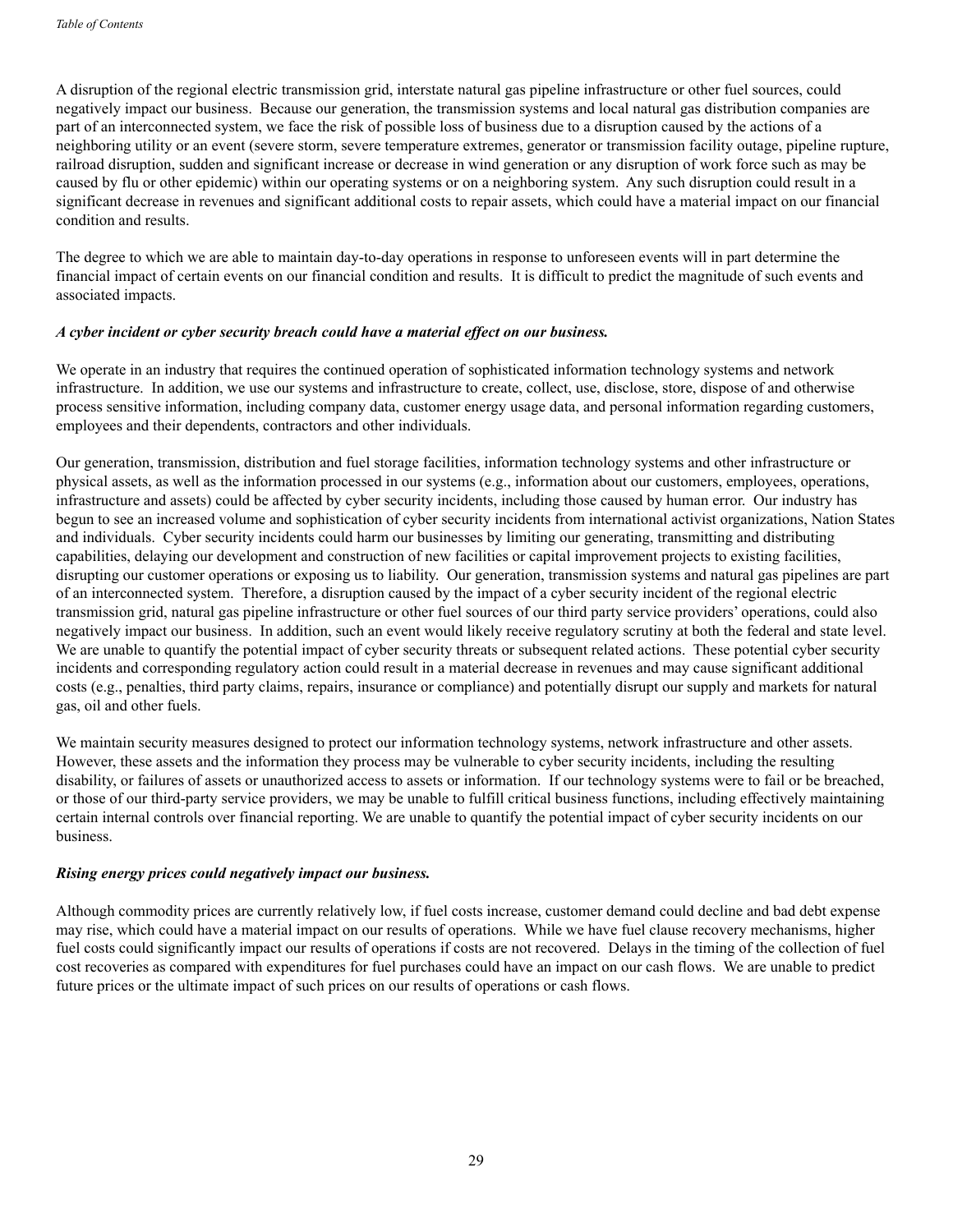#### *Our operating results may fluctuate on a seasonal and quarterly basis and can be adversely affected by milder weather.*

Our electric and natural gas utility businesses are seasonal, and weather patterns can have a material impact on our operating performance. Demand for electricity is often greater in the summer and winter months associated with cooling and heating. Because natural gas is heavily used for residential and commercial heating, the demand depends heavily upon weather patterns throughout our service territory, and a significant amount of natural gas revenues are recognized in the first and fourth quarters related to the heating season. Accordingly, our operations have historically generated less revenues and income when weather conditions are milder in the winter and cooler in the summer. Unusually mild winters and summers could have an adverse effect on our financial condition, results of operations, or cash flows.

#### **Item 1B — Unresolved Staff Comments**

None.

#### **Item 2 — Properties**

Virtually all of the utility plant property of NSP-Minnesota is subject to the lien of its first mortgage bond indenture.

#### **Electric Utility Generating Stations:**

| <b>Station, Location and Unit</b>               | Fuel                     | <b>Installed</b> | Summer 2015<br><b>Net Dependable</b><br>Capability (MW) |
|-------------------------------------------------|--------------------------|------------------|---------------------------------------------------------|
| Steam:                                          |                          |                  |                                                         |
| A.S. King-Bayport, Minn., 1 Unit                | Coal                     | 1968             | 511                                                     |
| Sherco-Becker, Minn.                            |                          |                  |                                                         |
| Unit 1                                          | Coal                     | 1976             | 680                                                     |
| Unit 2                                          | Coal                     | 1977             | 682                                                     |
| Unit 3                                          | Coal                     | 1987             | $517^{(a)}$                                             |
| Monticello-Monticello, Minn., 1 Unit            | Nuclear                  | 1971             | 607                                                     |
| PI-Welch, Minn.                                 |                          |                  |                                                         |
| Unit 1                                          | Nuclear                  | 1973             | 521                                                     |
| Unit 2                                          | Nuclear                  | 1974             | 519                                                     |
| Various locations, 4 Units                      | Wood/Refuse-derived fuel | Various          | (b)<br>36                                               |
| <b>Combustion Turbine:</b>                      |                          |                  |                                                         |
| Angus Anson-Sioux Falls, S.D., 3 Units          | Natural Gas              | 1994-2005        | 327                                                     |
| Black Dog-Burnsville, Minn., 2 Units            | Natural Gas              | 1987-2002        | 282                                                     |
| Blue Lake-Shakopee, Minn., 6 Units              | Natural Gas              | 1974-2005        | 453                                                     |
| High Bridge-St. Paul, Minn., 3 Units            | Natural Gas              | 2008             | 538                                                     |
| Inver Hills-Inver Grove Heights, Minn., 6 Units | Natural Gas              | 1972             | 282                                                     |
| Riverside-Minneapolis, Minn., 3 Units           | <b>Natural Gas</b>       | 2009             | 470                                                     |
| Various locations, 14 Units                     | Natural Gas              | Various          | 67                                                      |
| Wind:                                           |                          |                  |                                                         |
| Grand Meadow-Mower County, Minn., 67 Units      | Wind                     | 2008             | (c)<br>101                                              |
| Nobles-Nobles County, Minn., 134 Units          | Wind                     | 2010             | (c)<br>201                                              |
| Pleasant Valley-Mower County, Minn., 100 Units  | Wind                     | 2015             | (c)<br>200                                              |
| Border-Rolette County, N.D., 75 Units           | Wind                     | 2015             | (c)<br>150                                              |
|                                                 |                          | Total            | 7,144                                                   |

(a) Based on NSP-Minnesota's ownership of 59 percent.

Refuse-derived fuel is made from municipal solid waste.

(c) This capacity is only available when wind conditions are sufficiently high enough to support the noted generation values above. Therefore, the on-demand net dependable capacity is zero.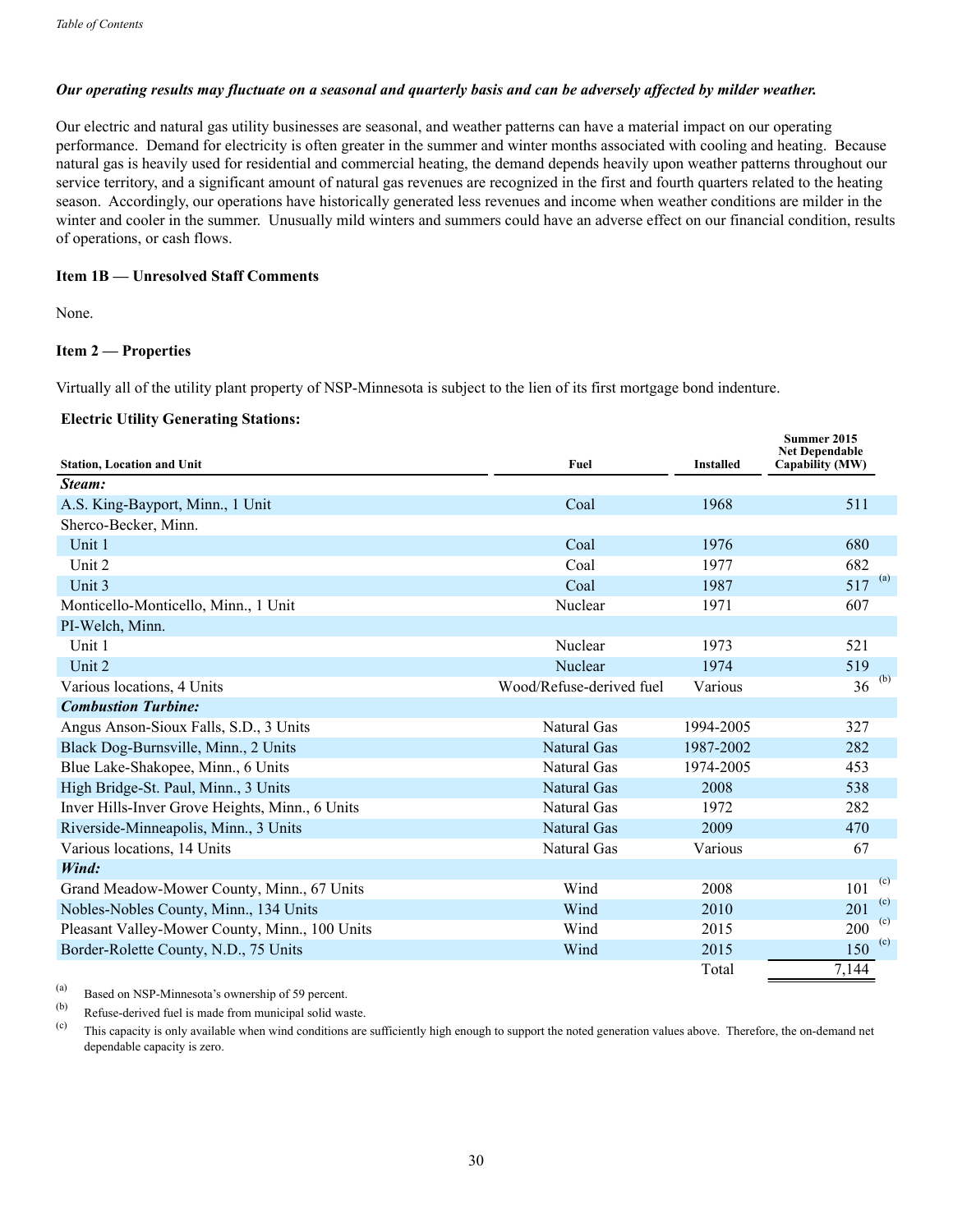Electric utility overhead and underground transmission and distribution lines (measured in conductor miles) at Dec. 31, 2015:

| <b>Conductor Miles</b> |        |
|------------------------|--------|
| 500 KV                 | 2,917  |
| 345 KV                 | 8,425  |
| 230 KV                 | 2,157  |
| 161 KV                 | 395    |
| 115 KV                 | 7,502  |
| Less than 115 KV       | 84,074 |

NSP-Minnesota had 349 electric utility transmission and distribution substations at Dec. 31, 2015.

Natural gas utility mains at Dec. 31, 2015:

| <b>Miles</b> |        |
|--------------|--------|
| Transmission | 136    |
| Distribution | 10,084 |

#### **Item 3** — **Legal Proceedings**

NSP-Minnesota is involved in various litigation matters that are being defended and handled in the ordinary course of business. The assessment of whether a loss is probable or is a reasonable possibility, and whether the loss or a range of loss is estimable, often involves a series of complex judgments about future events. Management maintains accruals for such losses that are probable of being incurred and subject to reasonable estimation. Management is sometimes unable to estimate an amount or range of a reasonably possible loss in certain situations, including but not limited to when (1) the damages sought are indeterminate, (2) the proceedings are in the early stages, or (3) the matters involve novel or unsettled legal theories. In such cases, there is considerable uncertainty regarding the timing or ultimate resolution of such matters, including a possible eventual loss.

#### **Additional Information**

See Note 11 to the consolidated financial statements for further discussion of legal claims and environmental proceedings. See Item 1 and Note 10 to the consolidated financial statements for a discussion of proceedings involving utility rates and other regulatory matters.

#### **Item 4** — **Mine Safety Disclosures**

None.

## **PART II**

## **Item 5 — Market for Registrant's Common Equity, Related Stockholder Matters and Issuer Purchases of Equity Securities**

NSP-Minnesota is a wholly owned subsidiary of Xcel Energy Inc. and there is no market for its common equity securities.

NSP-Minnesota's first mortgage indenture places certain restrictions on the amount of cash dividends it can pay to Xcel Energy Inc., the holder of its common stock. Even with this restriction, NSP-Minnesota could have paid more than \$1.7 billion and \$1.6 billion in additional cash dividends on common stock at Dec. 31, 2015 and 2014, respectively.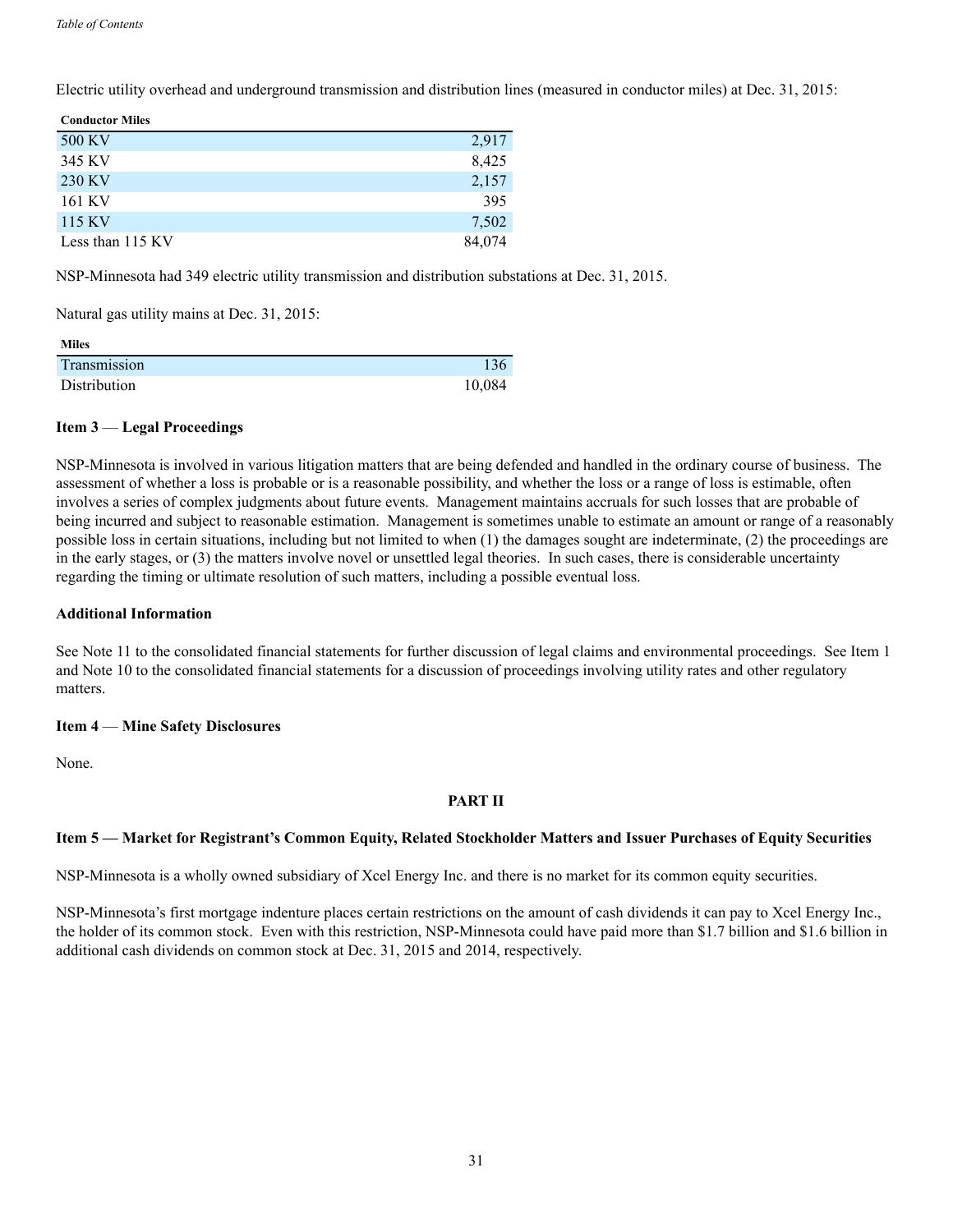In addition, NSP-Minnesota has dividend restrictions imposed by FERC rules and state regulatory commissions:

- Dividends are subject to the FERC's jurisdiction under the Federal Power Act, which prohibits the payment of dividends out of capital accounts; payment of dividends is allowed out of retained earnings only.
- The most restrictive dividend limitation for NSP-Minnesota is imposed by its state regulatory commissions. NSP-Minnesota's state regulatory commissions indirectly limit the amount of dividends NSP-Minnesota can pay to Xcel Energy Inc. by requiring an equity-to-total capitalization ratio between 46.9 percent and 57.3 percent. NSP-Minnesota's equity-to-capitalization ratio was 52.1 percent at Dec. 31, 2015 and \$967 million in retained earnings was not restricted. Total capitalization for NSP-Minnesota was \$9.9 billion at Dec. 31, 2015, which did not exceed the limits imposed by the commissions of \$10.5 billion.

See Note 4 to the consolidated financial statements for further discussion of NSP-Minnesota's dividend policy.

The dividends declared during 2015 and 2014 were as follows:

| (Thousands of Dollars) | 2015   | 2014   |
|------------------------|--------|--------|
| First quarter          | 55,869 | 59.740 |
| Second quarter         | 65.087 | 73,750 |
| Third quarter          | 60.382 | 67.210 |
| Fourth quarter         | 73.498 | 77,802 |

#### **Item 6 — Selected Financial Data**

This is omitted per conditions set forth in general instructions I(1)(a) and (b) of Form 10-K for wholly owned subsidiaries (reduced disclosure format).

## **Item 7 — Management's Discussion and Analysis of Financial Condition and Results of Operations**

Discussion of financial condition and liquidity for NSP-Minnesota is omitted per conditions set forth in general instructions  $I(1)(a)$ and (b) of Form 10-K for wholly owned subsidiaries. It is replaced with management's narrative analysis and the results of operations for the current year as set forth in general instructions I(2)(a) of Form 10-K for wholly owned subsidiaries (reduced disclosure format).

#### **Financial Review**

The following discussion and analysis by management focuses on those factors that had a material effect on NSP-Minnesota's financial condition, results of operations and cash flows during the periods presented, or are expected to have a material impact in the future. It should be read in conjunction with the accompanying consolidated financial statements and related notes to the consolidated financial statements.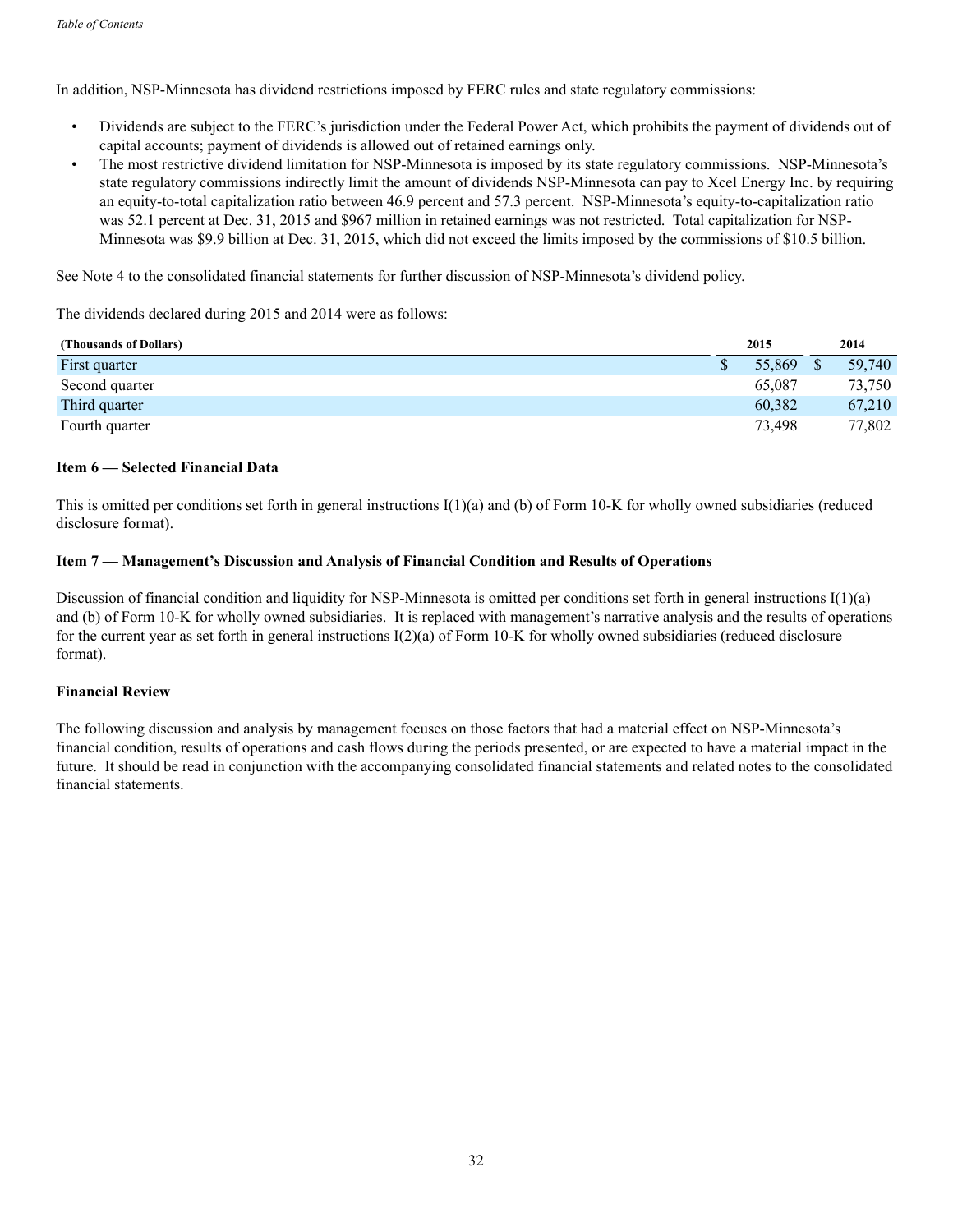## **Forward-Looking Statements**

Except for the historical statements contained in this report, the matters discussed herein are forward-looking statements that are subject to certain risks, uncertainties and assumptions. Such forward-looking statements are intended to be identified in this document by the words "anticipate," "believe," "estimate," "expect," "intend," "may," "objective," "outlook," "plan," "project," "possible," "potential," "should" and similar expressions. Actual results may vary materially. Forward-looking statements speak only as of the date they are made, and we expressly disclaim any obligation to update any forward-looking information. The following factors, in addition to those discussed elsewhere in this Annual Report on Form 10-K for the fiscal year ended Dec. 31, 2015 (including the items described under Factors Affecting Results of Operations; and the other risk factors listed from time to time by NSP-Minnesota in reports filed with the SEC, including "Risk Factors" in Item 1A of this Annual Report on Form 10-K and Exhibit 99.01 hereto), could cause actual results to differ materially from management expectations as suggested by such forward-looking information: general economic conditions, including inflation rates, monetary fluctuations and their impact on capital expenditures and the ability of NSP-Minnesota and its subsidiaries to obtain financing on favorable terms; business conditions in the energy industry, including the risk of a slow down in the U.S. economy or delay in growth recovery; trade, fiscal, taxation and environmental policies in areas where NSP-Minnesota has a financial interest; customer business conditions; actions of credit rating agencies; competitive factors, including the extent and timing of the entry of additional competition in the markets served by NSP-Minnesota and its subsidiaries; unusual weather; effects of geopolitical events, including war and acts of terrorism; cyber security threats and data security breaches; state, federal and foreign legislative and regulatory initiatives that affect cost and investment recovery, have an impact on rates or have an impact on asset operation or ownership or impose environmental compliance conditions; structures that affect the speed and degree to which competition enters the electric and natural gas markets; costs and other effects of legal and administrative proceedings, settlements, investigations and claims; financial or regulatory accounting policies imposed by regulatory bodies; outcomes of regulatory proceedings; availability or cost of capital; and employee work force factors.

## **Results of Operations**

NSP-Minnesota's net income was approximately \$356.8 million for 2015, compared with approximately \$404.9 million for 2014. The impact of the Monticello LCM/EPU project loss, unfavorable weather, sales decline, higher depreciation, increased interest charges, property taxes and lower AFUDC were partially offset by higher revenue attributable to electric rate increases in Minnesota, North Dakota and South Dakota and lower O&M expenses. See Note 10 to the consolidated financial statements for further discussion of the Monticello LCM/EPU project loss.

## **Electric Revenues and Margin**

Electric revenues and fuel and purchased power expenses are largely impacted by the fluctuation in the price of natural gas, coal and uranium used in the generation of electricity, but as a result of the design of fuel recovery mechanisms to recover current expenses, these price fluctuations have minimal impact on electric margin. The following table details the electric revenues and margin:

| (Millions of Dollars)             | 2015    | 2014   |
|-----------------------------------|---------|--------|
| Electric revenues                 | 4.184   | 4.202  |
| Electric fuel and purchased power | (1.584) | 1,676) |
| Electric margin                   | 2.600   | 2.526  |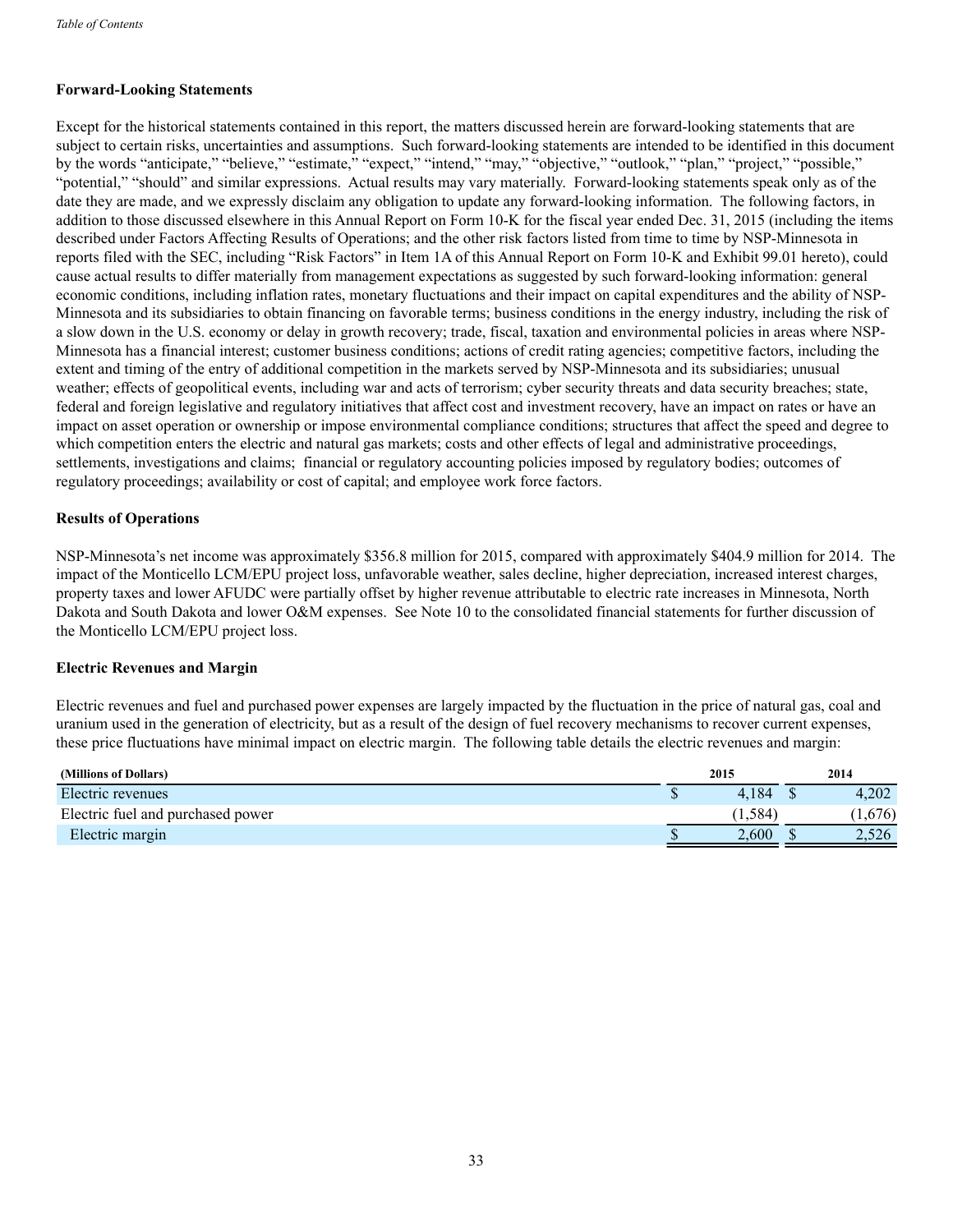The following tables summarize the components of the changes in electric revenues and electric margin for the year ended Dec. 31:

#### *Electric Revenues*

| (Millions of Dollars)                              | 2015 vs. 2014 |
|----------------------------------------------------|---------------|
| Fuel and purchased power cost recovery             | (83)          |
| Conservation program revenues (offset by expenses) | (56)          |
| Trading                                            | (26)          |
| Estimated impact of weather                        | (25)          |
| Retail rate increases (a)                          | 116           |
| Transmission revenue                               | 25            |
| Non-fuel riders $(b)$                              | 23            |
| Other, net                                         |               |
| Total decrease in electric revenues                | (18)          |

#### *Electric Margin*

| (Millions of Dollars)                              | 2015 vs. 2014 |      |
|----------------------------------------------------|---------------|------|
| Retail rate increases (a)                          |               | 116  |
| Non-fuel riders $(b)$                              |               | 23   |
| Conservation program revenues (offset by expenses) |               | (56) |
| Estimated impact of weather                        |               | (25) |
| Other, net                                         |               | 16   |
| Total increase in electric margin                  |               | 74   |

(a) The retail rate increases are due to rate proceedings in Minnesota, South Dakota and North Dakota. See Note 10 to the consolidated financial statements.<br>(b) Primarily related to the TCP rider in Minnesota

Primarily related to the TCR rider in Minnesota.

## **Natural Gas Revenues and Margin**

The cost of natural gas tends to vary with changing sales requirements and the cost of natural gas purchases. However, due to the design of purchased natural gas cost recovery mechanisms to recover current expenses for sales to retail customers, fluctuations in the cost of natural gas have little effect on natural gas margin. The following table details natural gas revenues and margin:

| (Millions of Dollars)                    | 2015 | 2014  |
|------------------------------------------|------|-------|
| Natural gas revenues                     | 545  | 758   |
| Cost of natural gas sold and transported | 332  | (532) |
| Natural gas margin                       | 213  | 226   |

The following tables summarize the components of the changes in natural gas revenues and natural gas margin for the year ended Dec. 31:

## *Natural Gas Revenues*

| (Millions of Dollars)                              | 2015 vs. 2014 |
|----------------------------------------------------|---------------|
| Purchased natural gas adjustment clause recovery   | (193)         |
| Estimated impact of weather                        | (18)          |
| Conservation program revenues (offset by expenses) | (11)          |
| Infrastructure rider                               |               |
| Other, net                                         | (3)           |
| Total decrease in natural gas revenues             | (213)         |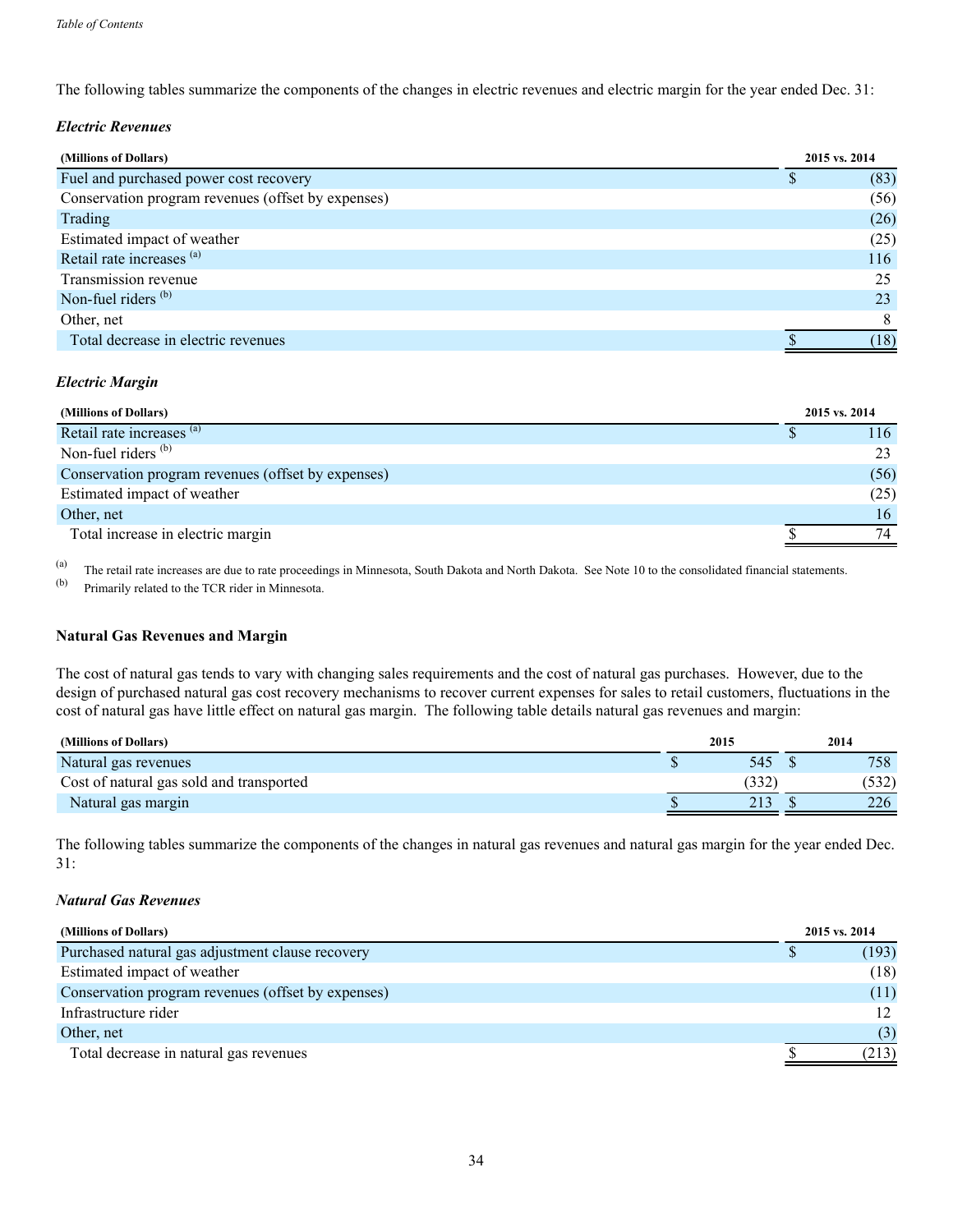## *Natural Gas Margin*

| (Millions of Dollars)                              | 2015 vs. 2014 |
|----------------------------------------------------|---------------|
| Estimated impact of weather                        | (18)          |
| Conservation program revenues (offset by expenses) | (11)          |
| Infrastructure rider                               | $12^{\circ}$  |
| Other, net                                         |               |
| Total decrease in natural gas margin               |               |

#### **Non-Fuel Operating Expenses and Other Items**

*O&M Expenses* — O&M expenses decreased \$11.3 million, or 0.9 percent, for 2015 compared with 2014. The following table summarizes the changes in O&M expenses for the year ended Dec. 31:

|  | (Millions of Dollars) |  |
|--|-----------------------|--|
|  |                       |  |

| (Millions of Dollars)                     | 2015 vs. 2014  |
|-------------------------------------------|----------------|
| Nuclear plant operations and amortization | (22)           |
| Plant generation costs                    | (6)            |
| Transmission costs                        | (2)            |
| Interchange billings with NSP-Wisconsin   | 16             |
| Labor and contract labor                  | $\overline{4}$ |
| Electric and gas distribution costs       | 4              |
| Other, net                                | (5)            |
| Total decrease in O&M expenses            | (11)           |

Changes in annual O&M expenses were primarily due to the following:

- Nuclear expense decreased primarily driven by operational efficiencies and lower amortization of prior outages; and
- Interchange billings with NSP-Wisconsin increased due to the timing of transmission projects.

*Conservation Program Expenses* — Conservation program expenses decreased \$67.2 million for 2015 compared with 2014. The decrease was primarily attributable to lower electric and gas recovery rates. Lower conservation and DSM program expenses are generally offset by lower revenues.

*Depreciation and Amortization —* Depreciation and amortization expense increased \$68.5 million, or 16.7 percent, for 2015 compared with 2014. The increase was primarily attributable to lower amortization of the excess depreciation reserve in Minnesota and capital investments, partially offset by Minnesota's amortization of the DOE settlement.

**Taxes (Other Than Income Taxes)** — Taxes (other than income taxes) increased \$7.8 million, or 3.5 percent, for 2015 compared with 2014. The increase was primarily due to higher property taxes in Minnesota.

*AFUDC, Equity and Debt* — AFUDC increased \$5.0 million for 2015 compared with 2014. The increase is primarily related to construction of the Courtenay Wind Farm.

*Interest Charges* — Interest charges increased \$9.1 million, or 4.6 percent, for 2015 compared with 2014. The increase was primarily due to higher long-term debt levels, partially offset by refinancings at lower interest rates.

*Income Taxes —* Income tax expense decreased \$17.4 million for 2015 compared with 2014. The decrease in income tax expense was primarily due to lower pre-tax earnings in 2015 and an increase in permanent plant-related adjustments (e.g., AFUDC-equity) in 2015. This was partially offset by a higher tax benefit for a carryback claim in 2014. The ETR was 33.6 percent for 2015 compared with 32.9 percent for 2014. See Note 6 to the consolidated financial statements for further discussion.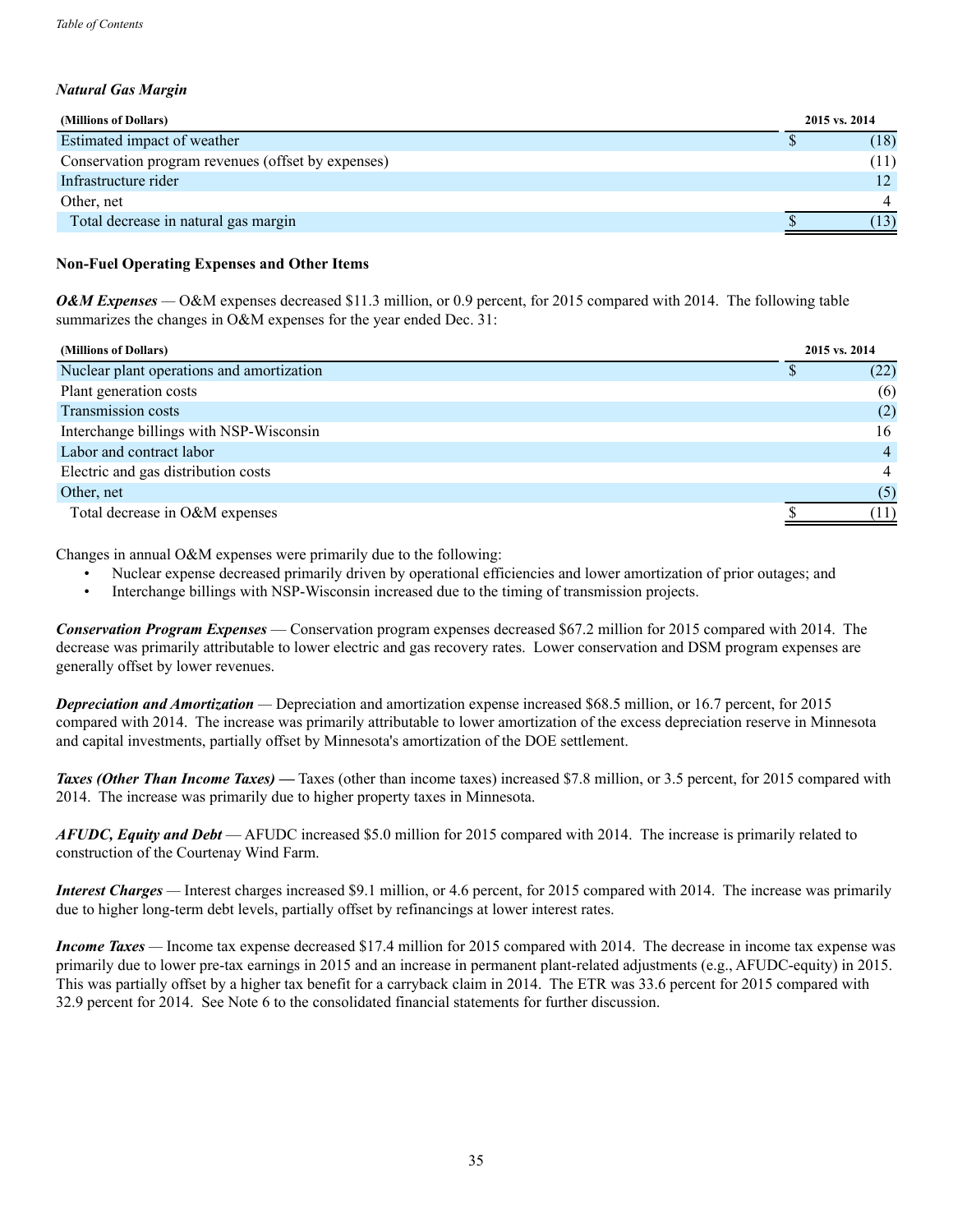## **Item 7A — Quantitative and Qualitative Disclosures About Market Risk**

#### **Derivatives, Risk Management and Market Risk**

NSP-Minnesota is exposed to a variety of market risks in the normal course of business. Market risk is the potential loss that may occur as a result of adverse changes in the market or fair value of a particular instrument or commodity. All financial and commodityrelated instruments, including derivatives, are subject to market risk. See Note 9 to the consolidated financial statements for further discussion of market risks associated with derivatives.

NSP-Minnesota is exposed to the impact of adverse changes in price for energy and energy related products, which is partially mitigated by the use of commodity derivatives. In addition to ongoing monitoring and maintaining credit policies intended to minimize overall credit risk, when necessary, management takes steps to mitigate changes in credit and concentration risks associated with its derivatives and other contracts, including parental guarantees and requests of collateral. While NSP-Minnesota expects that the counterparties will perform under the contracts underlying its derivatives, the contracts expose NSP-Minnesota to some credit and nonperformance risk.

Though no material non-performance risk currently exists with the counterparties to NSP-Minnesota's commodity derivative contracts, distress in the financial markets may in the future impact that risk to the extent it impacts those counterparties. Distress in the financial markets may also impact the fair value of the securities in the nuclear decommissioning fund and master pension trust, as well as NSP-Minnesota's ability to earn a return on short-term investments of excess cash.

*Commodity Price Risk —* NSP-Minnesota is exposed to commodity price risk in its electric and natural gas operations. Commodity price risk is managed by entering into short- and long-term physical purchase and sales contracts for electric capacity, energy and energy-related products and for various fuels used in generation and distribution activities. Commodity price risk is also managed through the use of financial derivative instruments. NSP-Minnesota's risk management policy allows it to manage commodity price risk within each rate-regulated operation to the extent such exposure exists.

*Wholesale and Commodity Trading Risk —* NSP-Minnesota conducts various wholesale and commodity trading activities, including the purchase and sale of electric capacity, energy and energy-related instruments. NSP-Minnesota's risk management policy allows management to conduct these activities within guidelines and limitations as approved by its risk management committee, which is made up of management personnel not directly involved in the activities governed by this policy.

At Dec. 31, 2015, the fair values by source for net commodity trading contract assets were as follows:

|                        | <b>Futures / Forwards</b>      |                                               |       |                                 |       |                                 |      |                                                   |  |                                                               |        |
|------------------------|--------------------------------|-----------------------------------------------|-------|---------------------------------|-------|---------------------------------|------|---------------------------------------------------|--|---------------------------------------------------------------|--------|
| (Thousands of Dollars) | Source of<br><b>Fair Value</b> | <b>Maturity</b><br><b>Less Than 1</b><br>Year |       | <b>Maturity</b><br>1 to 3 Years |       | <b>Maturity</b><br>4 to 5 Years |      | <b>Maturity</b><br><b>Greater Than</b><br>5 Years |  | <b>Total Futures/</b><br><b>Forwards</b><br><b>Fair Value</b> |        |
| NSP-Minnesota          |                                | S                                             | 2,699 | $\mathbf{C}$                    | 5.959 |                                 | .575 |                                                   |  |                                                               | 10,233 |
|                        |                                |                                               | 695   |                                 |       |                                 |      |                                                   |  |                                                               | 695    |
|                        |                                | m.<br>٠D                                      | 3.394 |                                 | 5,959 |                                 |      |                                                   |  |                                                               | 10.928 |

1 — Prices actively quoted or based on actively quoted prices.

2 — Prices based on models and other valuation methods.

Changes in the fair value of commodity trading contracts before the impacts of margin-sharing mechanisms for the years ended Dec. 31 were as follows:

| (Thousands of Dollars)                                                     | 2015    | 2014      |
|----------------------------------------------------------------------------|---------|-----------|
| Fair value of commodity trading net contract assets outstanding at Jan. 1  | 21.811  | 30,196    |
| Contracts realized or settled during the period                            | (3,592) | (12, 198) |
| Commodity trading contract additions and changes during the period         | (7.291) | 3,813     |
| Fair value of commodity trading net contract assets outstanding at Dec. 31 | 10.928  | 21.811    |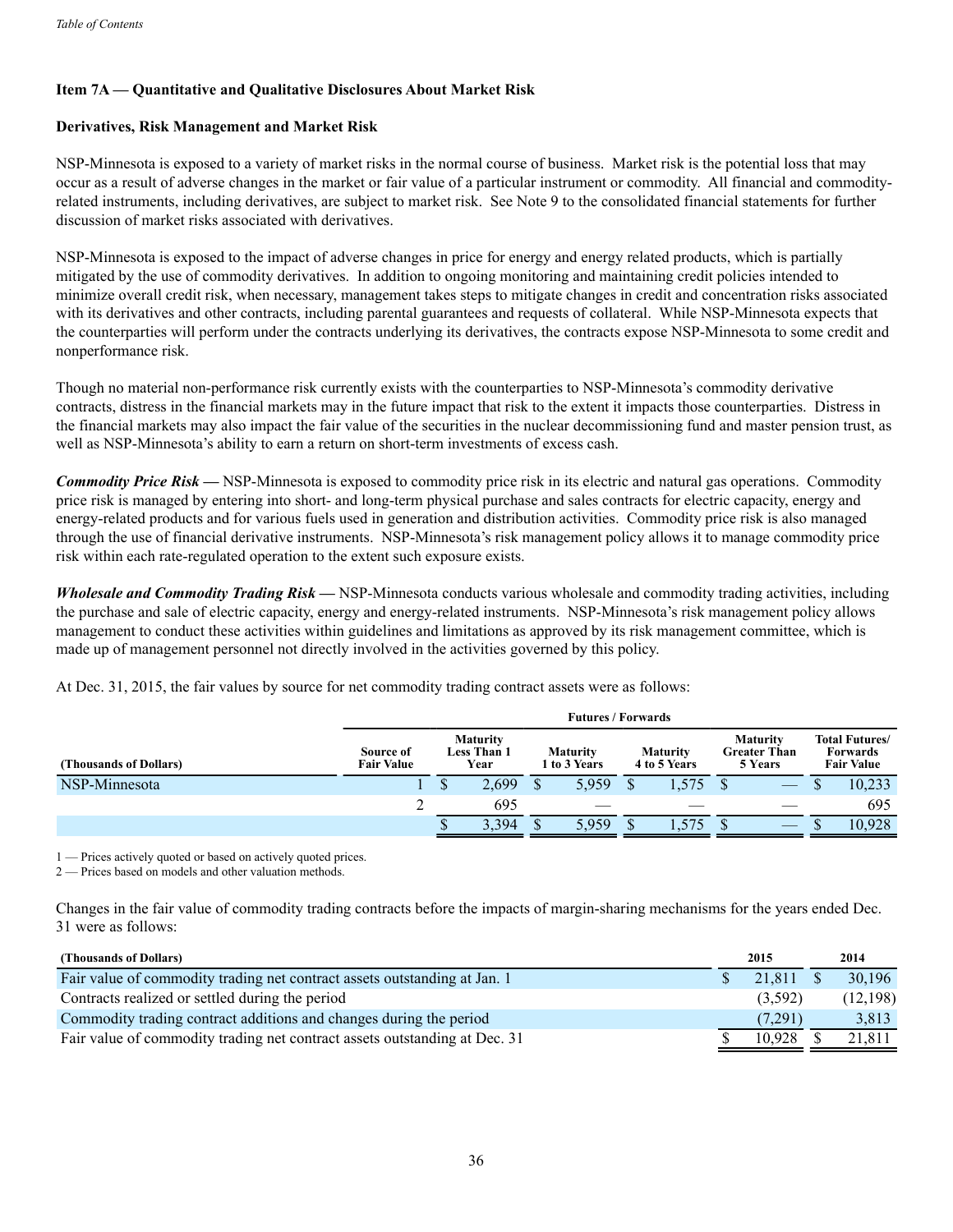At Dec. 31, 2015, a 10 percent increase in market prices for commodity trading contracts would increase pretax income by approximately \$0.4 million, whereas a 10 percent decrease would decrease pretax income by approximately \$0.4 million. At Dec. 31, 2014, a 10 percent increase in market prices for commodity trading contracts would increase pretax income by approximately \$0.9 million, whereas a 10 percent decrease would decrease pretax income by approximately \$0.9 million.

NSP-Minnesota's wholesale and commodity trading operations measure the outstanding risk exposure to price changes on transactions, contracts and obligations that have been entered into, but not closed, including transactions that are not recorded at fair value, using an industry standard methodology known as Value-at-Risk (VaR). VaR expresses the potential change in fair value on the outstanding transactions, contracts and obligations over a particular period of time under normal market conditions.

The VaRs for the NSP-Minnesota and PSCo commodity trading operations, calculated on a consolidated basis using a Monte Carlo simulation with a 95 percent confidence level and a one-day holding period, were as follows:

| (Millions of Dollars) | <b>Year Ended</b><br>Dec. 31 |          | <b>VaR Limit</b> |          |  | Average    | High | Low |          |  |
|-----------------------|------------------------------|----------|------------------|----------|--|------------|------|-----|----------|--|
| 2015                  | w                            | $0.10\,$ |                  | 3.00     |  | ിറ<br>u.zo |      |     | $0.06\,$ |  |
| 2014                  |                              | ∪.∪      |                  | $3.00\,$ |  | 0.0 I      | 4.06 |     | 0.13     |  |

*Nuclear Fuel Supply* — NSP-Minnesota is scheduled to take delivery of approximately 46 percent of its 2016 and approximately 16 percent of its 2017 enriched nuclear material requirements from sources that could be impacted by events in Ukraine and sanctions against Russia. Alternate potential sources are expected to provide the flexibility to manage NSP-Minnesota's nuclear fuel supply to ensure that plant availability and reliability will not be negatively impacted in the near-term. Long-term, through 2024, NSP-Minnesota is scheduled to take delivery of approximately 35 percent of its average enriched nuclear material requirements from sources that could be impacted by events in Ukraine and extended sanctions against Russia. NSP-Minnesota is closely following the progression of these events and will periodically assess if further actions are required to assure a secure supply of enriched nuclear material beyond 2016.

*Interest Rate Risk* — NSP-Minnesota is subject to the risk of fluctuating interest rates in the normal course of business. NSP-Minnesota's risk management policy allows interest rate risk to be managed through the use of fixed rate debt, floating rate debt and interest rate derivatives such as swaps, caps, collars and put or call options.

At Dec. 31, 2015 and 2014, a 100-basis-point change in the benchmark rate on NSP-Minnesota's variable rate debt would impact annual pretax interest expense by approximately \$2.2 million and \$1.4 million, respectively. See Note 9 to the consolidated financial statements for a discussion of NSP-Minnesota's interest rate derivatives.

NSP-Minnesota also maintains a nuclear decommissioning fund, as required by the NRC. The nuclear decommissioning fund is subject to interest rate risk and equity price risk. At Dec. 31, 2015, the fund was invested in a diversified portfolio of cash equivalents, debt securities, equity securities, and other investments. These investments may be used only for activities related to nuclear decommissioning. Given the purpose and legal restrictions on the use of nuclear decommissioning fund assets, realized and unrealized gains on fund investments over the life of the fund are deferred as an offset of NSP-Minnesota's regulatory asset for nuclear decommissioning costs. Consequently, any realized and unrealized gains and losses on securities in the nuclear decommissioning fund, including any other-than-temporary impairments, are deferred as a component of the regulatory asset for nuclear decommissioning. Since the accounting for nuclear decommissioning recognizes that costs are recovered through rates, fluctuations in equity prices or interest rates affecting the nuclear decommissioning fund do not have a direct impact on earnings.

*Credit Risk* — NSP-Minnesota is also exposed to credit risk. Credit risk relates to the risk of loss resulting from counterparties' nonperformance on their contractual obligations. NSP-Minnesota maintains credit policies intended to minimize overall credit risk and actively monitors these policies to reflect changes and scope of operations.

At Dec. 31, 2015, a 10 percent increase in commodity prices would have resulted in a decrease in credit exposure of \$5.6 million, while a decrease in prices of 10 percent would have resulted in an increase in credit exposure of \$6.4 million. At Dec. 31, 2014, a 10 percent increase in commodity prices would have resulted in a decrease in credit exposure of \$3.5 million, while a decrease in prices of 10 percent would have resulted in an increase in credit exposure of \$11.9 million.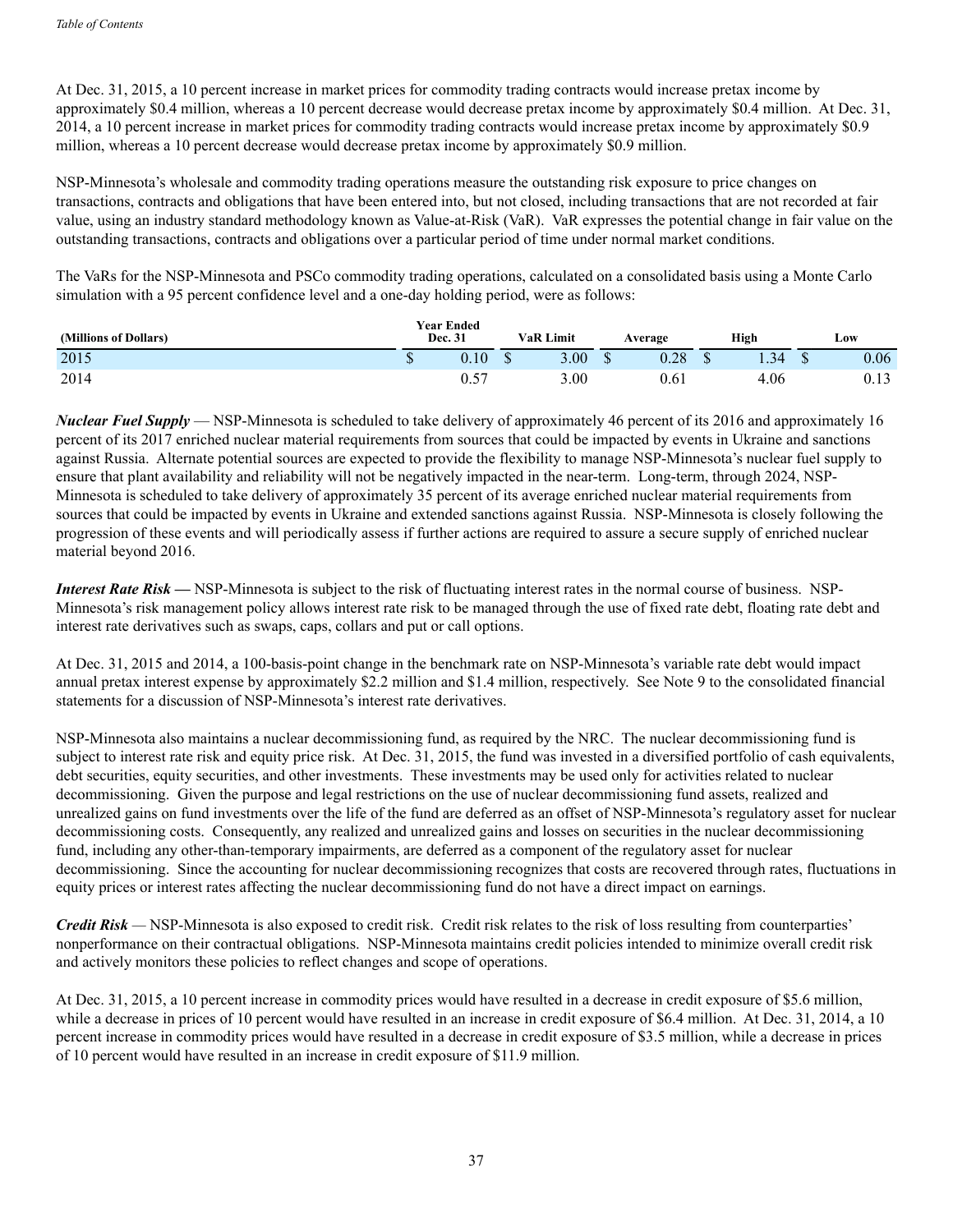NSP-Minnesota conducts standard credit reviews for all counterparties. NSP-Minnesota employs additional credit risk control mechanisms when appropriate, such as letters of credit, parental guarantees, standardized master netting agreements and termination provisions that allow for offsetting of positive and negative exposures. Credit exposure is monitored and, when necessary, the activity with a specific counterparty is limited until credit enhancement is provided. Distress in financial markets could increase NSP-Minnesota's credit risk.

#### **Fair Value Measurements**

NSP-Minnesota follows accounting and disclosure guidance on fair value measurements that contains a hierarchy for inputs used in measuring fair value and requires disclosure of the observability of the inputs used in these measurements. See Note 9 to the consolidated financial statements for further discussion of the fair value hierarchy and the amounts of assets and liabilities measured at fair value that have been assigned to Level 3.

*Commodity Derivatives* — NSP-Minnesota continuously monitors the creditworthiness of the counterparties to its commodity derivative contracts and assesses each counterparty's ability to perform on the transactions set forth in the contracts. Given this assessment and the typically short duration of these contracts, the impact of discounting commodity derivative assets for counterparty credit risk was not material to the fair value of commodity derivative assets at Dec. 31, 2015. NSP-Minnesota also assesses the impact of its own credit risk when determining the fair value of commodity derivative liabilities. The impact of discounting commodity derivative liabilities for credit risk was immaterial to the fair value of commodity derivative liabilities at Dec. 31, 2015.

Commodity derivative assets and liabilities assigned to Level 3 typically consist of FTRs, as well as forwards and options that are long-term in nature. Level 3 commodity derivative assets and liabilities represent 0.8 percent and 2.4 percent of gross assets and liabilities, respectively, measured at fair value at Dec. 31, 2015.

Determining the fair value of FTRs requires numerous management forecasts that vary in observability, including various forward commodity prices, retail and wholesale demand, generation and resulting transmission system congestion. Given the limited observability of management's forecasts for several of these inputs, these instruments have been assigned a Level 3. Level 3 commodity derivatives assets and liabilities included \$13.7 million and \$0.7 million of estimated fair values, respectively, for FTRs held at Dec. 31, 2015.

Determining the fair value of certain commodity forwards and options can require management to make use of subjective price and volatility forecasts which extend to periods beyond those readily observable on active exchanges or quoted by brokers. When less observable forward price and volatility forecasts are significant to determining the value of commodity forwards and options, these instruments are assigned to Level 3. There were no Level 3 forwards or options held at Dec. 31, 2015.

*Nuclear Decommissioning Fund* — Nuclear decommissioning fund assets assigned to Level 3 consist of private equity investments and real estate investments. Based on an evaluation of NSP-Minnesota's ability to redeem private equity investments and real estate investment funds measured at net asset value, estimated fair values for these investments totaling \$242.3 million in the nuclear decommissioning fund at Dec. 31, 2015 (approximately 13.6 percent of total assets measured at fair value) are assigned to Level 3. Realized and unrealized gains and losses on nuclear decommissioning fund investments are deferred as a regulatory asset.

#### **Item 8 — Financial Statements and Supplementary Data**

See Item 15-1 in Part IV for an index of financial statements included herein.

See Note 17 to the consolidated financial statements for summarized quarterly financial data.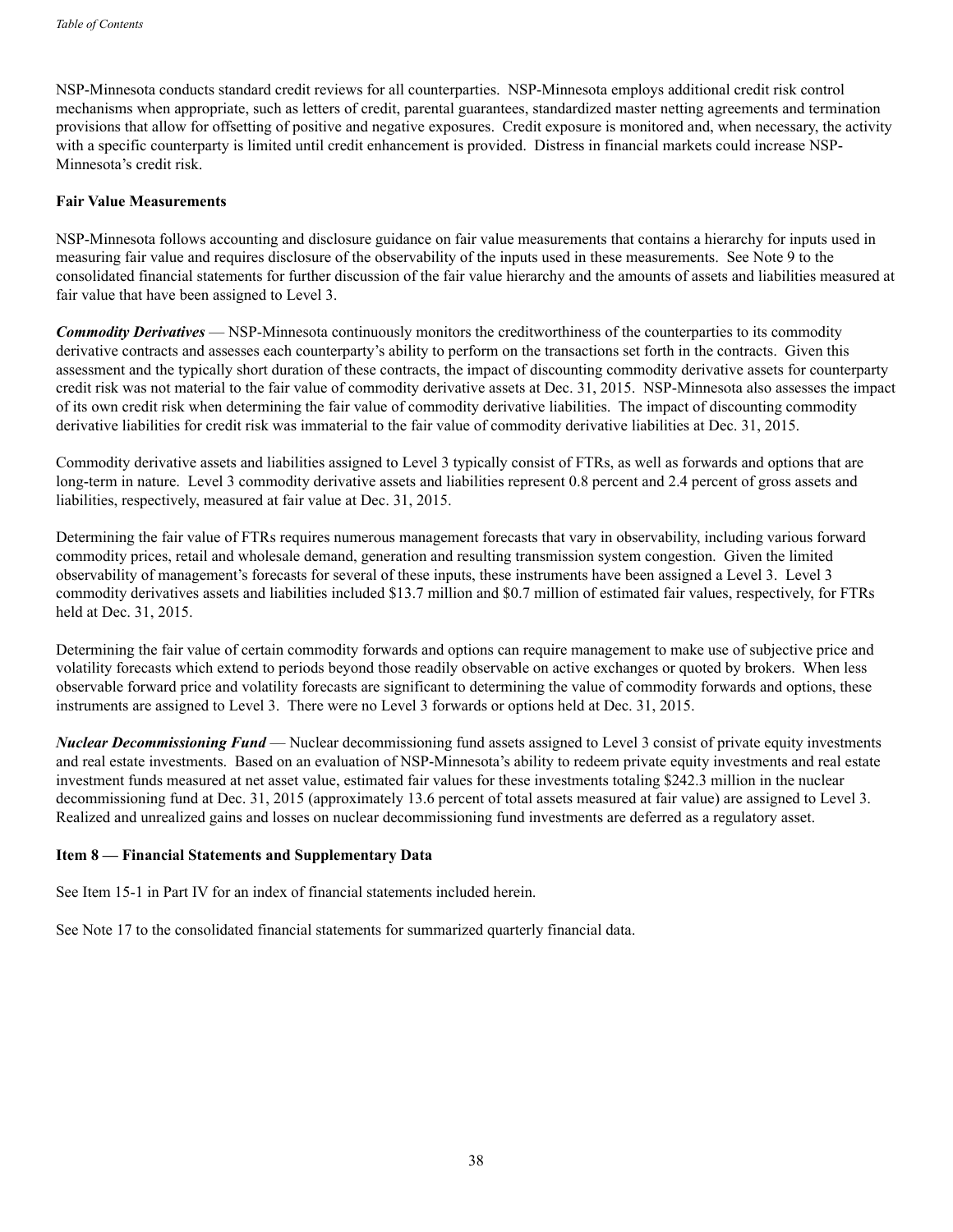## **Management Report on Internal Controls Over Financial Reporting**

The management of NSP-Minnesota is responsible for establishing and maintaining adequate internal control over financial reporting. NSP-Minnesota's internal control system was designed to provide reasonable assurance to Xcel Energy Inc.'s and NSP-Minnesota's management and board of directors regarding the preparation and fair presentation of published financial statements.

All internal control systems, no matter how well designed, have inherent limitations. Therefore, even those systems determined to be effective can provide only reasonable assurance with respect to financial statement preparation and presentation.

NSP-Minnesota management assessed the effectiveness of NSP-Minnesota's internal control over financial reporting as of Dec. 31, 2015. In making this assessment, it used the criteria set forth by the Committee of Sponsoring Organizations of the Treadway Commission (COSO) in *Internal Control — Integrated Framework (2013).* Based on our assessment, we believe that, as of Dec. 31, 2015, NSP-Minnesota's internal control over financial reporting is effective at the reasonable assurance level based on those criteria.

Ben Fowke Teresa S. Madden Feb. 22, 2016 Feb. 22, 2016

/s/ BEN FOWKE /s/ TERESA S. MADDEN

Chairman and Chief Executive Officer Executive Vice President, Chief Financial Officer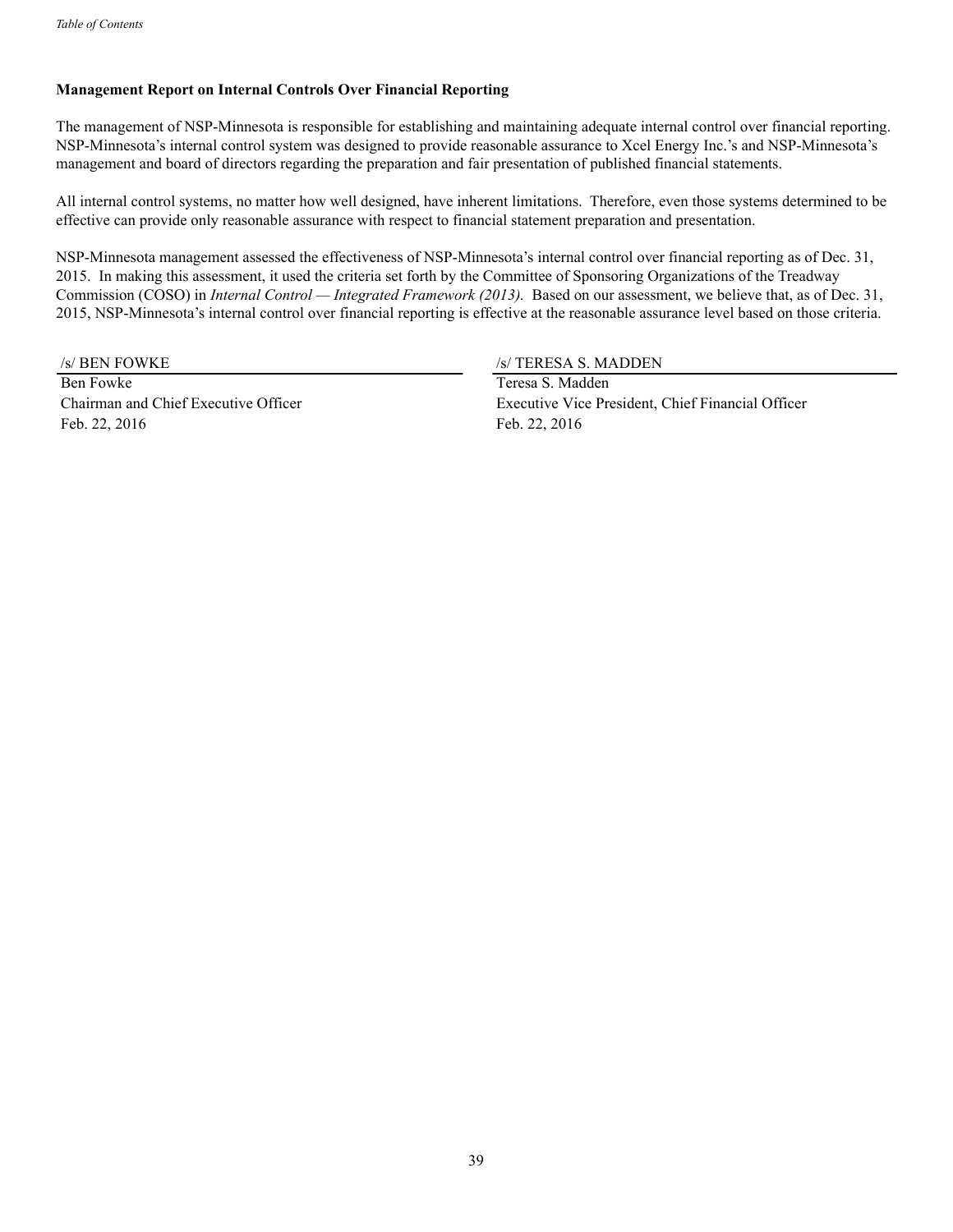## **REPORT OF INDEPENDENT REGISTERED PUBLIC ACCOUNTING FIRM**

To the Board of Directors and Stockholder of Northern States Power Company, a Minnesota corporation

We have audited the accompanying consolidated balance sheets and statements of capitalization of Northern States Power Company, a Minnesota corporation, and subsidiaries (the "Company") as of December 31, 2015 and 2014, and the related consolidated statements of income, comprehensive income, cash flows, and common stockholder's equity for each of the three years in the period ended December 31, 2015. Our audits also included the financial statement schedule listed in the Index at Item 15. These financial statements and financial statement schedule are the responsibility of the Company's management. Our responsibility is to express an opinion on the financial statements and financial statement schedule based on our audits.

We conducted our audits in accordance with the standards of the Public Company Accounting Oversight Board (United States). Those standards require that we plan and perform the audit to obtain reasonable assurance about whether the financial statements are free of material misstatement. The Company is not required to have, nor were we engaged to perform, an audit of its internal control over financial reporting. Our audits included consideration of internal control over financial reporting as a basis for designing audit procedures that are appropriate in the circumstances, but not for the purpose of expressing an opinion on the effectiveness of the Company's internal control over financial reporting. Accordingly, we express no such opinion. An audit also includes examining, on a test basis, evidence supporting the amounts and disclosures in the financial statements, assessing the accounting principles used and significant estimates made by management, as well as evaluating the overall financial statement presentation. We believe that our audits provide a reasonable basis for our opinion.

In our opinion, such consolidated financial statements present fairly, in all material respects, the financial position of Northern States Power Company, a Minnesota corporation, and subsidiaries as of December 31, 2015 and 2014, and the results of their operations and their cash flows for each of the three years in the period ended December 31, 2015, in conformity with accounting principles generally accepted in the United States of America. Also, in our opinion, such financial statement schedule, when considered in relation to the basic consolidated financial statements taken as a whole, presents fairly in all material respects the information set forth therein.

/s/ DELOITTE & TOUCHE LLP Minneapolis, Minnesota February 22, 2016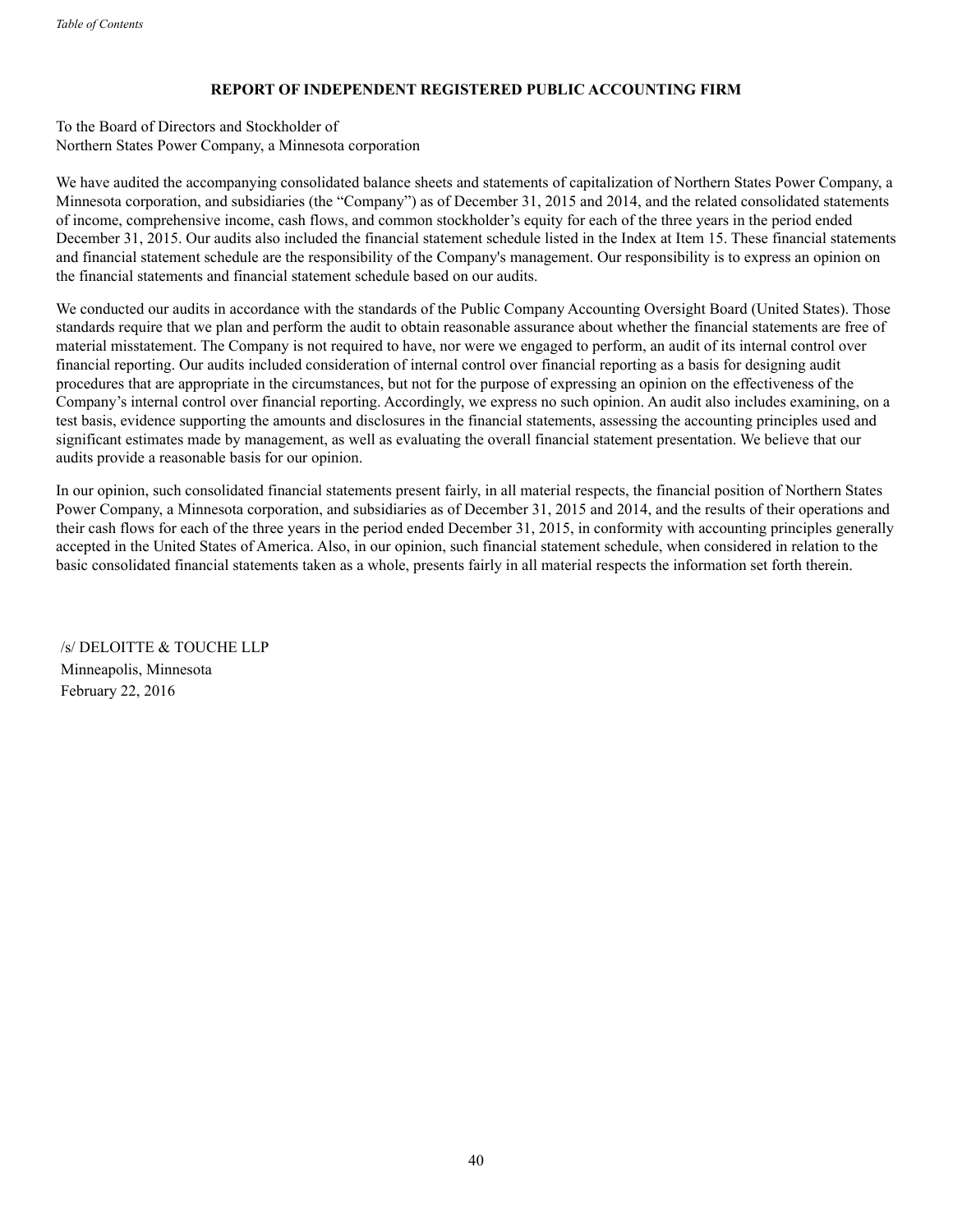# **NSP-MINNESOTAAND SUBSIDIARIES CONSOLIDATED STATEMENTS OF INCOME**

*(amounts in thousands)*

|                                                                                                   | <b>Year Ended Dec. 31</b> |             |                          |             |    |             |
|---------------------------------------------------------------------------------------------------|---------------------------|-------------|--------------------------|-------------|----|-------------|
|                                                                                                   |                           | 2015        |                          | 2014        |    | 2013        |
| <b>Operating revenues</b>                                                                         |                           |             |                          |             |    |             |
| Electric, non-affiliates                                                                          |                           | \$3,710,616 |                          | \$3,727,815 |    | \$3,603,807 |
| Electric, affiliates                                                                              |                           | 473,099     |                          | 474,542     |    | 458,633     |
| Natural gas                                                                                       |                           | 545,135     |                          | 757,695     |    | 591,017     |
| Other                                                                                             |                           | 27,956      |                          | 28,473      |    | 26,153      |
| Total operating revenues                                                                          |                           | 4,756,806   |                          | 4,988,525   |    | 4,679,610   |
| <b>Operating expenses</b>                                                                         |                           |             |                          |             |    |             |
| Electric fuel and purchased power                                                                 |                           | 1,583,620   |                          | 1,676,474   |    | 1,683,977   |
| Cost of natural gas sold and transported                                                          |                           | 331,982     |                          | 532,475     |    | 380,058     |
| $Cost of sales - other$                                                                           |                           | 18,243      |                          | 17,371      |    | 16,154      |
| Operating and maintenance expenses                                                                |                           | 1,212,507   |                          | 1,223,829   |    | 1,171,855   |
| Conservation program expenses                                                                     |                           | 70,938      |                          | 138,105     |    | 96,635      |
| Depreciation and amortization                                                                     |                           | 479,342     |                          | 410,840     |    | 414,588     |
| Taxes (other than income taxes)                                                                   |                           | 229,602     |                          | 221,838     |    | 206,741     |
| Loss on Monticello life cycle management/extended power uprate project                            |                           | 124,226     |                          |             |    |             |
| Total operating expenses                                                                          |                           | 4,050,460   |                          | 4,220,932   |    | 3,970,008   |
|                                                                                                   |                           |             |                          |             |    |             |
| <b>Operating income</b>                                                                           |                           | 706,346     |                          | 767,593     |    | 709,602     |
|                                                                                                   |                           |             |                          |             |    |             |
| Other income (expense), net                                                                       |                           | 446         |                          | 580         |    | (653)       |
| Allowance for funds used during construction — equity                                             |                           | 26,819      |                          | 23,788      |    | 40,064      |
|                                                                                                   |                           |             |                          |             |    |             |
| <b>Interest charges and financing costs</b>                                                       |                           |             |                          |             |    |             |
| Interest charges — includes other financing costs of<br>\$6,710, \$6,511 and \$6,337 respectively |                           | 208,763     |                          | 199,667     |    | 191,889     |
| Allowance for funds used during construction — debt                                               |                           | (12, 725)   |                          | (10, 711)   |    | (18,079)    |
| Total interest charges and financing costs                                                        |                           | 196,038     |                          | 188,956     |    | 173,810     |
|                                                                                                   |                           |             |                          |             |    |             |
| Income before income taxes                                                                        |                           | 537,573     |                          | 603,005     |    | 575,203     |
| Income taxes                                                                                      |                           | 180,734     |                          | 198,090     |    | 181,857     |
| <b>Net income</b>                                                                                 | \$                        | 356,839     | $\overline{\mathcal{S}}$ | 404,915     | \$ | 393,346     |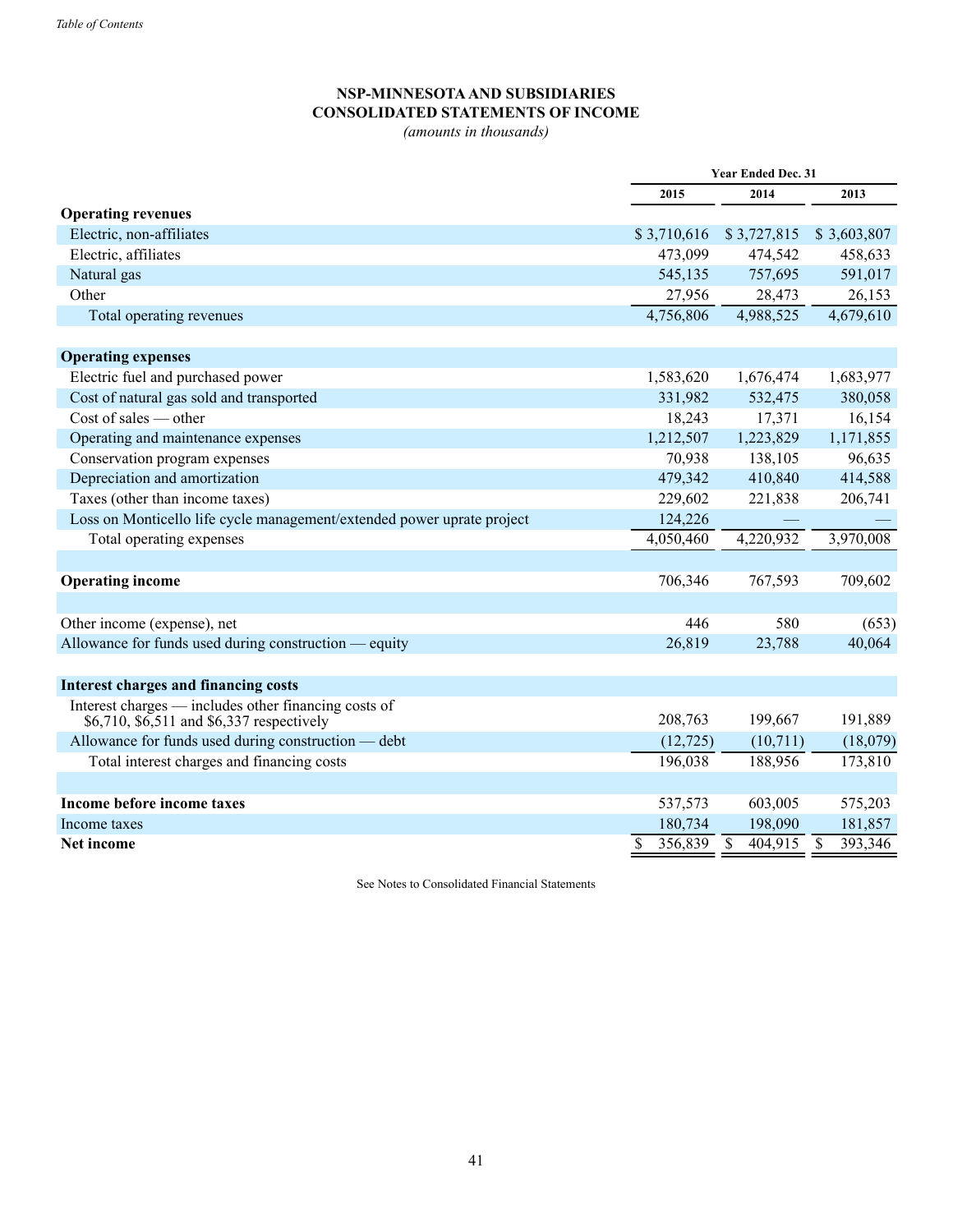## **NSP-MINNESOTAAND SUBSIDIARIES CONSOLIDATED STATEMENTS OF COMPREHENSIVE INCOME**

*(amounts in thousands)*

|                                                                                                                                               | <b>Year Ended Dec. 31</b> |         |               |         |               |         |
|-----------------------------------------------------------------------------------------------------------------------------------------------|---------------------------|---------|---------------|---------|---------------|---------|
|                                                                                                                                               |                           | 2015    |               | 2014    |               | 2013    |
| <b>Net income</b>                                                                                                                             | \$.                       | 356,839 | $\mathcal{S}$ | 404,915 | <sup>\$</sup> | 393,346 |
|                                                                                                                                               |                           |         |               |         |               |         |
| Other comprehensive (loss) income                                                                                                             |                           |         |               |         |               |         |
|                                                                                                                                               |                           |         |               |         |               |         |
| Pension and retiree medical benefits:                                                                                                         |                           |         |               |         |               |         |
| Net pension and retiree medical benefits (losses) gains arising during the period,<br>net of tax of $\S(731)$ , \$111 and \$294, respectively |                           | (1,061) |               | 161     |               | 423     |
| Amortization of (gains) losses included in net periodic benefit cost,<br>net of tax of $\$(15)$ , $\$16$ and $\$63$ , respectively            |                           | (25)    |               | 22      |               | 91      |
|                                                                                                                                               |                           | (1,086) |               | 183     |               | 514     |
| Derivative instruments:                                                                                                                       |                           |         |               |         |               |         |
| Net fair value (decrease) increase, net of tax of<br>$\S(27)$ , $\S(61)$ and \$10, respectively                                               |                           | (39)    |               | (89)    |               | 5       |
| Reclassification of losses to net income, net of tax of<br>\$600, \$568 and \$560, respectively                                               |                           | 858     |               | 789     |               | 779     |
|                                                                                                                                               |                           | 819     |               | 700     |               | 784     |
| Marketable securities:                                                                                                                        |                           |         |               |         |               |         |
| Net fair value increase, net of tax of<br>$$0, $22$ and $$120$ , respectively                                                                 |                           |         |               | 32      |               | 172     |
|                                                                                                                                               |                           |         |               |         |               |         |
| Other comprehensive (loss) income                                                                                                             |                           | (267)   |               | 915     |               | 1,470   |
| <b>Comprehensive income</b>                                                                                                                   |                           | 356,572 |               | 405,830 |               | 394,816 |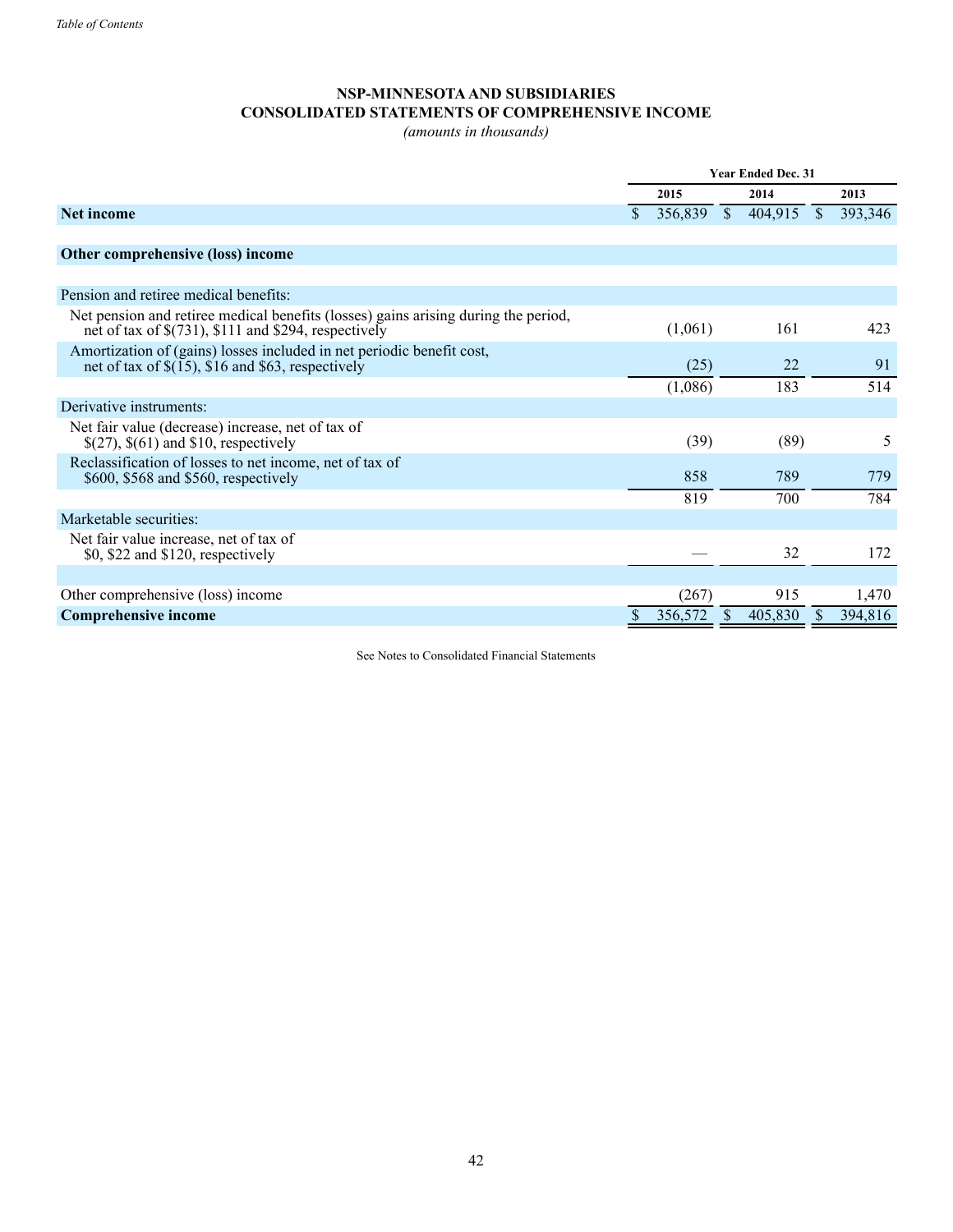# **NSP-MINNESOTAAND SUBSIDIARIES CONSOLIDATED STATEMENTS OF CASH FLOWS**

*(amounts in thousands)*

|                                                                               |              | Year Ended Dec. 31 |              |                |              |             |
|-------------------------------------------------------------------------------|--------------|--------------------|--------------|----------------|--------------|-------------|
|                                                                               |              | 2015               |              | 2014           |              | 2013        |
| <b>Operating activities</b>                                                   |              |                    |              |                |              |             |
| Net income                                                                    | $\mathbb{S}$ | 356,839            | -S           | 404,915 \$     |              | 393,346     |
| Adjustments to reconcile net income to cash provided by operating activities: |              |                    |              |                |              |             |
| Depreciation and amortization                                                 |              | 485,121            |              | 416,380        |              | 419,852     |
| Nuclear fuel amortization                                                     |              | 106,424            |              | 114,542        |              | 98,089      |
| Deferred income taxes                                                         |              | 206,836            |              | 167,471        |              | 168,444     |
| Amortization of investment tax credits                                        |              | (1,729)            |              | (1,735)        |              | (1, 813)    |
| Allowance for equity funds used during construction                           |              | (26, 819)          |              | (23,788)       |              | (40,064)    |
| Provision for bad debts                                                       |              | 14,420             |              | 17,193         |              | 13,418      |
| Loss on Monticello life cycle management/extended power uprate project        |              | 124,226            |              |                |              |             |
| Net realized and unrealized hedging and derivative transactions               |              | 16,075             |              | 5,023          |              | (4,175)     |
| Changes in operating assets and liabilities:                                  |              |                    |              |                |              |             |
| Accounts receivable                                                           |              | 66,539             |              | (104, 655)     |              | 3,220       |
| Accrued unbilled revenues                                                     |              | 24,485             |              | 3,825          |              | (25,748)    |
| Inventories                                                                   |              | (53, 468)          |              | (10, 285)      |              | (19, 404)   |
| Other current assets                                                          |              | 23,303             |              | (33, 284)      |              | 22,316      |
| Accounts payable                                                              |              | (39,696)           |              | (50, 569)      |              | 68,003      |
| Net regulatory assets and liabilities                                         |              | (6, 459)           |              | 101,826        |              | 10,703      |
| Other current liabilities                                                     |              | 77,998             |              | 118,576        |              | 36,709      |
| Pension and other employee benefit obligations                                |              | (22, 265)          |              | (41, 924)      |              | (59, 953)   |
| Change in other noncurrent assets                                             |              | (219)              |              | 34,571         |              | (9, 599)    |
| Change in other noncurrent liabilities                                        |              | (31,764)           |              | (5,985)        |              | (4, 463)    |
| Net cash provided by operating activities                                     |              | 1,319,847          |              | 1,112,097      |              | 1,068,881   |
|                                                                               |              |                    |              |                |              |             |
| <b>Investing activities</b>                                                   |              |                    |              |                |              |             |
| Utility capital/construction expenditures                                     |              | (1,854,878)        |              | (1,241,940)    |              | (1,548,952) |
| Allowance for equity funds used during construction                           |              | 26,819             |              | 23,788         |              | 40,064      |
| Proceeds from insurance recoveries                                            |              | 27,237             |              | 6,000          |              | 90,000      |
| Purchases of investments in external decommissioning fund                     |              | (1,257,924)        |              | (595, 569)     |              | (1,481,881) |
| Proceeds from the sale of investments in external decommissioning fund        |              | 1,236,873          |              | 588,430        |              | 1,461,291   |
| Investments in utility money pool arrangement                                 |              | (385,900)          |              | (432,000)      |              | (29,000)    |
| Repayments from utility money pool arrangement                                |              | 385,900            |              | 432,000        |              | 29,000      |
| Other, net                                                                    |              | (2,662)            |              | (3,066)        |              | (3,716)     |
| Net cash used in investing activities                                         |              | (1,824,535)        |              | (1,222,357)    |              | (1,443,194) |
|                                                                               |              |                    |              |                |              |             |
| <b>Financing activities</b>                                                   |              |                    |              |                |              |             |
| Proceeds from (repayments of) short-term borrowings, net                      |              | 81,000             |              | 11,000         |              | (90,000)    |
| Borrowings under utility money pool arrangement                               |              | 294,500            |              | 340,000        |              | 997,000     |
| Repayments under utility money pool arrangement                               |              | (294, 500)         |              | (374,000)      |              | (963,000)   |
| Proceeds from issuance of long-term debt                                      |              | 587,545            |              | 295,337        |              | 394,788     |
| Repayments of long-term debt, including reacquisition premiums                |              | (250, 013)         |              |                |              |             |
| Capital contributions from parent                                             |              | 347,304            |              | 95,051         |              | 285,102     |
| Dividends paid to parent                                                      |              | (259, 140)         |              | (259, 451)     |              | (235, 499)  |
| Net cash provided by financing activities                                     |              | 506,696            |              | 107,937        |              | 388,391     |
| Net change in cash and cash equivalents                                       |              | 2,008              |              | (2,323)        |              | 14,078      |
| Cash and cash equivalents at beginning of period                              |              | 40,597             |              | 42,920         |              | 28,842      |
| Cash and cash equivalents at end of period                                    | $\mathbb{S}$ | 42,605             | $\mathbb{S}$ | 40,597         | $\mathbb{S}$ | 42,920      |
|                                                                               |              |                    |              |                |              |             |
| Supplemental disclosure of cash flow information:                             |              |                    |              |                |              |             |
| Cash paid for interest (net of amounts capitalized)                           | \$           | $(185, 170)$ \$    |              | $(182,603)$ \$ |              | (166, 515)  |
| Cash received (paid) for income taxes, net                                    |              | 53,243             |              | (33,586)       |              | 2,064       |
| Supplemental disclosure of non-cash investing transactions:                   |              |                    |              |                |              |             |
| Property, plant and equipment additions in accounts payable                   | $\mathbb{S}$ | $111,675$ \$       |              | 186,068 \$     |              | 234,686     |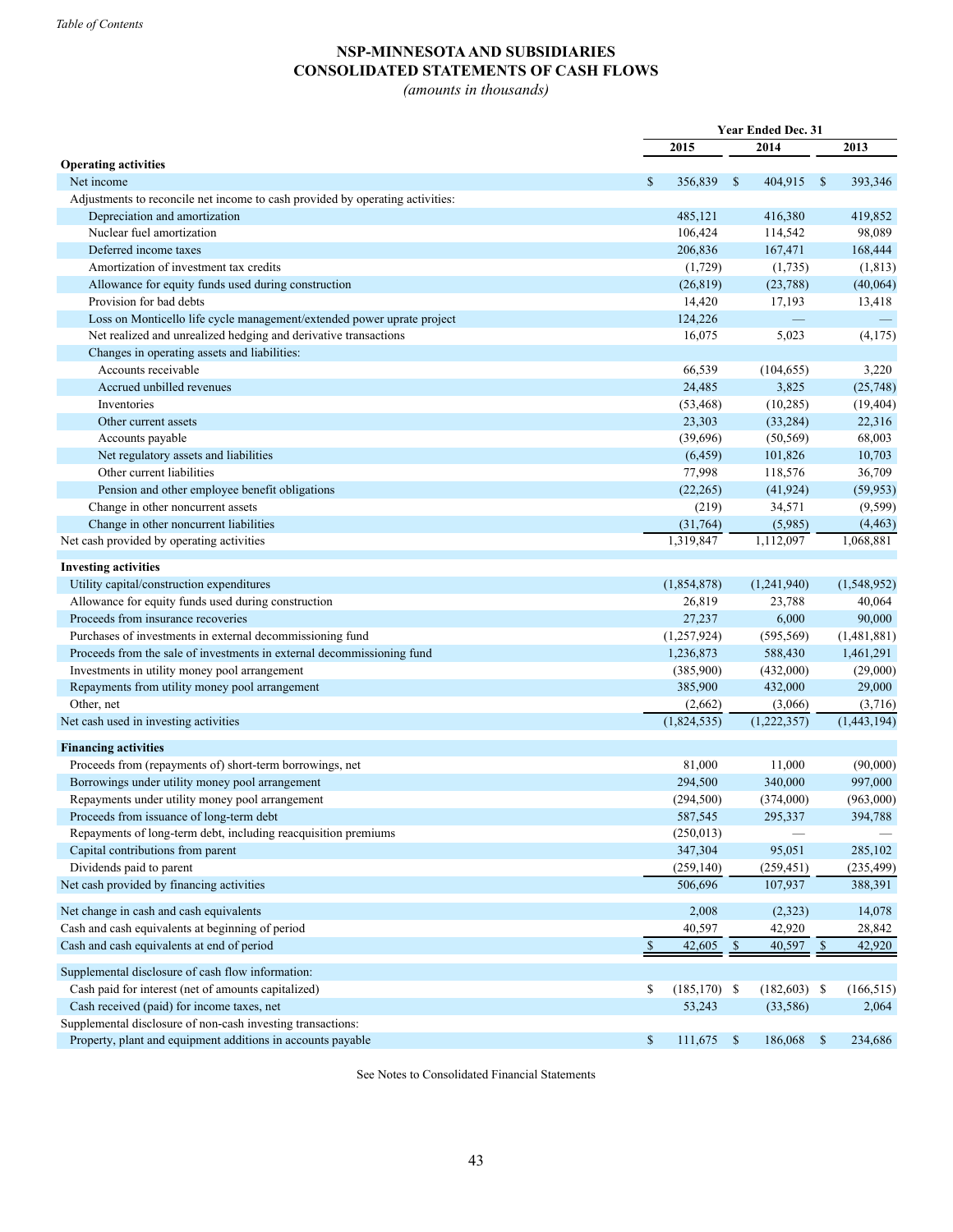## **NSP-MINNESOTAAND SUBSIDIARIES CONSOLIDATED BALANCE SHEETS**

*(amounts in thousands, except share and per share data)*

|                                                                                                                                          |              | Dec. 31         |               |            |  |
|------------------------------------------------------------------------------------------------------------------------------------------|--------------|-----------------|---------------|------------|--|
|                                                                                                                                          |              | 2015            |               | 2014       |  |
| <b>Assets</b>                                                                                                                            |              |                 |               |            |  |
| Current assets                                                                                                                           |              |                 |               |            |  |
| Cash and cash equivalents                                                                                                                | \$           | 42,605          | $\mathcal{S}$ | 40,597     |  |
| Accounts receivable, net                                                                                                                 |              | 292,806         |               | 367,696    |  |
| Accounts receivable from affiliates                                                                                                      |              | 32,850          |               | 24,067     |  |
| Accrued unbilled revenues                                                                                                                |              | 227,102         |               | 251,587    |  |
| Inventories                                                                                                                              |              | 343,916         |               | 290,287    |  |
| Regulatory assets                                                                                                                        |              | 187,793         |               | 235,487    |  |
| Derivative instruments                                                                                                                   |              | 18,941          |               | 60,164     |  |
| Deferred income taxes                                                                                                                    |              | 15,577          |               | 76,016     |  |
| Prepayments and other                                                                                                                    |              | 89,559          |               | 142,443    |  |
| Total current assets                                                                                                                     |              | 1,251,149       |               | 1,488,344  |  |
|                                                                                                                                          |              |                 |               |            |  |
| Property, plant and equipment, net                                                                                                       |              | 12,807,338      |               | 11,661,620 |  |
| Other assets                                                                                                                             |              |                 |               |            |  |
| Nuclear decommissioning fund and other investments                                                                                       |              | 1,758,208       |               | 1,735,316  |  |
| Regulatory assets                                                                                                                        |              | 1,159,217       |               | 1,051,834  |  |
| Derivative instruments                                                                                                                   |              | 22,334          |               | 15,434     |  |
| Other                                                                                                                                    |              | 39,086          |               | 34,768     |  |
| Total other assets                                                                                                                       |              | 2,978,845       |               | 2,837,352  |  |
| Total assets                                                                                                                             | \$           | $17,037,332$ \$ |               | 15,987,316 |  |
|                                                                                                                                          |              |                 |               |            |  |
| <b>Liabilities and Equity</b>                                                                                                            |              |                 |               |            |  |
| <b>Current liabilities</b>                                                                                                               |              |                 |               |            |  |
| Current portion of long-term debt                                                                                                        | $\mathbb{S}$ | 11              | $\mathbb{S}$  | 250,013    |  |
| Short-term debt                                                                                                                          |              | 223,000         |               | 142,000    |  |
| Accounts payable                                                                                                                         |              | 350,660         |               | 470,507    |  |
| Accounts payable to affiliates                                                                                                           |              | 59,785          |               | 50,545     |  |
| Regulatory liabilities                                                                                                                   |              | 43,920          |               | 171,608    |  |
| Taxes accrued                                                                                                                            |              | 225,361         |               | 198,509    |  |
| Accrued interest                                                                                                                         |              | 66,979          |               | 61,339     |  |
| Dividends payable to parent                                                                                                              |              | 73,498          |               | 77,802     |  |
| Derivative instruments                                                                                                                   |              | 17,211          |               | 12,294     |  |
| Customer deposits                                                                                                                        |              | 94,388          |               | 44,276     |  |
| Other                                                                                                                                    |              | 177,795         |               | 172,939    |  |
| Total current liabilities                                                                                                                |              | 1,332,608       |               | 1,651,832  |  |
|                                                                                                                                          |              |                 |               |            |  |
| Deferred credits and other liabilities                                                                                                   |              |                 |               |            |  |
| Deferred income taxes                                                                                                                    |              | 2,572,087       |               | 2,429,143  |  |
| Deferred investment tax credits                                                                                                          |              | 25,838          |               | 27,567     |  |
| Regulatory liabilities                                                                                                                   |              | 491,887         |               | 451,783    |  |
| Asset retirement obligations                                                                                                             |              | 2,331,092       |               | 2,186,174  |  |
| Derivative instruments                                                                                                                   |              | 128,213         |               | 135,036    |  |
| Pension and employee benefit obligations                                                                                                 |              | 339,663         |               | 340,774    |  |
| Other                                                                                                                                    |              | 114,768         |               | 123,165    |  |
| Total deferred credits and other liabilities                                                                                             |              | 6,003,548       |               | 5,693,642  |  |
|                                                                                                                                          |              |                 |               |            |  |
| Commitments and contingencies                                                                                                            |              |                 |               |            |  |
| Capitalization                                                                                                                           |              |                 |               |            |  |
| Long-term debt                                                                                                                           |              | 4,534,111       |               | 3,938,669  |  |
| Common stock $-5,000,000$ shares authorized of \$0.01 par value; 1,000,000 shares<br>outstanding at Dec. 31, 2015 and 2014, respectively |              | 10              |               | 10         |  |
| Additional paid in capital                                                                                                               |              | 3,323,810       |               | 2,961,654  |  |
| Retained earnings                                                                                                                        |              | 1,864,326       |               | 1,762,323  |  |
| Accumulated other comprehensive loss                                                                                                     |              | (21,081)        |               | (20, 814)  |  |
| Total common stockholder's equity                                                                                                        |              | 5,167,065       |               | 4,703,173  |  |
| Total liabilities and equity                                                                                                             | $\mathbb{S}$ | 17,037,332      | $\mathcal{S}$ | 15,987,316 |  |
|                                                                                                                                          |              |                 |               |            |  |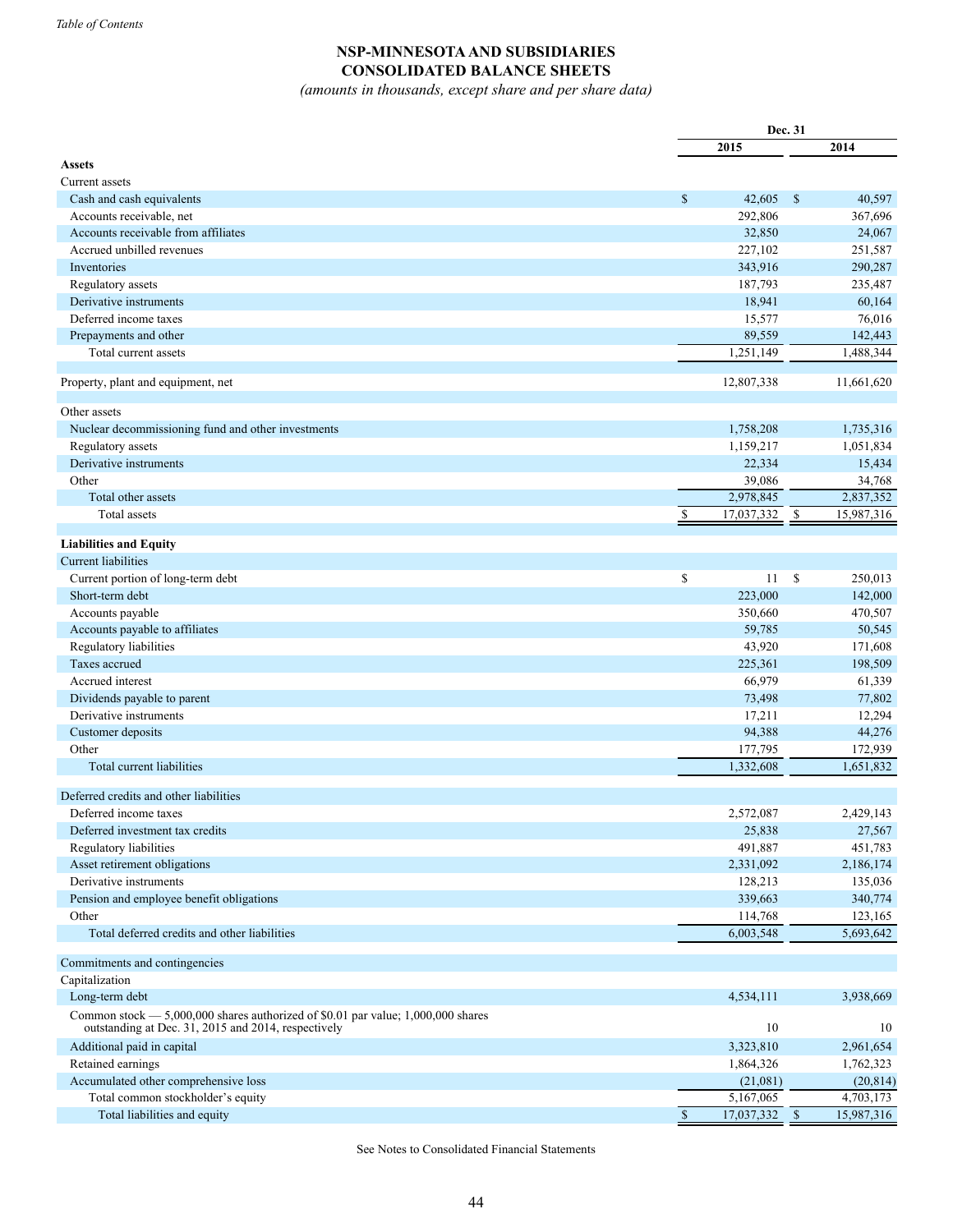# **NSP-MINNESOTAAND SUBSIDIARIES CONSOLIDATED STATEMENTS OF COMMON STOCKHOLDER'S EQUITY**

*(amounts in thousands, except share data)*

|                                     | <b>Common Stock</b> |               |    |                                         |    |                             | Accumulated |                                         | <b>Total</b>                      |  |
|-------------------------------------|---------------------|---------------|----|-----------------------------------------|----|-----------------------------|-------------|-----------------------------------------|-----------------------------------|--|
|                                     | <b>Shares</b>       | Par<br>Value  |    | <b>Additional</b><br>Paid In<br>Capital |    | <b>Retained</b><br>Earnings |             | Other<br>Comprehensive<br>Income (Loss) | Common<br>Stockholder's<br>Equity |  |
| Balance at Dec. 31, 2012            | 1,000,000           | <sup>S</sup>  | 10 | \$2,581,501                             |    | \$1,478,057                 | \$          | (23, 199)                               | 4,036,369<br>S                    |  |
| Net income                          |                     |               |    |                                         |    | 393,346                     |             |                                         | 393,346                           |  |
| Other comprehensive income          |                     |               |    |                                         |    |                             |             | 1,470                                   | 1,470                             |  |
| Common dividends declared to parent |                     |               |    |                                         |    | (235, 493)                  |             |                                         | (235, 493)                        |  |
| Contribution of capital by parent   |                     |               |    | 285,102                                 |    |                             |             |                                         | 285,102                           |  |
| Balance at Dec. 31, 2013            | 1,000,000           |               | 10 | \$2,866,603                             | S. | 1,635,910                   | S           | (21, 729)                               | 4,480,794<br>S                    |  |
| Net income                          |                     |               |    |                                         |    | 404,915                     |             |                                         | 404,915                           |  |
| Other comprehensive income          |                     |               |    |                                         |    |                             |             | 915                                     | 915                               |  |
| Common dividends declared to parent |                     |               |    |                                         |    | (278, 502)                  |             |                                         | (278, 502)                        |  |
| Contribution of capital by parent   |                     |               |    | 95,051                                  |    |                             |             |                                         | 95,051                            |  |
| Balance at Dec. 31, 2014            | 1,000,000           | <sup>\$</sup> | 10 | \$2,961,654                             |    | 1,762,323                   | \$.         | (20, 814)                               | 4,703,173<br>\$.                  |  |
| Net income                          |                     |               |    |                                         |    | 356,839                     |             |                                         | 356,839                           |  |
| Other comprehensive loss            |                     |               |    |                                         |    |                             |             | (267)                                   | (267)                             |  |
| Common dividends declared to parent |                     |               |    |                                         |    | (254, 836)                  |             |                                         | (254, 836)                        |  |
| Contribution of capital by parent   |                     |               |    | 362,156                                 |    |                             |             |                                         | 362,156                           |  |
| Balance at Dec. 31, 2015            | ,000,000            |               | 10 | \$3,323,810                             |    | 1,864,326                   |             | (21,081)                                | 5,167,065<br>\$                   |  |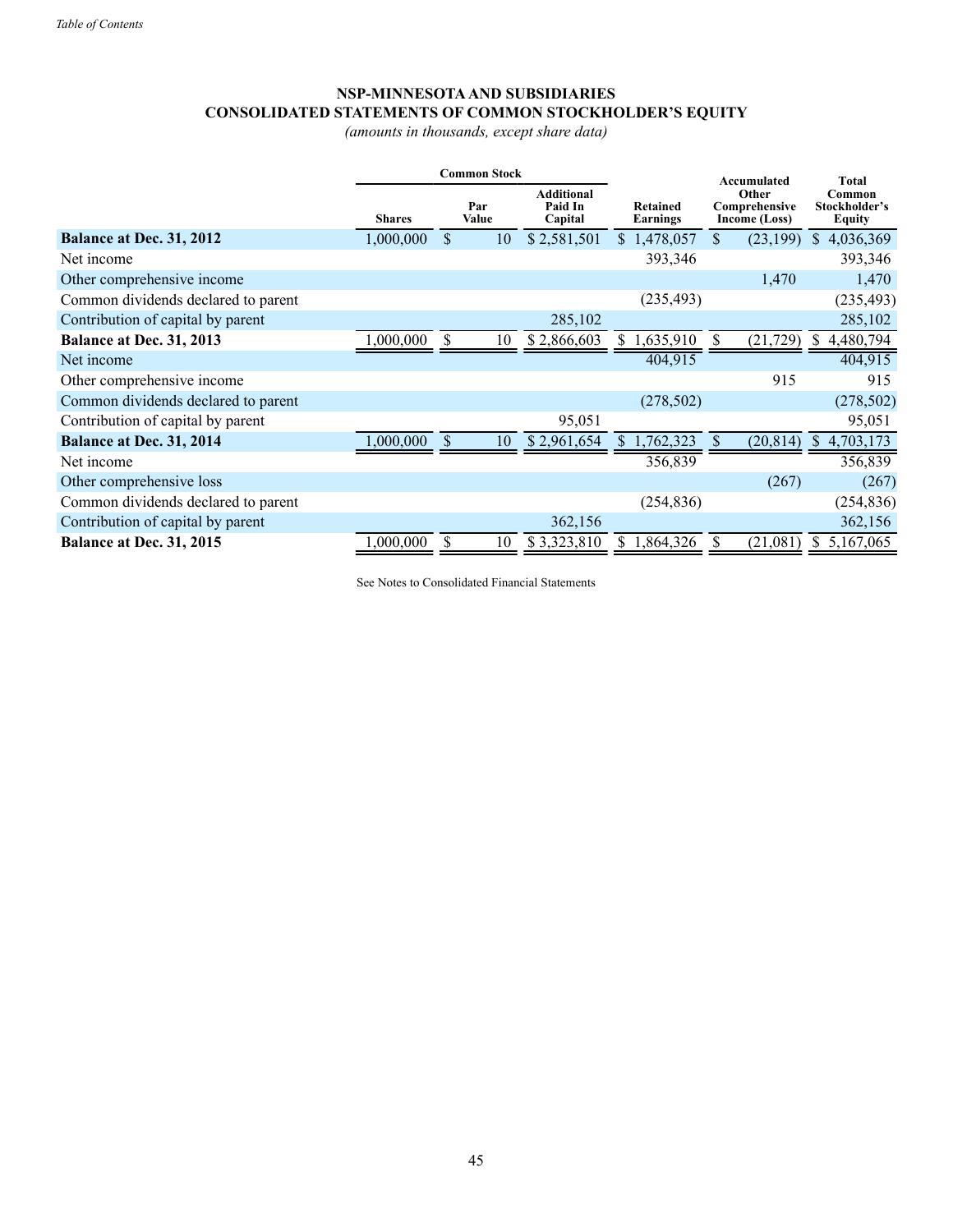## **NSP-MINNESOTAAND SUBSIDIARIES CONSOLIDATED STATEMENTS OF CAPITALIZATION**

*(amounts in thousands, except share and per share data)*

|                                                                                                                                             |                                  | Dec. 31                  |
|---------------------------------------------------------------------------------------------------------------------------------------------|----------------------------------|--------------------------|
|                                                                                                                                             | 2015                             | 2014                     |
| <b>Long-Term Debt</b>                                                                                                                       |                                  |                          |
| First Mortgage Bonds, Series due:                                                                                                           |                                  |                          |
| Aug. 15, 2015, 1.95%                                                                                                                        | \$                               | 250,000<br>$\mathbf{\$}$ |
| March 1, 2018, 5.25%                                                                                                                        | 500,000                          | 500,000                  |
| Aug. 15, 2020, 2.2%                                                                                                                         | 300,000                          |                          |
| Aug. 15, 2022, 2.15%                                                                                                                        | 300,000                          | 300,000                  |
| May 15, 2023, 2.6%                                                                                                                          | 400,000                          | 400,000                  |
| July 1, 2025, 7.125%                                                                                                                        | 250,000                          | 250,000                  |
| March 1, 2028, 6.5%                                                                                                                         | 150,000                          | 150,000                  |
| July 15, 2035, 5.25%                                                                                                                        | 250,000                          | 250,000                  |
| June 1, 2036, 6.25%                                                                                                                         | 400,000                          | 400,000                  |
| July 1, 2037, 6.2%                                                                                                                          | 350,000                          | 350,000                  |
| Nov. 1, 2039, 5.35%                                                                                                                         | 300,000                          | 300,000                  |
| Aug. 15, 2040, 4.85%                                                                                                                        | 250,000                          | 250,000                  |
| Aug. 15, 2042, 3.4%                                                                                                                         | 500,000                          | 500,000                  |
| May 15, 2044, 4.125%                                                                                                                        | 300,000                          | 300,000                  |
| Aug. 15, 2045, 4.0%                                                                                                                         | 300,000                          |                          |
| Other                                                                                                                                       | 33                               | 47                       |
| Unamortized discount                                                                                                                        | (15,911)                         | (11, 365)                |
| Total                                                                                                                                       | 4,534,122                        | 4,188,682                |
| Less current maturities                                                                                                                     | 11                               | 250,013                  |
| Total long-term debt                                                                                                                        | \$4,534,111                      | \$3,938,669              |
|                                                                                                                                             |                                  |                          |
| <b>Common Stockholder's Equity</b>                                                                                                          |                                  |                          |
| Common stock $-$ 5,000,000 shares authorized of \$0.01 par value;<br>$1,000,000$ shares outstanding at Dec. 31, 2015 and 2014, respectively | $\mathsf{\$}$<br>10 <sup>°</sup> | $\mathbb{S}$<br>10       |
| Additional paid in capital                                                                                                                  | 3,323,810                        | 2,961,654                |
| Retained earnings                                                                                                                           | 1,864,326                        | 1,762,323                |
| Accumulated other comprehensive loss                                                                                                        | (21,081)                         | (20, 814)                |
| Total common stockholder's equity                                                                                                           | \$5,167,065                      | $\overline{8}$ 4,703,173 |
|                                                                                                                                             |                                  |                          |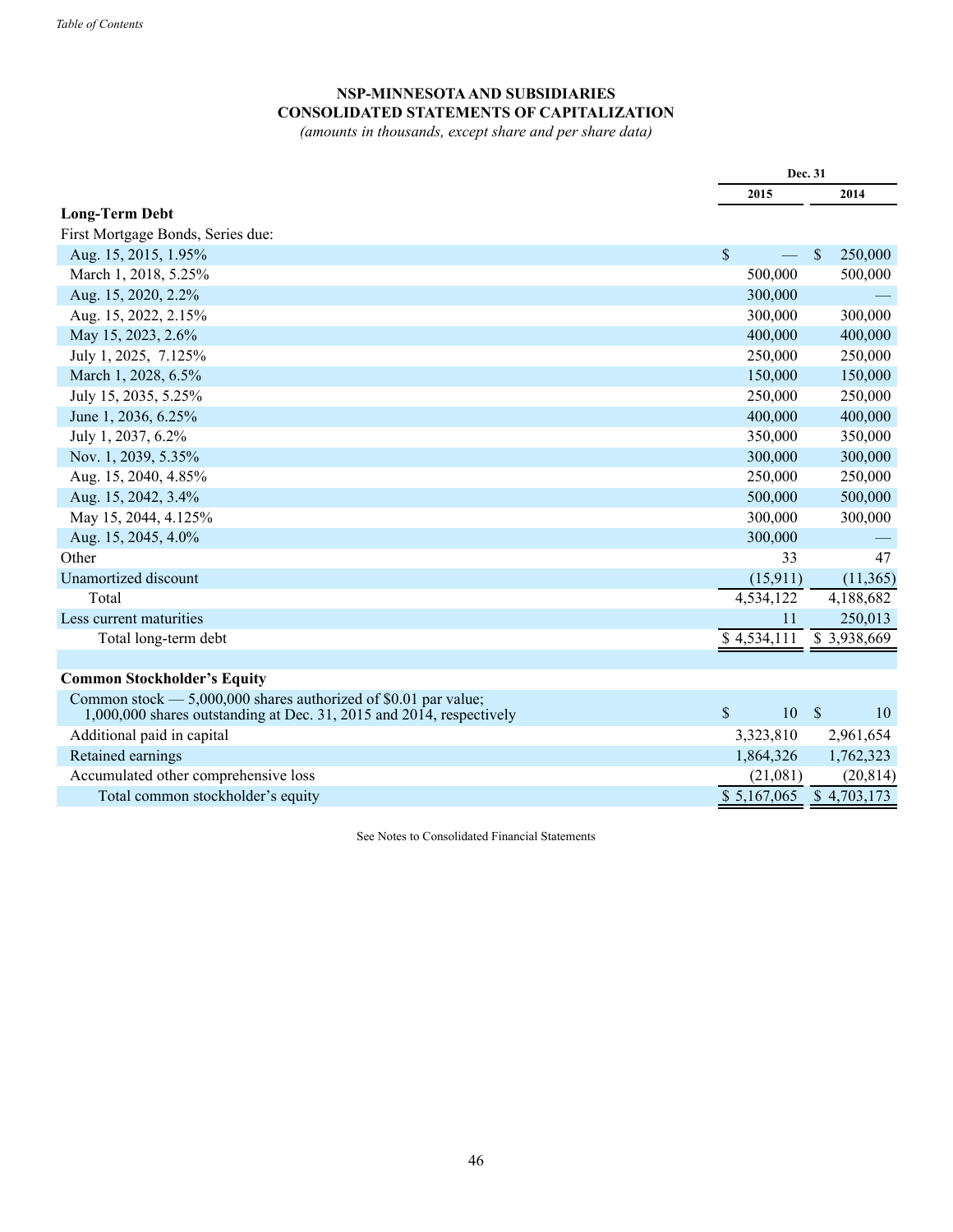### **Notes to Consolidated Financial Statements**

### **1. Summary of Significant Accounting Policies**

*Business and System of Accounts* — NSP-Minnesota is engaged in the regulated generation, purchase, transmission, distribution and sale of electricity and in the regulated purchase, transportation, distribution and sale of natural gas. NSP-Minnesota's consolidated financial statements and disclosures are presented in accordance with GAAP. All of NSP-Minnesota's underlying accounting records also conform to the FERC uniform system of accounts or to systems required by various state regulatory commissions, which are the same in all material respects.

*Principles of Consolidation* — NSP-Minnesota's consolidated financial statements include its wholly-owned subsidiaries. In the consolidation process, all intercompany transactions and balances are eliminated. NSP-Minnesota has investments in certain plants and transmission facilities jointly owned with nonaffiliated utilities. NSP-Minnesota's proportionate share of jointly owned facilities is recorded as property, plant and equipment on the consolidated balance sheets and NSP-Minnesota's proportionate share of the operating costs associated with these facilities is included in its consolidated statements of income. See Note 5 for further discussion of jointly owned generation and transmission facilities and related ownership percentages.

NSP-Minnesota evaluates its arrangements and contracts with other entities, including but not limited to, investments, PPAs and fuel contracts to determine if the other party is a variable interest entity, if NSP-Minnesota has a variable interest and if NSP-Minnesota is the primary beneficiary. NSP-Minnesota follows accounting guidance for variable interest entities which requires consideration of the activities that most significantly impact an entity's financial performance and power to direct those activities, when determining whether NSP-Minnesota is a variable interest entity's primary beneficiary. See Note 11 for further discussion of variable interest entities.

*Use of Estimates* — In recording transactions and balances resulting from business operations, NSP-Minnesota uses estimates based on the best information available. Estimates are used for such items as plant depreciable lives or potential disallowances, AROs, certain regulatory assets and liabilities, tax provisions, uncollectible amounts, environmental costs, unbilled revenues, jurisdictional fuel and energy cost allocations and actuarially determined benefit costs. The recorded estimates are revised when better information becomes available or when actual amounts can be determined. Those revisions can affect operating results.

*Regulatory Accounting* — NSP-Minnesota accounts for certain income and expense items in accordance with accounting guidance for regulated operations. Under this guidance:

- Certain costs, which would otherwise be charged to expense or OCI, are deferred as regulatory assets based on the expected ability to recover the costs in future rates; and
- Certain credits, which would otherwise be reflected as income or OCI, are deferred as regulatory liabilities based on the expectation the amounts will be returned to customers in future rates, or because the amounts were collected in rates prior to the costs being incurred.

Estimates of recovering deferred costs and returning deferred credits are based on specific ratemaking decisions or precedent for each item. Regulatory assets and liabilities are amortized consistent with the treatment in the rate setting process.

If restructuring or other changes in the regulatory environment occur, NSP-Minnesota may no longer be eligible to apply this accounting treatment, and may be required to eliminate regulatory assets and liabilities from its balance sheet. Such changes could have a material effect on NSP-Minnesota's financial condition, results of operations and cash flows. See Note 13 for further discussion of regulatory assets and liabilities.

*Revenue Recognition* — Revenues related to the sale of energy are generally recorded when service is rendered or energy is delivered to customers. However, the determination of the energy sales to individual customers is based on the reading of their meter, which occurs on a systematic basis throughout the month. At the end of each month, amounts of energy delivered to customers since the date of the last meter reading are estimated and the corresponding unbilled revenue is recognized. NSP-Minnesota presents its revenues net of any excise or other fiduciary-type taxes or fees.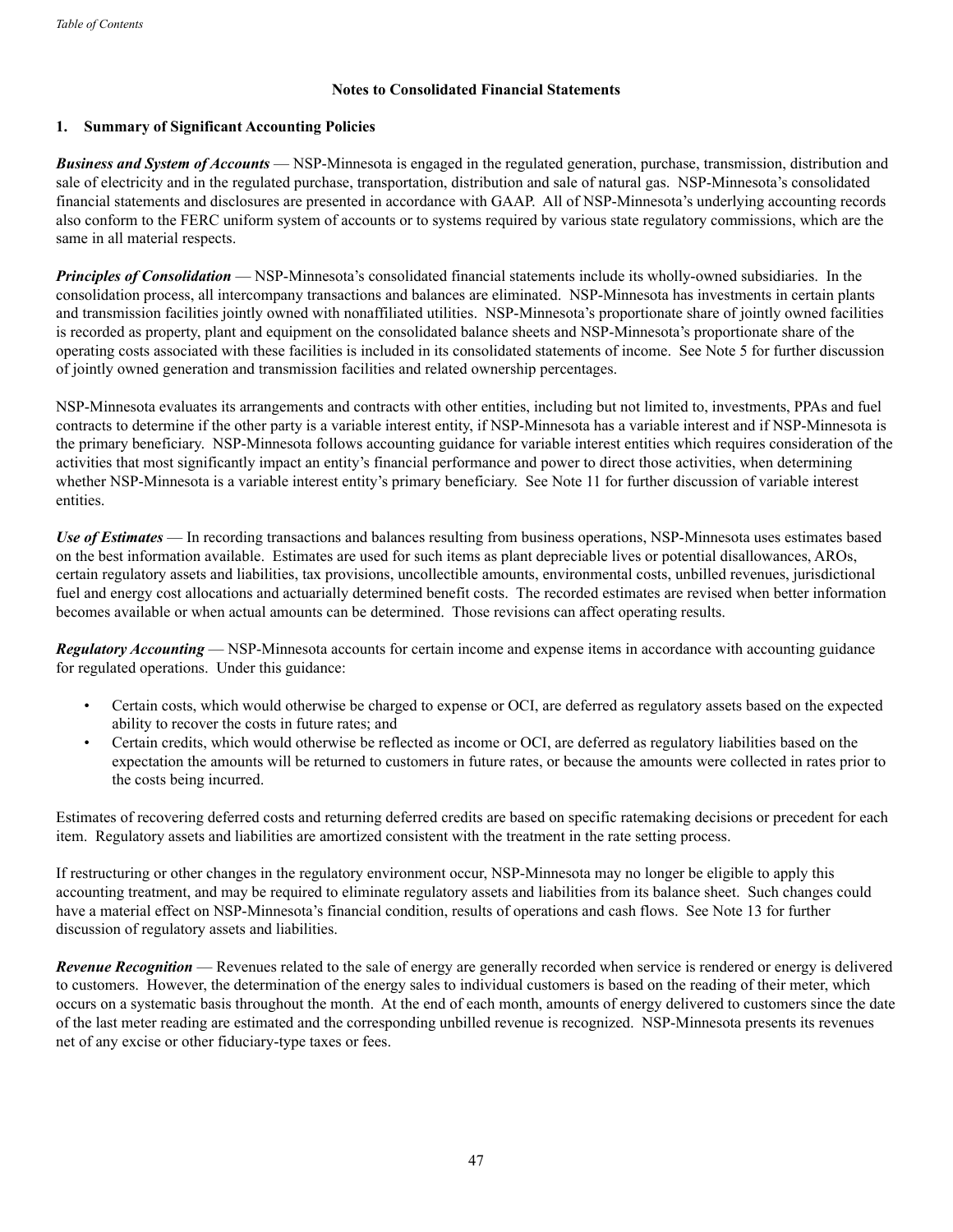NSP-Minnesota participates in MISO. NSP-Minnesota recognizes sales to both native load and other end use customers on a gross basis. Revenues and charges for short term wholesale sales of excess energy transacted through RTOs are recorded on a gross basis in electric revenues and cost of sales. Other revenues and charges related to participating and transacting in RTOs are recorded on a net basis in cost of sales.

NSP-Minnesota has various rate-adjustment mechanisms in place that provide for the recovery of natural gas, electric fuel and purchased energy costs. These cost-adjustment tariffs may increase or decrease the level of revenue collected from customers and are revised periodically for differences between the total amount collected under the clauses and the costs incurred. When applicable, under governing regulatory commission rate orders, fuel cost over-recoveries (the excess of fuel revenue billed to customers over fuel costs incurred) are deferred as regulatory liabilities and under-recoveries (the excess of fuel costs incurred over fuel revenues billed to customers) are deferred as regulatory assets.

Certain rate rider mechanisms qualify for alternative revenue recognition under generally accepted accounting principles. These mechanisms arise from costs imposed upon the utility by action of a regulator or legislative body related to an environmental, public safety, or other mandate. When certain criteria are met, revenue is recognized equal to the revenue requirement, including return on rate base items, for the qualified mechanisms. The mechanisms are revised periodically for differences between the total amount collected under the riders and the revenue recognized, which may increase or decrease the level of revenue collected from customers.

*Conservation Programs* — NSP-Minnesota has implemented programs in its retail jurisdictions to assist customers in reducing peak demand and conserving energy on the electric and natural gas system. These programs include a wide variety of programs including, but not limited to, commercial process efficiency and lighting upgrades, as well as incentives for participation in air-conditioning interruption.

The costs incurred for CIP programs are deferred if it is probable future revenue will be provided to permit recovery of the incurred cost. Recorded revenues for incentive programs designed for recovery of lost margins and/or conservation performance incentives are limited to amounts expected to be collected within 24 months from the annual period in which they are earned.

NSP-Minnesota's CIP program costs are recovered through a combination of base rate revenue and rider mechanisms. The revenue billed to customers recovers incurred costs for conservation programs and also incentive amounts that are designed to encourage NSP-Minnesota's achievement of energy conservation goals and to compensate for related lost sales margin. NSP-Minnesota recognizes regulatory assets to reflect the amount of costs or earned incentives that have not yet been collected from customers.

*Property, Plant and Equipment and Depreciation* — Property, plant and equipment is stated at original cost. The cost of plant includes direct labor and materials, contracted work, overhead costs and AFUDC. The cost of plant retired is charged to accumulated depreciation and amortization. Amounts recovered in rates for future removal costs are recorded as regulatory liabilities. Significant additions or improvements extending asset lives are capitalized, while repairs and maintenance costs are charged to expense as incurred. Maintenance and replacement of items determined to be less than a unit of property are charged to operating expenses as incurred. Planned major maintenance activities are charged to operating expense unless the cost represents the acquisition of an additional unit of property or the replacement of an existing unit of property. Property, plant and equipment also includes costs associated with property held for future use. The depreciable lives of certain plant assets are reviewed annually and revised, if appropriate. Property, plant and equipment that is required to be decommissioned early by a regulator is reclassified as plant to be retired.

Property, plant and equipment is tested for impairment when it is determined that the carrying value of the assets may not be recoverable. A loss is recognized in the current period if it becomes probable that part of a cost of a plant under construction or recently completed plant will be disallowed for recovery from customers and a reasonable estimate of the disallowance can be made. See Note 10 for a discussion of the loss recognized related to the Monticello LCM/EPU project. For investments in property, plant and equipment that are abandoned and not expected to go into service, incurred costs and related deferred tax amounts are compared to the discounted estimated future rate recovery, and a loss is recognized, if necessary.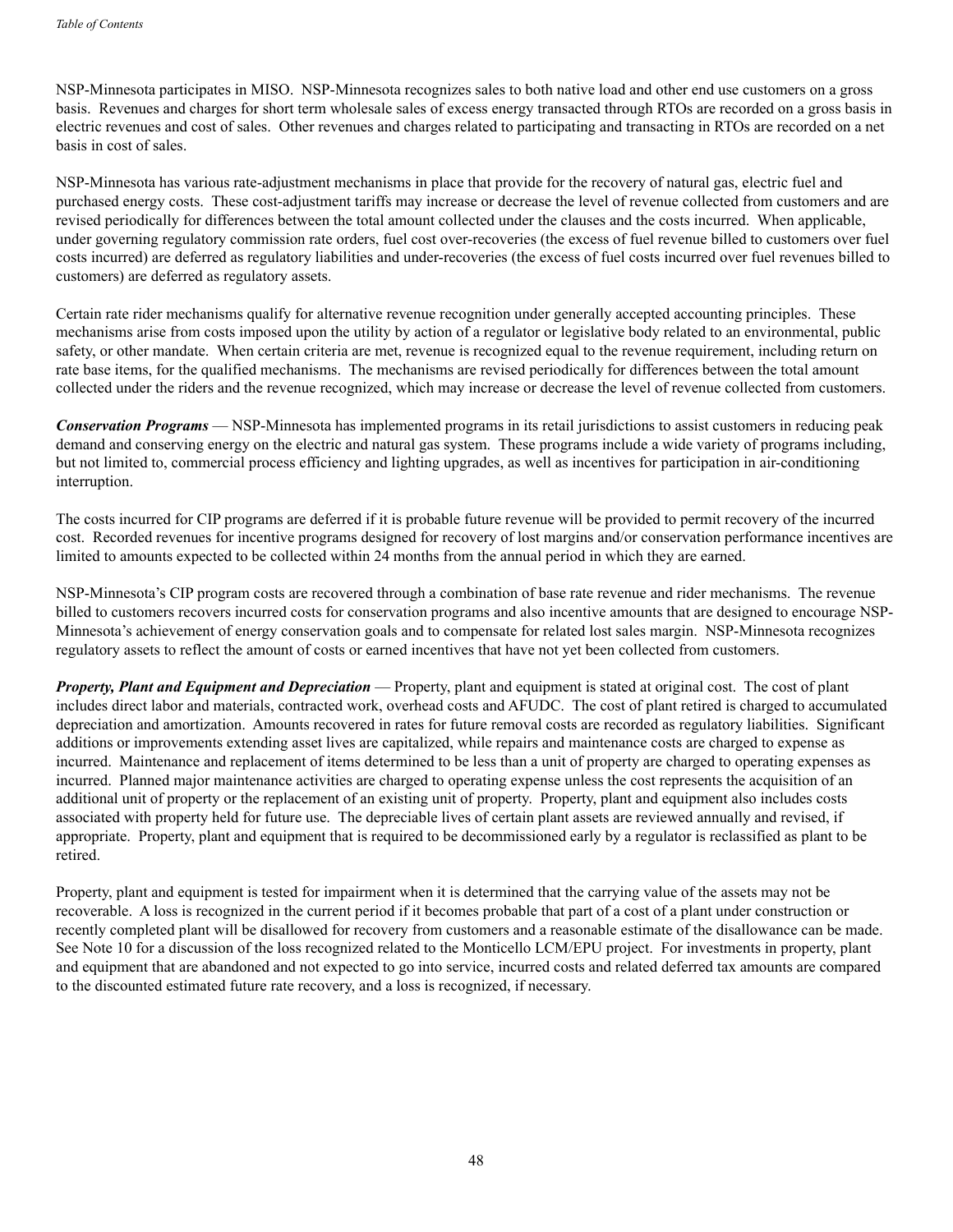NSP-Minnesota records depreciation expense related to its plant using the straight-line method over the plant's useful life. Actuarial life studies are performed and submitted to the state and federal commissions for review. Upon acceptance by the various commissions, the resulting lives and net salvage rates are used to calculate depreciation. Depreciation expense, expressed as a percentage of average depreciable property, was approximately 2.9, 2.5 and 2.9 percent for the years ended Dec. 31, 2015, 2014 and 2013, respectively.

*Leases* — NSP-Minnesota evaluates a variety of contracts for lease classification at inception, including PPAs and rental arrangements for office space, vehicles, and equipment. Contracts determined to contain a lease because of per unit pricing that is other than fixed or market price, terms regarding the use of a particular asset, and other factors are evaluated further to determine if the arrangement is a capital lease. See Note 11 for further discussion of leases.

*AFUDC* — AFUDC represents the cost of capital used to finance utility construction activity. AFUDC is computed by applying a composite financing rate to qualified CWIP. The amount of AFUDC capitalized as a utility construction cost is credited to nonoperating income (for equity capital) and interest charges (for debt capital). AFUDC amounts capitalized are included in NSP-Minnesota's rate base for establishing utility service rates. In addition to construction-related amounts, cost of capital also is recorded to reflect returns on capital used to finance conservation programs in Minnesota.

Generally AFUDC costs are recovered from customers as the related property is depreciated. However, in some cases, including certain wind and transmission projects, the MPUC has approved a more current recovery of the cost of capital associated with large capital projects, through various riders, resulting in a lower recognition of AFUDC.

*AROs* — NSP-Minnesota accounts for AROs under accounting guidance that requires a liability for the fair value of an ARO to be recognized in the period in which it is incurred if it can be reasonably estimated, with the offsetting associated asset retirement costs capitalized as a long-lived asset. The liability is generally increased over time by applying the effective interest method of accretion, and the capitalized costs are depreciated over the useful life of the long-lived asset. Changes resulting from revisions to the timing or amount of expected asset retirement cash flows are recognized as an increase or a decrease in the ARO. NSP-Minnesota also recovers through rates certain future plant removal costs in addition to AROs. The accumulated removal costs for these obligations are reflected in the balance sheets as a regulatory liability. See Note 11 for further discussion of AROs.

*Nuclear Decommissioning* — Nuclear decommissioning studies estimate NSP-Minnesota's ultimate costs of decommissioning its nuclear power plants and are performed at least every three years and submitted to the MPUC and other state commissions for approval. NSP-Minnesota's most recent triennial nuclear decommissioning studies were approved by the MPUC in October 2015. These studies reflect NSP-Minnesota's plans, under the current operating licenses, for prompt dismantlement of the Monticello and PI facilities. These studies assume that NSP-Minnesota will store spent fuel on site pending removal to a U.S. government facility.

For rate making purposes, NSP-Minnesota recovers the total decommissioning costs related to its nuclear power plants over each facility's expected service life based on the triennial decommissioning studies filed with the MPUC and other state commissions. The studies consider estimated future costs of decommissioning and the market value of investments in trust funds, and recommend annual funding amounts. Amounts collected in rates are deposited in the trust funds. See Note 12 for further discussion of the approved nuclear decommissioning studies and funded amounts. For financial reporting purposes, NSP-Minnesota accounts for nuclear decommissioning as an ARO as described above.

Restricted funds for the payment of future decommissioning expenditures for NSP-Minnesota's nuclear facilities are included in the nuclear decommissioning fund on the consolidated balance sheets. See Note 9 for further discussion of the nuclear decommissioning fund.

*Nuclear Fuel Expense* — Nuclear fuel expense, which is recorded as NSP-Minnesota's nuclear generating plants use fuel, includes the cost of fuel used in the current period (including AFUDC) and costs associated with the end-of-life fuel segments.

*Nuclear Refueling Outage Costs* — NSP-Minnesota uses a deferral and amortization method for nuclear refueling O&M costs. This method amortizes refueling outage costs over the period between refueling outages consistent with how the costs are recovered ratably in electric rates.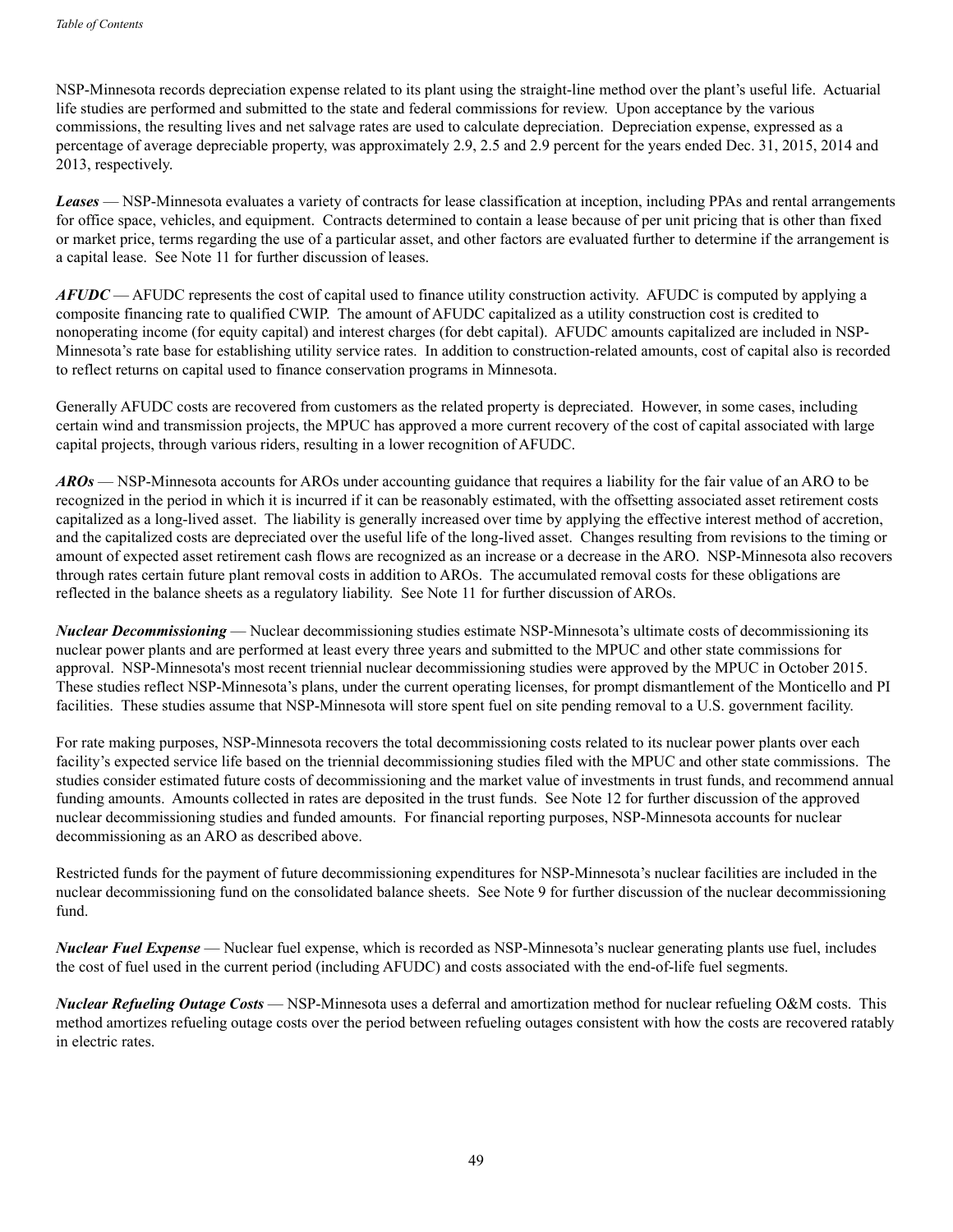*Income Taxes* — NSP-Minnesota accounts for income taxes using the asset and liability method, which requires the recognition of deferred tax assets and liabilities for the expected future tax consequences of events that have been included in the financial statements. NSP-Minnesota defers income taxes for all temporary differences between pretax financial and taxable income, and between the book and tax bases of assets and liabilities. NSP-Minnesota uses the tax rates that are scheduled to be in effect when the temporary differences are expected to reverse. The effect of a change in tax rates on deferred tax assets and liabilities is recognized in income in the period that includes the enactment date.

Deferred tax assets are reduced by a valuation allowance if it is more likely than not that some portion or all of the deferred tax asset will not be realized. In making such a determination, all available evidence is considered, including scheduled reversals of deferred tax liabilities, projected future taxable income, tax planning strategies and recent financial operations.

Due to the effects of past regulatory practices, when deferred taxes were not required to be recorded due to the use of flow through accounting for ratemaking purposes, the reversal of some temporary differences are accounted for as current income tax expense. Tax credits are recorded when earned unless there is a requirement to defer the benefit and amortize it over the book depreciable lives of the related property. The requirement to defer and amortize only applies to federal ITCs. Utility rate regulation also has resulted in the recognition of certain regulatory assets and liabilities related to income taxes, which are summarized in Note 13.

NSP-Minnesota follows the applicable accounting guidance to measure and disclose uncertain tax positions that it has taken or expects to take in its income tax returns. NSP-Minnesota recognizes a tax position in its consolidated financial statements when it is more likely than not that the position will be sustained upon examination based on the technical merits of the position. Recognition of changes in uncertain tax positions are reflected as a component of income tax.

NSP-Minnesota reports interest and penalties related to income taxes within the other income and interest charges sections in the consolidated statements of income.

Xcel Energy Inc. and its subsidiaries, including NSP-Minnesota, file consolidated federal income tax returns as well as combined or separate state income tax returns. Federal income taxes paid by Xcel Energy Inc. are allocated to Xcel Energy Inc.'s subsidiaries based on separate company computations of tax. A similar allocation is made for state income taxes paid by Xcel Energy Inc. in connection with combined state filings. Xcel Energy Inc. also allocates its own income tax benefits to its direct subsidiaries which are recorded directly in equity by the subsidiaries based on the relative positive tax liabilities of the subsidiaries.

See Note 6 for further discussion of income taxes.

*Types of and Accounting for Derivative Instruments —* NSP-Minnesota uses derivative instruments in connection with its interest rate, utility commodity price, vehicle fuel price, and commodity trading activities, including forward contracts, futures, swaps and options. All derivative instruments not designated and qualifying for the normal purchases and normal sales exception, as defined by the accounting guidance for derivatives and hedging, are recorded on the consolidated balance sheets at fair value as derivative instruments. This includes certain instruments used to mitigate market risk for the utility operations including transmission in organized markets and all instruments related to the commodity trading operations. The classification of changes in fair value for those derivative instruments is dependent on the designation of a qualifying hedging relationship. Changes in fair value of derivative instruments not designated in a qualifying hedging relationship are reflected in current earnings or as a regulatory asset or liability. The classification as a regulatory asset or liability is based on commission approved regulatory recovery mechanisms.

Gains or losses on commodity trading transactions are recorded as a component of electric operating revenues; hedging transactions for vehicle fuel costs are recorded as a component of capital projects or O&M costs; and interest rate hedging transactions are recorded as a component of interest expense. NSP-Minnesota is allowed to recover in electric or natural gas rates the costs of certain financial instruments purchased to reduce commodity cost volatility. For further information on derivatives entered to mitigate commodity price risk on behalf of electric and natural gas customers, see Note 9.

*Cash Flow Hedges* — Certain qualifying hedging relationships are designated as a hedge of a forecasted transaction or future cash flow (cash flow hedge). Changes in the fair value of a derivative designated as a cash flow hedge, to the extent effective are included in OCI, or deferred as a regulatory asset or liability based on recovery mechanisms until earnings are affected by the hedged transaction.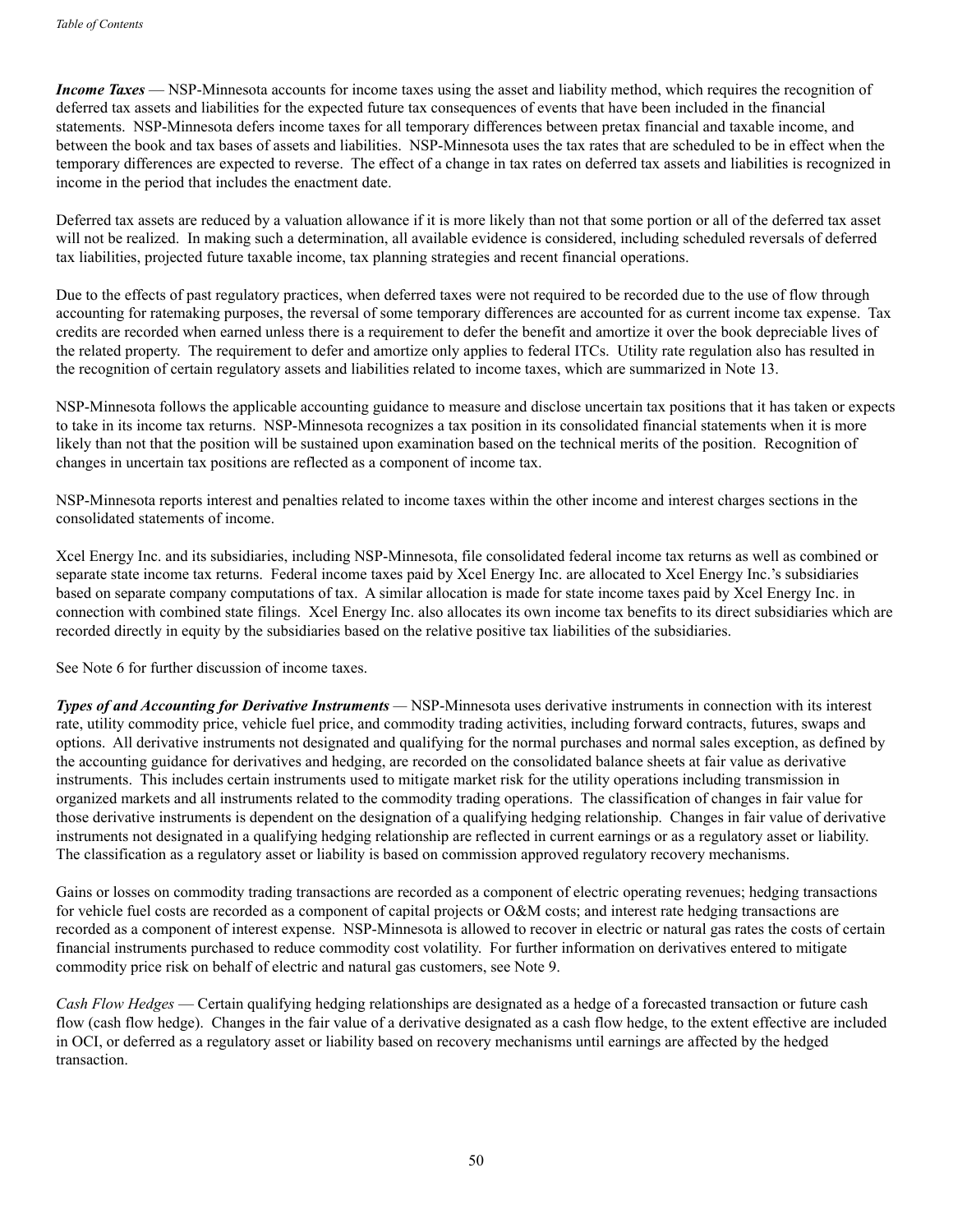*Normal Purchases and Normal Sales* — NSP-Minnesota enters into contracts for the purchase and sale of commodities for use in its business operations. Derivatives and hedging accounting guidance requires a company to evaluate these contracts to determine whether the contracts are derivatives. Certain contracts that meet the definition of a derivative may be exempted from derivative accounting if designated as normal purchases or normal sales.

NSP-Minnesota evaluates all of its contracts at inception to determine if they are derivatives and if they meet the normal purchases and normal sales designation requirements. None of the contracts entered into within the commodity trading operations qualify for a normal purchases and normal sales designation.

See Note 9 for further discussion of NSP-Minnesota's risk management and derivative activities.

*Commodity Trading Operations* — All applicable gains and losses related to commodity trading activities, whether or not settled physically, are shown on a net basis in electric operating revenues in the consolidated statements of income.

Pursuant to the JOA approved by the FERC, some of NSP-Minnesota's commodity trading margins are apportioned to PSCo and SPS. Commodity trading activities are not associated with energy produced from NSP-Minnesota's generation assets or energy and capacity purchased to serve native load. Commodity trading contracts are recorded at fair market value and commodity trading results include the impact of all margin-sharing mechanisms. For further information, see Note 9.

*Fair Value Measurements* — NSP-Minnesota presents cash equivalents, interest rate derivatives, commodity derivatives and nuclear decommissioning fund assets at estimated fair values in its consolidated financial statements. Cash equivalents are recorded at cost plus accrued interest; money market funds are measured using quoted net asset values. For interest rate derivatives, quoted prices based primarily on observable market interest rate curves are used as a primary input to establish fair value. For commodity derivatives, the most observable inputs available are generally used to determine the fair value of each contract. In the absence of a quoted price for an identical contract in an active market, NSP-Minnesota may use quoted prices for similar contracts or internally prepared valuation models to determine fair value. For the nuclear decommissioning fund, published trading data and pricing models, generally using the most observable inputs available, are utilized to estimate fair value for each security. For further information, see Note 9.

*Cash and Cash Equivalents* — NSP-Minnesota considers investments in certain instruments, including commercial paper and money market funds, with a remaining maturity of three months or less at the time of purchase, to be cash equivalents.

*Accounts Receivable and Allowance for Bad Debts* **—** Accounts receivable are stated at the actual billed amount net of an allowance for bad debts. NSP-Minnesota establishes an allowance for uncollectible receivables based on a policy that reflects its expected exposure to the credit risk of customers.

*Inventory* — All inventory is recorded at average cost.

*RECs* — RECs are marketable environmental instruments that represent proof that energy was generated from eligible renewable energy sources. RECs are awarded upon delivery of the associated energy and can be bought and sold. RECs are typically used as a form of measurement of compliance to RPS enacted by those states that are encouraging construction and consumption from renewable energy sources, but can also be sold separately from the energy produced. NSP-Minnesota acquires RECs from the generation or purchase of renewable power.

When RECs are purchased or acquired in the course of generation they are recorded as inventory at cost. The cost of RECs that are utilized for compliance purposes is recorded as electric fuel and purchased power expense.

Sales of RECs that are purchased or acquired in the course of generation are recorded in electric utility operating revenues on a gross basis. The cost of these RECs, related transaction costs, and amounts credited to customers under margin-sharing mechanisms are recorded in electric fuel and purchased power expense.

*Emission Allowances* — Emission allowances, including the annual SO<sub>2</sub> and NOx emission allowance entitlement received from the EPA, are recorded at cost plus associated broker commission fees. NSP-Minnesota follows the inventory accounting model for all emission allowances. Sales of emission allowances are included in electric utility operating revenues and the operating activities section of the consolidated statements of cash flows.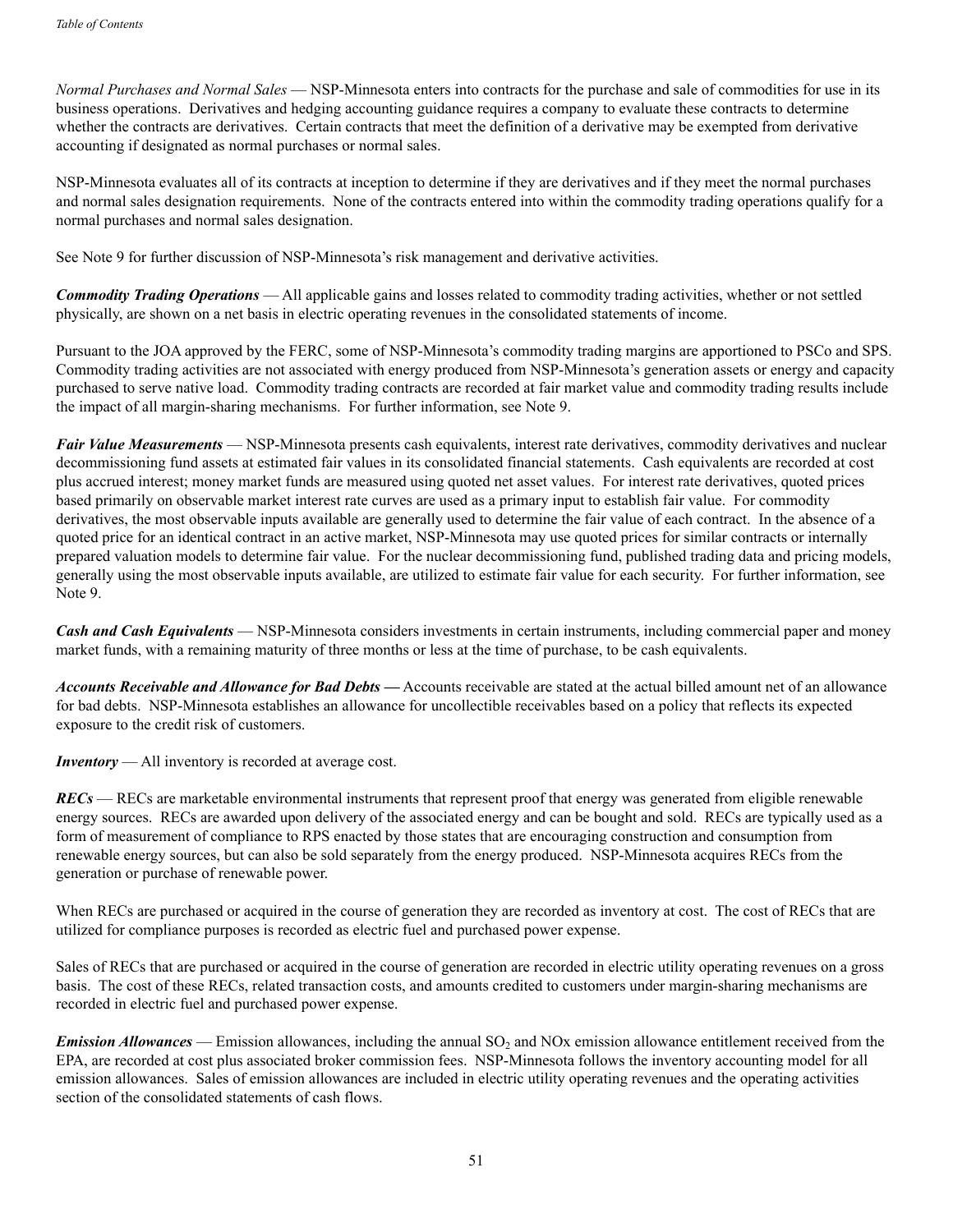*Environmental Costs* — Environmental costs are recorded when it is probable NSP-Minnesota is liable for remediation costs and the liability can be reasonably estimated. Costs are deferred as a regulatory asset if it is probable that the costs will be recovered from customers in future rates. Otherwise, the costs are expensed. If an environmental expense is related to facilities currently in use, such as emission-control equipment, the cost is capitalized and depreciated over the life of the plant.

Estimated remediation costs, excluding inflationary increases, are recorded based on experience, an assessment of the current situation and the technology currently available for use in the remediation. The recorded costs are regularly adjusted as estimates are revised and remediation proceeds. If other participating PRPs exist and acknowledge their potential involvement with a site, costs are estimated and recorded only for NSP-Minnesota's expected share of the cost. Any future costs of restoring sites where operation may be extended are treated as a capitalized cost of plant retirement. The depreciation expense levels recoverable in rates include a provision for removal expenses, which may include final remediation costs. Removal costs recovered in rates before the related costs are incurred are classified as a regulatory liability.

See Note 11 for further discussion of environmental costs.

*Benefit Plans and Other Postretirement Benefits* — NSP-Minnesota maintains pension and postretirement benefit plans for eligible employees. Recognizing the cost of providing benefits and measuring the projected benefit obligation of these plans under applicable accounting guidance requires management to make various assumptions and estimates.

Based on regulatory recovery mechanisms, certain unrecognized actuarial gains and losses and unrecognized prior service costs or credits are recorded as regulatory assets and liabilities, rather than OCI.

See Note 7 for further discussion of benefit plans and other postretirement benefits.

*Guarantees* — NSP-Minnesota recognizes, upon issuance or modification of a guarantee, a liability for the fair market value of the obligation that has been assumed in issuing the guarantee. This liability includes consideration of specific triggering events and other conditions which may modify the ongoing obligation to perform under the guarantee.

The obligation recognized is reduced over the term of the guarantee as NSP-Minnesota is released from risk under the guarantee. See Note 11 for specific details of issued guarantees.

**Subsequent Events** — Management has evaluated the impact of events occurring after Dec. 31, 2015 up to the date of issuance of these consolidated financial statements. These statements contain all necessary adjustments and disclosures resulting from that evaluation.

#### **2. Accounting Pronouncements**

#### *Recently Issued*

*Revenue Recognition —* In May 2014, the FASB issued *Revenue from Contracts with Customers, Topic 606 (ASU No. 2014-09)*, which provides a framework for the recognition of revenue, with the objective that recognized revenues properly reflect amounts an entity is entitled to receive in exchange for goods and services. The new guidance also includes additional disclosure requirements regarding revenue, cash flows and obligations related to contracts with customers. As a result of the FASB's July 2015 deferral of the standard's required implementation date, the guidance is effective for interim and annual reporting periods beginning after Dec. 15, 2017. NSP-Minnesota is currently evaluating the impact of adopting ASU 2014-09 on its consolidated financial statements.

*Consolidation —* In February 2015, the FASB issued *Amendments to the Consolidation Analysis, Topic 810 (ASU No. 2015-02)*, which reduces the number of consolidation models and amends certain consolidation principles related to variable interest entities. This guidance will be effective for interim and annual reporting periods beginning after Dec. 15, 2015, and early adoption is permitted. NSP-Minnesota does not expect the implementation of ASU 2015-02 to have a material impact on its consolidated financial statements.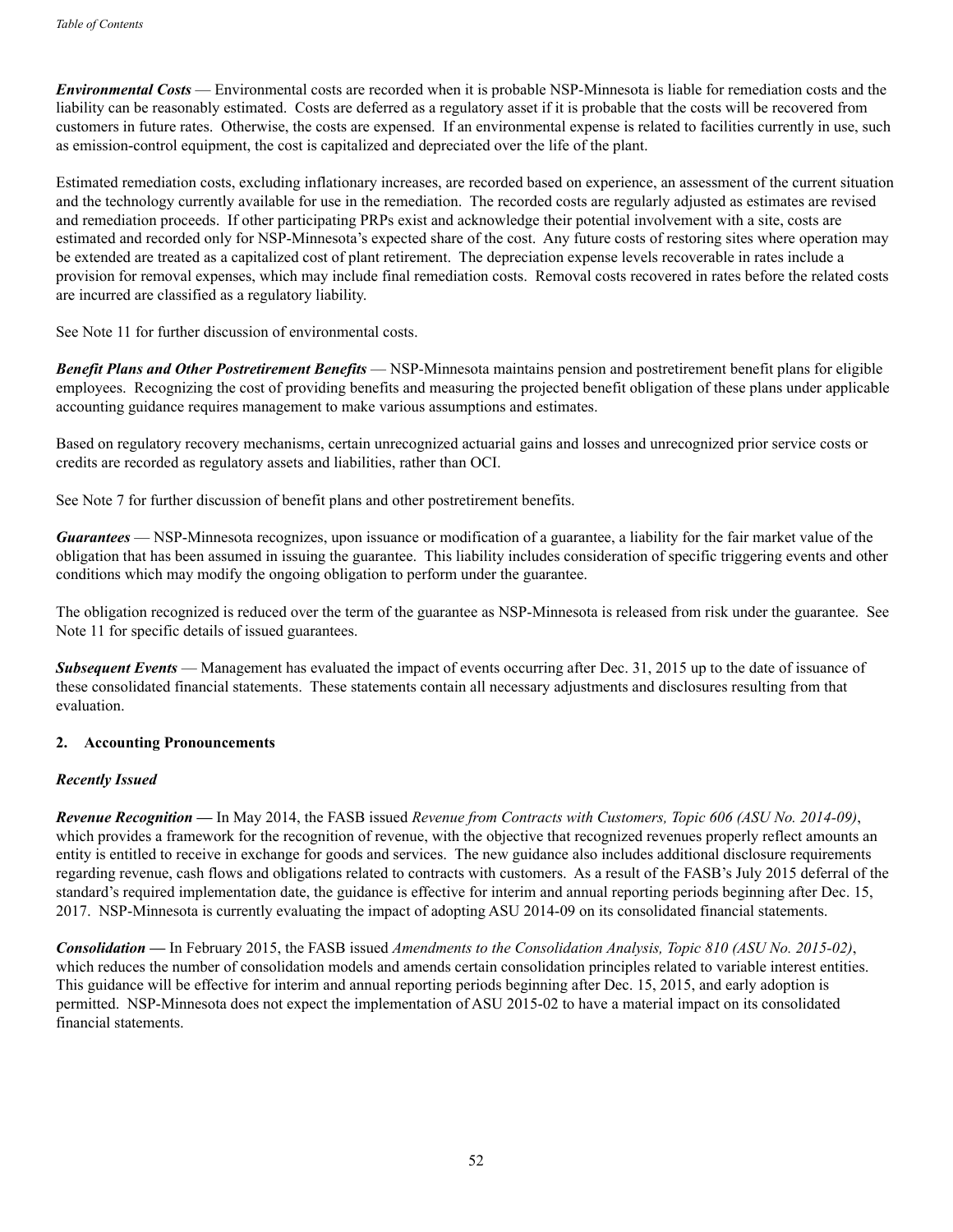*Presentation of Debt Issuance Costs —* In April 2015, the FASB issued *Simplifying the Presentation of Debt Issuance Costs, Subtopic 835-30 (ASU No. 2015-03)*, which amends existing guidance to require the presentation of debt issuance costs on the balance sheet as a deduction from the carrying amount of the related debt, instead of an asset. This guidance will be effective for interim and annual reporting periods beginning after Dec. 15, 2015, and early adoption is permitted. Other than the prescribed reclassification of assets to an offset of debt on the consolidated balance sheets, NSP-Minnesota does not expect the implementation of ASU 2015-03 to have a material impact on its consolidated financial statements.

*Fair Value Measurement —* In May 2015, the FASB issued *Disclosures for Investments in Certain Entities that Calculate Net Asset Value per Share (or Its Equivalent), Topic 820 (ASU No. 2015-07),* which removes the requirement to categorize fair value measurements using a net asset value methodology in the fair value hierarchy. This guidance will be effective on a retrospective basis, effective for interim and annual reporting periods beginning after Dec. 15, 2015, and early adoption is permitted. Other than the reduced disclosure requirements, NSP-Minnesota does not expect the implementation of ASU 2015-07 to have a material impact on its consolidated financial statements.

**Presentation of Deferred Taxes —** In November 2015, the FASB issued *Balance Sheet Classification of Deferred Taxes, Topic 740 (ASU No 2015-17),* which removes the requirement to present deferred tax assets and liabilities as current and noncurrent on the balance sheet based on the classification of the related asset or liability, and instead requires classification of all deferred tax assets and liabilities as noncurrent. This guidance will be effective for interim and annual reporting periods beginning after Dec. 15, 2016, and early adoption is permitted. Other than the prescribed classification of all deferred tax assets and liabilities as noncurrent, NSP-Minnesota does not expect the implementation of ASU 2015-17 to have a material impact on its consolidated financial statements.

**Classification and Measurement of Financial Instruments —** In January 2016, the FASB issued *Recognition and Measurement of Financial Assets and Financial Liabilities, Subtopic 825-10 (ASU No. 2016-01),* which among other changes in accounting and disclosure requirements, replaces the cost method of accounting for non-marketable equity securities with a model for recognizing impairments and observable price changes, and also eliminates the available-for-sale classification for marketable equity securities. Under the new guidance, other than when the consolidation or equity method of accounting is utilized, changes in the fair value of equity securities are to be recognized in earnings. This guidance will be effective for interim and annual reporting periods beginning after Dec. 15, 2017. NSP-Minnesota is currently evaluating the impact of adopting ASU 2016-01 on its consolidated financial statements.

## **3. Selected Balance Sheet Data**

| (Thousands of Dollars)       | Dec. 31, 2015    |              | Dec. 31, 2014 |  |
|------------------------------|------------------|--------------|---------------|--|
| Accounts receivable, net     |                  |              |               |  |
| Accounts receivable          | \$<br>313,556 \$ |              | 390,633       |  |
| Less allowance for bad debts | (20,750)         |              | (22, 937)     |  |
|                              | 292,806          |              | 367,696       |  |
| (Thousands of Dollars)       | Dec. 31, 2015    |              | Dec. 31, 2014 |  |
| <b>Inventories</b>           |                  |              |               |  |
| Materials and supplies       | \$<br>200,888    | <sup>S</sup> | 157,376       |  |
| Fuel                         | 104,499          |              | 77,139        |  |
| Natural gas                  | 38,529           |              | 55,772        |  |
|                              | 343,916          |              | 290,287       |  |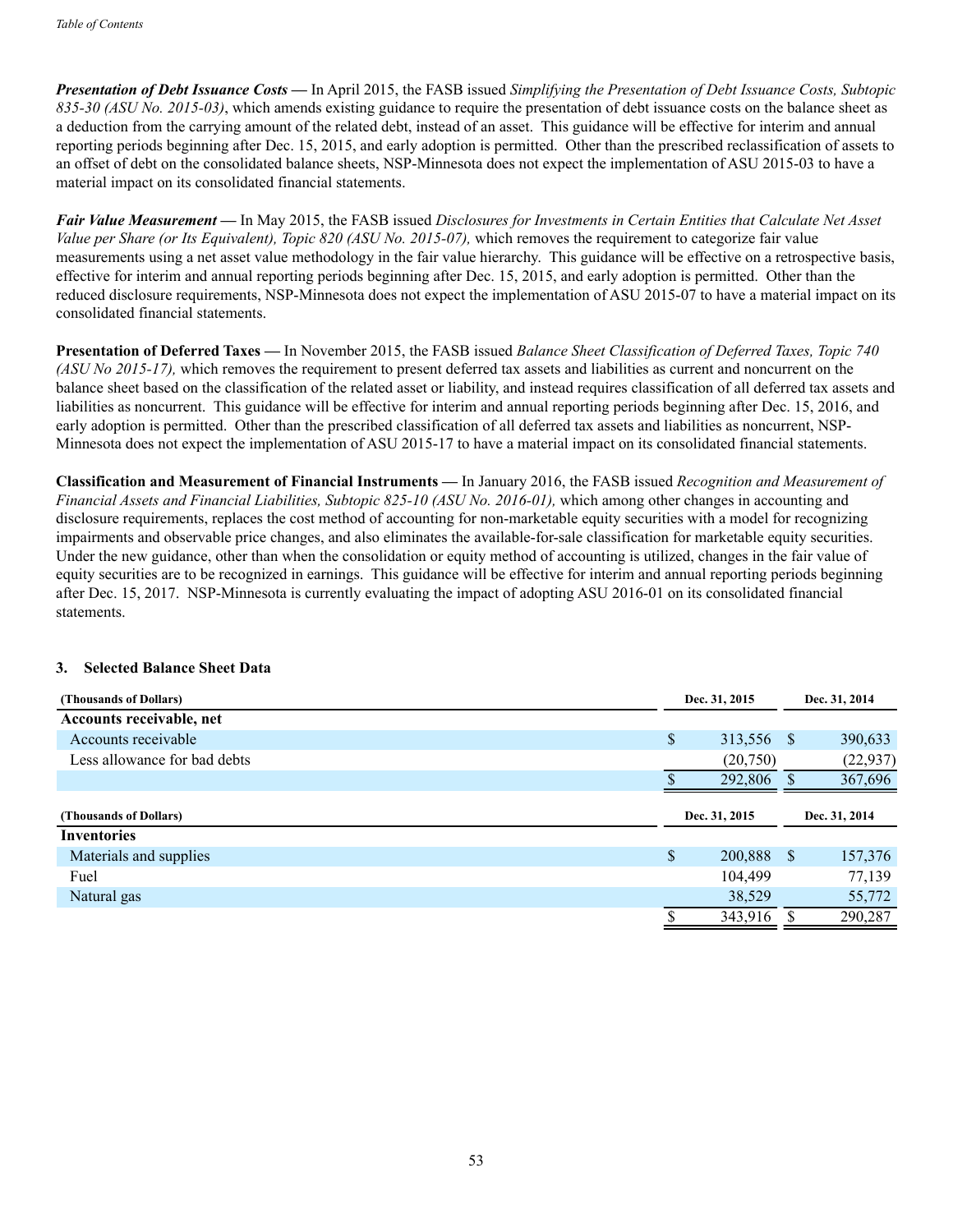| (Thousands of Dollars)              | Dec. 31, 2015    |    | Dec. 31, 2014 |
|-------------------------------------|------------------|----|---------------|
| Property, plant and equipment, net  |                  |    |               |
| Electric plant                      | \$<br>16,256,887 | \$ | 14,831,286    |
| Natural gas plant                   | 1,248,408        |    | 1,177,021     |
| Common and other property           | 624,409          |    | 568,287       |
| <b>CWIP</b>                         | 545,535          |    | 706,979       |
| Total property, plant and equipment | 18,675,239       |    | 17,283,573    |
| Less accumulated depreciation       | (6,251,498)      |    | (6,012,145)   |
| Nuclear fuel                        | 2,447,251        |    | 2,347,422     |
| Less accumulated amortization       | (2,063,654)      |    | (1,957,230)   |
|                                     | 12,807,338       |    | 11,661,620    |

## **4. Borrowings and Other Financing Instruments**

#### *Short-Term Borrowings*

*Money Pool* — Xcel Energy Inc. and its utility subsidiaries have established a money pool arrangement that allows for short-term investments in and borrowings between the utility subsidiaries. Xcel Energy Inc. may make investments in the utility subsidiaries at market-based interest rates; however, the money pool arrangement does not allow the utility subsidiaries to make investments in Xcel Energy Inc. Money pool borrowings for NSP-Minnesota were as follows:

| (Amounts in Millions, Except Interest Rates)              |  | <b>Three Months Ended</b><br>Dec. 31, 2015 |
|-----------------------------------------------------------|--|--------------------------------------------|
| Borrowing limit                                           |  | 250                                        |
| Amount outstanding at period end                          |  |                                            |
| Average amount outstanding                                |  |                                            |
| Maximum amount outstanding                                |  | 45                                         |
| Weighted average interest rate, computed on a daily basis |  | 0.48%                                      |
| Weighted average interest rate at period end              |  | N/A                                        |

| (Amounts in Millions, Except Interest Rates)              | <b>Twelve Months</b><br><b>Ended Dec. 31, 2015</b> | <b>Twelve Months</b><br><b>Ended Dec. 31, 2014</b> | <b>Twelve Months</b><br><b>Ended Dec. 31, 2013</b> |
|-----------------------------------------------------------|----------------------------------------------------|----------------------------------------------------|----------------------------------------------------|
| Borrowing limit                                           | 250                                                | 250                                                | 250<br>S                                           |
| Amount outstanding at period end                          |                                                    |                                                    | 34                                                 |
| Average amount outstanding                                |                                                    |                                                    | 42                                                 |
| Maximum amount outstanding                                | 69                                                 | 150                                                | 211                                                |
| Weighted average interest rate, computed on a daily basis | $0.53\%$                                           | $0.21\%$                                           | $0.30\%$                                           |
| Weighted average interest rate at period end              | N/A                                                | N/A                                                | 0.25                                               |

*Commercial Paper* — NSP-Minnesota meets its short-term liquidity requirements primarily through the issuance of commercial paper and borrowings under its credit facility. Commercial paper outstanding for NSP-Minnesota was as follows:

| (Amounts in Millions, Except Interest Rates)              | <b>Three Months Ended</b><br>Dec. 31, 2015 |          |
|-----------------------------------------------------------|--------------------------------------------|----------|
| Borrowing limit                                           |                                            | 500      |
| Amount outstanding at period end                          |                                            | 223      |
| Average amount outstanding                                |                                            | -85      |
| Maximum amount outstanding                                |                                            | 322      |
| Weighted average interest rate, computed on a daily basis |                                            | $0.54\%$ |
| Weighted average interest rate at period end              |                                            | 0.72     |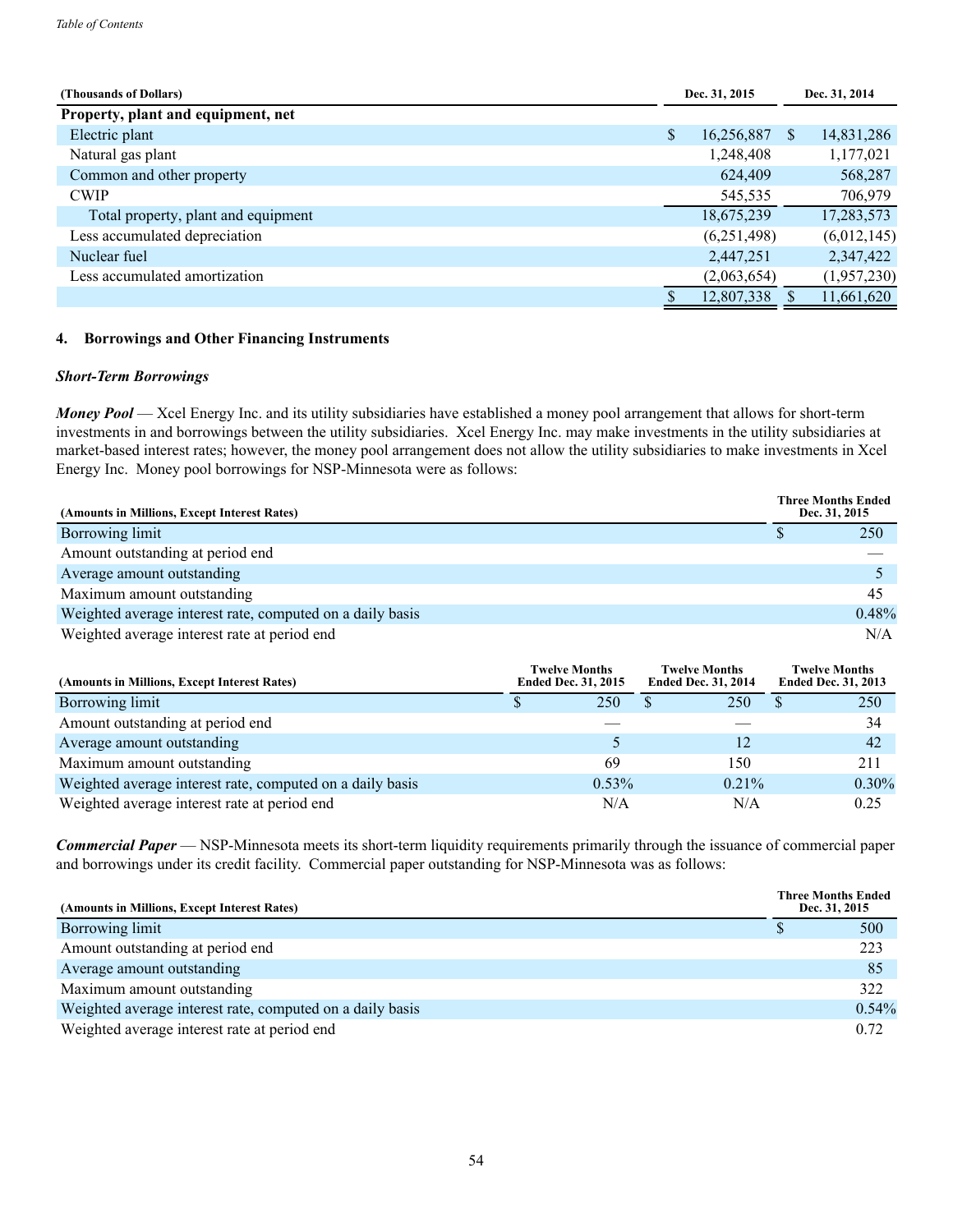| (Amounts in Millions, Except Interest Rates)              | <b>Twelve Months</b><br><b>Ended Dec. 31, 2015</b> |          | <b>Twelve Months</b><br><b>Ended Dec. 31, 2014</b> | <b>Twelve Months</b><br><b>Ended Dec. 31, 2013</b> |
|-----------------------------------------------------------|----------------------------------------------------|----------|----------------------------------------------------|----------------------------------------------------|
| Borrowing limit                                           |                                                    | 500      | 500                                                | 500                                                |
| Amount outstanding at period end                          |                                                    | 223      | 142                                                | 131                                                |
| Average amount outstanding                                |                                                    | 96       | 111                                                | 97                                                 |
| Maximum amount outstanding                                |                                                    | 327      | 397                                                | 347                                                |
| Weighted average interest rate, computed on a daily basis |                                                    | $0.43\%$ | $0.26\%$                                           | $0.34\%$                                           |
| Weighted average interest rate at end of period           |                                                    | 0.72     | 0.53                                               | 0.25                                               |

Letters of Credit — NSP-Minnesota uses letters of credit, generally with terms of one-year, to provide financial guarantees for certain operating obligations. At Dec. 31, 2015 and 2014, there were \$18 million and \$24 million of letters of credit outstanding, respectively, under the credit facility. The contract amounts of these letters of credit approximate their fair value and are subject to fees.

*Credit Facility* — In order to use its commercial paper program to fulfill short-term funding needs, NSP-Minnesota must have a revolving credit facility in place at least equal to the amount of its commercial paper borrowing limit and cannot issue commercial paper in an amount exceeding available capacity under this credit facility. The line of credit provides short-term financing in the form of notes payable to banks, letters of credit and back-up support for commercial paper borrowings.

*Credit Agreement* — NSP-Minnesota has a five-year credit agreement with a syndicate of banks. The total size of the credit facility is \$500 million and the credit facility matures in October 2019.

NSP-Minnesota has the right to request an extension of the termination date for two additional one-year periods. All extension requests are subject to majority bank group approval.

Other features of NSP-Minnesota's credit facility include:

- NSP-Minnesota may increase its credit facility by up to \$100 million.
- The credit facility has a financial covenant requiring that the debt-to-total capitalization ratio be less than or equal to 65 percent. NSP-Minnesota was in compliance as its debt-to-total capitalization ratio was 48 percent at both Dec. 31, 2015 and 2014. If NSP-Minnesota does not comply with the covenant, an event of default may be declared, and if not remedied, any outstanding amounts due under the facility can be declared due by the lender.
- The credit facility has a cross-default provision that provides NSP-Minnesota will be in default on its borrowings under the facility if NSP-Minnesota or any of its subsidiaries whose total assets exceed 15 percent of NSP-Minnesota's consolidated total assets, default on certain indebtedness in an aggregate principal amount exceeding \$75 million.
- NSP-Minnesota was in compliance with all financial covenants on its debt agreements as of Dec. 31, 2015 and 2014.
- The interest rates under the line of credit are based on Eurodollar borrowing marging ranging from 87.5 to 175 basis points per year based on the applicable long-term credit ratings.
- The commitment fees, also based on applicable long-term credit ratings, are calculated on the unused portion of the lines of credit at a range of 7.5 to 27.5 basis points per year.

At Dec. 31, 2015, NSP-Minnesota had the following committed credit facility available (in millions):

|   | <b>Credit Facility</b> (a) | $Drawn^{(b)}$ | Available |
|---|----------------------------|---------------|-----------|
| ъ | 500.                       | 241           | 750       |

(a) This credit facility matures in October 2019.<br>  $\begin{bmatrix}\n\text{(b)} & \text{Ineludes outstanding commercial paper and}\n\end{bmatrix}$ 

Includes outstanding commercial paper and letters of credit.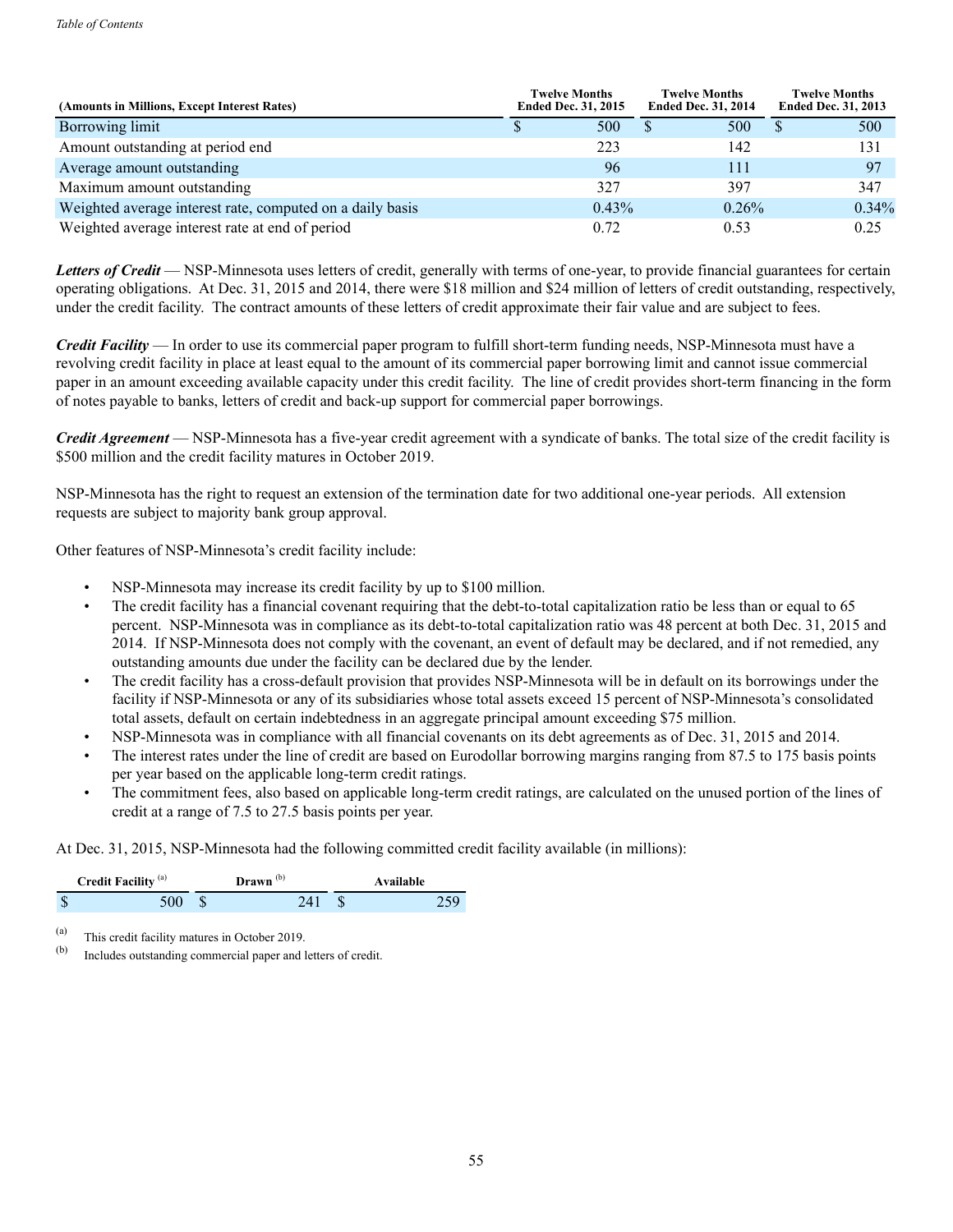All credit facility bank borrowings, outstanding letters of credit and outstanding commercial paper reduce the available capacity under the credit facility. NSP-Minnesota had no direct advances on the credit facility outstanding at Dec. 31, 2015 and 2014.

## *Long-Term Borrowings and Other Financing Instruments*

Generally, all real and personal property of NSP-Minnesota is subject to the lien of its first mortgage indenture. Debt premiums, discounts and expenses are amortized over the life of the related debt. The premiums, discounts and expenses associated with refinanced debt are deferred and amortized over the life of the related new issuance, in accordance with regulatory guidelines.

In 2015, NSP-Minnesota issued \$300 million of 2.2 percent first mortgage bonds due Aug. 15, 2020 and \$300 million of 4.0 percent first mortgage bonds due Aug. 15, 2045. In 2014, NSP-Minnesota issued \$300 million of 4.125 percent first mortgage bonds due May 15, 2044.

During the next five years, NSP-Minnesota has long-term debt maturities of \$500 million and \$300 million due in 2018 and 2020, respectively.

*Deferred Financing Costs* — Other assets included deferred financing costs of approximately \$37.7 million and \$33.6 million, net of amortization, at Dec. 31, 2015 and 2014, respectively. NSP-Minnesota is amortizing these financing costs over the remaining maturity periods of the related debt.

*Dividend and Other Capital-Restrictions* — NSP-Minnesota's dividends are subject to the FERC's jurisdiction, which prohibits the payment of dividends out of capital accounts; payment of dividends is allowed out of retained earnings only.

NSP-Minnesota's first mortgage indenture places certain restrictions on the amount of cash dividends it can pay to Xcel Energy Inc., the holder of its common stock. Even with this restriction, NSP-Minnesota could have paid more than \$1.7 billion and \$1.6 billion in additional cash dividends on common stock at Dec. 31, 2015 and 2014, respectively.

The most restrictive dividend limitation for NSP-Minnesota is imposed by its state regulatory commissions. NSP-Minnesota's state regulatory commissions indirectly limit the amount of dividends NSP-Minnesota can pay to Xcel Energy Inc. by requiring an equityto-total capitalization ratio between 46.9 percent and 57.3 percent. NSP-Minnesota's equity-to-total capitalization ratio was 52.1 percent at Dec. 31, 2015 and \$967 million in retained earnings was not restricted. Total capitalization for NSP-Minnesota was \$9.9 billion at Dec. 31, 2015, which did not exceed the limits imposed by the commissions of \$10.5 billion.

## **5. Joint Ownership of Generation and Transmission Facilities**

Following are the investments by NSP-Minnesota in jointly owned generation and transmission facilities and the related ownership percentages as of Dec. 31, 2015:

| (Thousands of Dollars)                    | <b>Plant in Service</b> |           |          |            |  |        |     |  |  |  |  |  |  |  |  | Accumulated<br><b>Depreciation</b> |  | <b>CWIP</b> | Ownership % |
|-------------------------------------------|-------------------------|-----------|----------|------------|--|--------|-----|--|--|--|--|--|--|--|--|------------------------------------|--|-------------|-------------|
| Electric Generation:                      |                         |           |          |            |  |        |     |  |  |  |  |  |  |  |  |                                    |  |             |             |
| Sherco Unit 3                             | S                       | 590,048   | <b>S</b> | 386,675 \$ |  | 4,984  | 59% |  |  |  |  |  |  |  |  |                                    |  |             |             |
| Sherco Common Facilities Units 1, 2 and 3 |                         | 145,825   |          | 93,583     |  | 47     | 80  |  |  |  |  |  |  |  |  |                                    |  |             |             |
| <b>Sherco Substation</b>                  |                         | 4,790     |          | 3,054      |  |        | 59  |  |  |  |  |  |  |  |  |                                    |  |             |             |
| Electric Transmission:                    |                         |           |          |            |  |        |     |  |  |  |  |  |  |  |  |                                    |  |             |             |
| Grand Meadow Line and Substation          |                         | 9,248     |          | 1,451      |  |        | 50  |  |  |  |  |  |  |  |  |                                    |  |             |             |
| CapX2020                                  |                         | 947,674   |          | 107,985    |  | 68,834 | 51  |  |  |  |  |  |  |  |  |                                    |  |             |             |
| Total                                     |                         | 1,697,585 |          | 592,748    |  | 73,865 |     |  |  |  |  |  |  |  |  |                                    |  |             |             |

NSP-Minnesota has approximately 517 MW of jointly owned generating capacity. NSP-Minnesota's share of operating expenses and construction expenditures are included in the applicable utility accounts. Each of the respective owners is responsible for providing its own financing.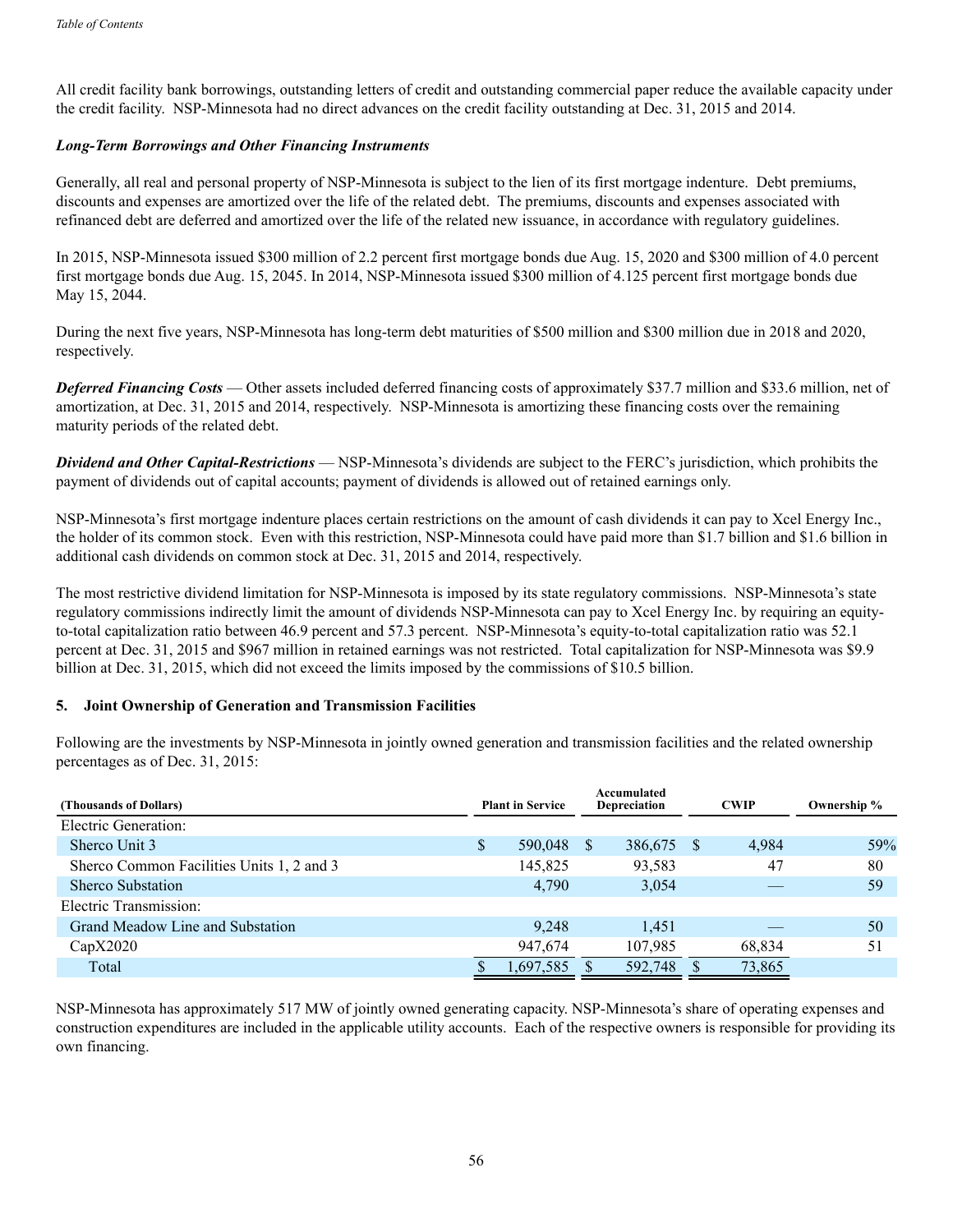## **6. Income Taxes**

*Consolidated Appropriations Act, 2016 -* In December 2015, the Consolidated Appropriations Act, 2016 (Act) was signed into law. The Act provides for the following:

- Immediate expensing, or "bonus depreciation," of 50 percent for property placed in service in 2015, 2016, and 2017; 40 percent for property placed in service in 2018; and 30 percent for property placed in service in 2019. Additionally, some longer production period property placed in service in 2020 will be eligible for bonus depreciation;
- PTCs at 100 percent of the credit rate (\$0.023 per KWh) for wind energy projects that begin construction by the end of 2016; 80 percent of the credit rate for projects that begin construction in 2017; 60 percent of the credit rate for projects that begin construction in 2018; and 40 percent of the credit rate for projects that begin construction in 2019. The wind energy PTC was not extended for projects that begin construction after 2019;
- ITCs at 30 percent for commercial solar projects that begin construction by the end of 2019; 26 percent for projects that begin construction in 2020; 22 percent for projects that begin construction in 2021; and 10 percent for projects thereafter;
- R&E credit was permanently extended; and
- Delay of two years (until 2020) of the excise tax on certain employer-provided health insurance plans.

The accounting related to the Act was recorded beginning in the fourth quarter of 2015 because a change in tax law is accounted for beginning in the period of enactment.

**Tax Increase Prevention Act of 2014** — In 2014, the Tax Increase Prevention Act (TIPA) was signed into law. The TIPA provides for the following:

- The R&E credit was extended for 2014;
- PTCs were extended for projects that began construction before the end of 2014 with certain projects qualifying into future years; and
- 50 percent bonus depreciation was extended one year through 2014. Additionally, some longer production period property placed in service in 2015 is also eligible for 50 percent bonus depreciation.

The accounting related to the TIPA was recorded beginning in the fourth quarter of 2014 because a change in tax law is accounted for in the period of enactment.

*American Taxpayer Relief Act of 2012 —* In 2013, the American Taxpayer Relief Act (ATRA) was signed into law. The ATRA provided for the following:

- The top tax rate for dividends increased from 15 percent to 20 percent. The 20 percent dividend rate is now consistent with the tax rates for capital gains;
- The R&E credit was extended for 2012 and 2013;
- PTCs were extended for projects that began construction before the end of 2013 with certain projects qualifying into future years; and
- 50 percent bonus depreciation was extended one year through 2013. Additionally, some longer production period property placed in service in 2014 is also eligible for 50 percent bonus depreciation.

The accounting related to the ATRA, including the provisions related to 2012, was recorded beginning in the first quarter of 2013 because a change in tax law is accounted for in the period of enactment.

*Federal Tax Loss Carryback Claims* — In 2012, 2013, 2014 and 2015, NSP-Minnesota identified certain expenses related to 2009, 2010, 2011, 2013, 2014 and 2015 that qualify for an extended carryback beyond the typical two-year carryback period. As a result of a higher tax rate in prior years, NSP-Minnesota recognized a tax benefit of approximately \$5 million in 2015, \$17 million in 2014, \$12 million in 2013 and \$15 million in 2012.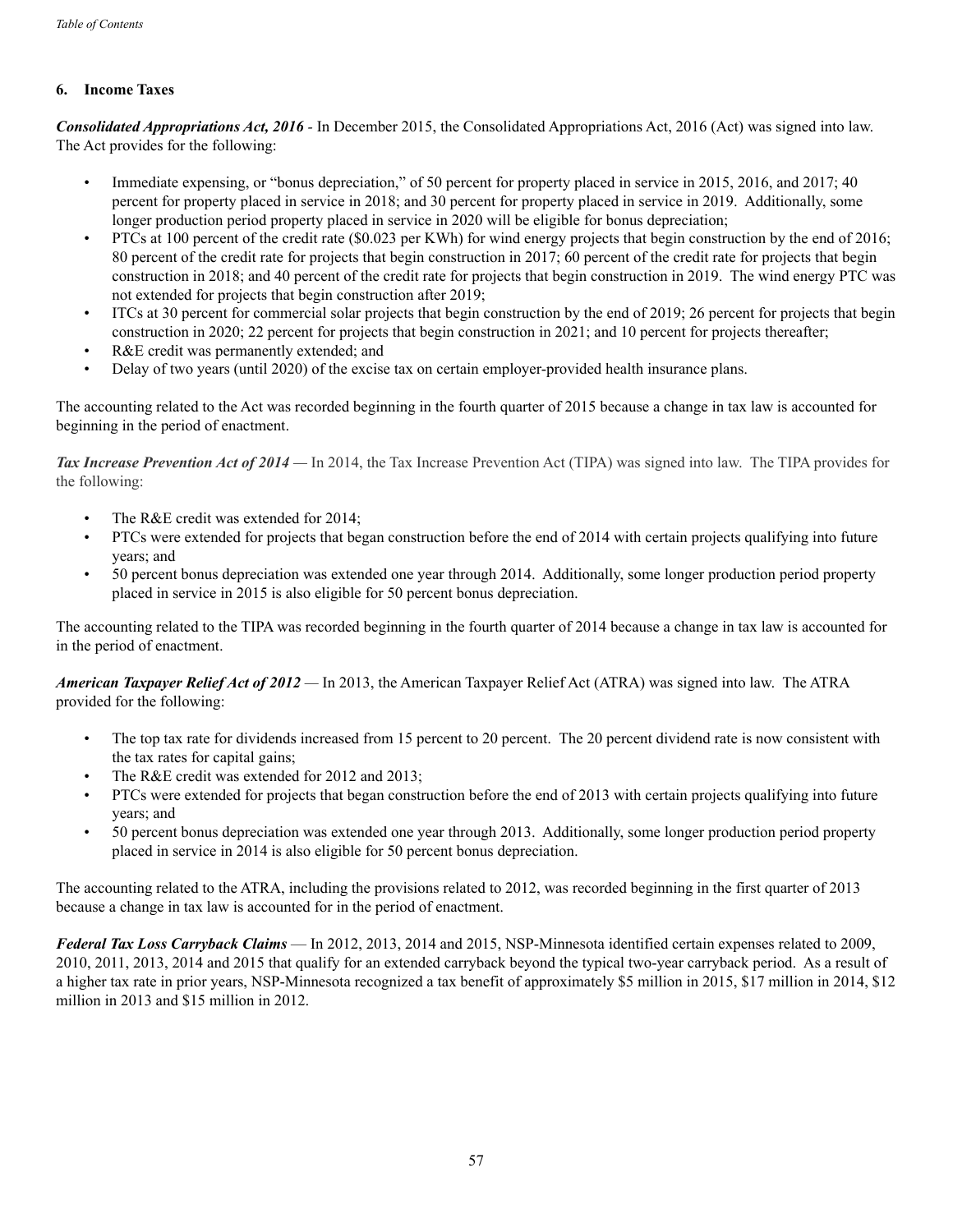*Federal Audit* — NSP-Minnesota is a member of the Xcel Energy affiliated group that files a consolidated federal income tax return. In the third quarter of 2012, the IRS commenced an examination of tax years 2010 and 2011, including the 2009 carryback claim. As of Dec. 31, 2015, the IRS had proposed an adjustment to the federal tax loss carryback claims that would result in \$14 million of income tax expense for the 2009 through 2011 and 2013 claims, the recently filed 2014 claim, and the anticipated claim for 2015. In the fourth quarter of 2015, the IRS forwarded the issue to the Office of Appeals (Appeals); however, the outcome and timing of a resolution is uncertain. The statute of limitations applicable to Xcel Energy's 2009 through 2011 federal income tax returns expires in December 2016 following an extension to allow additional time for the Appeals process. In the third quarter of 2015, the IRS commenced an examination of tax years 2012 and 2013. As of Dec. 31, 2015, the IRS had not proposed any material adjustments to tax years 2012 and 2013.

*State Audits* — NSP-Minnesota is a member of the Xcel Energy affiliated group that files consolidated state income tax returns. As of Dec. 31, 2015, NSP-Minnesota's earliest open tax year that is subject to examination by state taxing authorities under applicable statutes of limitations is 2009. There are currently no state income tax audits in progress.

*Unrecognized Tax Benefits* — The unrecognized tax benefit balance includes permanent tax positions, which if recognized would affect the annual ETR. In addition, the unrecognized tax benefit balance includes temporary tax positions for which the ultimate deductibility is highly certain but for which there is uncertainty about the timing of such deductibility. A change in the period of deductibility would not affect the ETR but would accelerate the payment of cash to the taxing authority to an earlier period.

A reconciliation of the amount of unrecognized tax benefit is as follows:

| (Millions of Dollars)                              | Dec. 31, 2015 |        | Dec. 31, 2014 |      |
|----------------------------------------------------|---------------|--------|---------------|------|
| Unrecognized tax benefit — Permanent tax positions |               | 20.1 S |               |      |
| Unrecognized tax benefit — Temporary tax positions |               |        |               | 18.2 |
| Total unrecognized tax benefit                     |               | 554    |               | 30.4 |

A reconciliation of the beginning and ending amount of unrecognized tax benefit is as follows:

| (Millions of Dollars)                                         | 2015  | 2014  | 2013   |
|---------------------------------------------------------------|-------|-------|--------|
| Balance at Jan. 1                                             | 30.4  | 25.2  | 19.5   |
| Additions based on tax positions related to the current year  | 14.0  | 10.3  | 8.1    |
| Reductions based on tax positions related to the current year | (2.1) | (1.2) |        |
| Additions for tax positions of prior years                    | 14.0  | 8.9   | 11.6   |
| Reductions for tax positions of prior years                   | (0.9) | (4.2) | (1.9)  |
| Settlements with taxing authorities                           |       | (8.6) | (12.1) |
| Balance at Dec. 31                                            | 55.4  | 30.4  | 25.2   |

The unrecognized tax benefit amounts were reduced by the tax benefits associated with NOL and tax credit carryforwards. The amounts of tax benefits associated with NOL and tax credit carryforwards are as follows:

| (Millions of Dollars)            |  | <b>Dec. 31, 2015</b> | Dec. 31, 2014 |        |  |
|----------------------------------|--|----------------------|---------------|--------|--|
| NOL and tax credit carryforwards |  | $(15.2)$ \$          |               | (10.8) |  |

It is reasonably possible that NSP-Minnesota's amount of unrecognized tax benefits could significantly change in the next 12 months as the IRS Appeals and audit progress and state audits resume. As the IRS Appeals and audit progress, it is reasonably possible that the amount of unrecognized tax benefit could decrease up to approximately \$32 million.

The payable for interest related to unrecognized tax benefits is partially offset by the interest benefit associated with NOL and tax credit carryforwards. The payables for interest related to unrecognized tax benefits at Dec. 31, 2015, 2014 and 2013 were not material. No amounts were accrued for penalties related to unrecognized tax benefits as of Dec. 31, 2015, 2014 or 2013.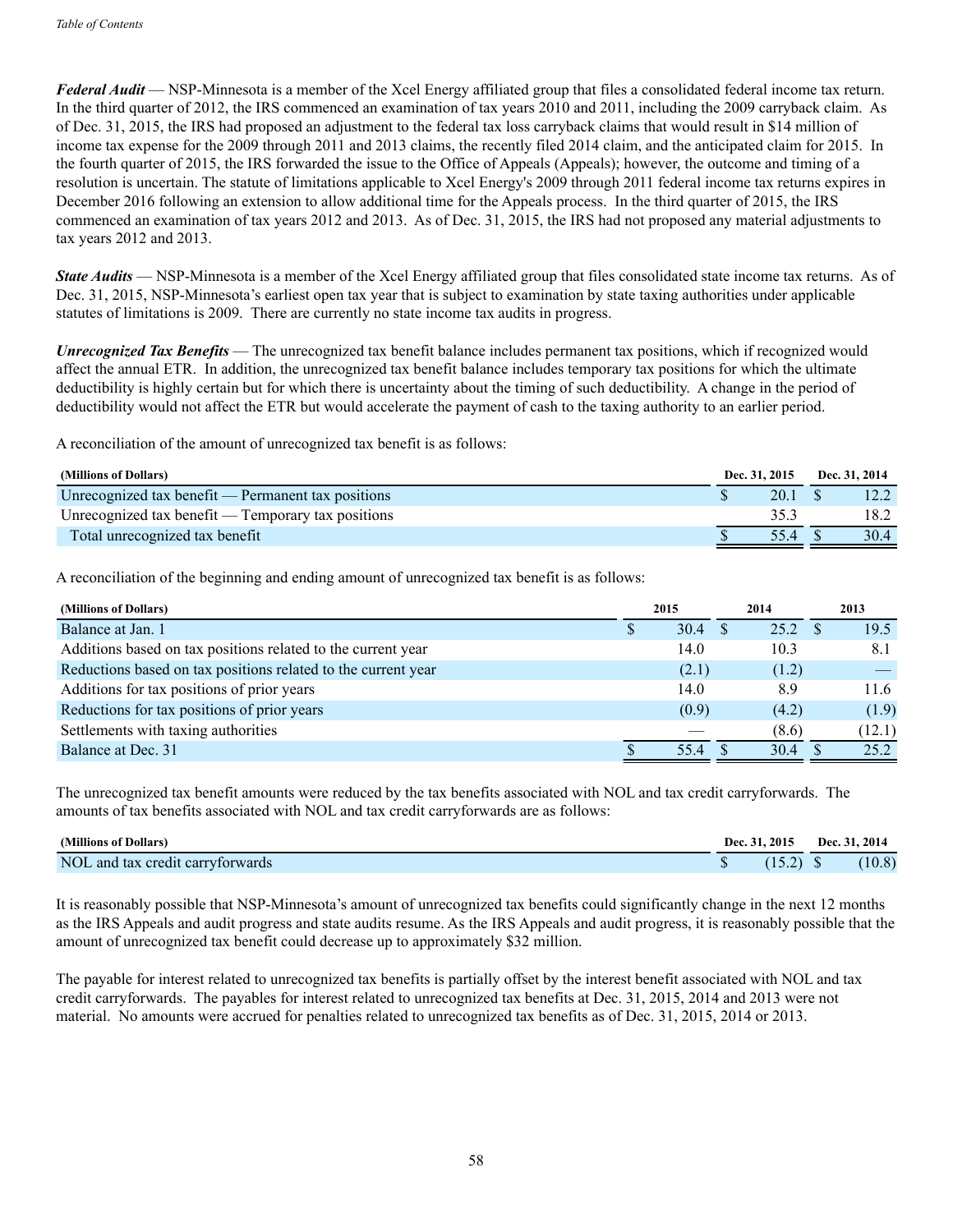*Other Income Tax Matters* — NOL amounts represent the amount of the tax loss that is carried forward and tax credits represent the deferred tax asset. NOL and tax credit carryforwards as of Dec. 31 were as follows:

| (Millions of Dollars)                                                                        | 2015 |            | 2014 |     |
|----------------------------------------------------------------------------------------------|------|------------|------|-----|
| Federal NOL carryforward                                                                     |      | $1.088$ \$ |      | 598 |
| Federal tax credit carryforwards                                                             |      | 167        |      | 137 |
| State NOL carryforwards                                                                      |      | 273        |      | 44  |
| State tax credit carryforwards, net of federal detriment <sup>(a)</sup>                      |      | 32         |      |     |
| Valuation allowances for state credit carryforwards, net of federal detriment <sup>(b)</sup> |      | (25)       |      |     |

(a) State tax credit carryforwards are net of federal detriment of \$17 million and \$2 million as of Dec. 31, 2015 and 2014, respectively.

(b) Valuation allowances for state tax credit carryforwards were net of federal benefit of \$13 million as of Dec. 31, 2015.

The federal carryforward periods expire between 2021 and 2035. The state carryforward periods expire between 2017 and 2035.

Total income tax expense from operations differs from the amount computed by applying the statutory federal income tax rate to income before income tax expense. The following reconciles such differences for the years ending Dec. 31:

|                                                           | 2015     | 2014     | 2013     |
|-----------------------------------------------------------|----------|----------|----------|
| Federal statutory rate                                    | $35.0\%$ | $35.0\%$ | $35.0\%$ |
| Increases (decreases) in tax from:                        |          |          |          |
| Tax credits recognized, net of federal income tax expense | (6.3)    | (5.3)    | (5.3)    |
| NOL carryback                                             | (0.9)    | (2.3)    | (2.0)    |
| Regulatory differences — utility plant items              | (1.7)    | (0.2)    | (1.8)    |
| State income taxes, net of federal income tax benefit     | 5.9      | 5.8      | 5.6      |
| Change in unrecognized tax benefits                       | 1.5      | 0.6      | 1.0      |
| Other, net                                                | 0.1      | (0.7)    | (0.9)    |
| Effective income tax rate                                 | 33.6%    | 32.9%    | 31.6%    |

The components of income tax expense for the years ending Dec. 31 were:

| (Thousands of Dollars)                        | 2015          | 2014    | 2013     |
|-----------------------------------------------|---------------|---------|----------|
| Current federal tax (benefit)                 | $(41,031)$ \$ | (124)   | (6,181)  |
| Current state tax (benefit) expense           | (3,974)       | 25,650  | 11,197   |
| Current change in unrecognized tax expense    | 20,632        | 6,828   | 10,210   |
| Deferred federal tax expense                  | 167,486       | 143,295 | 135,539  |
| Deferred state tax expense                    | 52,107        | 27,256  | 37,381   |
| Deferred change in unrecognized tax (benefit) | (12,757)      | (3,080) | (4, 476) |
| Deferred investment tax credits               | (1,729)       | (1,735) | (1, 813) |
| Total income tax expense                      | 180,734       | 198,090 | 181,857  |

The components of deferred income tax expense for the years ending Dec. 31 were:

| (Thousands of Dollars)                                                                                   | 2015    | 2014     | 2013     |
|----------------------------------------------------------------------------------------------------------|---------|----------|----------|
| Deferred tax expense excluding items below                                                               | 205,262 | 184.544  | 210,856  |
| Tax (expense) benefit allocated to other comprehensive income and other                                  | 173     | (656)    | (1,046)  |
| Amortization and adjustments to deferred income taxes on income tax regulatory assets<br>and liabilities | 1.401   | (16.417) | (41,366) |
| Deferred tax expense                                                                                     | 206.836 | 167.471  | 168,444  |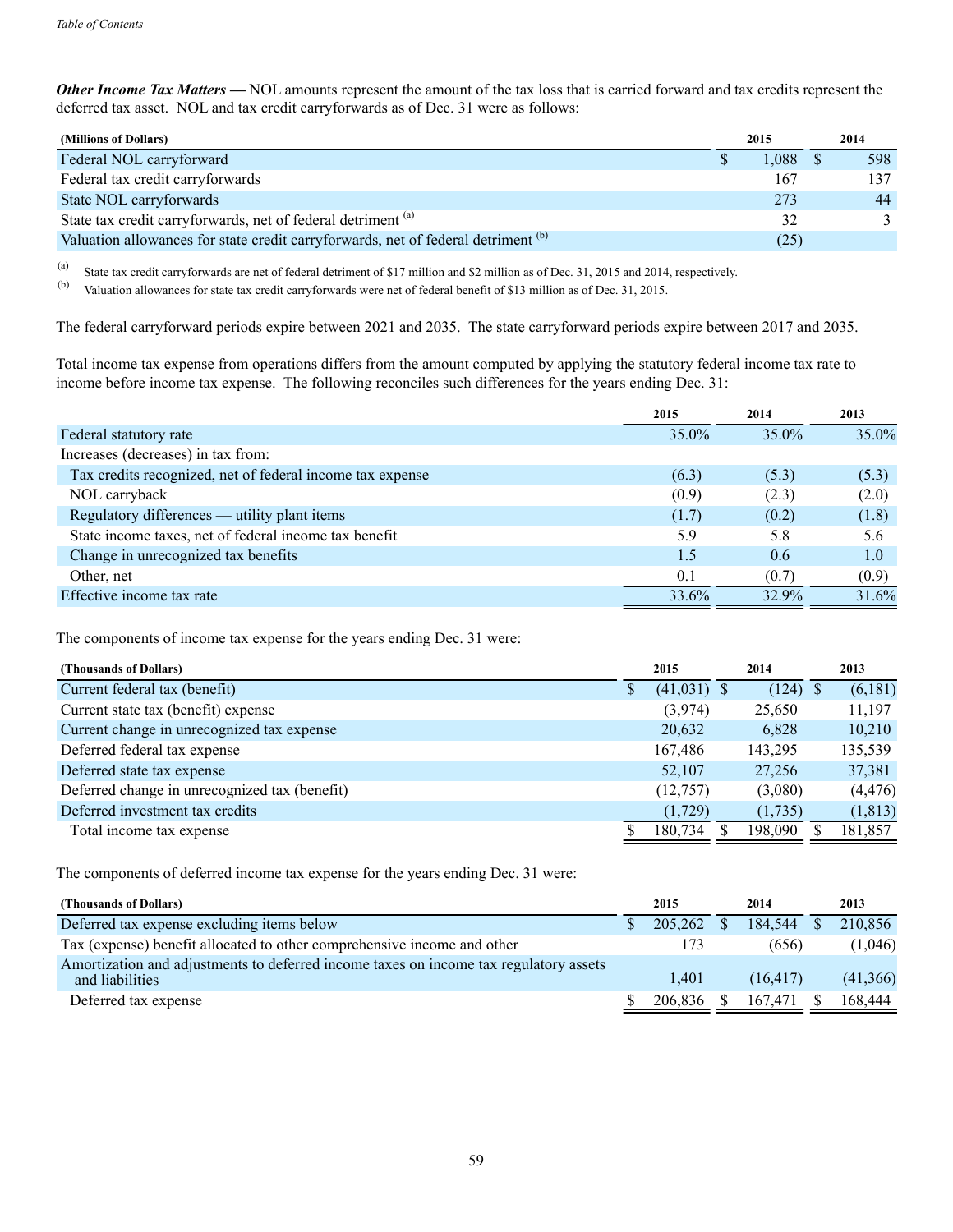The components of the net deferred tax liability (current and noncurrent) at Dec. 31 were as follows:

| (Thousands of Dollars)                             | 2015          | 2014                     |
|----------------------------------------------------|---------------|--------------------------|
| Deferred tax liabilities:                          |               |                          |
| Differences between book and tax bases of property | \$3,022,657   | \$2,628,577              |
| Regulatory assets                                  | 156,499       | 134,550                  |
| Employee benefits                                  | 16,632        | 7,066                    |
| Other                                              | 20,202        | 32,663                   |
| Total deferred tax liabilities                     | \$3,215,990   | \$2,802,856              |
| Deferred tax assets:                               |               |                          |
| NOL carryforward                                   | \$<br>402,784 | 217,323<br><sup>S</sup>  |
| Tax credit carryforward                            | 173,430       | 139,474                  |
| Rate refund                                        | 26,298        | 30,785                   |
| Regulatory liabilities                             | 10,188        | 16,585                   |
| Deferred investment tax credits                    | 11,419        | 12,200                   |
| Other                                              | 28,246        | 28,126                   |
| Total deferred tax assets                          | 652,365       | 444,493<br><sup>\$</sup> |
| Net deferred tax liability                         | \$2,563,625   | \$2,358,363              |

## **7. Benefit Plans and Other Postretirement Benefits**

Consistent with the process for rate recovery of pension and postretirement benefits for its employees, NSP-Minnesota accounts for its participation in, and related costs of, pension and other postretirement benefit plans sponsored by Xcel Energy Inc. as multiple employer plans. NSP-Minnesota is responsible for its share of cash contributions, plan costs and obligations and is entitled to its share of plan assets; accordingly, NSP-Minnesota accounts for its pro rata share of these plans, including pension expense and contributions, resulting in accounting consistent with that of a single employer plan exclusively for NSP-Minnesota employees.

Xcel Energy, which includes NSP-Minnesota, offers various benefit plans to its employees. Approximately 62 percent of employees that receive benefits are represented by several local labor unions under several collective-bargaining agreements. At Dec. 31, 2015, NSP-Minnesota had 1,983 bargaining employees covered under a collective-bargaining agreement, which expires at the end of 2016. NSP-Minnesota also had an additional 265 nuclear operation bargaining employees covered under several collective-bargaining agreements. Some of these agreements expired in 2015, but were extended to 2016. The remaining agreements expire in 2016 and 2018.

The plans invest in various instruments which are disclosed under the accounting guidance for fair value measurements which establishes a hierarchical framework for disclosing the observability of the inputs utilized in measuring fair value. The three levels in the hierarchy and examples of each level are as follows:

Level 1 — Quoted prices are available in active markets for identical assets as of the reporting date. The types of assets included in Level 1 are highly liquid and actively traded instruments with quoted prices.

Level 2 — Pricing inputs are other than quoted prices in active markets, but are either directly or indirectly observable as of the reporting date. The types of assets included in Level 2 are typically either comparable to actively traded securities or contracts, or priced with models using highly observable inputs.

Level 3 — Significant inputs to pricing have little or no observability as of the reporting date. The types of assets included in Level 3 are those with inputs requiring significant management judgment or estimation.

Specific valuation methods include the following:

*Cash equivalents* — The fair values of cash equivalents are generally based on cost plus accrued interest; money market funds are measured using quoted net asset values.

*Insurance contracts* — Insurance contract fair values take into consideration the value of the investments in separate accounts of the insurer, which are priced based on observable inputs.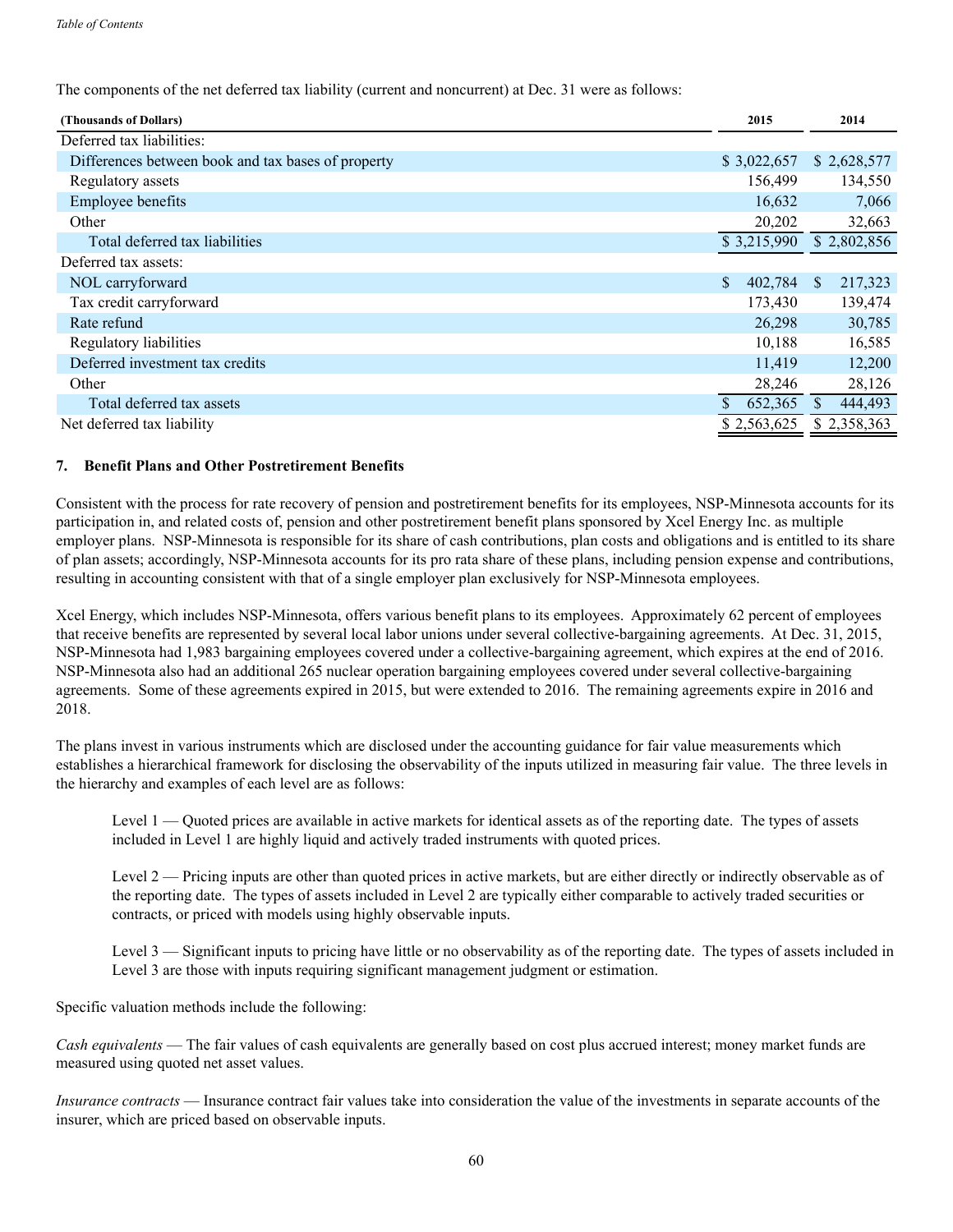*Investments in equity securities and other funds* — Equity securities are valued using quoted prices in active markets. Preferred stock is valued using recent trades and quoted prices of similar securities. The fair values for commingled funds, private equity investments and real estate investments are measured using net asset values, which take into consideration the value of underlying fund investments, as well as the other accrued assets and liabilities of a fund, in order to determine a per share market value. The investments in commingled funds may be redeemed for net asset value with proper notice. Proper notice varies by fund and can range from daily with one or two days notice to annually with 90 days notice. Private equity investments require approval of the fund for any unscheduled redemption, and such redemptions may be approved or denied by the fund at its sole discretion. Unscheduled distributions from real estate investments may be redeemed with proper notice, which is typically quarterly with 45-90 days notice; however, withdrawals from real estate investments may be delayed or discounted as a result of fund illiquidity. Based on the plan's evaluation of its ability to redeem private equity and real estate investments, fair value measurements for private equity and real estate investments have been assigned a Level 3.

*Investments in debt securities* — Fair values for debt securities are determined by a third party pricing service using recent trades and observable spreads from benchmark interest rates for similar securities.

*Derivative Instruments* — Fair values for foreign currency derivatives are determined using pricing models based on the prevailing forward exchange rate of the underlying currencies. The fair values of interest rate derivatives are based on broker quotes that utilize current market interest rate forecasts.

#### **Pension Benefits**

Xcel Energy, which includes NSP-Minnesota, has several noncontributory, defined benefit pension plans that cover almost all employees. Generally, benefits are based on a combination of years of service, the employee's average pay and, in some cases, social security benefits. Xcel Energy Inc.'s and NSP-Minnesota's policy is to fully fund into an external trust the actuarially determined pension costs recognized for ratemaking and financial reporting purposes, subject to the limitations of applicable employee benefit and tax laws.

In addition to the qualified pension plans, Xcel Energy maintains a supplemental executive retirement plan (SERP) and a nonqualified pension plan. The SERP is maintained for certain executives that were participants in the plan in 2008, when the SERP was closed to new participants. The nonqualified pension plan provides unfunded, nonqualified benefits for compensation that is in excess of the limits applicable to the qualified pension plans. The total obligations of the SERP and nonqualified plan as of Dec. 31, 2015 and 2014 were \$41.8 million and \$46.5 million, respectively, of which \$5.1 million and \$5.7 million was attributable to NSP-Minnesota. In 2015 and 2014, Xcel Energy recognized net benefit cost for financial reporting for the SERP and nonqualified plans of \$9.5 million and \$4.7 million, respectively, of which \$0.6 million and \$0.5 million was attributable to NSP-Minnesota. Benefits for these unfunded plans are paid out of Xcel Energy's consolidated operating cash flows.

Xcel Energy Inc. and NSP-Minnesota base the investment-return assumption on expected long-term performance for each of the investment types included in the pension asset portfolio and consider the historical returns achieved by the asset portfolio over the past 20-year or longer period, as well as the long-term return levels projected and recommended by investment experts. Xcel Energy Inc. and NSP-Minnesota continually review pension assumptions. The pension cost determination assumes a forecasted mix of investment types over the long term.

- Investment returns in 2015, 2014 and 2013 were below the assumed level of 7.25 percent in for all years; and
- In 2016, NSP-Minnesota's expected investment-return assumption is 7.10 percent.

The assets are invested in a portfolio according to Xcel Energy Inc.'s and NSP-Minnesota's return, liquidity and diversification objectives to provide a source of funding for plan obligations and minimize the necessity of contributions to the plan, within appropriate levels of risk. The principal mechanism for achieving these objectives is the projected allocation of assets to selected asset classes, given the long-term risk, return, and liquidity characteristics of each particular asset class. There were no significant concentrations of risk in any particular industry, index, or entity. Market volatility can impact even well-diversified portfolios and significantly affect the return levels achieved by pension assets in any year.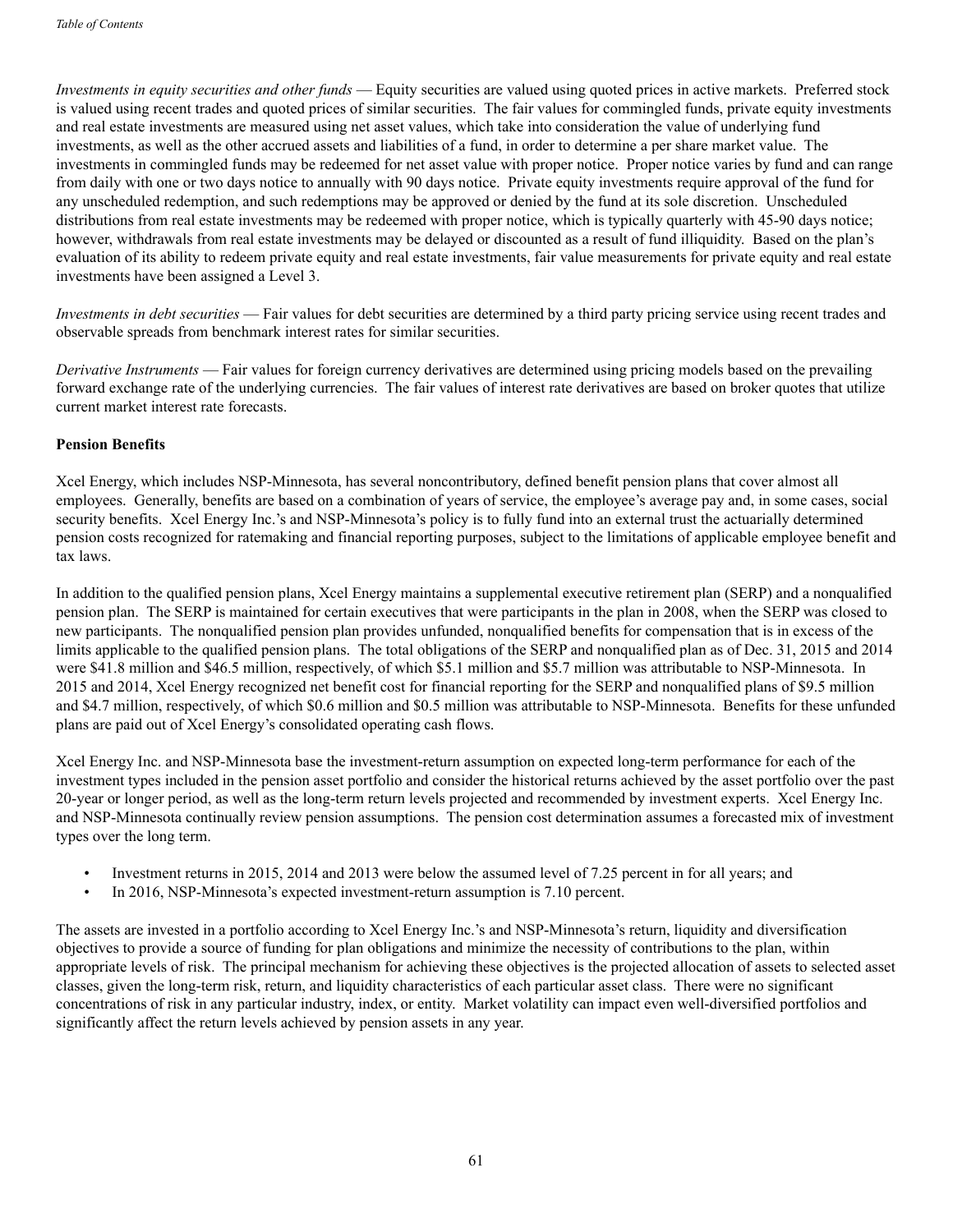The following table presents the target pension asset allocations for NSP-Minnesota at Dec. 31 for the upcoming year:

|                                                              | 2015 | 2014 |
|--------------------------------------------------------------|------|------|
| Domestic and international equity securities                 | 41%  | 39%  |
| Long-duration fixed income and interest rate swap securities | 23   |      |
| Short-to-intermediate fixed income securities                | 14   | 14   |
| Alternative investments                                      | 20   |      |
| Cash                                                         |      |      |
| Total                                                        | 100% | 100% |

The ongoing investment strategy is based on plan-specific investment recommendations that seek to minimize potential investment and interest rate risk as a plan's funded status increases over time. The investment recommendations result in a greater percentage of long-duration fixed income securities being allocated to specific plans having relatively higher funded status ratios and a greater percentage of growth assets being allocated to plans having relatively lower funded status ratios. The aggregate projected asset allocation presented in the table above for the master pension trust results from the plan-specific strategies.

# **Pension Plan Assets**

The following tables present, for each of the fair value hierarchy levels, NSP-Minnesota's pension plan assets that are measured at fair value as of Dec. 31, 2015 and 2014:

|                            | Dec. 31, 2015      |        |   |         |         |               |               |         |  |  |
|----------------------------|--------------------|--------|---|---------|---------|---------------|---------------|---------|--|--|
| (Thousands of Dollars)     | Level 1<br>Level 2 |        |   |         | Level 3 |               | Total         |         |  |  |
| Cash equivalents           | D                  | 40,273 | S |         | S       | $\frac{1}{2}$ | <sup>\$</sup> | 40,273  |  |  |
| Derivatives                |                    |        |   | 596     |         |               |               | 596     |  |  |
| Government securities      |                    |        |   | 87,510  |         |               |               | 87,510  |  |  |
| Corporate bonds            |                    |        |   | 70,114  |         |               |               | 70,114  |  |  |
| Asset-backed securities    |                    |        |   | 680     |         |               |               | 680     |  |  |
| Common stock               |                    | 28,257 |   |         |         |               |               | 28,257  |  |  |
| Private equity investments |                    |        |   |         |         | 40,023        |               | 40,023  |  |  |
| Commingled funds           |                    |        |   | 515,215 |         |               |               | 515,215 |  |  |
| Real estate                |                    |        |   |         |         | 16,182        |               | 16,182  |  |  |
| Other                      |                    |        |   | 1,393   |         |               |               | 1,393   |  |  |
| Total                      |                    | 68,530 |   | 675,508 |         | 56,205        |               | 800,243 |  |  |

|                                                    | Dec. 31, 2014 |                |   |                          |     |                          |   |         |  |  |
|----------------------------------------------------|---------------|----------------|---|--------------------------|-----|--------------------------|---|---------|--|--|
| (Thousands of Dollars)                             |               | <b>Level 1</b> |   | Level 2                  |     | Level 3                  |   | Total   |  |  |
| Cash equivalents                                   | \$            | 52,506         | S | $\overline{\phantom{m}}$ | \$. | $\overline{\phantom{m}}$ | S | 52,506  |  |  |
| Derivatives                                        |               |                |   | 185                      |     |                          |   | 185     |  |  |
| Government securities                              |               |                |   | 106,763                  |     |                          |   | 106,763 |  |  |
| Corporate bonds                                    |               |                |   | 87,821                   |     |                          |   | 87,821  |  |  |
| Asset-backed securities                            |               |                |   | 1,073                    |     |                          |   | 1,073   |  |  |
| Mortgage-backed securities                         |               |                |   | 3,152                    |     |                          |   | 3,152   |  |  |
| Common stock                                       |               | 29,368         |   |                          |     |                          |   | 29,368  |  |  |
| Private equity investments                         |               |                |   |                          |     | 46,982                   |   | 46,982  |  |  |
| Commingled funds                                   |               |                |   | 543,008                  |     |                          |   | 543,008 |  |  |
| Real estate                                        |               |                |   |                          |     | 16,660                   |   | 16,660  |  |  |
| Securities lending collateral obligation and other |               |                |   | (6,603)                  |     |                          |   | (6,603) |  |  |
| Total                                              |               | 81,874         |   | 735,399                  |     | 63,642                   |   | 880.915 |  |  |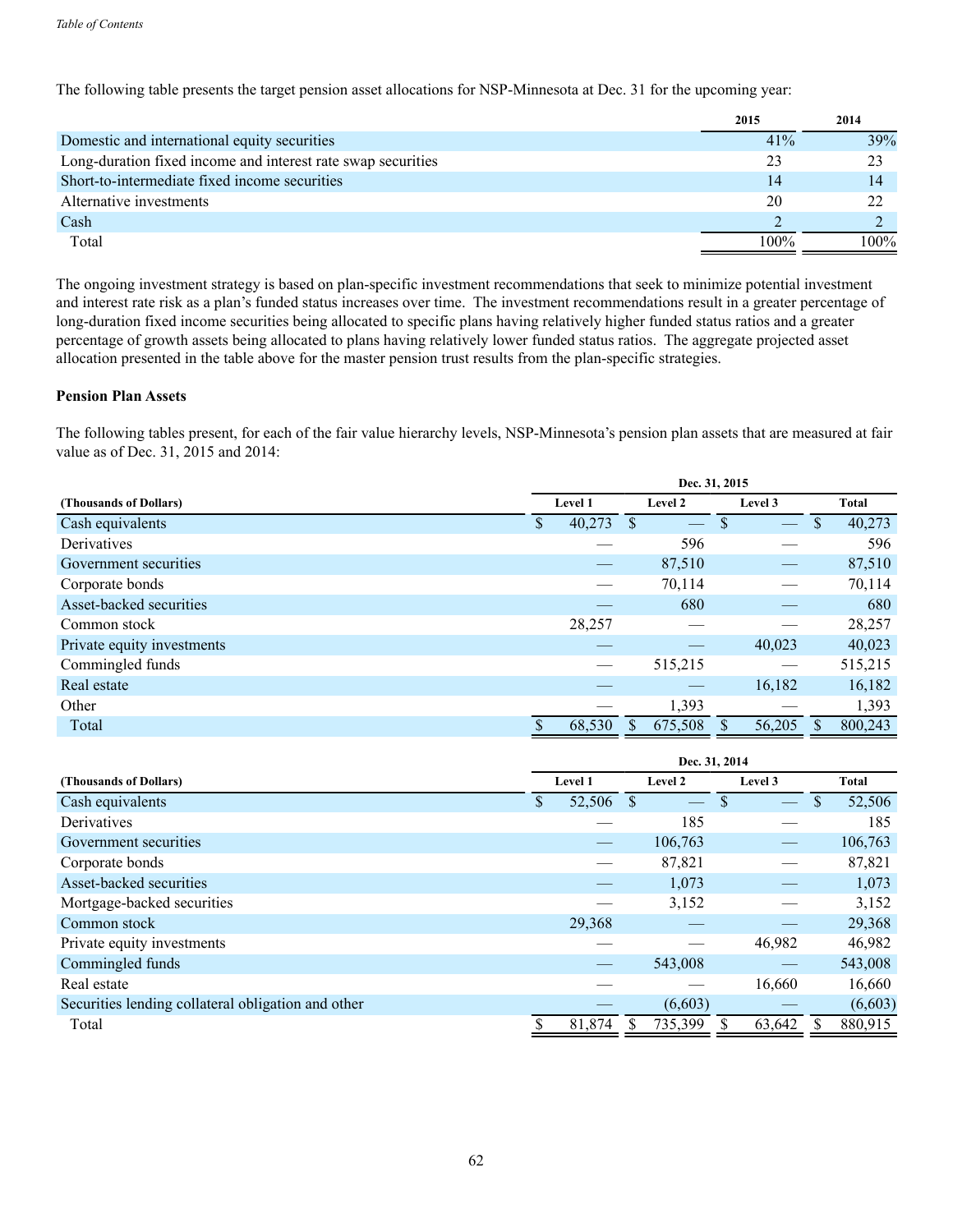The following tables present the changes in NSP-Minnesota's Level 3 pension plan assets for the years ended Dec. 31, 2015, 2014 and 2013:

| (Thousands of Dollars)     | Jan. 1, 2015 | <b>Net Realized</b><br><b>Gains (Losses)</b> | <b>Net Unrealized</b><br><b>Gains (Losses)</b> | Purchases.<br><b>Issuances and</b><br><b>Settlements, Net</b> | Transfers out<br>of Level 3 | Dec. 31, 2015 |
|----------------------------|--------------|----------------------------------------------|------------------------------------------------|---------------------------------------------------------------|-----------------------------|---------------|
| Private equity investments | 46.982       | 8.896                                        | (11.827)                                       | (4.028)                                                       |                             | 40.023        |
| Real estate                | 16.660       | 2.243                                        | (3,556)                                        | 835                                                           |                             | 16.182        |
| Total                      | 63.642       | 139                                          | (15, 383)                                      | (3,193)                                                       |                             | 56.205        |

| (Thousands of Dollars)     | Jan. 1, 2014 | <b>Net Realized</b><br><b>Gains (Losses)</b> | <b>Net Unrealized</b><br><b>Gains (Losses)</b> | Purchases.<br><b>Issuances and</b><br><b>Settlements, Net</b> | <b>Transfers out</b><br>of Level 3 | Dec. 31, 2014 |
|----------------------------|--------------|----------------------------------------------|------------------------------------------------|---------------------------------------------------------------|------------------------------------|---------------|
| Private equity investments | 48,633       | 7.949                                        | (6,785)                                        | (2,815)                                                       |                                    | 46.982        |
| Real estate                | 14.904       | .104                                         | $.197^{\circ}$                                 | . 849                                                         |                                    | 16.660        |
| Total                      | 63,537       | 9,053                                        | (982)                                          | (966)                                                         |                                    | 63.642        |

| (Thousands of Dollars)     |   | Jan. 1, 2013 | <b>Net Realized</b><br><b>Gains (Losses)</b> | <b>Net Unrealized</b><br><b>Gains (Losses)</b> | Purchases.<br><b>Issuances and</b><br><b>Settlements, Net</b> | Transfers out<br>of Level 3 $(a)$ | Dec. 31, 2013 |
|----------------------------|---|--------------|----------------------------------------------|------------------------------------------------|---------------------------------------------------------------|-----------------------------------|---------------|
| Asset-backed securities    | Φ | 4.741        |                                              | $\qquad \qquad \longleftarrow$                 | <u> e se</u>                                                  | $(4,741)$ \$                      |               |
| Mortgage-backed securities |   | 13,472       |                                              |                                                |                                                               | (13, 472)                         |               |
| Private equity investments |   | 54,091       | 7.018                                        | (11, 403)                                      | (1,073)                                                       |                                   | 48,633        |
| Real estate                |   | 21.978       | (833)                                        | .860                                           | 2.920                                                         | (11.021)                          | 14,904        |
| Total                      |   | 94.282       | 6.185                                        | (9, 543)                                       | . 847                                                         | (29, 234)                         | 63,537        |

(a) Transfers out of Level 3 into Level 2 were principally due to diminished use of unobservable inputs that were previously significant to these fair value measurements and were subsequently sold during 2013.

*Benefit Obligations* — A comparison of the actuarially computed pension benefit obligation and plan assets for NSP-Minnesota is presented in the following table:

| (Thousands of Dollars)                                                    |               | 2015           |              | 2014       |  |
|---------------------------------------------------------------------------|---------------|----------------|--------------|------------|--|
| <b>Accumulated Benefit Obligation at Dec. 31</b>                          | \$            | 954,610        | $\mathbb{S}$ | 1,027,467  |  |
| <b>Change in Projected Benefit Obligation:</b>                            |               |                |              |            |  |
| Obligation at Jan. 1                                                      | \$            | 1,099,671      | S.           | 1,062,633  |  |
| Service cost                                                              |               | 31,556         |              | 29,699     |  |
| Interest cost                                                             |               | 43,214         |              | 47,309     |  |
| Actuarial (gain) loss                                                     |               | (60,091)       |              | 74,204     |  |
| Benefit payments                                                          |               | (91, 227)      |              | (114, 174) |  |
| Obligation at Dec. 31                                                     |               | 1,023,123      | <sup>S</sup> | 1,099,671  |  |
|                                                                           |               |                |              |            |  |
| (Thousands of Dollars)                                                    |               | 2015           |              | 2014       |  |
| <b>Change in Fair Value of Plan Assets:</b>                               |               |                |              |            |  |
| Fair value of plan assets at Jan. 1                                       | $\mathbf{\$}$ | 880,915 \$     |              | 887,642    |  |
| Actual (loss) return on plan assets                                       |               | (22,180)       |              | 55,332     |  |
| <b>Employer contributions</b>                                             |               | 32,735         |              | 52,115     |  |
| Benefit payments                                                          |               | (91, 227)      |              | (114, 174) |  |
| Fair value of plan assets at Dec. 31                                      |               | 800,243        | <sup>S</sup> | 880,915    |  |
| (Thousands of Dollars)                                                    |               | 2015           |              | 2014       |  |
| <b>Funded Status of Plans at Dec. 31:</b><br>Funded status <sup>(a)</sup> |               | $(222,880)$ \$ |              |            |  |

(a) Amounts are recognized in noncurrent liabilities on NSP-Minnesota's consolidated balance sheet.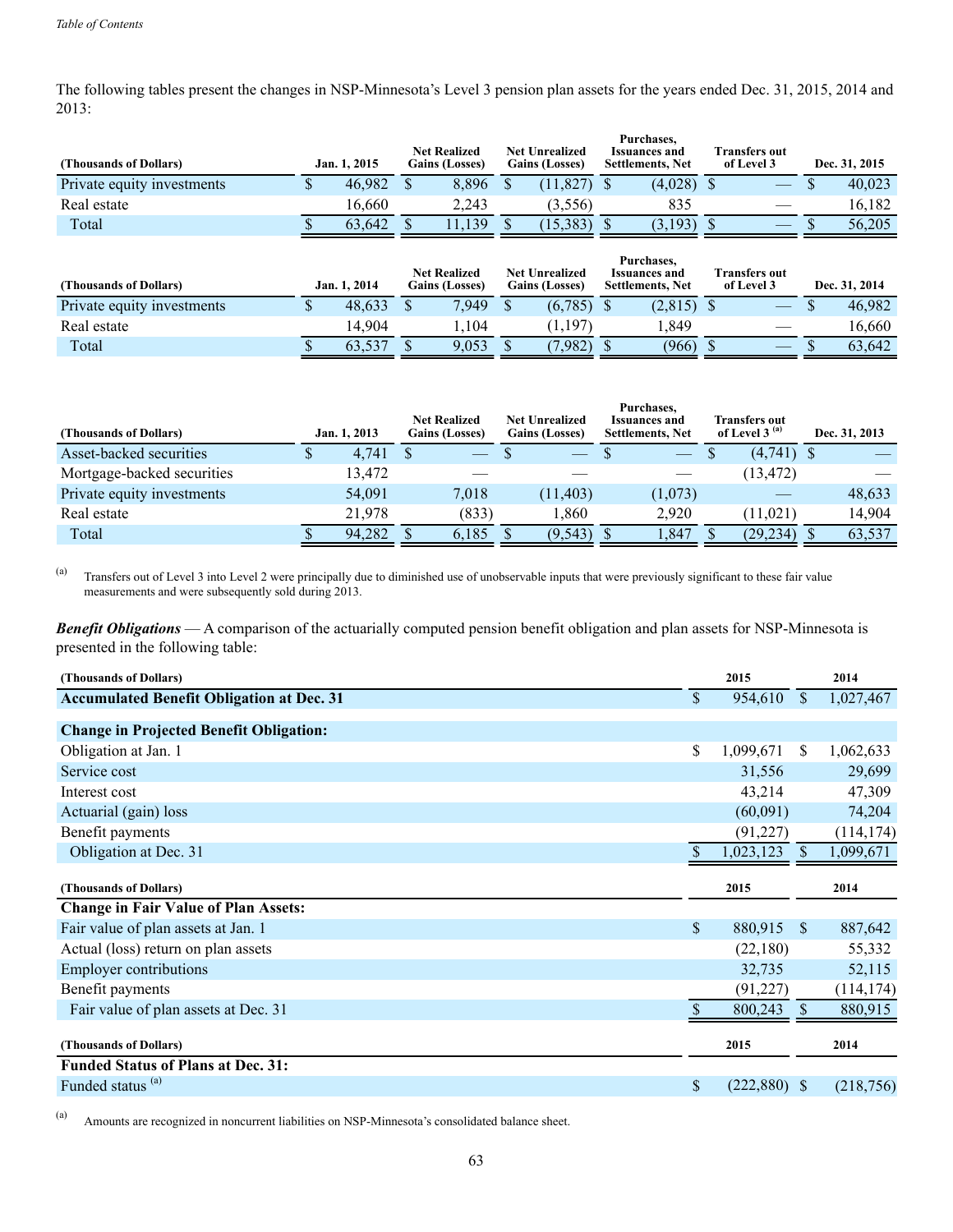| (Thousands of Dollars)                                                                                                                        | 2015          |              | 2014          |
|-----------------------------------------------------------------------------------------------------------------------------------------------|---------------|--------------|---------------|
| Amounts Not Yet Recognized as Components of Net Periodic Benefit Cost:                                                                        |               |              |               |
| Net loss                                                                                                                                      | \$<br>589,796 | -S           | 611,069       |
| Prior service cost                                                                                                                            | 4,710         |              | 5,646         |
| Total                                                                                                                                         | 594,506       |              | 616,715       |
| (Thousands of Dollars)                                                                                                                        | 2015          |              | 2014          |
| Amounts Not Yet Recognized as Components of Net Periodic Benefit Cost Have Been<br>Recorded as Follows Based Upon Expected Recovery in Rates: |               |              |               |
| Current regulatory assets                                                                                                                     | \$<br>42,898  | <sup>S</sup> | 45,896        |
| Noncurrent regulatory assets                                                                                                                  | 551,608       |              | 570,819       |
| Total                                                                                                                                         | 594,506       |              | 616,715       |
| Measurement date                                                                                                                              | Dec. 31, 2015 |              | Dec. 31, 2014 |
|                                                                                                                                               | 2015          |              | 2014          |
| <b>Significant Assumptions Used to Measure Benefit Obligations:</b>                                                                           |               |              |               |
| Discount rate for year-end valuation                                                                                                          | 4.66%         |              | $4.11\%$      |
| Expected average long-term increase in compensation level                                                                                     | $4.00\%$      |              | 3.75%         |
| Mortality table                                                                                                                               | RP 2014       |              | RP 2014       |

*Mortality* — In 2014, the Society of Actuaries published a new mortality table and projection scale that increased the overall life expectancy of males and females. NSP-Minnesota has reviewed its own population through a credibility analysis and adopted the RP 2014 table, with modifications, based on its population and specific experience. During 2015, a new projection table was released (MP 2015). NSP-Minnesota evaluated the updated projection table and concluded that the methodology adopted at Dec. 31, 2014 is consistent with the recently updated table and continues to be representative of its population.

*Cash Flows* — Cash funding requirements can be impacted by changes to actuarial assumptions, actual asset levels and other calculations prescribed by the funding requirements of income tax and other pension-related regulations. Required contributions were made in 2012 through 2016 to meet minimum funding requirements.

Total voluntary and required pension funding contributions across all four of Xcel Energy's pension plans were as follows:

- \$125.0 million in January 2016, of which \$49.4 million was attributable to NSP-Minnesota;
- \$90.1 million in 2015, of which \$32.7 million was attributable to NSP-Minnesota;
- \$130.6 million in 2014, of which \$52.1 million was attributable to NSP-Minnesota; and
- \$192.4 million in 2013, of which \$72.4 million was attributable to NSP-Minnesota.

For future years, Xcel Energy and NSP-Minnesota anticipate contributions will be made as necessary.

*Plan Amendments* — In 2015 and 2014 there were no plan amendments made which affected the projected benefit obligation. Xcel Energy, which includes NSP-Minnesota, amended the plan in 2013 resulting in a decrease of the projected benefit obligation due to fully insuring the long-term disability benefit for NSP bargaining participants. This decrease was partially offset by an increase to the projected benefit obligation resulting from a change in the discount rate basis for lump sum conversion of annuities for participants in the Xcel Energy Pension Plan.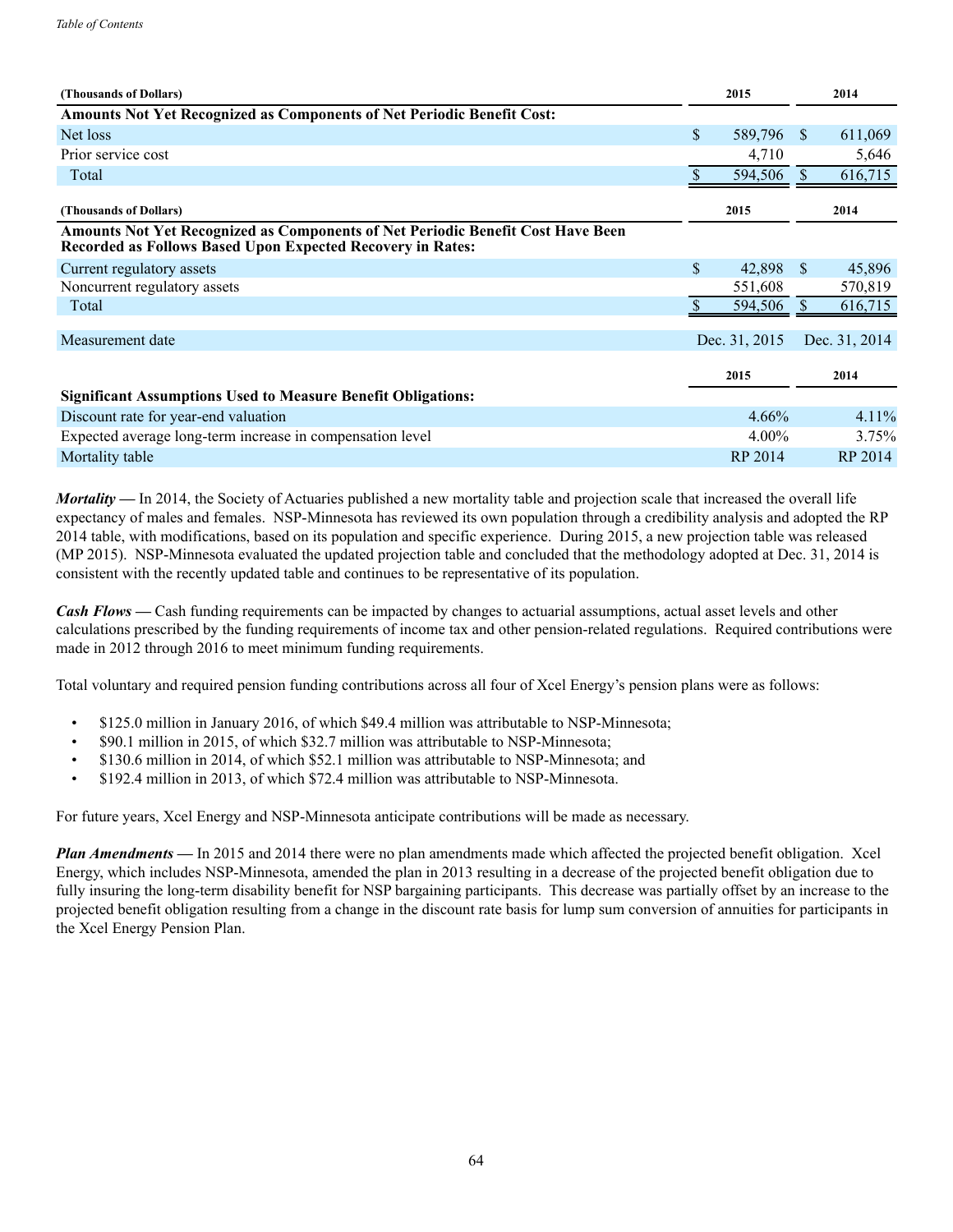## *Benefit Costs* — The components of NSP-Minnesota's net periodic pension cost were:

| (Thousands of Dollars)                                    | 2015         |               | 2014      |     | 2013      |
|-----------------------------------------------------------|--------------|---------------|-----------|-----|-----------|
| Service cost                                              | \$<br>31,556 | <sup>\$</sup> | 29,699    | \$. | 33,167    |
| Interest cost                                             | 43,214       |               | 47,309    |     | 43,734    |
| Expected return on plan assets                            | (62, 830)    |               | (62,920)  |     | (63, 152) |
| Amortization of prior service cost                        | 936          |               | 936       |     | 2,057     |
| Amortization of net loss                                  | 46,192       |               | 44,785    |     | 52,988    |
| Net periodic pension cost                                 | 59,068       |               | 59,809    |     | 68,794    |
| Costs not recognized due to effects of regulation         | (30, 766)    |               | (29, 485) |     | (35, 455) |
| Net benefit cost recognized for financial reporting       | 28,302       |               | 30,324    |     | 33,339    |
|                                                           | 2015         |               | 2014      |     | 2013      |
| <b>Significant Assumptions Used to Measure Costs:</b>     |              |               |           |     |           |
| Discount rate                                             | $4.11\%$     |               | 4.75%     |     | $4.00\%$  |
| Expected average long-term increase in compensation level | 3.75         |               | 3.75      |     | 3.75      |
| Expected average long-term rate of return on assets       | 7.25         |               | 7.25      |     | 7.25      |

In addition to the benefit costs in the table above, for the pension plans sponsored by Xcel Energy, Inc., costs are allocated to NSP-Minnesota based on Xcel Energy Services Inc. employees' labor costs. Amounts allocated to NSP-Minnesota were \$11.0 million, \$10.3 million and \$12.9 million in 2015, 2014 and 2013, respectively. Pension costs include an expected return impact for the current year that may differ from actual investment performance in the plan. The return assumption used for 2016 pension cost calculations is 7.10 percent. The cost calculation uses a market-related valuation of pension assets. Xcel Energy, including NSP-Minnesota, uses a calculated value method to determine the market-related value of the plan assets. The market-related value begins with the fair market value of assets as of the beginning of the year. The market-related value is determined by adjusting the fair market value of assets to reflect the investment gains and losses (the difference between the actual investment return and the expected investment return on the market-related value) during each of the previous five years at the rate of 20 percent per year. As these differences between actual investment returns and the expected investment returns are incorporated into the market-related value, the differences are recognized over the expected average remaining years of service for active employees.

## **Defined Contribution Plans**

Xcel Energy, which includes NSP-Minnesota, maintains 401(k) and other defined contribution plans that cover substantially all employees. The expense to these plans for NSP-Minnesota was approximately \$11.2 million in 2015, \$11.1 million in 2014 and \$10.4 million in 2013

## **Postretirement Health Care Benefits**

Xcel Energy, which includes NSP-Minnesota, has a contributory health and welfare benefit plan that provides health care and death benefits to certain Xcel Energy retirees. NSP-Minnesota discontinued contributing toward health care benefits for nonbargaining employees retiring after 1998 and for bargaining employees who retired after 1999.

Regulatory agencies for nearly all retail and wholesale utility customers have allowed rate recovery of accrued postretirement benefit costs.

*Plan Assets* — Certain state agencies that regulate Xcel Energy Inc.'s utility subsidiaries also have issued guidelines related to the funding of postretirement benefit costs. These assets are invested in a manner consistent with the investment strategy for the pension plan.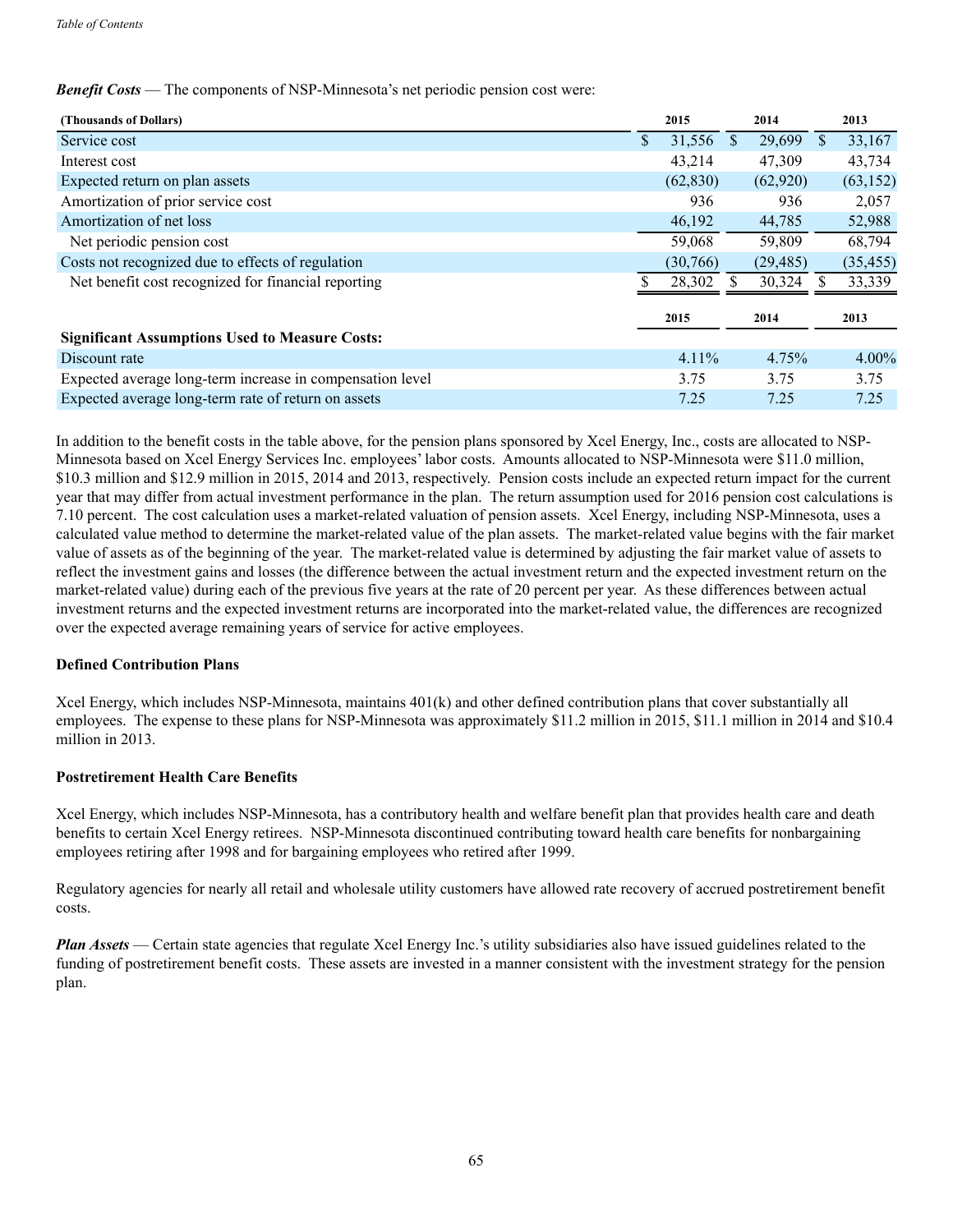The following table presents the target postretirement asset allocations for Xcel Energy Inc. and NSP-Minnesota at Dec. 31 for the upcoming year:

|                                               | 2015 | 2014    |
|-----------------------------------------------|------|---------|
| Domestic and international equity securities  | 25%  | 25%     |
| Short-to-intermediate fixed income securities | 57   |         |
| Alternative investments                       |      |         |
| Cash                                          |      |         |
| Total                                         | 100% | $100\%$ |

Xcel Energy Inc. and NSP-Minnesota base investment-return assumptions for the postretirement health care fund assets on expected long-term performance for each of the investment types included in the asset portfolio. Assumptions and target allocations are determined at the master trust level. The investment mix at each of Xcel Energy Inc.'s utility subsidiaries may vary from the investment mix of the total asset portfolio. The assets are invested in a portfolio according to Xcel Energy Inc.'s and NSP-Minnesota's return, liquidity and diversification objectives to provide a source of funding for plan obligations and minimize the necessity of contributions to the plan, within appropriate levels of risk. The principal mechanism for achieving these objectives is the projected allocation of assets to selected asset classes, given the long-term risk, return, correlation and liquidity characteristics of each particular asset class. There were no significant concentrations of risk in any particular industry, index, or entity. Market volatility is not considered to be a material factor in postretirement health care costs.

The following tables present, for each of the fair value hierarchy levels, NSP-Minnesota's proportionate allocation of the total postretirement benefit plan assets that are measured at fair value as of Dec. 31, 2015 and 2014:

|                            | Dec. 31, 2015      |     |   |         |  |       |   |       |  |  |  |
|----------------------------|--------------------|-----|---|---------|--|-------|---|-------|--|--|--|
| (Thousands of Dollars)     | Level 1<br>Level 2 |     |   | Level 3 |  | Total |   |       |  |  |  |
| Cash equivalents           | Φ                  | 130 | S |         |  |       | S | 130   |  |  |  |
| Government securities      |                    |     |   | 260     |  |       |   | 260   |  |  |  |
| Insurance contracts        |                    |     |   | 313     |  |       |   | 313   |  |  |  |
| Corporate bonds            |                    |     |   | 483     |  |       |   | 483   |  |  |  |
| Asset-backed securities    |                    |     |   | 190     |  |       |   | 190   |  |  |  |
| Mortgage-backed securities |                    |     |   | 236     |  |       |   | 236   |  |  |  |
| Commingled funds           |                    |     |   | 1,358   |  |       |   | 1,358 |  |  |  |
| Other                      |                    |     |   | (T      |  |       |   | (1)   |  |  |  |
| Total                      |                    | 130 |   | 2,839   |  |       |   | 2,969 |  |  |  |

|                            | Dec. 31, 2014 |         |         |         |          |  |  |  |  |  |
|----------------------------|---------------|---------|---------|---------|----------|--|--|--|--|--|
| (Thousands of Dollars)     |               | Level 1 | Level 2 | Level 3 | Total    |  |  |  |  |  |
| Cash equivalents           | D             | 115     |         | D       | 115<br>S |  |  |  |  |  |
| Derivatives                |               |         |         |         |          |  |  |  |  |  |
| Government securities      |               |         | 213     |         | 213      |  |  |  |  |  |
| Insurance contracts        |               |         | 221     |         | 221      |  |  |  |  |  |
| Corporate bonds            |               |         | 237     |         | 237      |  |  |  |  |  |
| Asset-backed securities    |               |         | 16      |         | 16       |  |  |  |  |  |
| Mortgage-backed securities |               |         | 49      |         | 49       |  |  |  |  |  |
| Commingled funds           |               |         | 1,237   |         | 1,237    |  |  |  |  |  |
| Other                      |               |         | (8)     |         | (8)      |  |  |  |  |  |
| Total                      |               | 115     | 1,966   |         | 2,081    |  |  |  |  |  |

For the years ended Dec. 31, 2015 and 2014 there were no assets transferred in or out of Level 3. The following table presents the changes in NSP-Minnesota's Level 3 postretirement benefit plan assets for the years ended Dec. 31, 2013: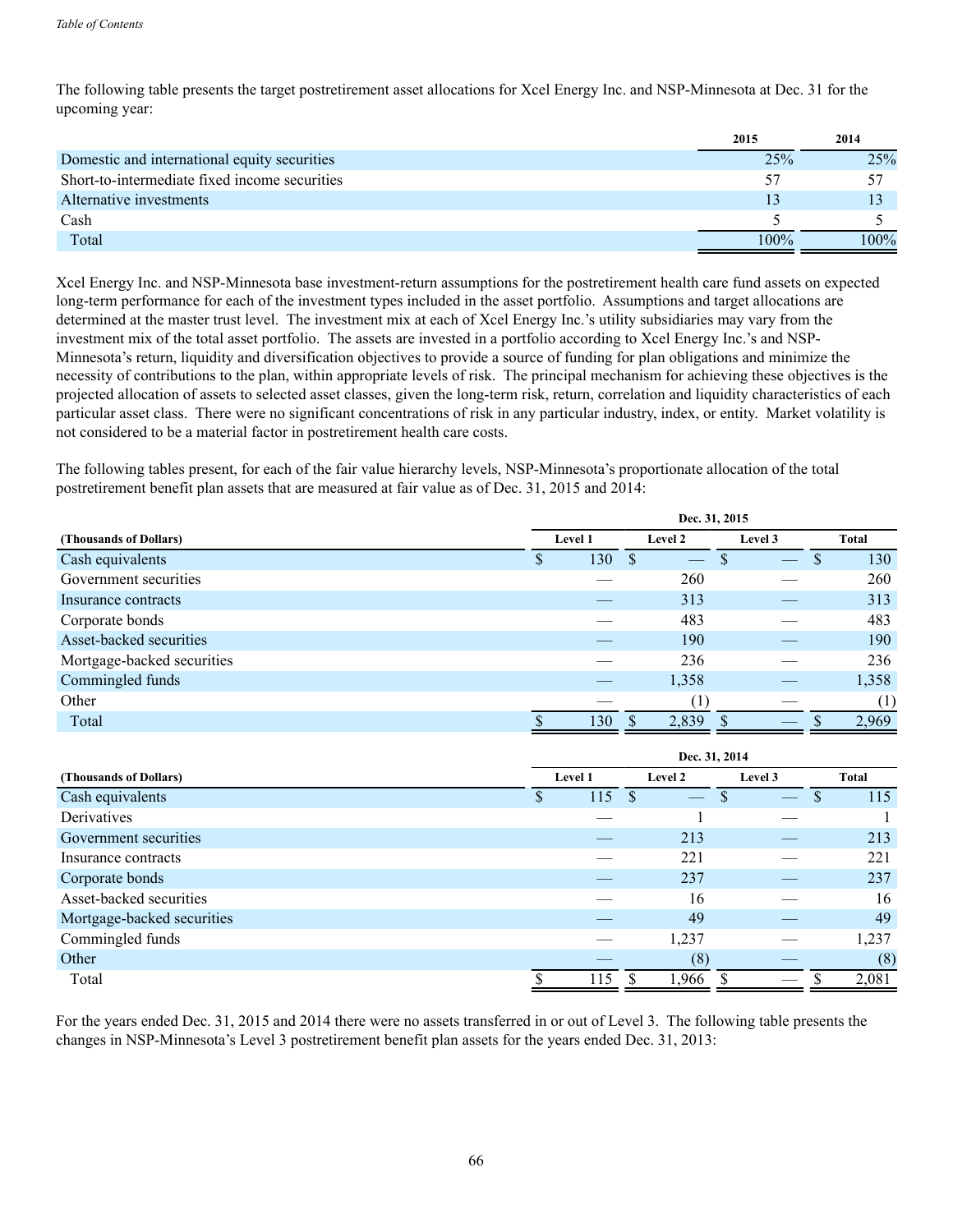| (Thousands of Dollars)     | Jan. 1, 2013 |  | <b>Net Realized</b><br><b>Gains (Losses)</b> | <b>Net Unrealized</b><br><b>Gains (Losses)</b> | Purchases,<br><b>Issuances and</b><br><b>Settlements, Net</b> | <b>Transfers Out</b><br>of Level 3 $(a)$ | Dec. 31, 2013 |
|----------------------------|--------------|--|----------------------------------------------|------------------------------------------------|---------------------------------------------------------------|------------------------------------------|---------------|
| Asset-backed securities    |              |  |                                              |                                                |                                                               | (9)                                      |               |
| Mortgage-backed securities | 483          |  | __                                           |                                                |                                                               | (483)                                    |               |
| Total                      | 492          |  |                                              |                                                |                                                               | (492)                                    |               |

(a) Transfers out of Level 3 into Level 2 were principally due to diminished use of unobservable inputs that were previously significant to these fair value measurements and were subsequently sold during 2013.

*Benefit Obligations* — A comparison of the actuarially computed benefit obligation and plan assets for NSP-Minnesota is presented in the following table:

| (Thousands of Dollars)                                                                                                                        |                           | 2015          |                           | 2014                 |
|-----------------------------------------------------------------------------------------------------------------------------------------------|---------------------------|---------------|---------------------------|----------------------|
| <b>Change in Projected Benefit Obligation:</b>                                                                                                |                           |               |                           |                      |
| Obligation at Jan. 1                                                                                                                          | \$                        | 97,946        | \$                        | 108,232              |
| Service cost                                                                                                                                  |                           | 159           |                           | 187                  |
| Interest cost                                                                                                                                 |                           | 3,814         |                           | 4,993                |
| Medicare subsidy reimbursements                                                                                                               |                           | 59            |                           | 12                   |
| Plan participants' contributions                                                                                                              |                           | 552           |                           | 995                  |
| Actuarial gain                                                                                                                                |                           | (5,197)       |                           | (5,742)              |
| Benefit payments                                                                                                                              |                           | (8,649)       |                           | (10, 731)            |
| Obligation at Dec. 31                                                                                                                         | \$                        | 88,684        | \$                        | 97,946               |
| (Thousands of Dollars)                                                                                                                        |                           | 2015          |                           | 2014                 |
| <b>Change in Fair Value of Plan Assets:</b>                                                                                                   |                           |               |                           |                      |
| Fair value of plan assets at Jan. 1                                                                                                           | $\boldsymbol{\mathsf{S}}$ | 2,081         | \$                        | 4,299                |
| Actual return on plan assets                                                                                                                  |                           | 8             |                           |                      |
| Plan participants' contributions                                                                                                              |                           | 552           |                           | 995                  |
| <b>Employer contributions</b>                                                                                                                 |                           | 8,977         |                           | 7,515                |
| Benefit payments                                                                                                                              |                           | (8,649)       |                           | (10, 731)            |
| Fair value of plan assets at Dec. 31                                                                                                          | \$                        | 2,969         | \$                        | 2,081                |
| (Thousands of Dollars)                                                                                                                        |                           | 2015          |                           | 2014                 |
| <b>Funded Status of Plans at Dec. 31:</b>                                                                                                     |                           |               |                           |                      |
| <b>Funded status</b>                                                                                                                          | $\overline{\mathcal{E}}$  | $(85,715)$ \$ |                           | (95, 865)            |
| <b>Current liabilities</b>                                                                                                                    |                           | (5,605)       |                           | $\overline{(6,879)}$ |
| Noncurrent liabilities                                                                                                                        |                           | (80, 110)     |                           | (88,986)             |
| Net postretirement amounts recognized on consolidated balance sheets                                                                          | \$                        | $(85,715)$ \$ |                           | (95, 865)            |
|                                                                                                                                               |                           |               |                           |                      |
| (Thousands of Dollars)                                                                                                                        |                           | 2015          |                           | 2014                 |
| Amounts Not Yet Recognized as Components of Net Periodic Benefit Cost:                                                                        |                           |               |                           |                      |
| Net loss                                                                                                                                      | $\sqrt{\ }$               | 40,864        | $\boldsymbol{\mathsf{S}}$ | 48,040               |
| Prior service credit                                                                                                                          |                           | (21, 469)     |                           | (24, 505)            |
| Total                                                                                                                                         | $\boldsymbol{\mathsf{S}}$ | 19,395        | $\mathcal{S}$             | 23,535               |
| (Thousands of Dollars)                                                                                                                        |                           | 2015          |                           | 2014                 |
| Amounts Not Yet Recognized as Components of Net Periodic Benefit Cost Have Been<br>Recorded as Follows Based Upon Expected Recovery in Rates: |                           |               |                           |                      |
| Noncurrent regulatory assets                                                                                                                  | $\mathbb S$               | 18,133        | $\sqrt{\ }$               | 22,004               |
| Deferred income taxes                                                                                                                         |                           | 515           |                           | 625                  |
| Net-of-tax accumulated OCI                                                                                                                    |                           | 747           |                           | 906                  |
| Total                                                                                                                                         | $\boldsymbol{\mathsf{S}}$ | 19,395        | $\mathbb{S}$              | 23,535               |
| Measurement date                                                                                                                              |                           | Dec. 31, 2015 |                           | Dec. 31, 2014        |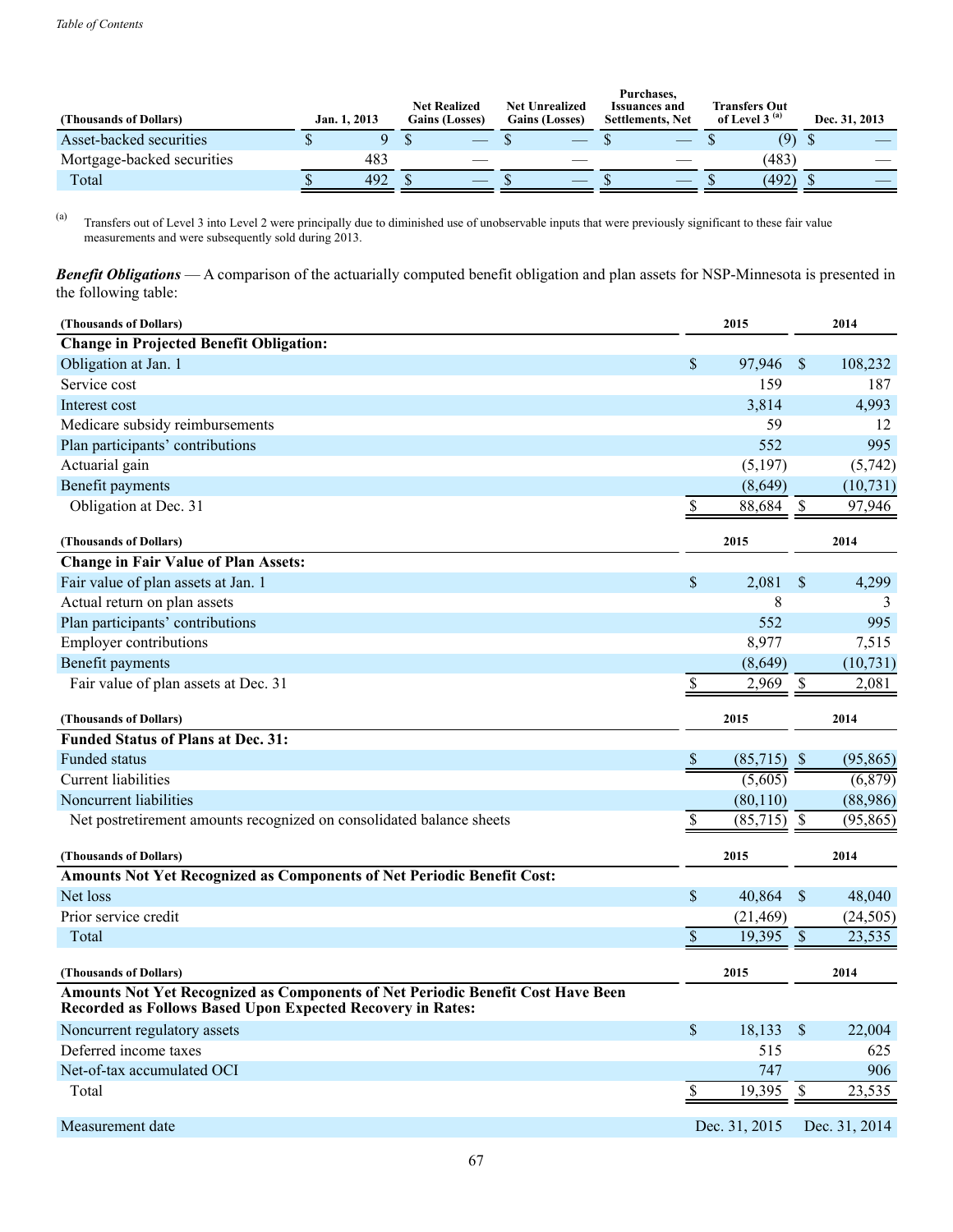|                                                                     | 2015     | 2014    |
|---------------------------------------------------------------------|----------|---------|
| <b>Significant Assumptions Used to Measure Benefit Obligations:</b> |          |         |
| Discount rate for year-end valuation                                | $4.65\%$ | 4.08%   |
| Mortality table                                                     | RP 2014  | RP 2014 |
| Health care costs trend rate — initial                              | $6.00\%$ | 6.50%   |

Effective Jan. 1, 2016, the initial medical trend rate was decreased from 6.5 percent to 6.0 percent. The ultimate trend assumption remained at 4.5 percent. The period until the ultimate rate is reached is three years. Xcel Energy Inc. and NSP-Minnesota base the medical trend assumption on the long-term cost inflation expected in the health care market, considering the levels projected and recommended by industry experts, as well as recent actual medical cost increases experienced by the retiree medical plan.

A one-percent change in the assumed health care cost trend rate would have the following effects on NSP-Minnesota:

|                                 |  | <b>One Percentage Point</b> |  |                 |
|---------------------------------|--|-----------------------------|--|-----------------|
| (Thousands of Dollars)          |  | Increase                    |  | <b>Decrease</b> |
| <b>APBO</b>                     |  | 8.558                       |  | (7,282)         |
| Service and interest components |  | 45                          |  | 376             |

*Cash Flows —* The postretirement health care plans have no funding requirements under income tax and other retirement-related regulations other than fulfilling benefit payment obligations, when claims are presented and approved under the plans. Additional cash funding requirements are prescribed by certain state and federal rate regulatory authorities. Xcel Energy, which includes NSP-Minnesota, contributed \$18.3 million, \$17.1 million and \$17.6 million during 2015, 2014 and 2013, respectively, of which \$9.0 million, \$7.5 million and \$7.0 million were attributable to NSP-Minnesota. Xcel Energy expects to contribute approximately \$12.3 million during 2016, of which \$8.6 million is attributable to NSP-Minnesota.

*Plan Amendments* — In 2015 and 2014, there were no plan amendments made which affected the benefit obligation.

*Benefit Costs* — The components of NSP-Minnesota's net periodic postretirement benefit costs were:

| (Thousands of Dollars)                                |    | 2015    |     | 2014    | 2013     |
|-------------------------------------------------------|----|---------|-----|---------|----------|
| Service cost                                          | Лb | 159     | \$. | 187     | 120      |
| Interest cost                                         |    | 3,814   |     | 4,993   | 4,901    |
| Expected return on plan assets                        |    | (121)   |     | (301)   | (417)    |
| Amortization of transition obligation                 |    |         |     |         | 33       |
| Amortization of prior service credit                  |    | (3,036) |     | (3,036) | (3,036)  |
| Amortization of net loss                              |    | 2,092   |     | 3,416   | 5,272    |
| Net periodic postretirement benefit cost              |    | 2,908   |     | 5,259   | 6,873    |
|                                                       |    | 2015    |     | 2014    | 2013     |
| <b>Significant Assumptions Used to Measure Costs:</b> |    |         |     |         |          |
| Discount rate                                         |    | 4.08%   |     | 4.82%   | $4.10\%$ |
| Expected average long-term rate of return on assets   |    | 5.80    |     | 7.00    | 7.11     |

In addition to the benefit costs in the table above, for the postretirement health care plans sponsored by Xcel Energy, Inc., costs are allocated to NSP-Minnesota based on Xcel Energy Services Inc. employees' labor costs.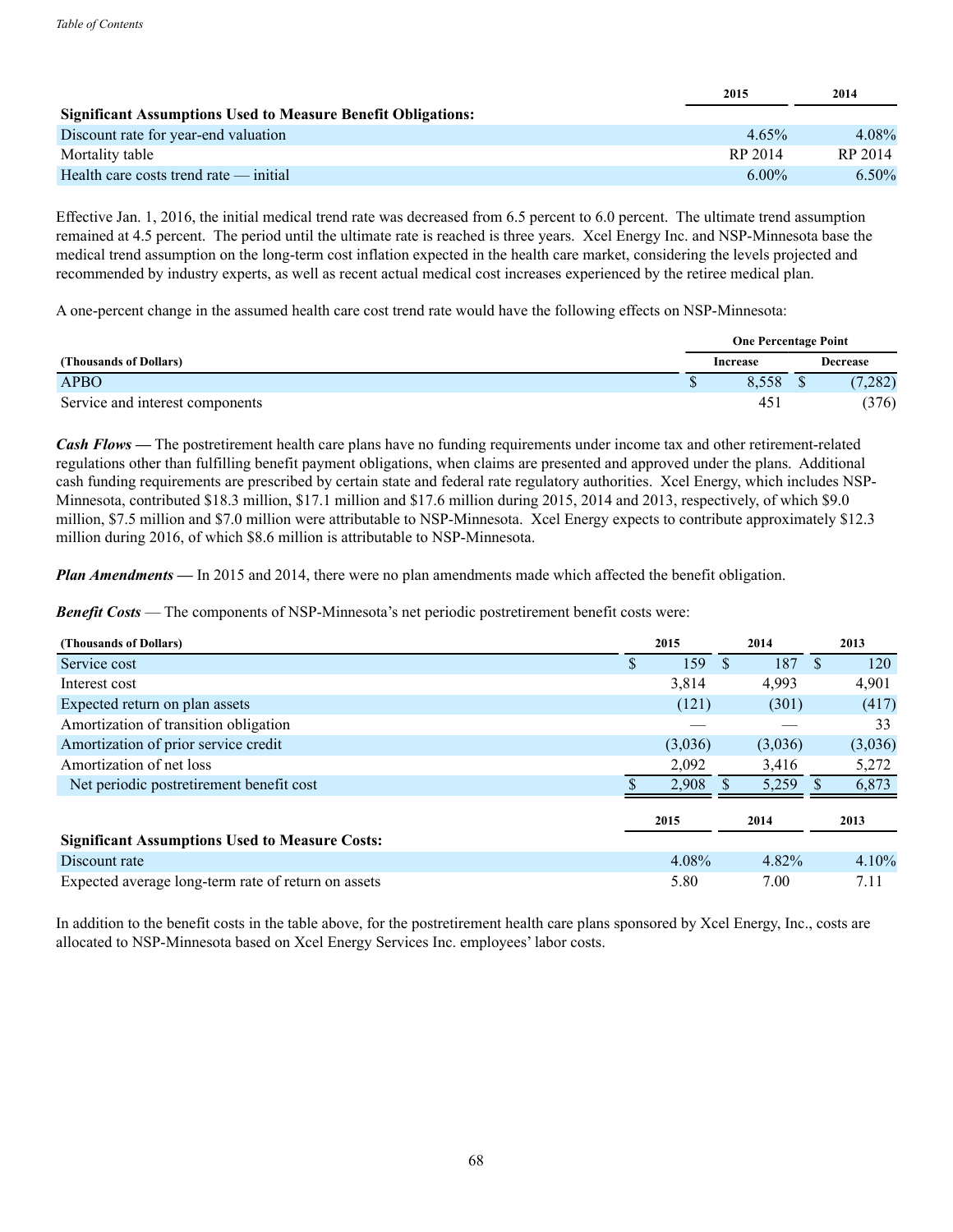## **Projected Benefit Payments**

The following table lists NSP-Minnesota's projected benefit payments for the pension and postretirement benefit plans:

| (Thousands of Dollars) |   | Projected<br><b>Pension Benefit</b><br><b>Payments</b> | <b>Gross Projected</b><br><b>Postretirement</b><br><b>Health Care</b><br><b>Benefit Payments</b> |    | <b>Expected</b><br><b>Medicare Part D</b><br><b>Subsidies</b> |   | <b>Net Projected</b><br>Postretirement<br><b>Health Care</b><br><b>Benefit Payments</b> |
|------------------------|---|--------------------------------------------------------|--------------------------------------------------------------------------------------------------|----|---------------------------------------------------------------|---|-----------------------------------------------------------------------------------------|
| 2016                   | Φ | 87,981                                                 | 8,586                                                                                            | -S | 12.                                                           | S | 8,574                                                                                   |
| 2017                   |   | 89,225                                                 | 8,118                                                                                            |    | 11                                                            |   | 8,107                                                                                   |
| 2018                   |   | 89,188                                                 | 7,860                                                                                            |    | 11                                                            |   | 7,849                                                                                   |
| 2019                   |   | 90,255                                                 | 7,522                                                                                            |    | 11                                                            |   | 7,511                                                                                   |
| 2020                   |   | 90,104                                                 | 7,307                                                                                            |    | 14                                                            |   | 7,293                                                                                   |
| 2021-2025              |   | 417,009                                                | 31,313                                                                                           |    | 67                                                            |   | 31,246                                                                                  |

## **Multiemployer Plans**

NSP-Minnesota contributes to several union multiemployer pension and other postretirement benefit plans, none of which are individually significant. These plans provide pension and postretirement health care benefits to certain union employees, including electrical workers, boilermakers, and other construction and facilities workers who may perform services for more than one employer during a given period and do not participate in the NSP-Minnesota sponsored pension and postretirement health care plans. Contributing to these types of plans creates risk that differs from providing benefits under NSP-Minnesota sponsored plans, in that if another participating employer ceases to contribute to a multiemployer plan, additional unfunded obligations may need to be funded over time by remaining participating employers.

Contributions to multiemployer plans were as follows for the years ended Dec. 31, 2015, 2014 and 2013. The average number of NSP-Minnesota union employees covered by the multiemployer pension plans decreased to approximately 850 in 2015 from approximately 1,000 in 2014. There were no other significant changes to the nature or magnitude of the participation of NSP-Minnesota in multiemployer plans for the years presented:

| 2015 |        |  | 2014   | 2013 |        |  |
|------|--------|--|--------|------|--------|--|
|      |        |  |        |      |        |  |
|      | 17.223 |  | 20.254 |      | 23,515 |  |
|      | 135    |  | 273    |      | 390    |  |
|      |        |  | 20.527 |      | 23,905 |  |
|      |        |  | 1,358  |      |        |  |

#### **8. Other Income (Expense), Net**

Other income (expense), net for the years ended Dec. 31 consisted of the following:

| (Thousands of Dollars)      | 2015    | 2014     | 2013    |
|-----------------------------|---------|----------|---------|
| Interest income             | 3.637   | 4.778    | 4.869   |
| Other nonoperating income   | 166     | 651      | ' 74    |
| Insurance policy expense    | (3.357) | (4, 849) | (5,696) |
| Other income (expense), net | 446     | 580      | (653)   |

#### **9. Fair Value of Financial Assets and Liabilities**

#### *Fair Value Measurements*

The accounting guidance for fair value measurements and disclosures provides a single definition of fair value and requires certain disclosures about assets and liabilities measured at fair value. A hierarchical framework for disclosing the observability of the inputs utilized in measuring assets and liabilities at fair value is established by this guidance. The three levels in the hierarchy are as follows:

Level 1 — Quoted prices are available in active markets for identical assets or liabilities as of the reporting date. The types of assets and liabilities included in Level 1 are highly liquid and actively traded instruments with quoted prices.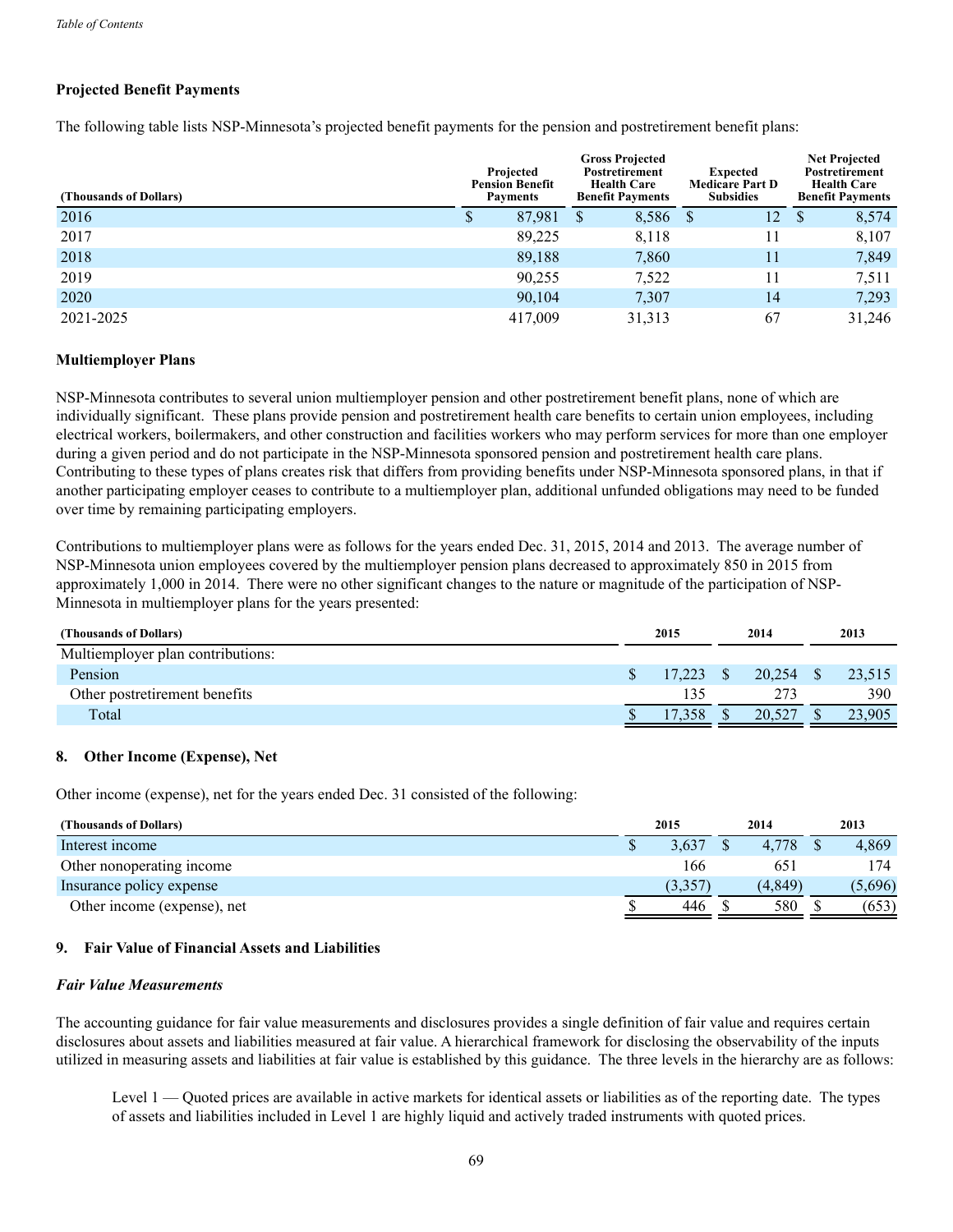Level 2 — Pricing inputs are other than quoted prices in active markets, but are either directly or indirectly observable as of the reporting date. The types of assets and liabilities included in Level 2 are typically either comparable to actively traded securities or contracts, or priced with models using highly observable inputs.

Level 3 — Significant inputs to pricing have little or no observability as of the reporting date. The types of assets and liabilities included in Level 3 are those valued with models requiring significant management judgment or estimation.

Specific valuation methods include the following:

*Cash equivalents* — The fair values of cash equivalents are generally based on cost plus accrued interest; money market funds are measured using quoted net asset values.

*Investments in equity securities and other funds —* Equity securities are valued using quoted prices in active markets. The fair values for commingled funds, international equity funds, private equity investments and real estate investments are measured using net asset values, which take into consideration the value of underlying fund investments, as well as the other accrued assets and liabilities of a fund, in order to determine a per-share market value. The investments in commingled funds and international equity funds may be redeemed for net asset value with proper notice. Proper notice varies by fund and can range from daily with one or two days notice to annually with 90 days notice. Private equity investments require approval of the fund for any unscheduled redemption, and such redemptions may be approved or denied by the fund at its sole discretion. Unscheduled distributions from real estate investments may be redeemed with proper notice, which is typically quarterly with 45-90 days notice; however, withdrawals from real estate investments may be delayed or discounted as a result of fund illiquidity. Based on NSP-Minnesota's evaluation of its ability to redeem private equity and real estate investments, fair value measurements for private equity and real estate investments have been assigned a Level 3.

*Investments in debt securities* — Fair values for debt securities are determined by a third party pricing service using recent trades and observable spreads from benchmark interest rates for similar securities.

*Interest rate derivatives* — The fair values of interest rate derivatives are based on broker quotes that utilize current market interest rate forecasts.

*Commodity derivatives —* The methods used to measure the fair value of commodity derivative forwards and options utilize forward prices and volatilities, as well as pricing adjustments for specific delivery locations, and are generally assigned a Level 2. When contractual settlements extend to periods beyond those readily observable on active exchanges or quoted by brokers, the significance of the use of less observable forecasts of long-term forward prices and volatilities on a valuation is evaluated, and may result in Level 3 classification.

Electric commodity derivatives held by NSP-Minnesota include transmission congestion instruments, generally referred to as FTRs, purchased from MISO, PJM, Electric Reliability Council of Texas and NYISO. FTRs purchased from an RTO are financial instruments that entitle or obligate the holder to monthly revenues or charges based on transmission congestion across a given transmission path. The value of an FTR is derived from, and designed to offset, the cost of energy congestion, which is caused by overall transmission load and other transmission constraints. In addition to overall transmission load, congestion is also influenced by the operating schedules of power plants and the consumption of electricity pertinent to a given transmission path. Unplanned plant outages, scheduled plant maintenance, changes in the relative costs of fuels used in generation, weather and overall changes in demand for electricity can each impact the operating schedules of the power plants on the transmission grid and the value of an FTR. NSP-Minnesota's valuation process for FTRs utilizes complex iterative modeling to predict the impacts of forecasted changes in these drivers of transmission system congestion on the historical pricing of FTR purchases.

If forecasted costs of electric transmission congestion increase or decrease for a given FTR path, the value of that particular FTR instrument will likewise increase or decrease. Given the limited observability of management's forecasts for several of the inputs to this complex valuation model – including expected plant operating schedules and retail and wholesale demand, fair value measurements for FTRs have been assigned a Level 3. Non-trading monthly FTR settlements are included in fuel and purchased energy cost recovery mechanisms, and therefore changes in the fair value of the yet to be settled portions of most FTRs are deferred as a regulatory asset or liability. Given this regulatory treatment and the limited magnitude of NSP-Minnesota's FTRs relative to its electric utility operations, the numerous unobservable quantitative inputs to the complex model used for valuation of FTRs are insignificant to the consolidated financial statements of NSP-Minnesota.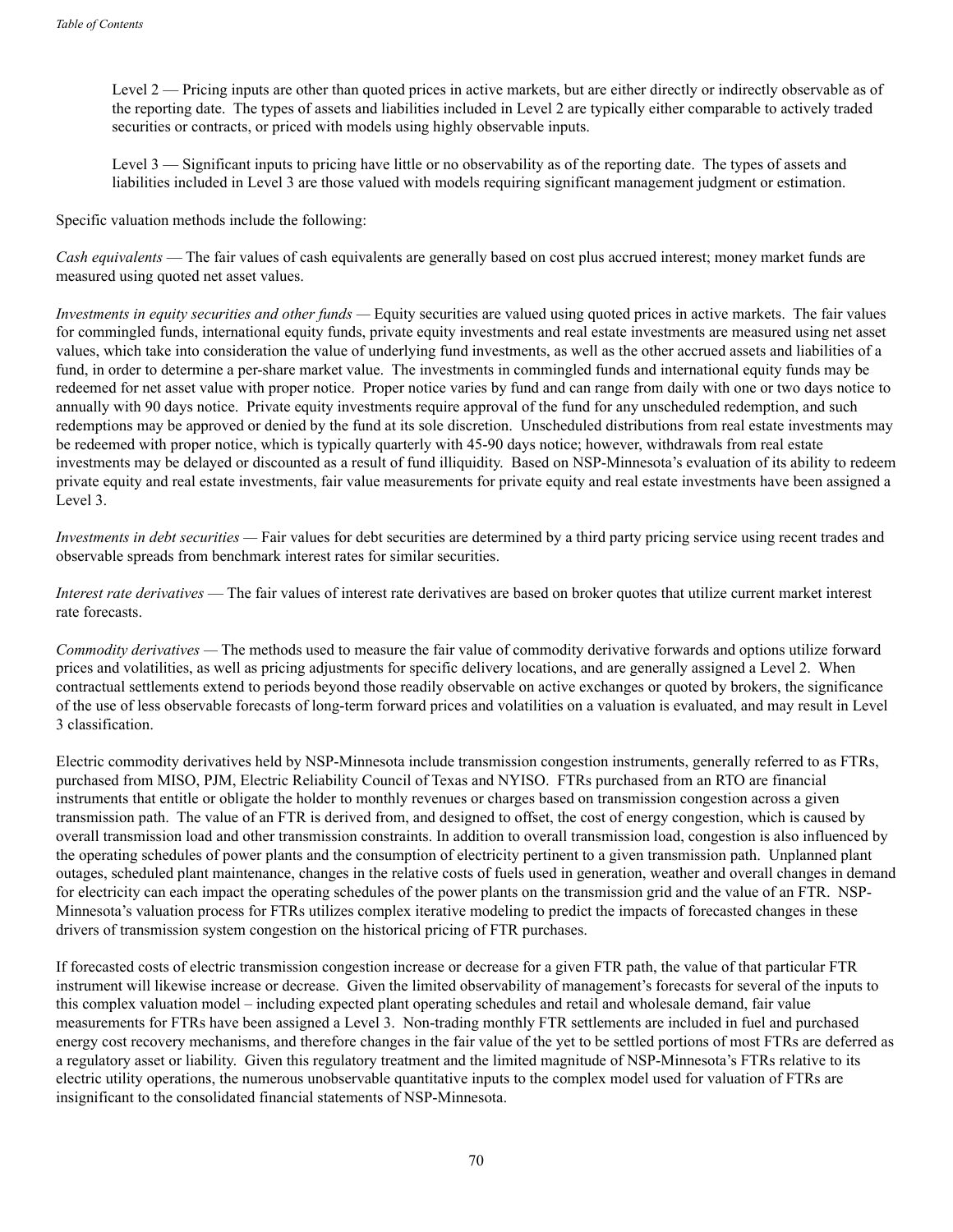## *Non-Derivative Instruments Fair Value Measurements*

The NRC requires NSP-Minnesota to maintain a portfolio of investments to fund the costs of decommissioning its nuclear generating plants. Together with all accumulated earnings or losses, the assets of the nuclear decommissioning fund are legally restricted for the purpose of decommissioning the Monticello and PI nuclear generating plants. The fund contains cash equivalents, debt securities, equity securities and other investments – all classified as available-for-sale. NSP-Minnesota plans to reinvest matured securities until decommissioning begins. NSP-Minnesota uses the MPUC approved asset allocation for the escrow and investment targets by asset class for both the escrow and qualified trust.

NSP-Minnesota recognizes the costs of funding the decommissioning of its nuclear generating plants over the lives of the plants, assuming rate recovery of all costs. Given the purpose and legal restrictions on the use of nuclear decommissioning fund assets, realized and unrealized gains on fund investments over the life of the fund are deferred as an offset of NSP-Minnesota's regulatory asset for nuclear decommissioning costs. Consequently, any realized and unrealized gains and losses on securities in the nuclear decommissioning fund, including any other-than-temporary impairments, are deferred as a component of the regulatory asset for nuclear decommissioning.

Unrealized gains for the nuclear decommissioning fund were \$328.8 million and \$312.1 million at Dec. 31, 2015 and 2014, respectively, and unrealized losses and amounts recorded as other-than-temporary impairments were \$100.2 million and \$74.1 million at Dec. 31, 2015 and 2014, respectively.

The following tables present the cost and fair value of NSP-Minnesota's non-derivative instruments with recurring fair value measurements in the nuclear decommissioning fund at Dec. 31, 2015 and 2014:

|                                  | Dec. 31, 2015 |             |                               |         |              |                   |    |         |    |              |  |  |  |
|----------------------------------|---------------|-------------|-------------------------------|---------|--------------|-------------------|----|---------|----|--------------|--|--|--|
|                                  |               |             |                               |         |              | <b>Fair Value</b> |    |         |    |              |  |  |  |
| (Thousands of Dollars)           |               | Cost        | Level 1<br>Level 2<br>Level 3 |         |              |                   |    |         |    | <b>Total</b> |  |  |  |
| Nuclear decommissioning fund (a) |               |             |                               |         |              |                   |    |         |    |              |  |  |  |
| Cash equivalents                 | $\mathsf{\$}$ | 27,484      | $\mathbb{S}$                  | 27,484  | <sup>S</sup> |                   | \$ |         | \$ | 27,484       |  |  |  |
| Commingled funds                 |               | 392,838     |                               |         |              | 410,634           |    |         |    | 410,634      |  |  |  |
| International equity funds       |               | 259,114     |                               |         |              | 231,122           |    |         |    | 231,122      |  |  |  |
| Private equity investments       |               | 105,965     |                               |         |              |                   |    | 157,528 |    | 157,528      |  |  |  |
| Real estate                      |               | 61,816      |                               |         |              |                   |    | 84,750  |    | 84,750       |  |  |  |
| Debt securities:                 |               |             |                               |         |              |                   |    |         |    |              |  |  |  |
| Government securities            |               | 24,444      |                               |         |              | 21,356            |    |         |    | 21,356       |  |  |  |
| U.S. corporate bonds             |               | 73,061      |                               |         |              | 65,276            |    |         |    | 65,276       |  |  |  |
| International corporate bonds    |               | 13,726      |                               |         |              | 12,801            |    |         |    | 12,801       |  |  |  |
| Municipal bonds                  |               | 49,255      |                               |         |              | 51,589            |    |         |    | 51,589       |  |  |  |
| Asset-backed securities          |               | 2,837       |                               |         |              | 2,830             |    |         |    | 2,830        |  |  |  |
| Mortgage-backed securities       |               | 11,444      |                               |         |              | 11,621            |    |         |    | 11,621       |  |  |  |
| Equity securities:               |               |             |                               |         |              |                   |    |         |    |              |  |  |  |
| Common stock                     |               | 473,615     |                               | 647,159 |              |                   |    |         |    | 647,159      |  |  |  |
| Total                            |               | \$1,495,599 |                               | 674,643 | S.           | 807,229           | S  | 242,278 |    | \$1,724,150  |  |  |  |

(a) Reported in nuclear decommissioning fund and other investments on the consolidated balance sheet, which also includes \$34.1 million of miscellaneous investments.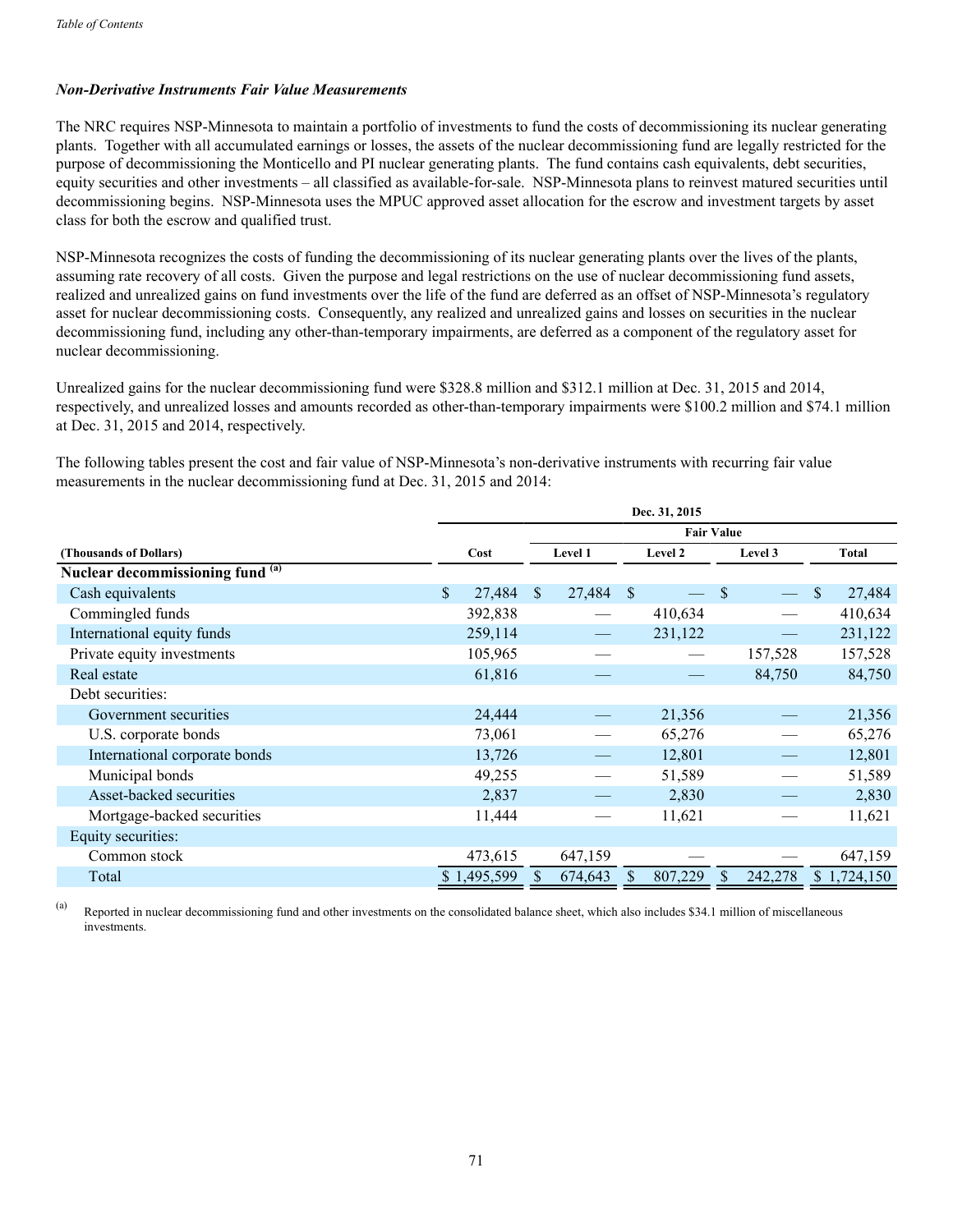|                                  | Dec. 31, 2014 |             |                               |         |              |                   |              |         |    |             |  |  |  |
|----------------------------------|---------------|-------------|-------------------------------|---------|--------------|-------------------|--------------|---------|----|-------------|--|--|--|
|                                  |               |             |                               |         |              | <b>Fair Value</b> |              |         |    |             |  |  |  |
| (Thousands of Dollars)           |               | Cost        | Level 1<br>Level 2<br>Level 3 |         |              |                   |              |         |    | Total       |  |  |  |
| Nuclear decommissioning fund (a) |               |             |                               |         |              |                   |              |         |    |             |  |  |  |
| Cash equivalents                 | \$            | 24,184      | <sup>S</sup>                  | 24,184  | <sup>S</sup> |                   | \$           |         | \$ | 24,184      |  |  |  |
| Commingled funds                 |               | 470,013     |                               |         |              | 465,615           |              |         |    | 465,615     |  |  |  |
| International equity funds       |               | 80,454      |                               |         |              | 78,721            |              |         |    | 78,721      |  |  |  |
| Private equity investments       |               | 73,936      |                               |         |              |                   |              | 101,237 |    | 101,237     |  |  |  |
| Real estate                      |               | 43,859      |                               |         |              |                   |              | 64,249  |    | 64,249      |  |  |  |
| Debt securities:                 |               |             |                               |         |              |                   |              |         |    |             |  |  |  |
| Government securities            |               | 30,674      |                               |         |              | 28,808            |              |         |    | 28,808      |  |  |  |
| U.S. corporate bonds             |               | 81,463      |                               |         |              | 77,562            |              |         |    | 77,562      |  |  |  |
| International corporate bonds    |               | 16,950      |                               |         |              | 16,341            |              |         |    | 16,341      |  |  |  |
| Municipal bonds                  |               | 242,282     |                               |         |              | 249,201           |              |         |    | 249,201     |  |  |  |
| Asset-backed securities          |               | 9,131       |                               |         |              | 9,250             |              |         |    | 9,250       |  |  |  |
| Mortgage-backed securities       |               | 23,225      |                               |         |              | 23,895            |              |         |    | 23,895      |  |  |  |
| Equity securities:               |               |             |                               |         |              |                   |              |         |    |             |  |  |  |
| Common stock                     |               | 369,751     |                               | 564,858 |              |                   |              |         |    | 564,858     |  |  |  |
| Total                            |               | \$1,465,922 |                               | 589,042 | <sup>S</sup> | 949,393           | <sup>S</sup> | 165,486 |    | \$1,703,921 |  |  |  |

(a) Reported in nuclear decommissioning fund and other investments on the consolidated balance sheet, which also includes \$31.4 million of miscellaneous investments.

The following tables present the changes in Level 3 nuclear decommissioning fund investments:

| (Thousands of Dollars)     | Jan. 1, 2015 | <b>Purchases</b> | <b>Settlements</b> | <b>Gains Recognized</b><br>as Regulatory<br>Assets <sup>(a)</sup> | <b>Transfers Out</b><br>of Level 3 | Dec. 31, 2015 |
|----------------------------|--------------|------------------|--------------------|-------------------------------------------------------------------|------------------------------------|---------------|
| Private equity investments | 101.237      | 32,029           |                    | 24,262                                                            |                                    | 157,528       |
| Real estate                | 64.249       | 27.568           | (9,611)            | 2.544                                                             |                                    | 84.750        |
| Total                      | 165.486      | 59.597           | (9,611)            | 26,806                                                            |                                    | 242,278       |

| (Thousands of Dollars)     | Jan. 1, 2014 | Purchases | <b>Settlements</b> | <b>Gains Recognized</b><br>as Regulatory<br>Assets <sup>(a)</sup> | <b>Transfers Out</b><br>of Level 3 | Dec. 31, 2014 |
|----------------------------|--------------|-----------|--------------------|-------------------------------------------------------------------|------------------------------------|---------------|
| Private equity investments | 62.696       | 22,078    | (286)              | 16,749                                                            |                                    | 101.237       |
| Real estate                | 57,368       | 8.088     | (9,794)            | 8.587                                                             |                                    | 64.249        |
| Total                      | 20.064       | 30,166    | (10.080)           | 25,336                                                            |                                    | 165.486       |

| (Thousands of Dollars)     | Jan. 1, 2013 | <b>Purchases</b> | <b>Settlements</b> | Gains<br>Recognized as<br>Regulatory<br>Assets <sup>(a)</sup> | <b>Transfers Out</b><br>of Level 3 $(b)$ | Dec. 31, 2013 |
|----------------------------|--------------|------------------|--------------------|---------------------------------------------------------------|------------------------------------------|---------------|
| Private equity investments | 33,250       | 24,201           |                    | 5,245                                                         | $\frac{1}{2}$                            | 62,696        |
| Real estate                | 39,074       | 31,626           | (18,622)           | 5,290                                                         |                                          | 57,368        |
| Asset-backed securities    | 2,067        |                  |                    |                                                               | (2,067)                                  |               |
| Mortgage-backed securities | 30.209       |                  |                    |                                                               | (30,209)                                 |               |
| Total                      | 104,600      | 55,827           | (18, 622)          | 10,535                                                        | (32, 276)                                | 120,064       |

(a) Gains and losses are deferred as a component of the regulatory asset for nuclear decommissioning.<br>
(b) Transfers out of Level 3 into Level 2 were principally due to diminished use of unobservable input

Transfers out of Level 3 into Level 2 were principally due to diminished use of unobservable inputs that were previously significant to these fair value measurements and were subsequently sold during 2013.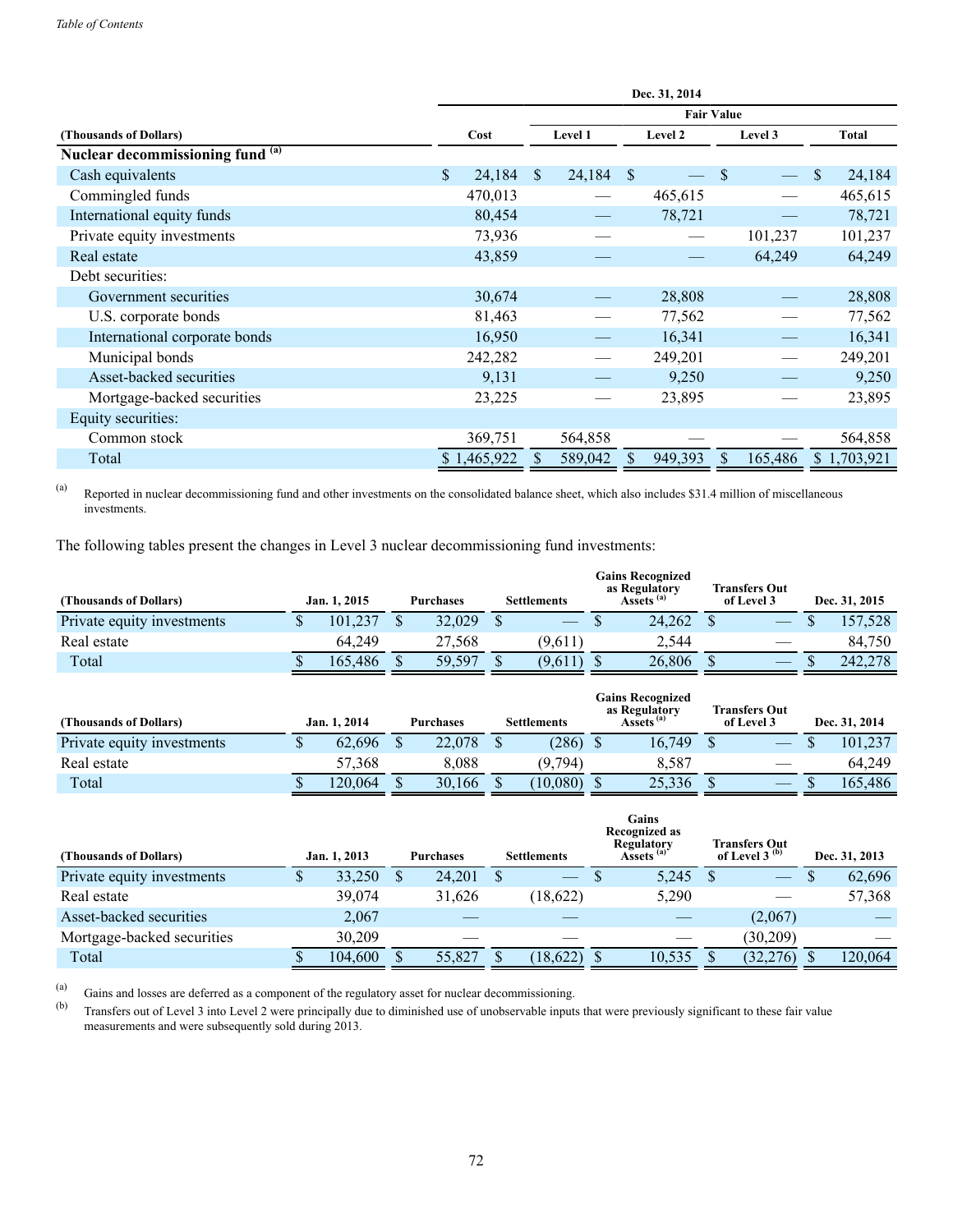The following table summarizes the final contractual maturity dates of the debt securities in the nuclear decommissioning fund, by asset class, at Dec. 31, 2015:

|                               | <b>Final Contractual Maturity</b> |                               |                                |                              |             |  |  |  |  |  |  |
|-------------------------------|-----------------------------------|-------------------------------|--------------------------------|------------------------------|-------------|--|--|--|--|--|--|
| (Thousands of Dollars)        | Due in 1 Year<br>or Less          | Due in 1 to 5<br><b>Years</b> | Due in 5 to 10<br><b>Years</b> | Due after 10<br><b>Years</b> | Total       |  |  |  |  |  |  |
| Government securities         | S                                 |                               | $\overline{\phantom{a}}$       | 21,356<br>-S                 | 21,356<br>S |  |  |  |  |  |  |
| U.S. corporate bonds          |                                   | 16,005                        | 51,384                         | (2,113)                      | 65,276      |  |  |  |  |  |  |
| International corporate bonds |                                   | 2,787                         | 9,382                          | 632                          | 12,801      |  |  |  |  |  |  |
| Municipal bonds               | 153                               | 264                           | 17,814                         | 33,358                       | 51,589      |  |  |  |  |  |  |
| Asset-backed securities       |                                   |                               | 2,830                          |                              | 2,830       |  |  |  |  |  |  |
| Mortgage-backed securities    |                                   |                               |                                | 11,621                       | 11,621      |  |  |  |  |  |  |
| Debt securities               | 153                               | 19.056                        | 81,410                         | 64,854                       | 165,473     |  |  |  |  |  |  |
|                               |                                   |                               |                                |                              |             |  |  |  |  |  |  |

# *Derivative Instruments Fair Value Measurements*

NSP-Minnesota enters into derivative instruments, including forward contracts, futures, swaps and options, for trading purposes and to manage risk in connection with changes in interest rates, utility commodity prices and vehicle fuel prices.

*Interest Rate Derivatives* — NSP-Minnesota enters into various instruments that effectively fix the interest payments on certain floating rate debt obligations or effectively fix the yield or price on a specified benchmark interest rate for an anticipated debt issuance for a specific period. These derivative instruments are generally designated as cash flow hedges for accounting purposes.

At Dec. 31, 2015, accumulated other comprehensive losses related to interest rate derivatives included \$0.8 million of net losses expected to be reclassified into earnings during the next 12 months as the related hedged interest rate transactions impact earnings, including forecasted amounts for unsettled hedges, as applicable.

*Wholesale and Commodity Trading Risk* — NSP-Minnesota conducts various wholesale and commodity trading activities, including the purchase and sale of electric capacity, energy and energy-related instruments. NSP-Minnesota's risk management policy allows management to conduct these activities within guidelines and limitations as approved by its risk management committee, which is made up of management personnel not directly involved in the activities governed by this policy.

*Commodity Derivatives* — NSP-Minnesota enters into derivative instruments to manage variability of future cash flows from changes in commodity prices in its electric and natural gas operations, as well as for trading purposes. This could include the purchase or sale of energy or energy-related products, natural gas to generate electric energy, natural gas for resale, FTRs, vehicle fuel, and weather derivatives.

At Dec. 31, 2015, NSP-Minnesota had various vehicle fuel contracts designated as cash flow hedges extending through December 2016. NSP-Minnesota also enters into derivative instruments that mitigate commodity price risk on behalf of electric and natural gas customers but are not designated as qualifying hedging transactions. Changes in the fair value of non-trading commodity derivative instruments are recorded in OCI or deferred as a regulatory asset or liability. The classification as a regulatory asset or liability is based on commission approved regulatory recovery mechanisms. NSP-Minnesota recorded immaterial amounts to income related to the ineffectiveness of cash flow hedges for the years ended Dec. 31, 2015 and 2014.

At Dec. 31, 2015, net losses related to commodity derivative cash flow hedges recorded as a component of accumulated other comprehensive losses included \$0.1 million of net losses expected to be reclassified into earnings during the next 12 months as the hedged transactions occur.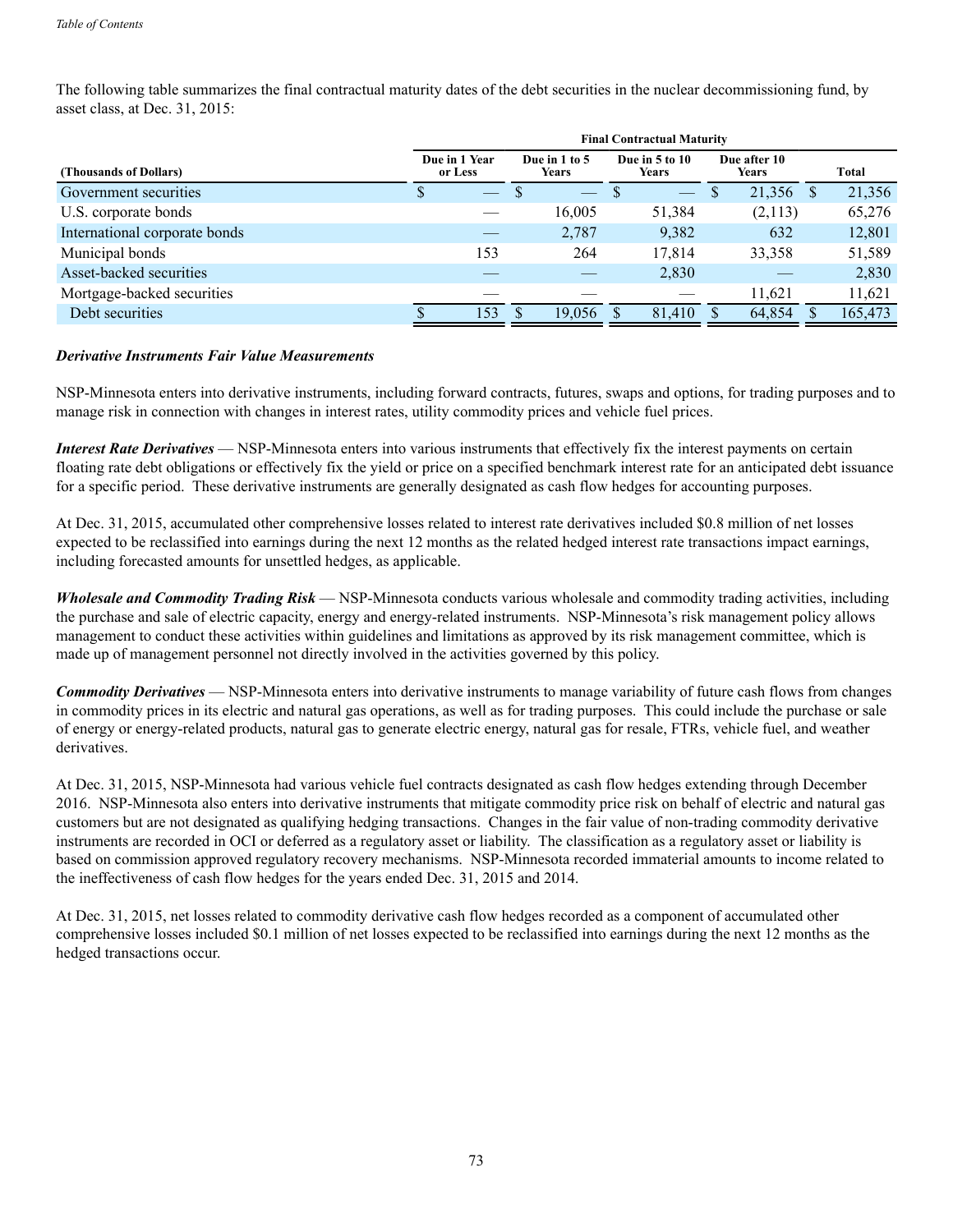Additionally, NSP-Minnesota enters into commodity derivative instruments for trading purposes not directly related to commodity price risks associated with serving its electric and natural gas customers. Changes in the fair value of these commodity derivatives are recorded in electric operating revenue, net of amounts credited to customers under margin-sharing mechanisms.

The following table details the gross notional amounts of commodity forwards, options and FTRs at Dec. 31:

| (Amounts in Thousands) $(a)(b)$ | 2015   | 2014   |
|---------------------------------|--------|--------|
| MWh of electricity              | 43.611 | 49.431 |
| MMBtu of natural gas            | 7.971  |        |
| Gallons of vehicle fuel         |        |        |

(a) Amounts are not reflective of net positions in the underlying commodities.<br>(b) Notional amounts for ortions are included on a grees hesia, but are uniable

Notional amounts for options are included on a gross basis, but are weighted for the probability of exercise.

*Consideration of Credit Risk and Concentrations* — NSP-Minnesota continuously monitors the creditworthiness of the counterparties to its interest rate derivatives and commodity derivative contracts prior to settlement, and assesses each counterparty's ability to perform on the transactions set forth in the contracts. Given this assessment, as well as an assessment of the impact of NSP-Minnesota's own credit risk when determining the fair value of derivative liabilities, the impact of considering credit risk was immaterial to the fair value of unsettled commodity derivatives presented in the consolidated balance sheets.

NSP-Minnesota employs additional credit risk control mechanisms when appropriate, such as letters of credit, parental guarantees, standardized master netting agreements and termination provisions that allow for offsetting of positive and negative exposures. Credit exposure is monitored and, when necessary, the activity with a specific counterparty is limited until credit enhancement is provided.

NSP-Minnesota's most significant concentrations of credit risk with particular entities or industries are contracts with counterparties to its wholesale, trading and non-trading commodity activities. At Dec. 31, 2015, six of NSP-Minnesota's 10 most significant counterparties for these activities, comprising \$23.1 million or 35 percent of this credit exposure, had investment grade credit ratings from Standard & Poor's, Moody's or Fitch Ratings. Three of the 10 most significant counterparties, comprising \$8.0 million or 12 percent of this credit exposure at Dec. 31, 2015, were not rated by these external agencies, but based on NSP-Minnesota's internal analysis, had credit quality consistent with investment grade. Another of these significant counterparties, comprising \$6.3 million or 10 percent of this credit exposure, had credit quality less than investment grade, based on ratings from external and internal analysis. All 10 of these significant counterparties are municipal or cooperative electric entities, or other utilities.

*Financial Impact of Qualifying Cash Flow Hedges* — The impact of qualifying interest rate and vehicle fuel cash flow hedges on NSP-Minnesota's accumulated other comprehensive loss, included in the consolidated statements of common stockholder's equity and in the consolidated statements of comprehensive income, is detailed in the following table:

| (Thousands of Dollars)                                                                 | 2015                                 | 2014                                   | 2013           |
|----------------------------------------------------------------------------------------|--------------------------------------|----------------------------------------|----------------|
| Accumulated other comprehensive loss related to cash flow hedges at Jan. 1             | $$ (19,909) \$ (20,609) \$ (21,393)$ |                                        |                |
| After-tax net unrealized (losses) gains related to derivatives accounted for as hedges | (39)                                 | (89)                                   | 5 <sup>1</sup> |
| After-tax net realized losses on derivative transactions reclassified into earnings    | 858                                  | 789                                    | 779            |
| Accumulated other comprehensive loss related to cash flow hedges at Dec. 31            |                                      | $$$ (19,090) $$$ (19,909) $$$ (20,609) |                |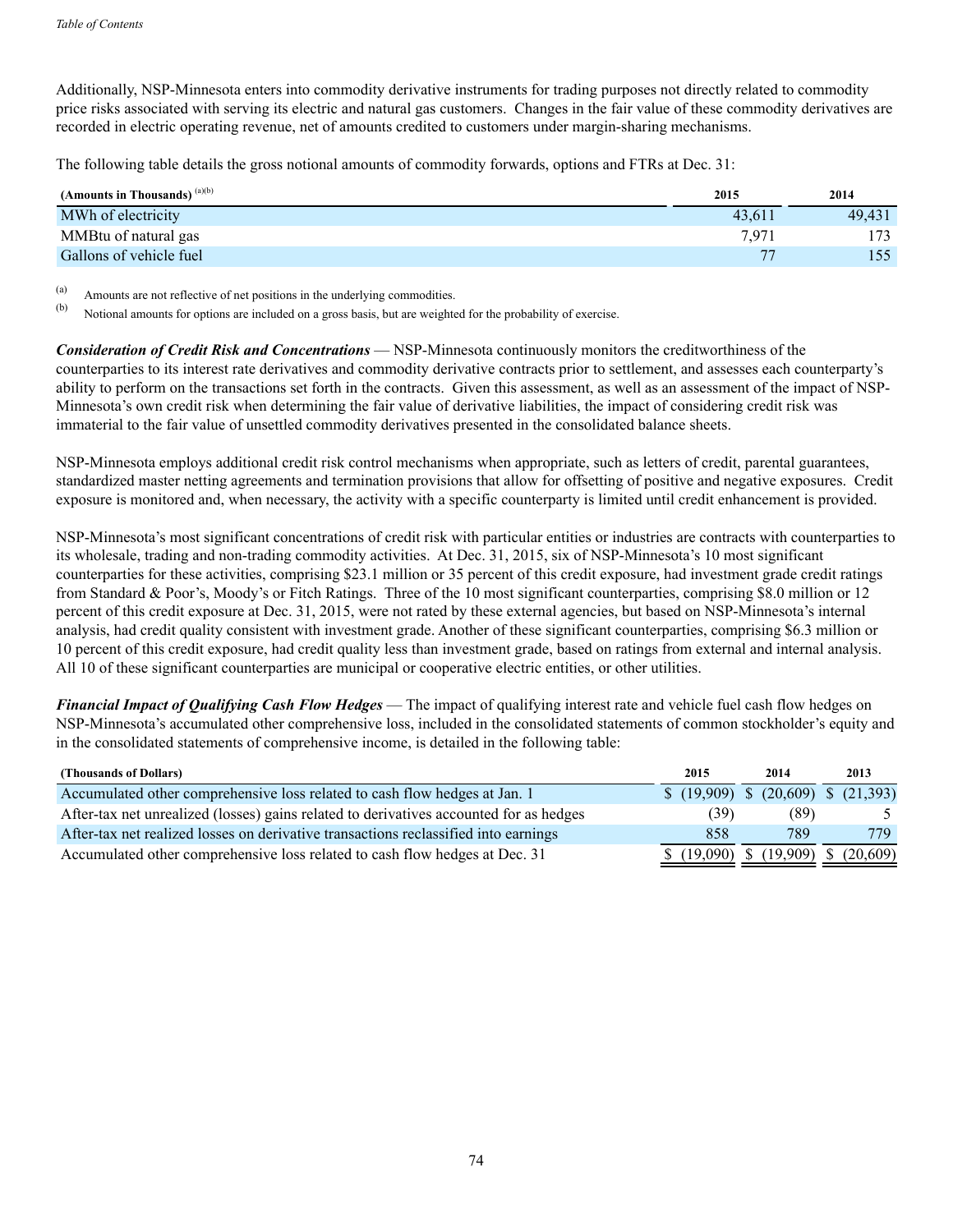The following tables detail the impact of derivative activity during the years ended Dec. 31, 2015, 2014 and 2013 on accumulated other comprehensive loss, regulatory assets and liabilities, and income:

|                                               |                           |                                                                                        |                                                  |                                                  |                                                                                     | <b>Year Ended Dec. 31, 2015</b>                                                                    |                                    |                                           |     |             |                                                                                         |     |
|-----------------------------------------------|---------------------------|----------------------------------------------------------------------------------------|--------------------------------------------------|--------------------------------------------------|-------------------------------------------------------------------------------------|----------------------------------------------------------------------------------------------------|------------------------------------|-------------------------------------------|-----|-------------|-----------------------------------------------------------------------------------------|-----|
|                                               |                           | Pre-Tax Fair Value<br><b>Losses Recognized</b><br>During the Period in:                |                                                  |                                                  | <b>Pre-Tax Losses</b><br><b>Reclassified into Income</b><br>During the Period from: |                                                                                                    |                                    |                                           |     |             |                                                                                         |     |
| (Thousands of Dollars)                        |                           | Accumulated<br>Other<br>Comprehensive<br>Loss                                          | Regulatory<br>(Assets) and<br><b>Liabilities</b> |                                                  |                                                                                     | Accumulated<br>Other<br>Comprehensive<br>Loss                                                      |                                    | Regulatory<br>Assets and<br>(Liabilities) |     |             | Pre-Tax (Losses)<br>Recognized<br>During the Period in<br>Income                        |     |
| Derivatives designated as<br>cash flow hedges |                           |                                                                                        |                                                  |                                                  |                                                                                     |                                                                                                    |                                    |                                           |     |             |                                                                                         |     |
| Interest rate                                 | \$                        |                                                                                        | \$                                               |                                                  | \$                                                                                  | 1,385                                                                                              | $\left( a\right)$<br>$\mathcal{S}$ |                                           |     | \$          |                                                                                         |     |
| Vehicle fuel and other<br>commodity           |                           | (66)                                                                                   |                                                  |                                                  |                                                                                     | 73                                                                                                 | (b)                                |                                           |     |             |                                                                                         |     |
| Total                                         | $\mathbb{S}$              | (66)                                                                                   | $\mathbb S$                                      |                                                  | $\mathbb S$                                                                         | 1,458                                                                                              | $\mathbb{S}$                       |                                           |     | $\$$        |                                                                                         |     |
| Other derivative instruments                  |                           |                                                                                        |                                                  |                                                  |                                                                                     |                                                                                                    |                                    |                                           |     |             |                                                                                         |     |
| Commodity trading                             | \$                        |                                                                                        | \$                                               |                                                  | \$                                                                                  |                                                                                                    | \$                                 |                                           |     | \$          | (7,650)                                                                                 | (c) |
| Electric commodity                            |                           |                                                                                        |                                                  | (15, 483)                                        |                                                                                     |                                                                                                    |                                    | 14,735                                    | (d) |             |                                                                                         |     |
| Natural gas commodity                         |                           |                                                                                        |                                                  | (4, 878)                                         |                                                                                     |                                                                                                    |                                    | 4,762                                     | (e) |             | (3,585)                                                                                 | (e) |
| Total                                         | $\sqrt{\ }$               |                                                                                        | $\mathcal{S}$                                    | (20, 361)                                        | $\mathbb{S}$                                                                        |                                                                                                    | $\mathcal{S}$                      | 19,497                                    |     | $\mathbb S$ | (11, 235)                                                                               |     |
|                                               |                           |                                                                                        |                                                  |                                                  |                                                                                     | Year Ended Dec. 31, 2014                                                                           |                                    |                                           |     |             |                                                                                         |     |
|                                               |                           | <b>Pre-Tax Fair Value</b><br><b>Gains (Losses) Recognized</b><br>During the Period in: |                                                  |                                                  |                                                                                     | <b>Pre-Tax (Gains) Losses</b><br><b>Reclassified into Income</b><br><b>During the Period from:</b> |                                    |                                           |     |             |                                                                                         |     |
| (Thousands of Dollars)                        |                           | Accumulated<br>Other<br>Comprehensive<br>Loss                                          |                                                  | Regulatory<br>(Assets) and<br><b>Liabilities</b> |                                                                                     | Accumulated<br>Other<br>Comprehensive<br>Loss                                                      |                                    | Regulatory<br>Assets and<br>(Liabilities) |     |             | <b>Pre-Tax Gains</b><br>(Losses)<br>Recognized<br>During the Period in<br><b>Income</b> |     |
| Derivatives designated as<br>cash flow hedges |                           |                                                                                        |                                                  |                                                  |                                                                                     |                                                                                                    |                                    |                                           |     |             |                                                                                         |     |
| Interest rate                                 | $\mathbf{\hat{S}}$        |                                                                                        | $\mathcal{S}$                                    |                                                  | $\mathbf{\hat{S}}$                                                                  | 1,387                                                                                              | (a)<br>$\mathcal{S}$               |                                           |     | \$          |                                                                                         |     |
| Vehicle fuel and other<br>commodity           |                           | (150)                                                                                  |                                                  |                                                  |                                                                                     | $(30)$ <sup>(b)</sup>                                                                              |                                    |                                           |     |             |                                                                                         |     |
| Total                                         | $\boldsymbol{\mathsf{S}}$ | (150)                                                                                  | $\mathbb{S}$                                     |                                                  | \$                                                                                  | 1,357                                                                                              |                                    |                                           |     | \$          |                                                                                         |     |
| <b>Other derivative instruments</b>           |                           |                                                                                        |                                                  |                                                  |                                                                                     |                                                                                                    |                                    |                                           |     |             |                                                                                         |     |
| Commodity trading                             | \$                        |                                                                                        | \$                                               |                                                  | \$                                                                                  |                                                                                                    | \$                                 |                                           |     | \$          | 751                                                                                     | (c) |
| Electric commodity                            |                           |                                                                                        |                                                  | (4,385)                                          |                                                                                     |                                                                                                    |                                    | (17,200)                                  | (d) |             |                                                                                         |     |
| Natural gas commodity                         |                           |                                                                                        |                                                  | 4,576                                            |                                                                                     |                                                                                                    |                                    | $(8,584)$ <sup>(e)</sup>                  |     |             | $(2,627)$ <sup>(e)</sup>                                                                |     |
| Other commodity                               |                           |                                                                                        |                                                  |                                                  |                                                                                     |                                                                                                    |                                    |                                           |     |             | $643$ (c)                                                                               |     |
| Total                                         | \$                        |                                                                                        | \$                                               | 191                                              | $\$$                                                                                |                                                                                                    | \$                                 | (25, 784)                                 |     | \$          | (1,233)                                                                                 |     |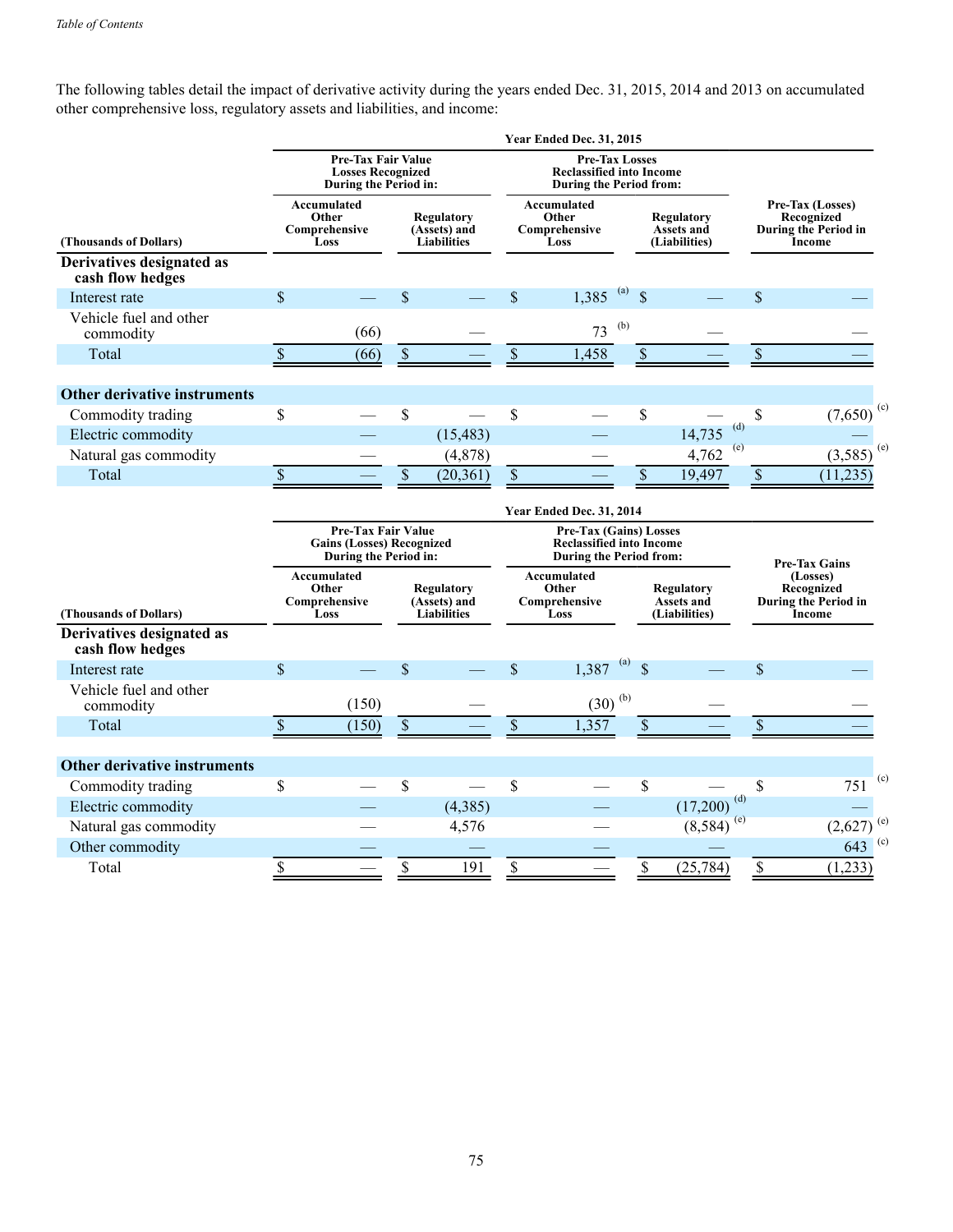|                                               | <b>Year Ended Dec. 31, 2013</b> |                                                                               |  |                                                                                                   |    |                                                                                                    |               |                                           |                      |                                                                 |  |  |  |
|-----------------------------------------------|---------------------------------|-------------------------------------------------------------------------------|--|---------------------------------------------------------------------------------------------------|----|----------------------------------------------------------------------------------------------------|---------------|-------------------------------------------|----------------------|-----------------------------------------------------------------|--|--|--|
|                                               |                                 | <b>Pre-Tax Fair Value</b><br><b>Gains Recognized</b><br>During the Period in: |  |                                                                                                   |    | <b>Pre-Tax (Gains) Losses</b><br><b>Reclassified into Income</b><br><b>During the Period from:</b> |               |                                           | <b>Pre-Tax Gains</b> |                                                                 |  |  |  |
| (Thousands of Dollars)                        |                                 | <b>Accumulated</b><br>Other<br>Comprehensive<br>Loss                          |  | Accumulated<br>Other<br><b>Regulatory</b><br>Comprehensive<br>(Assets) and<br>Liabilities<br>Loss |    |                                                                                                    |               | Regulatory<br>Assets and<br>(Liabilities) |                      | (Losses)<br>Recognized<br><b>During the Period in</b><br>Income |  |  |  |
| Derivatives designated as<br>cash flow hedges |                                 |                                                                               |  |                                                                                                   |    |                                                                                                    |               |                                           |                      |                                                                 |  |  |  |
| Interest rate                                 | \$                              |                                                                               |  |                                                                                                   | \$ | $1,388$ <sup>(a)</sup>                                                                             | <sup>\$</sup> |                                           | $\mathbf{\$}$        |                                                                 |  |  |  |
| Vehicle fuel and other<br>commodity           |                                 | 15                                                                            |  |                                                                                                   |    | $(49)$ <sup>(b)</sup>                                                                              |               |                                           |                      |                                                                 |  |  |  |
| Total                                         |                                 | 15                                                                            |  |                                                                                                   |    | 1,339                                                                                              |               |                                           |                      |                                                                 |  |  |  |
|                                               |                                 |                                                                               |  |                                                                                                   |    |                                                                                                    |               |                                           |                      |                                                                 |  |  |  |
| Other derivative instruments                  |                                 |                                                                               |  |                                                                                                   |    |                                                                                                    |               |                                           |                      |                                                                 |  |  |  |
| Commodity trading                             | \$                              |                                                                               |  |                                                                                                   | \$ |                                                                                                    | \$.           |                                           |                      | (c)<br>11,220                                                   |  |  |  |
| Electric commodity                            |                                 |                                                                               |  | 65,884                                                                                            |    |                                                                                                    |               | (d)<br>(52, 796)                          |                      |                                                                 |  |  |  |
| Natural gas commodity                         |                                 |                                                                               |  | 1,039                                                                                             |    |                                                                                                    |               | (e)<br>368                                |                      | $(393)$ <sup>(d)</sup>                                          |  |  |  |
| Total                                         |                                 |                                                                               |  | 66,923                                                                                            |    |                                                                                                    |               | (52, 428)                                 |                      | 10,827                                                          |  |  |  |

(a) Amounts are recorded to interest charges.

(b) Amounts are recorded to O&M expenses.

(c) Amounts are recorded to electric operating revenues. Portions of these gains and losses are subject to sharing with electric customers through margin-sharing mechanisms and deducted from gross revenue, as appropriate.

(d) Amounts are recorded to electric fuel and purchased power. These derivative settlement gains and losses are shared with electric customers through fuel and purchased energy cost-recovery mechanisms, and reclassified out of income as regulatory assets or liabilities, as appropriate.

(e) Amounts are recorded to cost of natural gas sold and transported. These derivative settlement gains and losses are shared with natural gas customers through purchased natural gas cost-recovery mechanisms, and reclassified out of income as regulatory assets or liabilities, as appropriate.

NSP-Minnesota had no derivative instruments designated as fair value hedges during the years ended Dec. 31, 2015, 2014 and 2013. Therefore, no gains or losses from fair value hedges or related hedged transactions were recognized for these periods.

*Credit Related Contingent Features* — Contract provisions for derivative instruments that NSP-Minnesota enters into, including those recorded to the consolidated balance sheet at fair value, as well as those accounted for as normal purchase-normal sale contracts and therefore not reflected on the balance sheet, may require the posting of collateral or settlement of the contracts for various reasons, including if NSP-Minnesota is unable to maintain its credit ratings. At Dec. 31, 2015 and 2014, no derivative instruments in a liability position would have required the posting of collateral or settlement of outstanding contracts if the credit ratings of NSP-Minnesota were downgraded below investment grade.

Certain derivative instruments are also subject to contract provisions that contain adequate assurance clauses. These provisions allow counterparties to seek performance assurance, including cash collateral, in the event that NSP-Minnesota's ability to fulfill its contractual obligations is reasonably expected to be impaired. NSP-Minnesota had no collateral posted related to adequate assurance clauses in derivative contracts as of Dec. 31, 2015 and 2014.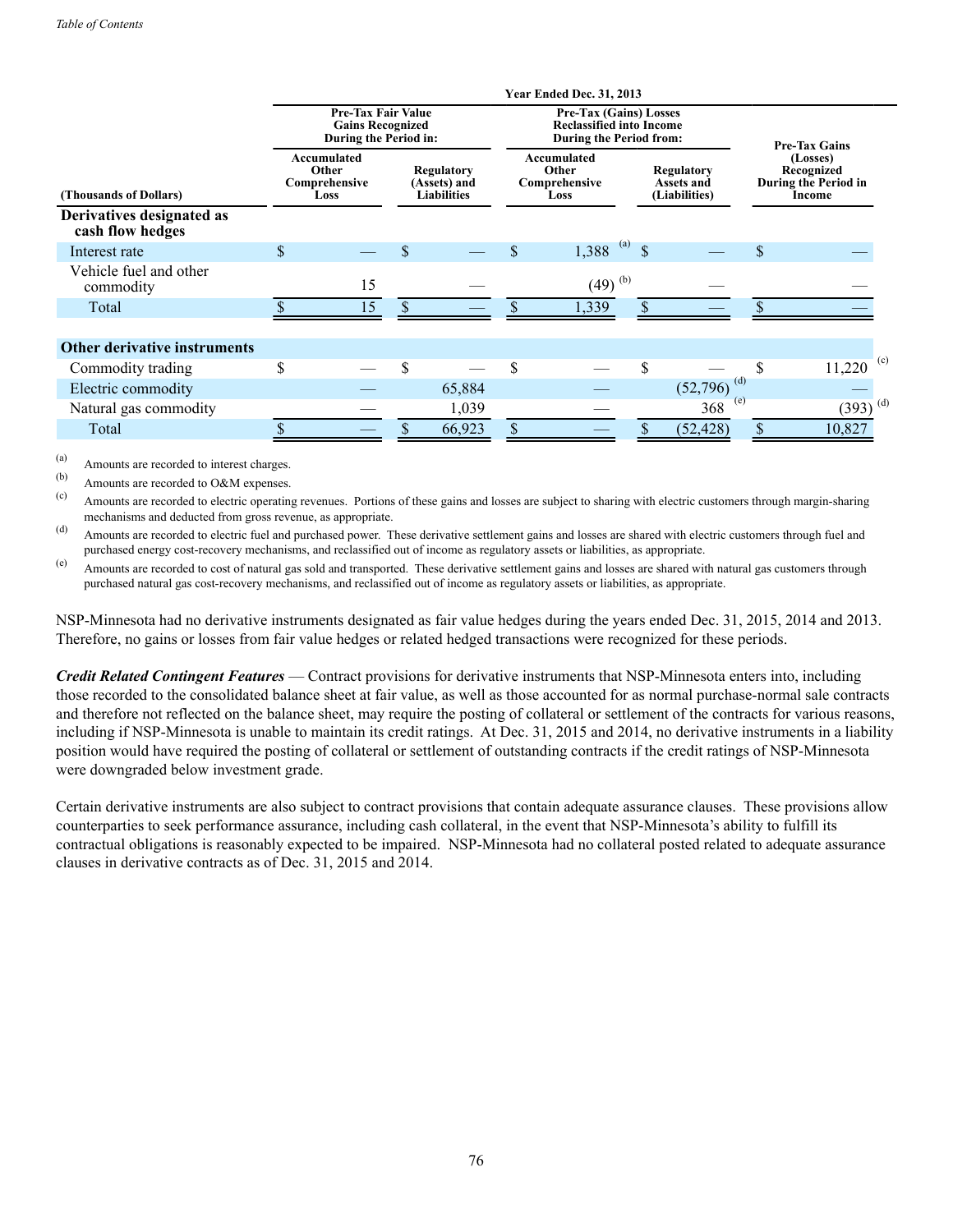*Recurring Fair Value Measurements* — The following table presents for each of the fair value hierarchy levels, NSP-Minnesota's derivative assets and liabilities measured at fair value on a recurring basis at Dec. 31, 2015:

|                                             | Dec. 31, 2015     |         |                           |         |                           |         |                           |        |                           |              |                    |              |
|---------------------------------------------|-------------------|---------|---------------------------|---------|---------------------------|---------|---------------------------|--------|---------------------------|--------------|--------------------|--------------|
|                                             | <b>Fair Value</b> |         |                           |         | <b>Fair Value</b>         |         |                           |        | Counterparty              |              |                    |              |
| (Thousands of Dollars)                      |                   | Level 1 |                           | Level 2 |                           | Level 3 | <b>Total</b>              |        | Netting $(b)$             |              |                    | <b>Total</b> |
| <b>Current derivative assets</b>            |                   |         |                           |         |                           |         |                           |        |                           |              |                    |              |
| Other derivative instruments:               |                   |         |                           |         |                           |         |                           |        |                           |              |                    |              |
| Commodity trading                           | \$                | 88      | S                         | 10,269  | <sup>\$</sup>             | 1,250   | $\mathcal{S}$             | 11,607 | $\mathbb{S}$              | $(5,542)$ \$ |                    | 6,065        |
| Electric commodity                          |                   |         |                           |         |                           | 12,441  |                           | 12,441 |                           | (167)        |                    | 12,274       |
| Natural gas commodity                       |                   |         |                           | 128     |                           |         |                           | 128    |                           | (6)          |                    | 122          |
| Total current derivative assets             | \$                | 88      | $\boldsymbol{\mathsf{S}}$ | 10,397  | $\boldsymbol{\mathsf{S}}$ | 13,691  | $\boldsymbol{\mathsf{S}}$ | 24,176 | $\boldsymbol{\mathsf{S}}$ | (5,715)      |                    | 18,461       |
| PPAs <sup>(a)</sup>                         |                   |         |                           |         |                           |         |                           |        |                           |              |                    | 480          |
| Current derivative instruments              |                   |         |                           |         |                           |         |                           |        |                           |              | \$                 | 18,941       |
| <b>Noncurrent derivative assets</b>         |                   |         |                           |         |                           |         |                           |        |                           |              |                    |              |
| Other derivative instruments:               |                   |         |                           |         |                           |         |                           |        |                           |              |                    |              |
| Commodity trading                           | \$                |         | S                         | 27,399  | \$                        |         | <sup>\$</sup>             | 27,399 | \$                        | (6, 555)     | -\$                | 20,844       |
| Total noncurrent derivative assets          | $\overline{\$}$   |         | \$                        | 27,399  | \$                        |         | \$                        | 27,399 | $\mathbf{\hat{S}}$        | (6, 555)     |                    | 20,844       |
| PPAs <sup>(a)</sup>                         |                   |         |                           |         |                           |         |                           |        |                           |              |                    | 1,490        |
| Noncurrent derivative instruments           |                   |         |                           |         |                           |         |                           |        |                           |              | \$                 | 22,334       |
| <b>Current derivative liabilities</b>       |                   |         |                           |         |                           |         |                           |        |                           |              |                    |              |
| Derivatives designated as cash flow hedges: |                   |         |                           |         |                           |         |                           |        |                           |              |                    |              |
| Vehicle fuel and other commodity            | \$                |         | $\mathcal{S}$             | 113     | $\mathcal{S}$             |         | $\mathcal{S}$             | 113    | $\mathcal{S}$             |              | $\mathbf{\hat{S}}$ | 113          |
| Other derivative instruments:               |                   |         |                           |         |                           |         |                           |        |                           |              |                    |              |
| Commodity trading                           |                   | 118     |                           | 7,541   |                           | 554     |                           | 8,213  |                           | (6,580)      |                    | 1,633        |
| Electric commodity                          |                   |         |                           |         |                           | 167     |                           | 167    |                           | (167)        |                    |              |
| Natural gas commodity                       |                   |         |                           | 1,362   |                           |         |                           | 1,362  |                           | (6)          |                    | 1,356        |
| Total current derivative liabilities        | \$                | 118     | <sup>\$</sup>             | 9,016   | $\mathcal{S}$             | 721     | \$                        | 9,855  | S                         | (6,753)      |                    | 3,102        |
| PPAs <sup>(a)</sup>                         |                   |         |                           |         |                           |         |                           |        |                           |              |                    | 14,109       |
| Current derivative instruments              |                   |         |                           |         |                           |         |                           |        |                           |              | \$                 | 17,211       |
| <b>Noncurrent derivative liabilities</b>    |                   |         |                           |         |                           |         |                           |        |                           |              |                    |              |
| Other derivative instruments:               |                   |         |                           |         |                           |         |                           |        |                           |              |                    |              |
| Commodity trading                           | \$                |         | \$                        | 19,865  | \$                        |         | <sup>\$</sup>             | 19,865 | \$                        | (9,780)      | $\mathbb{S}$       | 10,085       |
| Total noncurrent derivative liabilities     | $\overline{\$}$   |         | \$                        | 19,865  | $\overline{\mathcal{S}}$  |         | $\mathbf{\hat{S}}$        | 19,865 | $\mathbf S$               | (9,780)      |                    | 10,085       |
| PPAs <sup>(a)</sup>                         |                   |         |                           |         |                           |         |                           |        |                           |              |                    | 118,128      |
| Noncurrent derivative instruments           |                   |         |                           |         |                           |         |                           |        |                           |              |                    | \$128,213    |

(a) In 2003, as a result of implementing new guidance on the normal purchase exception for derivative accounting, NSP-Minnesota began recording several long-term PPAs at fair value due to accounting requirements related to underlying price adjustments. As these purchases are recovered through normal regulatory recovery mechanisms in the respective jurisdictions, the changes in fair value for these contracts were offset by regulatory assets and liabilities. During 2006, NSP-Minnesota qualified these contracts under the normal purchase exception. Based on this qualification, the contracts are no longer adjusted to fair value and the previous carrying value of these contracts will be amortized over the remaining contract lives along with the offsetting regulatory assets and liabilities.

(b) NSP-Minnesota nets derivative instruments and related collateral in its consolidated balance sheet when supported by a legally enforceable master netting agreement, and all derivative instruments and related collateral amounts were subject to master netting agreements at Dec. 31, 2015. At Dec. 31, 2015, derivative assets and liabilities include no obligations to return cash collateral and rights to reclaim cash collateral of \$4.3 million. The counterparty netting amounts presented exclude settlement receivables and payables and non-derivative amounts that may be subject to the same master netting agreements.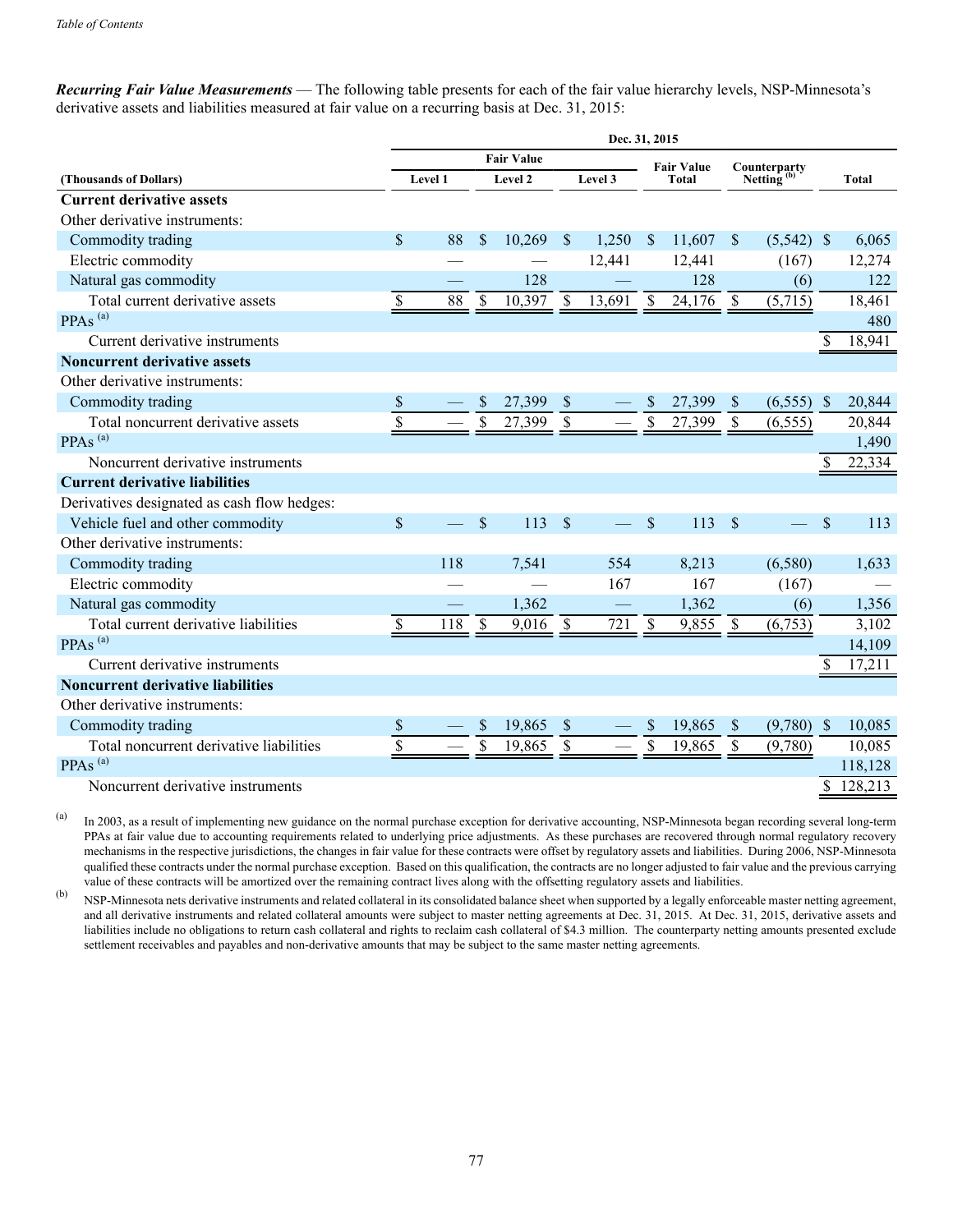The following table presents for each of the fair value hierarchy levels, NSP-Minnesota's derivative assets and liabilities measured at fair value on a recurring basis at Dec. 31, 2014:

| Dec. 31, 2014             |                               |                           |        |                      |        |                          |        |                          |            |                          |                              |
|---------------------------|-------------------------------|---------------------------|--------|----------------------|--------|--------------------------|--------|--------------------------|------------|--------------------------|------------------------------|
| <b>Fair Value</b>         |                               |                           |        |                      |        |                          |        |                          |            |                          |                              |
|                           |                               |                           |        |                      |        | Total                    |        | Netting <sup>(D</sup>    |            |                          | <b>Total</b>                 |
|                           |                               |                           |        |                      |        |                          |        |                          |            |                          |                              |
|                           |                               |                           |        |                      |        |                          |        |                          |            |                          |                              |
|                           |                               | $\mathbf{\$}$             | 14,326 | <sup>\$</sup>        | 4,732  | $\sqrt{S}$               | 19,058 | $\mathbf{\$}$            |            |                          | 15,818                       |
|                           |                               |                           |        |                      | 37,051 |                          | 37,051 |                          |            |                          | 35,539                       |
|                           |                               |                           |        |                      |        |                          |        |                          | (4)        |                          | 291                          |
| \$                        |                               | \$                        | 14,621 | S                    | 41,783 | <sup>\$</sup>            | 56,404 | \$                       | (4,756)    |                          | 51,648                       |
|                           |                               |                           |        |                      |        |                          |        |                          |            |                          | 8,516                        |
|                           |                               |                           |        |                      |        |                          |        |                          |            | \$                       | 60,164                       |
|                           |                               |                           |        |                      |        |                          |        |                          |            |                          |                              |
|                           |                               |                           |        |                      |        |                          |        |                          |            |                          |                              |
| \$                        |                               | <sup>S</sup>              | 17,617 | <sup>S</sup>         |        | <sup>\$</sup>            | 17,617 | <sup>\$</sup>            |            |                          | 13,466                       |
|                           |                               | $\overline{\$}$           | 17,617 | $\mathsf{\$}$        |        | $\overline{\mathcal{S}}$ | 17,617 | $\mathbf S$              | (4,151)    |                          | 13,466                       |
|                           |                               |                           |        |                      |        |                          |        |                          |            |                          | 1,968                        |
|                           |                               |                           |        |                      |        |                          |        |                          |            | \$                       | 15,434                       |
|                           |                               |                           |        |                      |        |                          |        |                          |            |                          |                              |
|                           |                               |                           |        |                      |        |                          |        |                          |            |                          |                              |
| \$                        |                               | \$                        | 65     | $\mathcal{S}$        |        | \$                       | 65     | $\mathbf{\hat{s}}$       |            | \$                       | 65                           |
|                           |                               |                           |        |                      |        |                          |        |                          |            |                          |                              |
|                           |                               |                           | 7,974  |                      |        |                          | 7,974  |                          | (7, 974)   |                          |                              |
|                           |                               |                           |        |                      | 1,512  |                          | 1,512  |                          | (1, 512)   |                          |                              |
| $\boldsymbol{\mathsf{S}}$ |                               | $\boldsymbol{\mathsf{S}}$ | 8,039  | $\sqrt{\frac{2}{5}}$ | 1,512  | $\sqrt{\frac{2}{5}}$     |        |                          | (9, 486)   |                          | $\overline{65}$              |
|                           |                               |                           |        |                      |        |                          |        |                          |            |                          | 12,229                       |
|                           |                               |                           |        |                      |        |                          |        |                          |            | $\mathbf{\hat{S}}$       | 12,294                       |
|                           |                               |                           |        |                      |        |                          |        |                          |            |                          |                              |
|                           |                               |                           |        |                      |        |                          |        |                          |            |                          |                              |
| \$                        |                               | \$                        | 56     | \$                   |        | \$                       | 56     | \$                       |            | \$                       | 56                           |
|                           |                               |                           |        |                      |        |                          |        |                          |            |                          |                              |
|                           |                               |                           | 6,890  |                      |        |                          | 6,890  |                          | (6,033)    |                          | 857                          |
| \$                        |                               | \$                        | 6,946  | $\mathcal{S}$        |        | \$                       | 6,946  | $\mathsf{\$}$            | (6,033)    |                          | 913                          |
|                           |                               |                           |        |                      |        |                          |        |                          |            |                          | 134,123                      |
|                           |                               |                           |        |                      |        |                          |        |                          |            | \$                       | 135,036                      |
|                           | \$<br>$\overline{\mathbb{S}}$ | Level 1                   |        | Level 2<br>295       |        | Level 3                  |        | <b>Fair Value</b><br>295 | $9,551$ \$ | Counterparty<br>(1, 512) | $(3,240)$ \$<br>$(4,151)$ \$ |

(a) In 2003, as a result of implementing new guidance on the normal purchase exception for derivative accounting, NSP-Minnesota began recording several long-term PPAs at fair value due to accounting requirements related to underlying price adjustments. As these purchases are recovered through normal regulatory recovery mechanisms in the respective jurisdictions, the changes in fair value for these contracts were offset by regulatory assets and liabilities. During 2006, NSP-Minnesota qualified these contracts under the normal purchase exception. Based on this qualification, the contracts are no longer adjusted to fair value and the previous carrying value of these contracts will be amortized over the remaining contract lives along with the offsetting regulatory assets and liabilities.

(b) NSP-Minnesota nets derivative instruments and related collateral in its consolidated balance sheet when supported by a legally enforceable master netting agreement, and all derivative instruments and related collateral amounts were subject to master netting agreements at Dec. 31, 2014. At Dec. 31, 2014, derivative assets and liabilities include no obligations to return cash collateral and rights to reclaim cash collateral of \$6.6 million. The counterparty netting amounts presented exclude settlement receivables and payables and non-derivative amounts that may be subject to the same master netting agreements.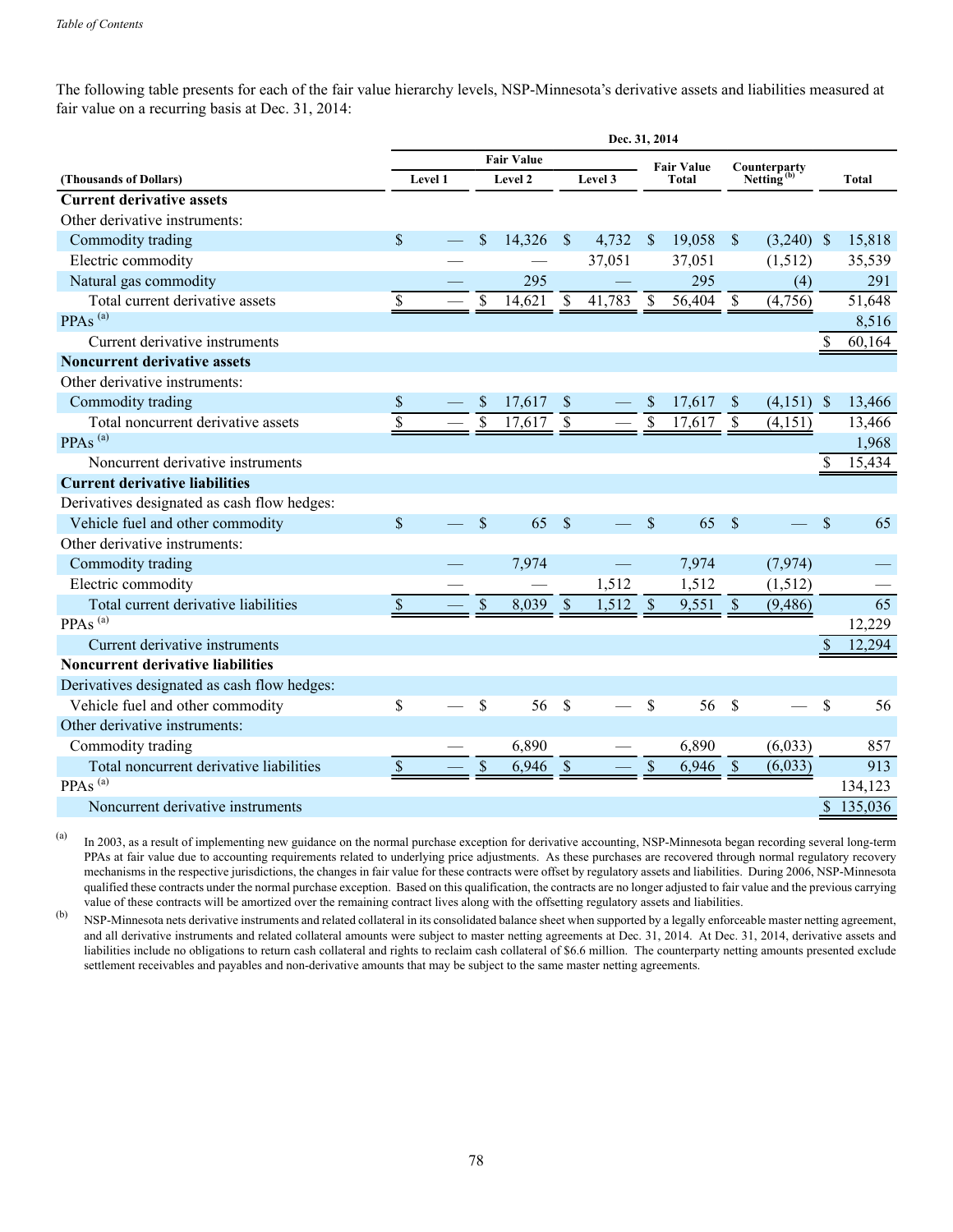|                                                                | <b>Year Ended Dec. 31</b> |          |  |           |  |           |  |  |  |  |
|----------------------------------------------------------------|---------------------------|----------|--|-----------|--|-----------|--|--|--|--|
| (Thousands of Dollars)                                         |                           | 2015     |  | 2014      |  | 2013      |  |  |  |  |
| Balance at Jan. 1                                              | \$                        | 40,271   |  | 31,727    |  | 16,649    |  |  |  |  |
| Purchases                                                      |                           | 40,288   |  | 84,762    |  | 51,541    |  |  |  |  |
| <b>Settlements</b>                                             |                           | (38,050) |  | (101,690) |  | (45, 199) |  |  |  |  |
| Transfers out of Level 3                                       |                           |          |  | (1,093)   |  |           |  |  |  |  |
| Net transactions recorded during the period:                   |                           |          |  |           |  |           |  |  |  |  |
| Gains recognized in earnings <sup>(a)</sup>                    |                           | 1,533    |  | 10,692    |  | 3,947     |  |  |  |  |
| (Losses) gains recognized as regulatory assets and liabilities |                           | (31,072) |  | 15,873    |  | 4,789     |  |  |  |  |
| Balance at Dec. 31                                             |                           | 12,970   |  | 40,271    |  | 31,727    |  |  |  |  |

The following table presents the changes in Level 3 commodity derivatives for the years ended Dec. 31, 2015, 2014 and 2013:

These amounts relate to commodity derivatives held at the end of the period.

NSP-Minnesota recognizes transfers between levels as of the beginning of each period. There were no transfers of amounts between levels for derivative instruments for the years ended Dec. 31, 2015 and 2013. The transfer of amounts from Level 3 to Level 2 in the year ended Dec. 31, 2014 was due to the valuation of certain long-term derivative contracts for which observable commodity pricing forecasts became a more significant input during the period.

# *Fair Value of Long-Term Debt*

As of Dec. 31, 2015 and 2014, other financial instruments for which the carrying amount did not equal fair value were as follows:

|                                           | 2015               |                   | 2014               |                   |
|-------------------------------------------|--------------------|-------------------|--------------------|-------------------|
| (Thousands of Dollars)                    | Carrving<br>Amount | <b>Fair Value</b> | Carrying<br>Amount | <b>Fair Value</b> |
| Long-term debt, including current portion |                    | .080<br>4.917     | 188,682<br>Ф.      | .803              |

The fair value of NSP-Minnesota's long-term debt is estimated based on recent trades and observable spreads from benchmark interest rates for similar securities. The fair value estimates are based on information available to management as of Dec. 31, 2015 and 2014, and given the observability of the inputs to these estimates, the fair values presented for long-term debt have been assigned a Level 2.

### **10. Rate Matters**

# *Pending and Recently Concluded Regulatory Proceedings — MPUC*

*Minnesota 2014 Multi-Year Electric Rate Case* — In November 2013, NSP-Minnesota filed a two-year electric rate case with the MPUC. The rate case was based on a ROE of 10.25 percent, a 52.5 percent equity ratio, a 2014 average electric rate base of \$6.67 billion and an additional average rate base of \$412 million in 2015. The NSP-Minnesota electric rate case initially reflected a requested increase in revenues of approximately \$193 million, or 6.9 percent, in 2014 and an additional \$98 million, or 3.5 percent, in 2015. The request included a proposed rate moderation plan. In December 2013, the MPUC approved interim rates of \$127 million, effective Jan. 3, 2014, subject to refund. In 2014, NSP-Minnesota revised its requested rate increase to \$115.3 million for 2014 and to \$106.0 million for 2015, for a total combined unadjusted increase of \$221.3 million.

In May 2015, the MPUC ordered a total increase of \$166.1 million, or 5.9 percent, consisting of \$58.9 million and \$125.2 million in 2014 and 2015, respectively, and an \$18.0 million adjustment related to disallowance of certain Monticello LCM/EPU costs. The MPUC also approved a three-year, decoupling pilot with a 3 percent cap on base revenue for the residential and small commercial and industrial classes, based on actual sales, effective Jan. 1, 2016. The decoupling mechanism would eliminate the impact of changes in electric sales due to conservation and weather variability for these classes.

In July 2015, the MPUC deliberated on requests for reconsideration and determined the Monticello EPU project was not yet used-anduseful, as final approval related to the full EPU uprate condition had not been received from the NRC as of June 30, 2015. As a result, \$13.8 million was excluded from final rates. Monticello subsequently received final NRC compliance approval in July 2015. The MPUC also approved 2015 interim rates effective March 3, 2015 and stated that the 2014 interim rate refund obligation be netted against the 2015 interim rate revenue under-collections.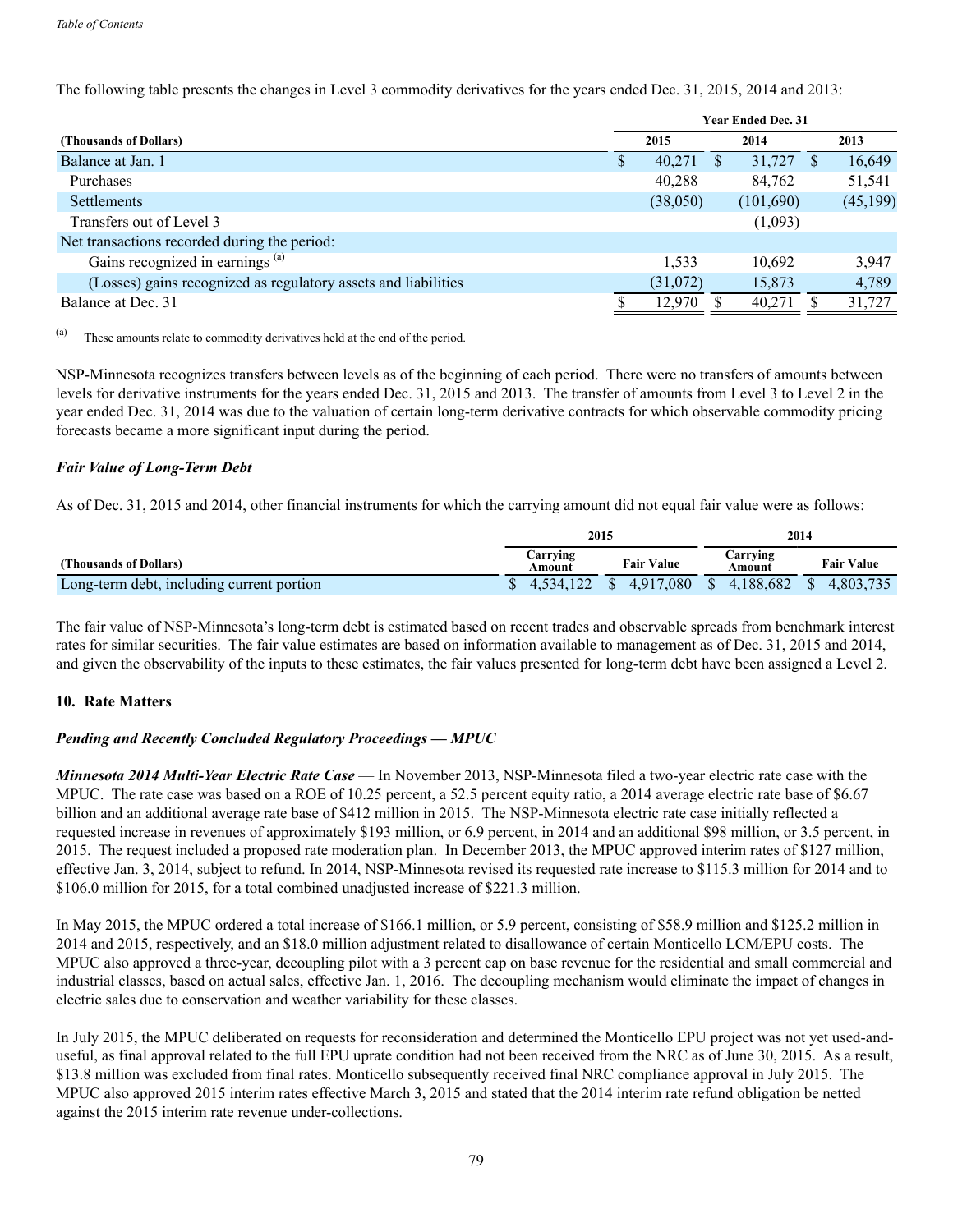The MPUC's decisions resulted in a total estimated 2014 and 2015 annual rate increase of \$149.4 million, or 5.3 percent.

The following table outlines the impact of the MPUC's July decision:

| (Millions of Dollars)                                 | <b>MPUC July</b><br><b>Decision</b> |
|-------------------------------------------------------|-------------------------------------|
| 2014 and 2015 step increase - based on MPUC May order | 166.1                               |
| Reconsideration/clarification adjustments:            |                                     |
| 2015 Monticello EPU used-and-useful adjustment        | (13.8)                              |
| 2014 property tax final true-up                       | (3.1)                               |
| Other, net                                            | 0.2                                 |
| Total 2014 and 2015 step increase                     | 149.4                               |
| Impact of interim rate effective March 3, 2015        | (3.6)                               |
| <b>Estimated revenue impact</b>                       | 145.8                               |

*NSP-Minnesota – Minnesota 2016 Multi-Year Electric Rate Case* — In November 2015, NSP-Minnesota filed a three-year electric rate case with the MPUC. The rate case is based on a requested ROE of 10.0 percent and a 52.50 percent equity ratio. The request is detailed in the table below.

| <b>Request (Millions of Dollars)</b> | 2016 |         | 2017    | 2018   |
|--------------------------------------|------|---------|---------|--------|
| Rate request                         |      | 194.6   | 52.1    | 50.4   |
| Increase percentage                  |      | $6.4\%$ | $1.7\%$ | $.7\%$ |
| Interim request                      |      | 163.7   | 44.9    | N/A    |
| Rate base                            |      | 7,800   | 7.700   | 7,700  |

NSP-Minnesota also proposed a five-year alternative plan that would extend the rate plan two additional years.

In addition, NSP-Minnesota has requested the MPUC encourage parties to engage in a formal mediation type procedure as outlined by Minnesota's rate case statute which may streamline the settlement process.

In December 2015, the MPUC approved interim rates for 2016. The MPUC deferred making a decision on incremental interim rates for 2017 and indicated that NSP-Minnesota could bring back its request in the fourth quarter of 2016. The MPUC also required NSP-Minnesota to file supplemental direct testimony addressing costs associated with the LCM at the PI nuclear plant. NSP-Minnesota filed supplemental testimony in January 2016 demonstrating that the capital work at PI, including the LCM, is required during the rate case period, higher costs associated with the LCM are necessary to operate the plant through the end of its licensed life and recovery of these costs will result in reasonably priced energy for customers.

The major components of the requested rate increase are summarized below:

| (Millions of Dollars)            | 2016         | 2017 |        |                    | 2018  | Total |        |
|----------------------------------|--------------|------|--------|--------------------|-------|-------|--------|
| 2014 multi-year rate case items: |              |      |        |                    |       |       |        |
| Excess depreciation reserve      | \$<br>26.0 S |      | 51.0 S |                    |       | S     | 77.0   |
| DOE settlement                   | 25.7         |      |        |                    |       |       | 25.7   |
| Monticello LCM/EPU               | 11.2         |      | (1.6)  |                    | (1.5) |       | 8.1    |
|                                  | 62.9         |      | 49.4   |                    | (1.5) |       | 110.8  |
| Additional items:                |              |      |        |                    |       |       |        |
| Capital investments              | 128.7        |      | 12.8   |                    | 44.6  |       | 186.1  |
| Property taxes                   | 30.2         |      | 7.6    |                    | 5.2   |       | 43.0   |
| NOL carryforwards                | (6.3)        |      | (24.5) |                    | (6.5) |       | (37.3) |
| Other costs                      | (20.9)       |      | 6.8    |                    | 8.6   |       | (5.5)  |
|                                  | 131.7        |      | 2.7    |                    | 51.9  |       | 186.3  |
|                                  |              |      |        |                    |       |       |        |
| <b>Total rate request</b>        | 194.6        |      | 52.1   | $\mathbf{\hat{S}}$ | 50.4  | \$    | 297.1  |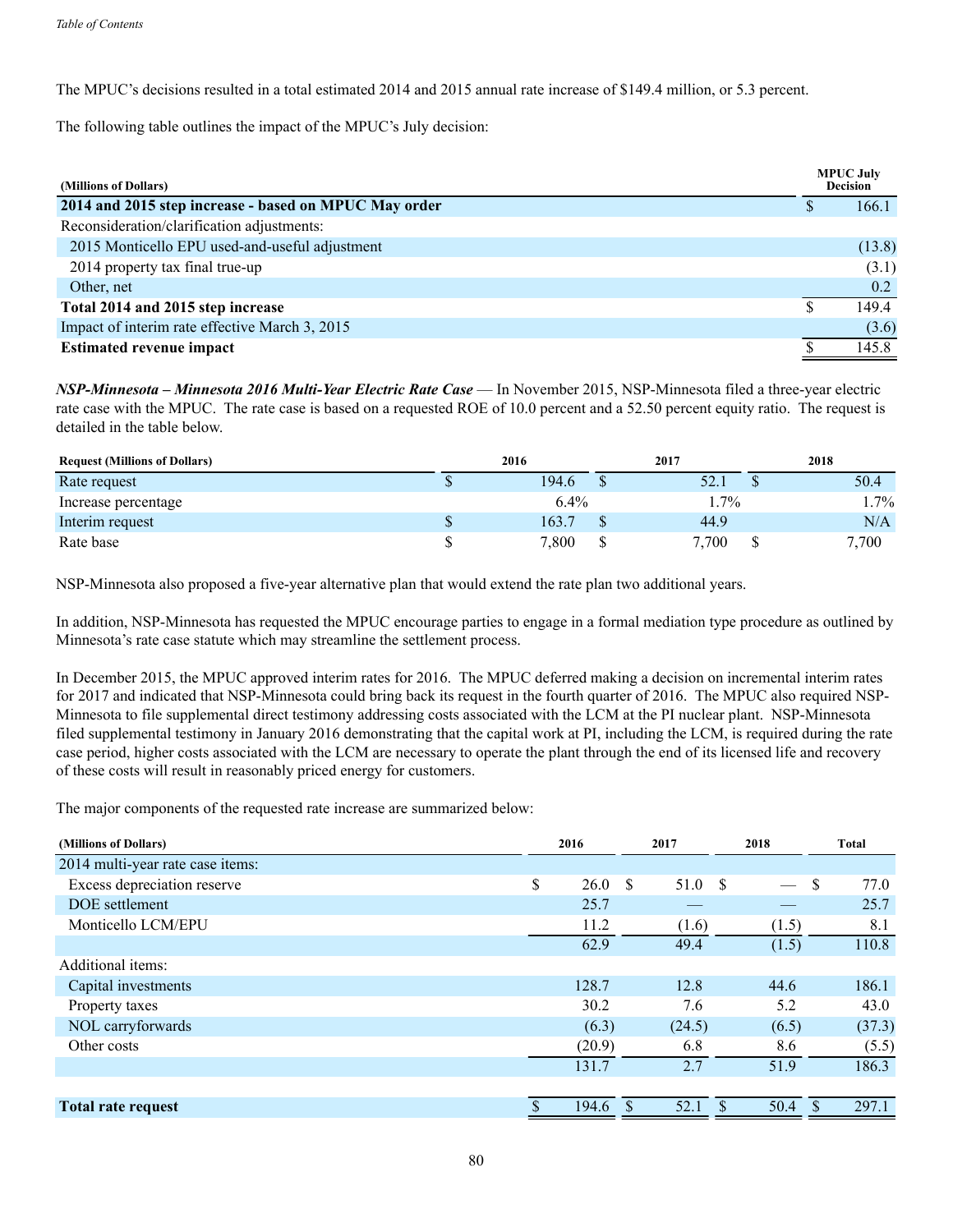The next steps in the procedural schedule are expected to be as follows:

- Intervenors' direct testimony June 14, 2016;
- Rebuttal testimony Aug. 9, 2016;
- Surrebuttal testimony Sept. 16, 2016;
- Settlement conference Sept. 26, 2016;
- Evidentiary hearing Oct. 4-7, 2016;
- ALJ report Feb. 21, 2017; and
- MPUC order June 1, 2017.

*Nuclear Project Prudence Investigation* — In 2013, NSP-Minnesota completed the Monticello LCM/EPU project. The multi-year project extended the life of the facility and increased the capacity from 600 to 671 MW. The Monticello LCM/EPU project expenditures were approximately \$665 million. Total capitalized costs were approximately \$748 million, which includes AFUDC. In 2008, project expenditures were initially estimated at approximately \$320 million, excluding AFUDC.

In 2013, the MPUC initiated an investigation to determine whether the final costs for the Monticello LCM/EPU project were prudent.

In March 2015, the MPUC voted to allow for full recovery, including a return, on approximately \$415 million of the total plant costs (inclusive of AFUDC), but only allow recovery of the remaining \$333 million of costs with no return on this portion of the investment over the remaining life of the plant. Further, the MPUC determined that only 50 percent of the investment was considered used-anduseful for 2014. As a result of these determinations, Xcel Energy recorded an estimated pre-tax loss of \$129 million in the first quarter of 2015, after which the remaining book value of the Monticello project represented the present value of the estimated future cash flows.

*NSP-Minnesota – 2016 TCR Filing* — In October 2015, NSP-Minnesota submitted its 2016 TCR filing with the MPUC, requesting recovery of \$19.2 million of 2016 transmission investment costs not included in electric base rates. This filing included an option to keep approximately \$59.1 million of revenue requirements associated with two CapX2020 projects completed in 2015 within the TCR rider or to include these revenue requirements in electric base rates during the interim rate implementation of the next electric rate case. In November 2015, NSP-Minnesota submitted an update to its TCR filing in which it confirmed that it was requesting the MPUC approve keeping the two CapX2020 projects in the TCR rider, increasing the revenue requirements to \$78.3 million, until the conclusion of the 2016 Minnesota electric rate case.

# *Recently Concluded Regulatory Proceedings — SDPUC*

*NSP-Minnesota – South Dakota Infrastructure Rider* — In December 2015, the SDPUC approved recovery of \$10.2 million through the infrastructure rider effective beginning Jan. 1, 2016. As part of the South Dakota 2015 electric rate case, the infrastructure rider was refreshed with new projects and was also expanded as a mechanism to allow for possible recovery of other investments related to generation, transmission, and distribution.

# **Electric, Purchased Gas and Resource Adjustment Clauses**

*CIP and CIP Rider* — In December 2012, the MPUC approved reductions to the CIP financial incentive mechanisms effective for the 2013 through 2015 program years and in 2015 extended the mechanisms to the 2016 program year. The estimated average annual electric and natural gas incentives are \$30.6 million and \$3.6 million, respectively, based on the approved savings goals.

CIP expenses are recovered through base rates and a rider that is adjusted annually.

- In July 2015, the MPUC approved NSP-Minnesota's 2014 CIP electric and natural gas financial incentives totaling \$40.1 million and \$5.8 million, respectively.
- In addition, the MPUC approved NSP-Minnesota's proposed 2015 to 2016 electric and natural gas CIP riders. NSP-Minnesota estimates 2016 recovery of \$21.5 million of electric CIP expenses and \$9.2 million of natural gas CIP expenses.
- This proposed recovery through the riders is in addition to an estimated \$86.9 million and \$3.7 million through electric and gas base rates, respectively.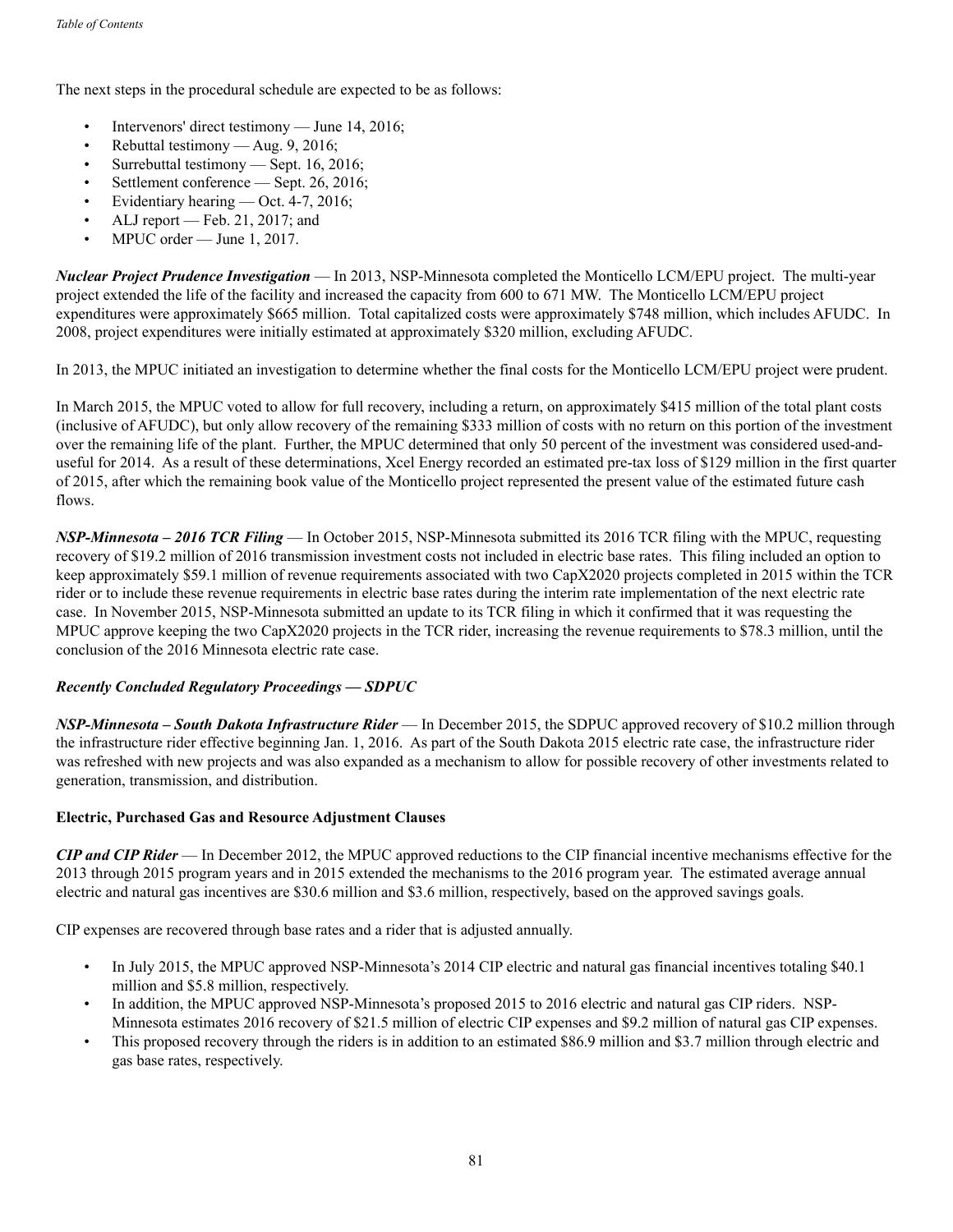*NSP-Minnesota – Gas Utility Infrastructure Cost (GUIC) Rider* — In October 2015, NSP-Minnesota filed the GUIC rider with the MPUC for approval to recover the cost of natural gas infrastructure investments in Minnesota to improve safety and reliability. Costs include funding for pipeline assessments as well as deferred costs from NSP-Minnesota's existing sewer separation and pipeline integrity management programs. Sewer separation costs stem from the inspection of sewer lines and the redirection of gas pipes in the event their paths are in conflict. NSP-Minnesota requested recovery of approximately \$15.5 million from Minnesota gas utility customers beginning April 1, 2016. This request includes \$1.9 million in over-recovery from 2015 and \$4.5 million of deferred sewer separation and integrity management costs which is the 2016 portion of a five year amortization.

An MPUC decision is expected in the second half of 2016.

# *Pending Regulatory Proceedings — FERC*

*MISO ROE Complaints/ROE Adder* — In November 2013, a group of customers filed a complaint at the FERC against MISO TOs, including NSP-Minnesota and NSP-Wisconsin. The complaint argued for a reduction in the ROE in transmission formula rates in the MISO region from 12.38 percent to 9.15 percent, a prohibition on capital structures in excess of 50 percent equity, and the removal of ROE adders (including those for RTO membership and being an independent transmission company), effective Nov. 12, 2013.

Subsequently, the FERC adopted a new ROE methodology, which requires electric utilities to use a two-step discounted cash flow analysis that incorporates both short-term and long-term growth projections to estimate the cost of equity.

The ROE complaint was set for full hearing procedures. The complainants and intervenors filed testimony recommending a ROE between 8.67 percent and 9.54 percent. The FERC staff recommended a ROE of 8.68 percent. The MISO TOs recommended a ROE not less than 10.8 percent. In December 2015, an ALJ initial decision was issued recommending a ROE of 10.32 percent. Briefs on exceptions challenging the ALJ recommendation were filed in January 2016. A FERC order is expected to be issued later in 2016.

Certain MISO TOs separately requested FERC approval of a 50 basis point ROE adder for RTO membership, which was approved effective Jan. 6, 2015, subject to the outcome of the ROE complaint. The total ROE, including the RTO membership adder, may not exceed the top of the discounted cash flow range under the new ROE methodology. Certain intervenors sought rehearing of the FERC order granting the ROE adder and FERC action is pending.

In February 2015, certain intervenors filed a second complaint to reduce the MISO region ROE to 8.67 percent, prior to an adder. FERC set the second complaint for hearings, and established a refund effective date of Feb. 12, 2015. The complainants and intervenors filed direct testimony in September 2015, the MISO TOs filed answering testimony in October 2015 and FERC staff filed testimony in November 2015. In January 2016, all parties updated their ROE analyses. The complainants and intervenors recommended ROEs between 8.72 percent and 9.32 percent while FERC staff recommended a ROE of 8.78 percent. The MISO TOs recommended a ROE of 10.96 percent. Hearings were held before an ALJ in February 2016. An ALJ initial decision is expected in June 2016 with a FERC decision expected in late 2016 or 2017.

NSP-Minnesota recorded a current liability representing the current best estimate of a refund obligation associated with the new ROE, including the RTO membership adder, as of Dec. 31, 2015. The new FERC ROE methodology is estimated to reduce transmission revenue, net of expense, between \$8 million and \$10 million annually for the NSP System.

# **11. Commitments and Contingencies**

#### **Commitments**

*Fuel Contracts* — NSP-Minnesota has entered into various long-term commitments for the purchase and delivery of a significant portion of its current coal, nuclear fuel and natural gas requirements. These contracts expire in various years between 2016 and 2033. NSP-Minnesota is required to pay additional amounts depending on actual quantities shipped under these agreements.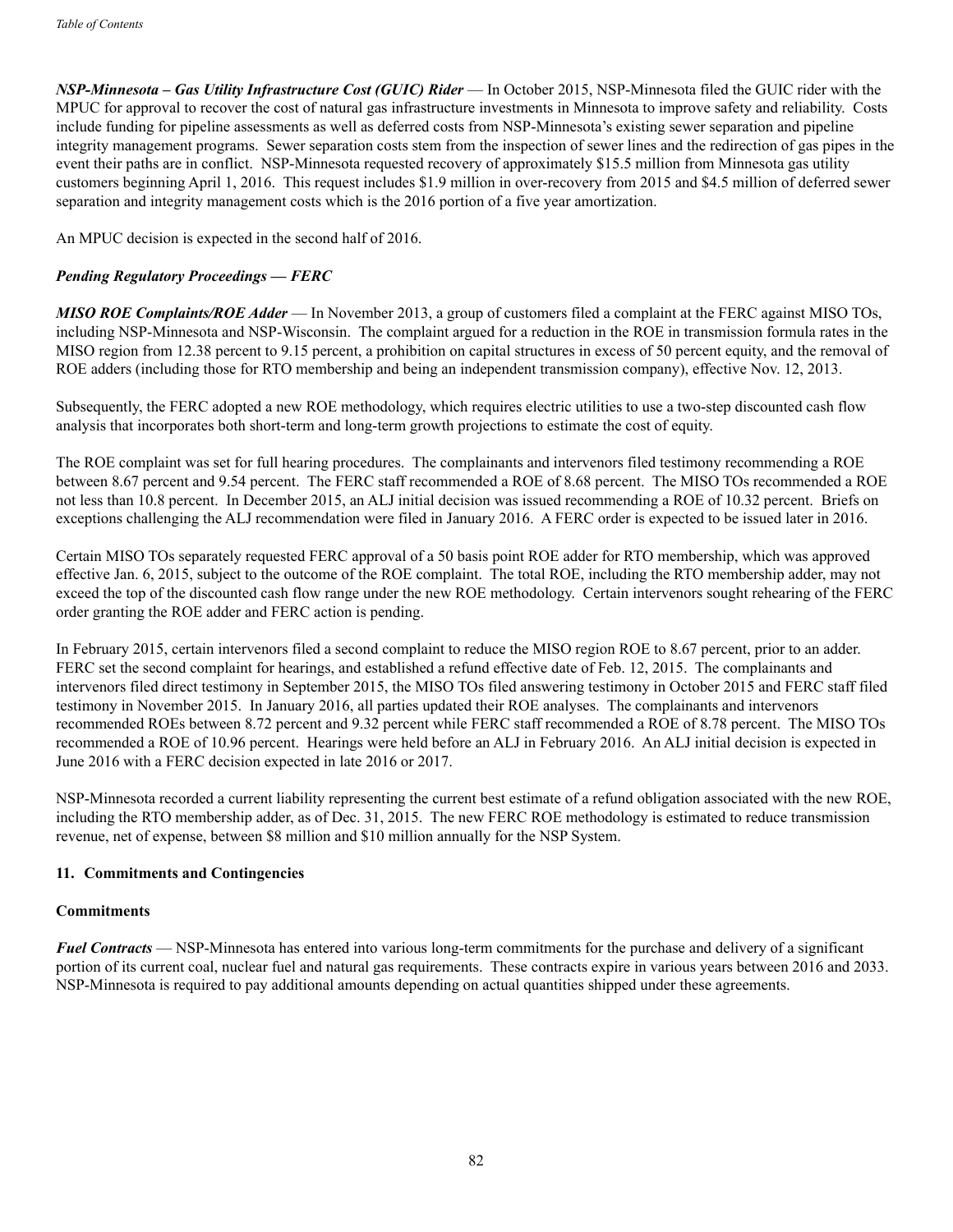# The estimated minimum purchases for NSP-Minnesota under these contracts as of Dec. 31, 2015, are as follows:

| (Millions of Dollars) | Coal  |               | <b>Nuclear fuel</b> |     | Natural gas<br>supply |    | Natural gas<br>storage and<br>transportation |
|-----------------------|-------|---------------|---------------------|-----|-----------------------|----|----------------------------------------------|
| 2016                  | 273.4 | <sup>\$</sup> | 112.2               | - S | 35.0                  | -S | 99.9                                         |
| 2017                  | 141.9 |               | 112.3               |     | 2.5                   |    | 84.7                                         |
| 2018                  | 106.8 |               | 62.7                |     |                       |    | 43.5                                         |
| 2019                  |       |               | 124.1               |     |                       |    | 38.1                                         |
| 2020                  |       |               | 46.9                |     |                       |    | 27.9                                         |
| Thereafter            |       |               | 599.2               |     |                       |    | 185.0                                        |
| Total <sup>(a)</sup>  | 522.1 |               | 1,057.4             |     | 37.5                  |    | 479.1                                        |

(a) Includes amounts allocated to NSP-Wisconsin through intercompany charges.

Additional expenditures for fuel and natural gas storage and transportation will be required to meet expected future electric generation and natural gas needs. NSP-Minnesota's risk of loss, in the form of increased costs from market price changes in fuel, is mitigated through the use of natural gas and energy cost-rate adjustment mechanisms, which provide for pass-through of most fuel, storage and transportation costs to customers.

*PPAs —* NSP-Minnesota has entered into PPAs with other utilities and energy suppliers with expiration dates through 2039 for purchased power to meet system load and energy requirements and meet operating reserve obligations. In general, these agreements provide for energy payments, based on actual energy delivered and capacity payments. Certain PPAs accounted for as executory contracts also contain minimum energy purchase commitments. Capacity and energy payments are typically contingent on the independent power producing entity meeting certain contract obligations, including plant availability requirements. Certain contractual payments are adjusted based on market indices. The effects of price adjustments on our financial results are mitigated through purchased energy cost recovery mechanisms.

Included in electric fuel and purchased power expenses for PPAs, accounted for as executory contracts, were payments for capacity of \$104.4 million, \$107.9 million and \$106.0 million in 2015, 2014 and 2013, respectively. At Dec. 31, 2015, the estimated future payments for capacity and energy that NSP-Minnesota is obligated to purchase pursuant to these executory contracts, subject to availability, are as follows:

| (Millions of Dollars) | Capacity |       |    | Energy <sup>(a)</sup> |
|-----------------------|----------|-------|----|-----------------------|
| 2016                  | Φ        | 89.7  | J. | 81.6                  |
| 2017                  |          | 83.5  |    | 87.3                  |
| 2018                  |          | 52.8  |    | 93.2                  |
| 2019                  |          | 53.8  |    | 98.7                  |
| 2020                  |          | 54.8  |    | 105.4                 |
| Thereafter            |          | 310.5 |    | 662.5                 |
| Total <sup>(b)</sup>  |          | 645.1 |    | ,128.7                |

(a) Excludes contingent energy payments for renewable energy PPAs.<br>(b) Includes emounts allocated to NSB Wisconsin through intercompa

Includes amounts allocated to NSP-Wisconsin through intercompany charges.

Additional energy payments under these PPAs and PPAs accounted for as operating leases will be required to meet expected future electric demand.

*Leases* — NSP-Minnesota leases a variety of equipment and facilities used in the normal course of business. These leases, primarily for office space, railcars, generating facilities, trucks, aircraft, cars and power-operated equipment, are accounted for as operating leases. Total expenses under operating lease obligations were approximately \$78.9 million, \$81.0 million and \$79.6 million for 2015, 2014 and 2013, respectively. These expenses include capacity payments for PPAs accounted for as operating leases of \$61.5 million, \$61.0 million and \$59.1 million in 2015, 2014 and 2013, respectively, recorded to electric fuel and purchased power expenses.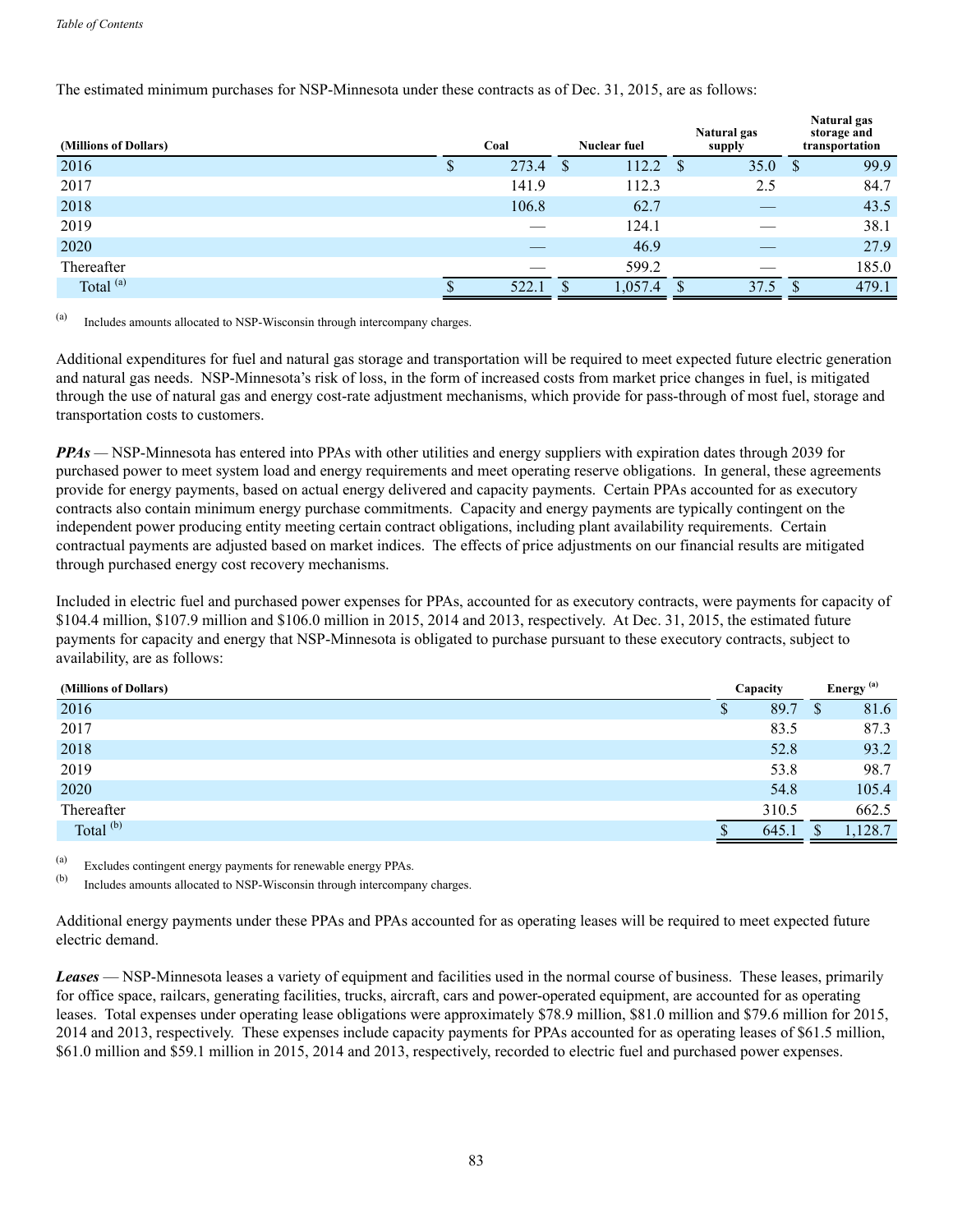Included in the future commitments under operating leases are estimated future capacity payments under PPAs that have been accounted for as operating leases in accordance with the applicable accounting guidance. Future commitments under all operating leases are:

| (Millions of Dollars) |              | Operating<br><b>Leases</b> | $PPA^{(a)(b)}$<br>Operating<br><b>Leases</b> | <b>Total</b><br>Operating<br><b>Leases</b> |         |
|-----------------------|--------------|----------------------------|----------------------------------------------|--------------------------------------------|---------|
| 2015                  | $\mathbf{D}$ | 7.7                        | 63.3                                         | <sup>S</sup>                               | 71.0    |
| 2016                  |              | 8.4                        | 64.4                                         |                                            | 72.8    |
| 2017                  |              | 8.2                        | 65.4                                         |                                            | 73.6    |
| 2018                  |              | 12.7                       | 82.3                                         |                                            | 95.0    |
| 2019                  |              | 7.8                        | 95.0                                         |                                            | 102.8   |
| Thereafter            |              | 65.2                       | 938.2                                        |                                            | 1,003.4 |

(a) Amounts do not include PPAs accounted for as executory contracts.

(b) PPA operating leases contractually expire through 2039.

*Variable Interest Entities* — The accounting guidance for consolidation of variable interest entities requires enterprises to consider the activities that most significantly impact an entity's financial performance, and power to direct those activities, when determining whether an enterprise is a variable interest entity's primary beneficiary.

*PPAs* — Under certain PPAs, NSP-Minnesota purchases power from independent power producing entities for which NSP-Minnesota is required to reimburse natural gas or biomass fuel costs, or to participate in tolling arrangements under which NSP-Minnesota procures the natural gas required to produce the energy that it purchases. These specific PPAs create a variable interest in the associated independent power producing entity.

NSP-Minnesota has determined that certain independent power producing entities are variable interest entities. NSP-Minnesota is not subject to risk of loss from the operations of these entities, and no significant financial support has been, or is in the future, required to be provided other than contractual payments for energy and capacity set forth in the PPAs.

NSP-Minnesota has evaluated each of these variable interest entities for possible consolidation, including review of qualitative factors such as the length and terms of the contract, control over O&M, control over dispatch of electricity, historical and estimated future fuel and electricity prices, and financing activities. NSP-Minnesota has concluded that these entities are not required to be consolidated in its consolidated financial statements because it does not have the power to direct the activities that most significantly impact the entities' economic performance. NSP-Minnesota had approximately 1,069 MW of capacity under long-term PPAs as of Dec. 31, 2015 and 2014 with entities that have been determined to be variable interest entities. These agreements have expiration dates through the year 2028.

*Guarantees* — Under NSP-Minnesota's railcar lease agreement, accounted for as an operating lease, NSP-Minnesota guarantees the lessor proceeds from sale of the leased assets at the end of the lease term will at least equal the guaranteed residual value. The guarantee issued by NSP-Minnesota limits its exposure to a maximum amount stated in the guarantee; however, NSP-Minnesota expects sale proceeds to exceed the guaranteed amount.

The following table presents the guarantee issued and outstanding for NSP-Minnesota:

|                                                                                                                              | Guarantee | ∑urrent  | Term or                | Triggering |
|------------------------------------------------------------------------------------------------------------------------------|-----------|----------|------------------------|------------|
|                                                                                                                              | Amount    | Exposure | <b>Expiration Date</b> | Event      |
| Guarantee of residual value of assets under the Bank of Tokyo-<br>Mitsubishi Capital Corporation Equipment Leasing Agreement | 4.8       |          | 2019                   | (a)        |

(a) Actual fair value of leased assets is less than the guaranteed residual value amount at the end of the lease term.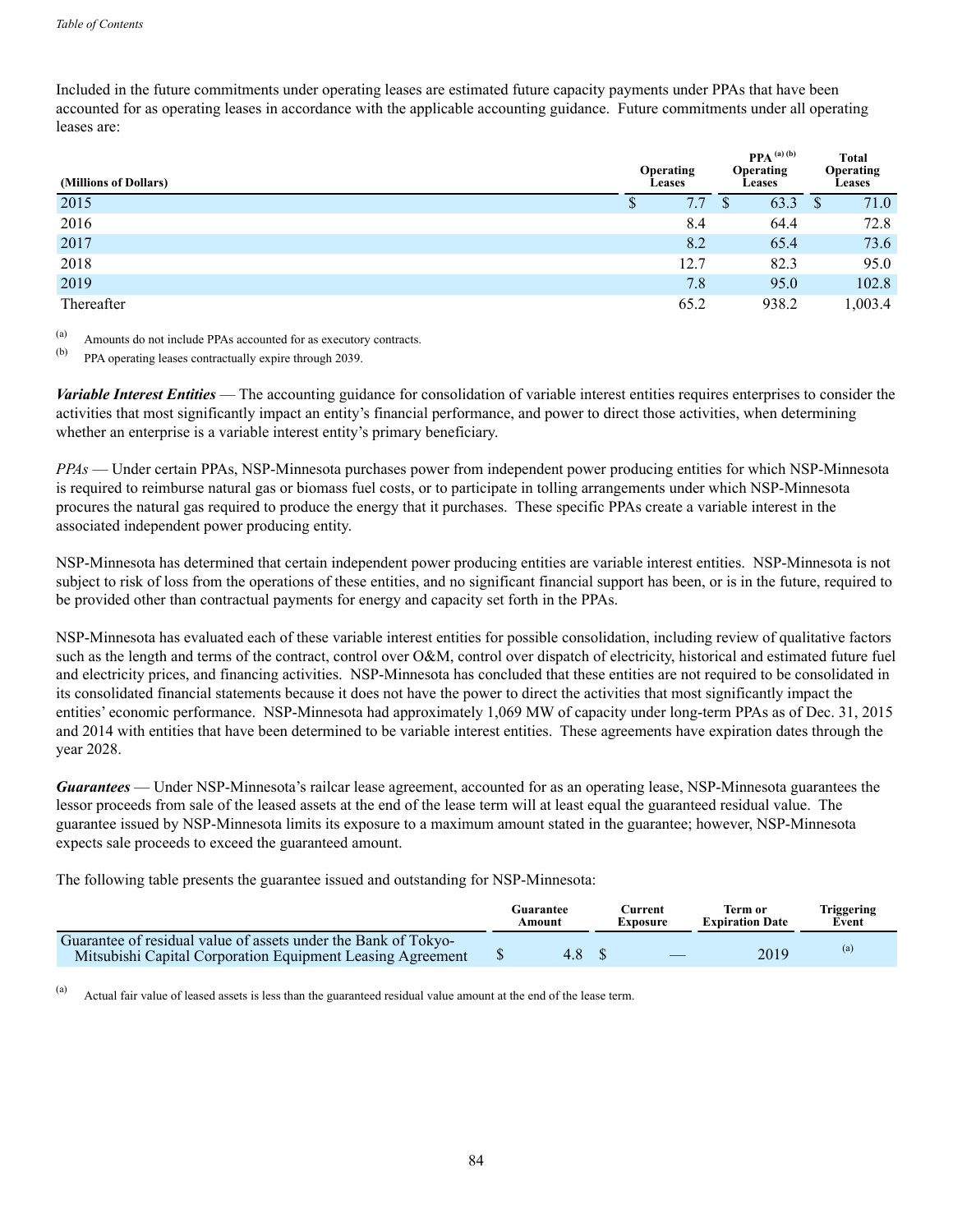# **Environmental Contingencies**

NSP-Minnesota has been or is currently involved with the cleanup of contamination from certain hazardous substances at several sites. In many situations, NSP-Minnesota believes it will recover some portion of these costs through insurance claims. Additionally, where applicable, NSP-Minnesota is pursuing, or intends to pursue, recovery from other PRPs and through the regulated rate process. New and changing federal and state environmental mandates can also create added financial liabilities for NSP-Minnesota, which are normally recovered through the regulated rate process. To the extent any costs are not recovered through the options listed above, NSP-Minnesota would be required to recognize an expense.

*Site Remediation* — Various federal and state environmental laws impose liability, without regard to the legality of the original conduct, where hazardous substances or other regulated materials have been released to the environment. NSP-Minnesota may sometimes pay all or a portion of the cost to remediate sites where past activities of NSP-Minnesota or other parties have caused environmental contamination. Environmental contingencies could arise from various situations, including sites of former MGPs operated by NSP-Minnesota, its predecessors, or other entities; and third-party sites, such as landfills, for which NSP-Minnesota is alleged to be a PRP that sent wastes to that site.

### *MGP Sites*

*Fargo, N.D. MGP Site* — In May 2015, in connection with a city water main replacement and street improvement project in Fargo, N.D., underground pipes, tars and impacted soils, which may be related to a former MGP site operated by NSP-Minnesota or a prior company, were discovered. After initial reports and discussions with the City of Fargo and the North Dakota Department of Health, NSP-Minnesota removed the impacted soils and other materials from the project area. NSP-Minnesota is undertaking further investigation of the location of the historic MGP site and nearby properties. At this time, NSP-Minnesota's investigation of the site is preliminary as information is still being gathered. In October 2015, NSP-Minnesota initiated insurance recovery litigation in North Dakota. The U.S. District Court for the District of North Dakota will likely establish a scheduling order for the case in the first quarter of 2016.

As of Dec. 31, 2015, NSP-Minnesota had recorded a liability of \$2.7 million related to further investigation and additional planned activities. Uncertainties include the nature and cost of the additional remediation efforts that may be necessary, the ability to recover costs from insurance carriers and the potential for contributions from entities that may be identified as PRPs. Therefore, the total cost of remediation, NSP-Minnesota's potential liability and amounts allocable to the North Dakota and Minnesota jurisdictions related to the site cannot currently be reasonably estimated. In July 2015, NSP-Minnesota filed a request with the NDPSC for approval to initially defer the portion of investigation and response costs allocable to the North Dakota jurisdiction. In December 2015, the NDPSC approved NSP-Minnesota's request.

*Other MGP Sites* — NSP-Minnesota is currently involved in investigating and/or remediating several other MGP sites where regulated materials may have been deposited. NSP-Minnesota has identified four sites where former MGP activities have or may have resulted in site contamination and are under current investigation and/or remediation. At some or all of these MGP sites, there are other parties that may have responsibility for some portion of any remediation. NSP-Minnesota anticipates that the majority of the remediation at these sites will continue through at least 2016. NSP-Minnesota had accrued \$0.2 million and \$0.1 million for all of these sites at Dec. 31, 2015 and Dec. 31, 2014, respectively. There may be insurance recovery and/or recovery from other PRPs that will offset any costs incurred. NSP-Minnesota anticipates that any amounts spent will be fully recovered from customers.

#### *Environmental Requirements*

# **Water and Waste**

*Asbestos Removal* — Some of NSP-Minnesota's facilities contain asbestos. Most asbestos will remain undisturbed until the facilities that contain it are demolished or removed. NSP-Minnesota has recorded an estimate for final removal of the asbestos as an ARO. It may be necessary to remove some asbestos to perform maintenance or make improvements to other equipment. The cost of removing asbestos as part of other work is not expected to be material and is recorded as incurred as operating expenses for maintenance projects, capital expenditures for construction projects or removal costs for demolition projects.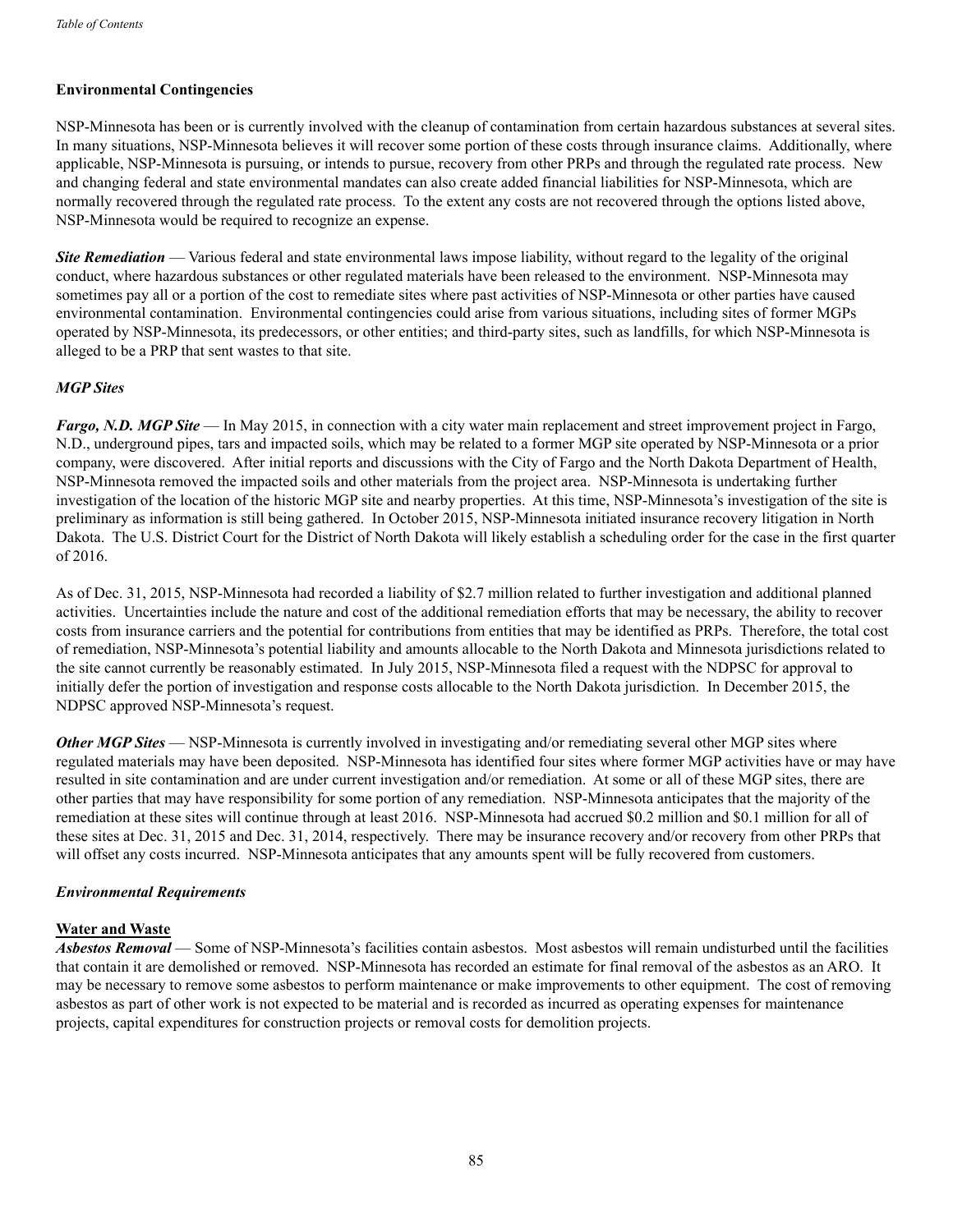*Federal Clean Water Act (CWA) Effluent Limitations Guidelines (ELG)* —In September 2015, the EPA issued a final ELG rule for power plants that use coal, natural gas, oil or nuclear materials as fuel and discharge treated effluent to surface waters as well as utility-owned landfills that receive coal combustion residuals. NSP-Minnesota has reviewed the final rule and is in the process of evaluating whether the costs of compliance could have a material impact on the results of operations, financial position or cash flows. NSP-Minnesota believes that compliance costs would be recoverable through regulatory mechanisms.

*Federal CWA Section 316(b)* — Section 316(b) of the federal CWA requires the EPA to regulate cooling water intake structures to assure that these structures reflect the best technology available for minimizing adverse environmental impacts to aquatic species. The EPA published the final 316(b) rule in August 2014. The rule prescribes technology for protecting fish that get stuck on plant intake screens (known as impingement) and describes a process for site-specific determinations by each state for sites that must protect the small aquatic organisms that pass through the intake screens into the plant cooling systems (known as entrainment). The timing of compliance with the requirements will vary from plant-to-plant since the new rule does not have a final compliance deadline. NSP-Minnesota estimates the likely cost for complying with impingement requirements may be incurred between 2016 and 2027 and is approximately \$45 million. NSP-Minnesota believes at least six plants could be required by state regulators to make improvements to reduce entrainment. The exact cost of the entrainment improvements is uncertain, but could be up to \$190 million depending on the outcome of certain entrainment studies and cost-benefit analyses. NSP-Minnesota anticipates these costs will be fully recoverable in rates.

*Federal CWA Waters of the United States Rule* — In June 2015, the EPA and the U.S. Army Corps of Engineers published a final rule that significantly expands the types of water bodies regulated under the CWA and broadens the scope of waters subject to federal jurisdiction. The expansion of the term "Waters of the U.S." will subject more utility projects to federal CWA jurisdiction, thereby potentially delaying the siting of new generation projects, pipelines, transmission lines and distribution lines, as well as increasing project costs and expanding permitting and reporting requirements. The rule went into effect in August 2015. In October 2015, the U.S. Court of Appeals for the Sixth Circuit issued a nationwide stay of the final rule, pending further legal proceedings.

# **Air**

*GHG Emission Standard for Existing Sources (Clean Power Plan or CPP)* — In October 2015, a final rule was published by the EPA for GHG emission standards for existing power plants. States must develop implementation plans by September 2016, with the possibility of an extension to September 2018, or the EPA will prepare a federal plan for the state. Among other things, the rule requires that state plans include enforceable measures to ensure emissions from existing power plants achieve the EPA's state-specific interim (2022-2029) and final (2030 and thereafter) emission performance targets. The CPP is currently being challenged by multiple parties in the D.C. Circuit Court. In January 2016, the D.C. Circuit Court denied requests to stay the effectiveness of the rule as well as ordered expedited review of the CPP, with briefings to be completed and oral arguments held by June 2016. Following the D.C. Circuit Court's denial of motions for stay, multiple parties filed requests for stay with the U.S. Supreme Court. In February 2016, the U.S. Supreme Court issued an order staying the final CPP rule. The stay will remain in effect until, first, the D.C. Circuit Court and then the U.S. Supreme Court have ruled on the challenges to the CPP.

NSP-Minnesota has undertaken a number of initiatives that reduce GHG emissions and respond to state renewable and energy efficiency goals. The CPP could require additional emission reductions in states in which NSP-Minnesota operates. If state plans do not provide credit for the investments we have already made to reduce GHG emissions, or if they require additional initiatives or emission reductions, then their requirements would potentially impose additional substantial costs. Until NSP-Minnesota has more information about SIPs or knows the requirements of the EPA's upcoming final rule on federal plans for the states that do not develop related plans, NSP-Minnesota cannot predict the costs of compliance with the final rule once it takes effect. NSP-Minnesota believes compliance costs will be recoverable through regulatory mechanisms. If our regulators do not allow us to recover all or a part of the cost of capital investment or the O&M costs incurred to comply with the CPP or cost recovery is not provided in a timely manner, it could have a material impact on results of operations, financial position or cash flows.

*CSAPR* — CSAPR addresses long range transport of PM and ozone by requiring reductions in SO<sub>2</sub> and NOx from utilities in the eastern half of the United States, including Minnesota, using an emissions trading program. CSAPR compliance in 2015 did not and 2016 is not expected to have a material impact on the results of operations, financial position or cash flows.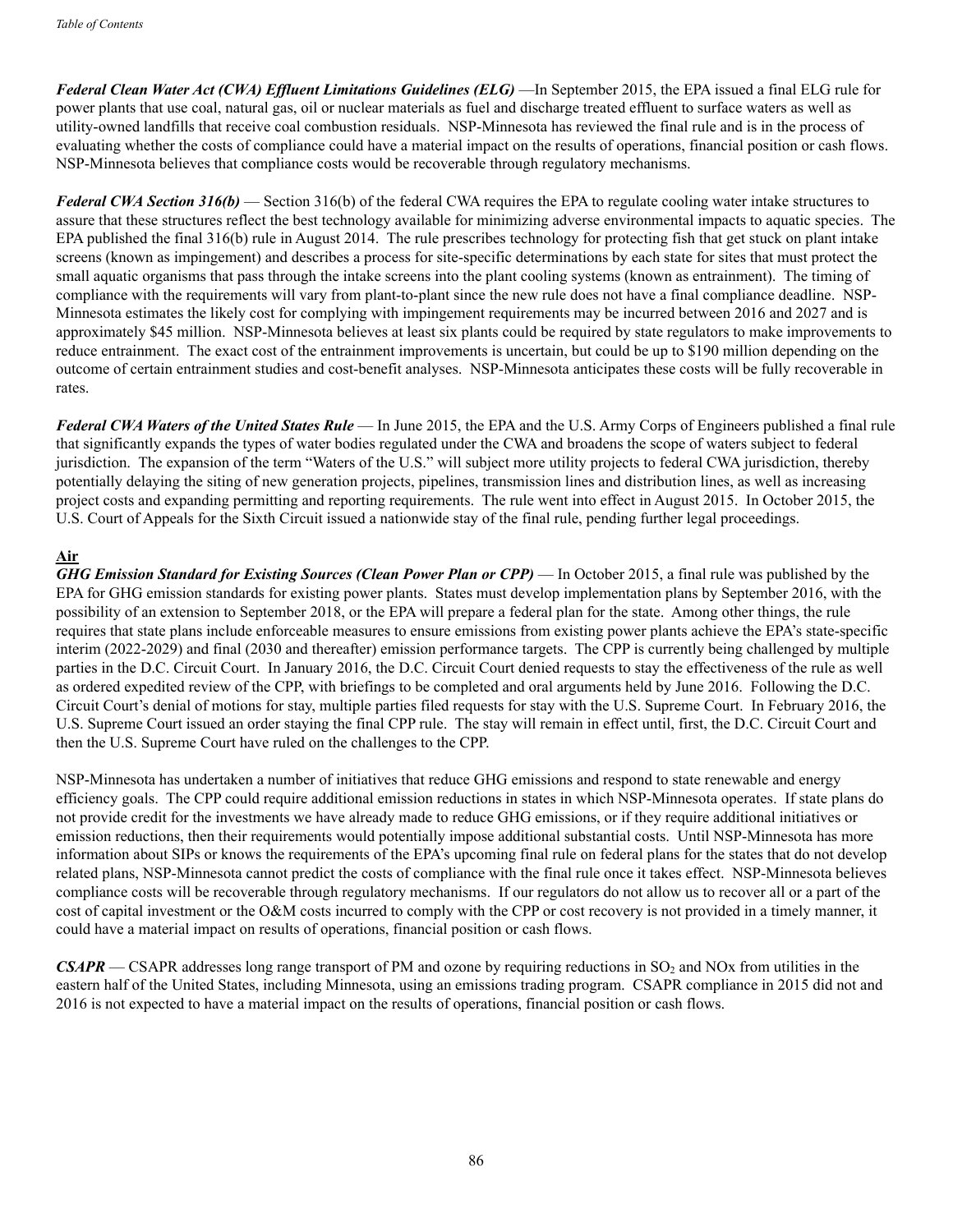CSAPR was adopted to address interstate emissions impacting downwind states' attainment of the 1997 ozone NAAQS and the 1997 and 2006 particulate NAAQS. As the EPA revises the NAAQS, it will consider whether to make any further reductions to CSAPR emission budgets and whether to change which states are included in the emissions trading program. In December 2015, the EPA proposed adjustments to CSAPR emission budgets which address attainment of the more stringent 2008 ozone NAAQS. If adopted as proposed, the ozone season emission budget for NOx is not expected to impact NSP-Minnesota.

*Regional Haze Rules* — The regional haze program is designed to address widespread haze that results from emissions from a multitude of sources. In 2005, the EPA amended the BART requirements of its regional haze rules, which require the installation and operation of emission controls for industrial facilities emitting air pollutants that reduce visibility in certain national parks and wilderness areas. In its first regional haze SIP, Minnesota identified the NSP-Minnesota facilities that will have to reduce SO<sub>2</sub>, NOx and PM emissions under BART and set emissions limits for those facilities.

In 2009, the Minnesota Pollution Control Agency (MPCA) approved a SIP and submitted it to the EPA for approval. The MPCA's source-specific BART limits for Sherco Units 1 and 2 require combustion controls for NOx and scrubber upgrades for  $SO<sub>2</sub>$ . The MPCA supplemented its SIP in 2012, determining that CSAPR meets BART requirements, but also implementing its source-specific BART determination for Sherco Units 1 and 2 from the 2009 SIP. In June 2012, the EPA approved the SIP for EGUs and also approved the source-specific emission limits for Sherco Units 1 and 2. The combustion controls were installed first and the scrubber upgrades were completed in December 2014, at a cost of \$46.9 million. NSP-Minnesota has included these costs for recovery in rate proceedings.

In August 2012, the National Parks Conservation Association, Sierra Club, Voyageurs National Park Association, Friends of the Boundary Waters Wilderness, Minnesota Center for Environmental Advocacy and Fresh Energy appealed the EPA's approval of the Minnesota SIP to the U.S. Court of Appeals for the Eighth Circuit (Eighth Circuit). In June 2013, the Eighth Circuit ordered this case to be held in abeyance until the U.S. Supreme Court decided the CSAPR case. In January 2016, the Eighth Circuit issued their opinion which upheld the EPA's approval of the SIP.

*Reasonably Attributable Visibility Impairment (RAVI)* — RAVI is intended to address observable impairment from a specific source such as distinct, identifiable plumes from a source's stack to a national park. In 2009, the DOI certified that a portion of the visibility impairment in Voyageurs and Isle Royale National Parks is reasonably attributable to emissions from NSP-Minnesota's Sherco Units 1 and 2.

In December 2012, a lawsuit against the EPA was filed in the U.S. District Court for the District of Minnesota (Minnesota District Court) by the following organizations: National Parks Conservation Association, Minnesota Center for Environmental Advocacy, Friends of the Boundary Waters Wilderness, Voyageurs National Park Association, Fresh Energy and Sierra Club.

In May 2015, NSP-Minnesota, the EPA and the six environmental advocacy organizations filed a settlement agreement in the Minnesota District Court. The agreement anticipates a federal rulemaking that would impose stricter SO<sub>2</sub> emission limits on Sherco Units 1, 2 and 3, without making a RAVI attribution finding or a RAVI BART determination. The emission limits for Units 1 and 2 reflect the success of a recently completed control project. The Unit 3 emission limits will be met through changes in the operation of the existing scrubber. The Minnesota District Court issued an order staying the litigation for the time needed to complete the actions required by the settlement agreement. The plaintiffs agreed to withdraw their complaint with prejudice when those actions are completed. Plaintiffs also agreed not to request a RAVI certification for Sherco Units 1, 2 and/or 3 in the future.

After a public comment period, the EPA notified the Minnesota District Court, in July 2015, that the settlement agreement is final. The EPA has seven months to recommend and adopt a rule which will set the agreed-upon  $SO<sub>2</sub>$  emissions. In October 2015, the EPA proposed a rule that would set the agreed-upon SO<sub>2</sub> emission limits. No public comments were received on this proposal. A final rule is anticipated in March 2016. NSP-Minnesota does not anticipate the costs of compliance with the proposed settlement will have a material impact on the results of operations, financial position or cash flows.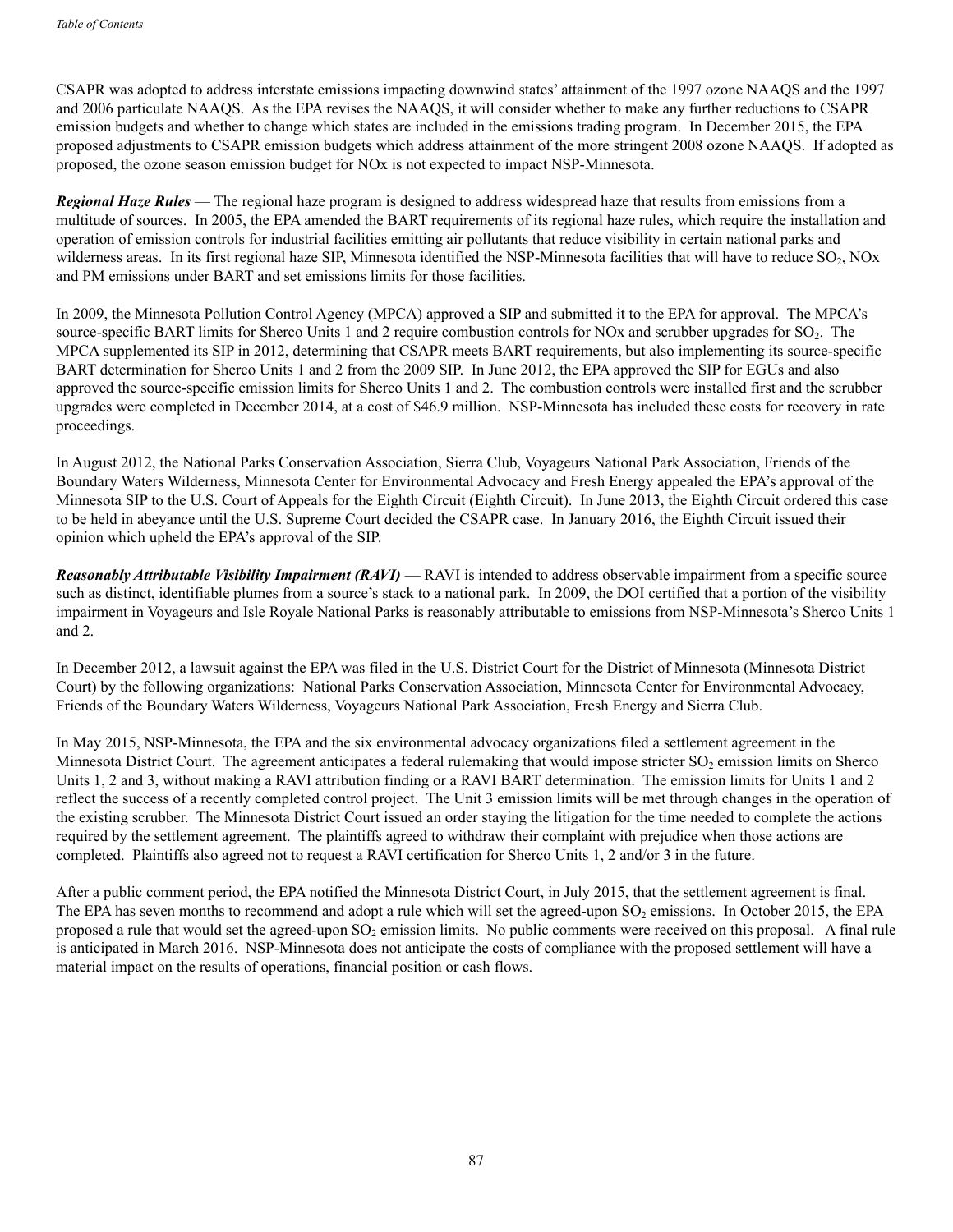*Implementation of the NAAQS for*  $SO_2$ *—The EPA adopted a more stringent NAAQS for SO<sub>2</sub> in 2010. In 2013, the EPA designated* areas as not attaining the revised NAAQS, which did not include any areas where NSP-Minnesota operates power plants. However, many other areas of the country were unable to be classified by the EPA due to a lack of air monitors.

Following a lawsuit alleging that the EPA had not completed its area designations in the time required by the CAA and under a consent decree the EPA is requiring states to evaluate areas in three phases. If an area is designated nonattainment, the respective states will need to evaluate all SO<sub>2</sub> sources in the area. The state would then submit an implementation plan for the respective areas which would be due in 18 months, designed to achieve the NAAQS within five years. It is anticipated the areas near NSP-Minnesota's power plants would be evaluated in the next designation phase, ending December 2017. NSP-Minnesota cannot evaluate the impacts of this ruling until the designation of nonattainment areas is made and any required state plans are developed.

*Revisions to the NAAQS for Ozone* — In October 2015, the EPA revised the NAAQS for ozone by lowering the eight-hour standard from 75 parts per billion (ppb) to 70 ppb. In areas where NSP-Minnesota operates, current monitored air quality concentrations comply with the new standard in the Twin Cities Metropolitan Area in Minnesota. In documents issued with the new standard, the EPA projects the Twin Cities Metropolitan Area will meet the new standard. Therefore, NSP-Minnesota does not expect a material impact on results of operations, financial position or cash flows.

*NOV* — In 2011, NSP-Minnesota received an NOV from the EPA alleging violations of the New Source Review (NSR) requirements of the CAA at the Sherco plant and Black Dog plant in Minnesota. The NOV alleges that various maintenance, repair and replacement projects at the plants in the mid-2000s should have required a permit under the NSR process. NSP-Minnesota believes it has acted in full compliance with the CAA and NSR process. NSP-Minnesota also believes that the projects identified in the NOV fit within the routine maintenance, repair and replacement exemption contained within the NSR regulations or are otherwise not subject to the NSR requirements. NSP-Minnesota disagrees with the assertions contained in the NOV and intends to vigorously defend its position. It is not known whether any costs would be incurred as a result of this NOV.

# **Asset Retirement Obligations**

*Recorded AROs —* AROs have been recorded for property related to the following: electric production (nuclear, steam, wind, other and hydro), electric distribution and transmission, natural gas transmission and distribution, and general property. The electric production obligations include asbestos, ash-containment facilities, radiation sources, storage tanks, control panels and decommissioning. The asbestos recognition associated with electric production includes certain plants. NSP-Minnesota also recognized asbestos obligations for its general office building. AROs also have been recorded for NSP-Minnesota steam production related to ash-containment facilities such as bottom ash ponds, evaporation ponds and solid waste landfills. NSP-Minnesota has also recorded AROs for the retirement and removal of assets at certain wind production facilities for which the land is leased and removal is required by contract.

NSP-Minnesota has recognized an ARO for the retirement costs of natural gas mains and lines and for the removal of electric transmission and distribution equipment, which consists of many small potential obligations associated with PCBs, mineral oil, storage tanks, lithium batteries, mercury and street lighting lamps. The electric and common general AROs include small obligations related to storage tanks, radiation sources and office buildings.

In April 2015, the EPA published the final rule regulating the management and disposal of coal combustion byproducts (e.g., coal ash) as a nonhazardous waste to the Federal Register. The rule became effective in October 2015. The estimated costs to comply with the final rule were incorporated into the cash flow revisions in 2015.

For the nuclear assets, the ARO is associated with the decommissioning of the NSP-Minnesota nuclear generating plants, Monticello and PI. See Note 12 for further discussion of nuclear obligations.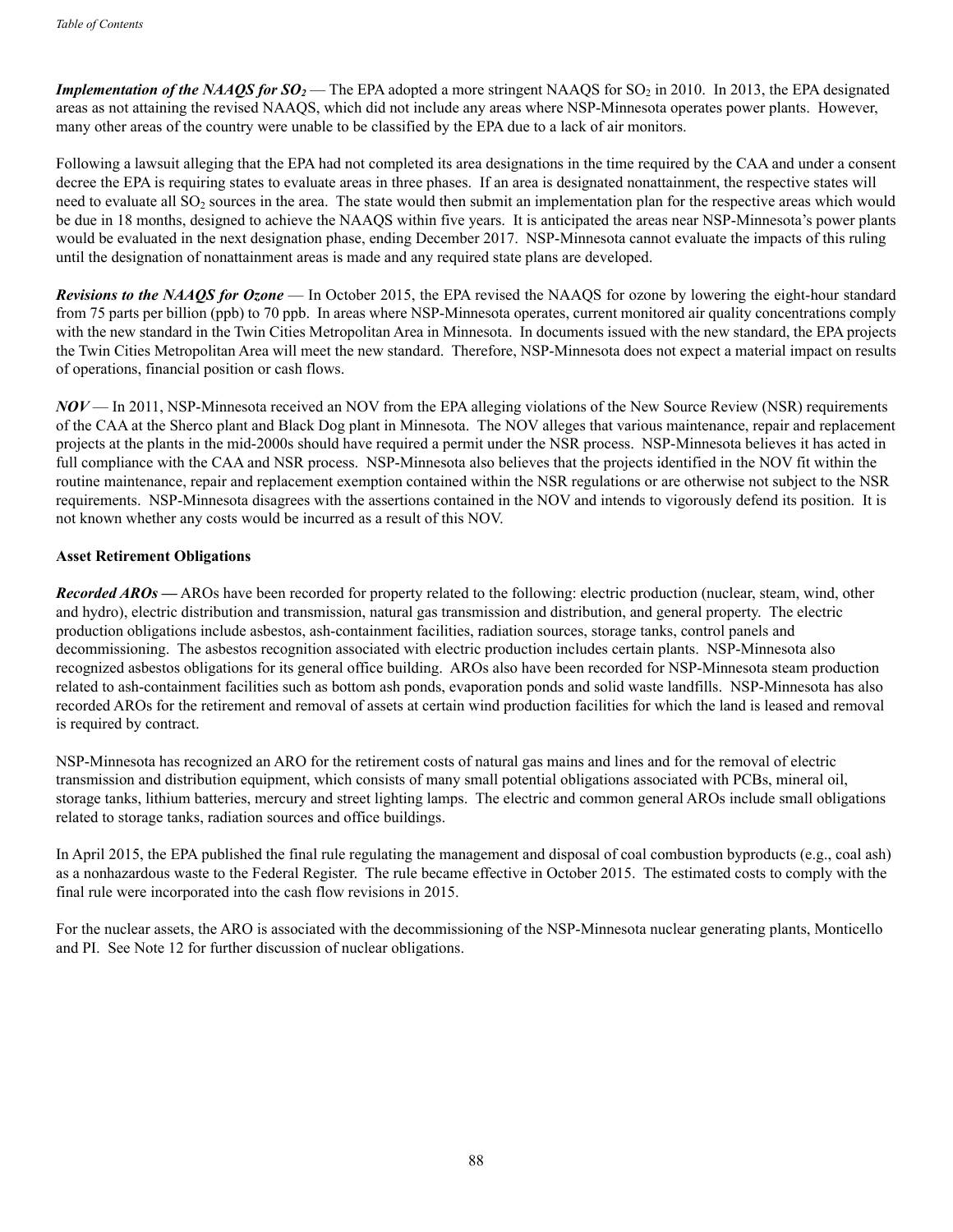| (Thousands of Dollars)              | <b>Beginning Balance</b><br>Jan. 1, 2015 |               | <b>Liabilities</b><br>Recognized |     | <b>Liabilities</b><br><b>Settled</b> | Accretion    |         | <b>Cash Flow</b><br>Revisions <sup>(b)</sup> |         |              | <b>Ending Balance</b><br>Dec. 31, 2015 |
|-------------------------------------|------------------------------------------|---------------|----------------------------------|-----|--------------------------------------|--------------|---------|----------------------------------------------|---------|--------------|----------------------------------------|
| <b>Electric plant</b>               |                                          |               |                                  |     |                                      |              |         |                                              |         |              |                                        |
| Nuclear production decommissioning  | \$<br>2,037,947                          | <sup>\$</sup> |                                  |     | \$                                   | <sup>S</sup> | 103,077 | -S                                           |         | $\mathbb{S}$ | 2,141,024                              |
| Steam production ash containment    | 63,730                                   |               |                                  |     |                                      |              | 1,878   |                                              | (6,920) |              | 58,688                                 |
| Steam and other production asbestos | 13,839                                   |               | 3,875                            |     |                                      |              | 781     |                                              | 7,197   |              | 25,692                                 |
| Wind production                     | 36,165                                   |               | 31,085                           | (a) |                                      |              | 1,760   |                                              | 644     |              | 69,654                                 |
| Electric distribution               | 5,048                                    |               |                                  |     |                                      |              | 183     |                                              | 196     |              | 5,427                                  |
| Other                               | 1,903                                    |               | 127                              |     | (273)                                |              | 75      |                                              | 84      |              | 1,916                                  |
| Natural gas plant                   |                                          |               |                                  |     |                                      |              |         |                                              |         |              |                                        |
| Gas transmission and distribution   | 26,362                                   |               |                                  |     |                                      |              | 1,035   |                                              |         |              | 27,397                                 |
| Common and other property           |                                          |               |                                  |     |                                      |              |         |                                              |         |              |                                        |
| Common general plant asbestos       | 505                                      |               |                                  |     |                                      |              | 27      |                                              | 19      |              | 551                                    |
| Common miscellaneous                | 675                                      |               |                                  |     |                                      |              | 24      |                                              | 44      |              | 743                                    |
| Total liability                     | 2,186,174                                |               | 35,087                           |     | (273)                                |              | 108,840 |                                              | 1,264   |              | 2,331,092                              |

A reconciliation of NSP-Minnesota's AROs for the years ended Dec. 31, 2015 and 2014 is as follows:

(a) The liability recognized relates to the Pleasant Valley and Border Wind Farms which were placed in service during 2015.<br>(b) In 2015, ABOs was rayined for abangas in estimated each flows and the timing of these seek fl

In 2015, AROs were revised for changes in estimated cash flows and the timing of those cash flows. Changes in the asbestos and ash containment AROs were mainly related to updated cost estimates.

The aggregate fair value of NSP-Minnesota's legally restricted assets, for purposes of funding future nuclear decommissioning, was \$1.7 billion as of Dec. 31, 2015, consisting of external investment funds.

| (Thousands of Dollars)              | <b>Beginning Balance</b><br>Jan. 1, 2014 |    | <b>Liabilities</b><br>Recognized | Accretion    | <b>Cash Flow</b><br>Revisions <sup>(a)</sup> |         |               | Ending Balance <sub>(b)</sub><br>Dec. 31, 2014 <sup>(b)</sup> |
|-------------------------------------|------------------------------------------|----|----------------------------------|--------------|----------------------------------------------|---------|---------------|---------------------------------------------------------------|
| <b>Electric plant</b>               |                                          |    |                                  |              |                                              |         |               |                                                               |
| Nuclear production decommissioning  | \$<br>1,628,298                          | -S |                                  | \$<br>86,284 | \$.                                          | 323,365 | <sup>\$</sup> | 2,037,947                                                     |
| Steam production ash containment    | 48,947                                   |    |                                  | 1,393        |                                              | 13,390  |               | 63,730                                                        |
| Steam and other production asbestos | 13,303                                   |    |                                  | 536          |                                              |         |               | 13,839                                                        |
| Wind production                     | 34,511                                   |    |                                  | 1,654        |                                              |         |               | 36,165                                                        |
| Electric distribution               | 4,871                                    |    |                                  | 177          |                                              |         |               | 5,048                                                         |
| Other                               | 1,390                                    |    | 456                              | 54           |                                              | 3       |               | 1,903                                                         |
| Natural gas plant                   |                                          |    |                                  |              |                                              |         |               |                                                               |
| Gas transmission and distribution   | 333                                      |    | 2,281                            | 22           |                                              | 23,726  |               | 26,362                                                        |
| Common and other property           |                                          |    |                                  |              |                                              |         |               |                                                               |
| Common general plant asbestos       | 480                                      |    |                                  | 25           |                                              |         |               | 505                                                           |
| Common miscellaneous                | 630                                      |    |                                  | 23           |                                              | 22      |               | 675                                                           |
| Total liability                     | 1,732,763                                |    | 2,737                            | 90,168       |                                              | 360,506 |               | 2,186,174                                                     |

(a) In 2014, revisions were made to various AROs due to revised estimated cash flows and the timing of those cash flows. Changes to estimated nuclear production decommissioning primarily relate to the triennial filing made to the MPUC in December 2014. See additional information in Note 12. Changes in estimated excavation costs and the timing of future retirement activities resulted in revisions to AROs related to gas transmission and distribution.

(b) There were no ARO liabilities settled during the year ended Dec. 31, 2014.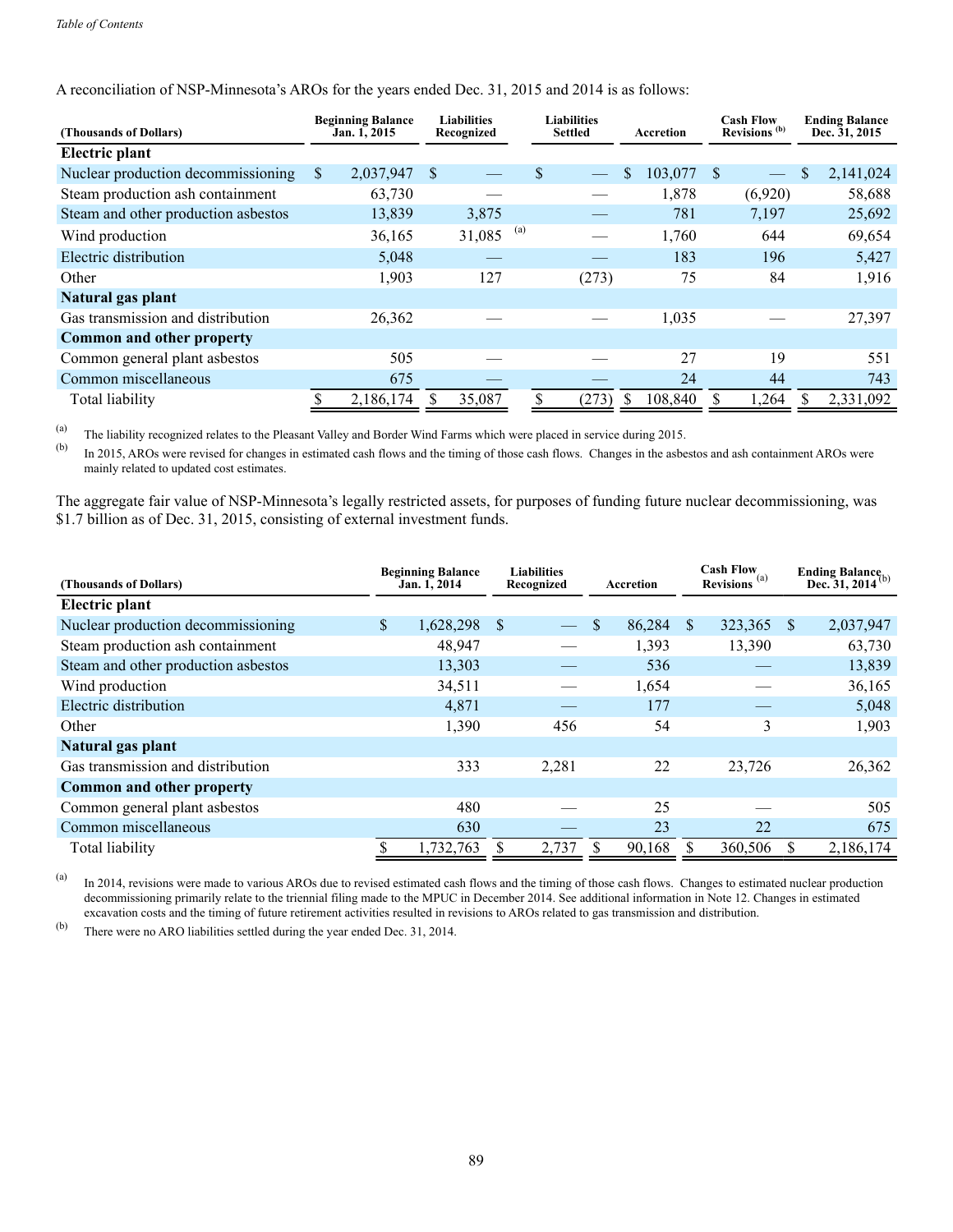The aggregate fair value of NSP-Minnesota's legally restricted assets, for purposes of funding future nuclear decommissioning, was \$1.7 billion as of Dec. 31, 2014, consisting of external investment funds.

*Indeterminate AROs* — Outside of the known and recorded asbestos AROs, other plants or buildings may contain asbestos due to the age of many of NSP-Minnesota's facilities, but no confirmation or measurement of the amount of asbestos or cost of removal could be determined as of Dec. 31, 2015. Therefore, an ARO has not been recorded for these facilities.

*Removal Costs* — NSP-Minnesota records a regulatory liability for the plant removal costs of generation, transmission and distribution facilities that are recovered currently in rates. Generally, the accrual of future non-ARO removal obligations is not required. However, long-standing ratemaking practices approved by applicable state and federal regulatory commissions have allowed provisions for such costs in historical depreciation rates. These removal costs have accumulated over a number of years based on varying rates as authorized by the appropriate regulatory entities. Given the long time periods over which the amounts were accrued and the changing of rates over time, NSP-Minnesota has estimated the amount of removal costs accumulated through historic depreciation expense based on current factors used in the existing depreciation rates. Removal costs as of Dec. 31, 2015 and 2014 were \$430 million and \$396 million, respectively.

# **Nuclear Insurance**

NSP-Minnesota's public liability for claims resulting from any nuclear incident is limited to \$13.5 billion under the Price-Anderson amendment to the Atomic Energy Act. NSP-Minnesota has secured \$375 million of coverage for its public liability exposure with a pool of insurance companies. The remaining \$13.1 billion of exposure is funded by the Secondary Financial Protection Program, available from assessments by the federal government in case of a nuclear accident. NSP-Minnesota is subject to assessments of up to \$127.3 million per reactor per accident for each of its three licensed reactors, to be applied for public liability arising from a nuclear incident at any licensed nuclear facility in the United States. The maximum funding requirement is \$19.0 million per reactor during any one year. These maximum assessment amounts are both subject to inflation adjustment by the NRC and state premium taxes. The NRC's last adjustment was effective September 2013.

NSP-Minnesota purchases insurance for property damage and site decontamination cleanup costs from Nuclear Electric Insurance Ltd. (NEIL). The coverage limits are \$2.3 billion for each of NSP-Minnesota's two nuclear plant sites. NEIL also provides business interruption insurance coverage, including the cost of replacement power obtained during certain prolonged accidental outages of nuclear generating units. Premiums are expensed over the policy term. All companies insured with NEIL are subject to retroactive premium adjustments if losses exceed accumulated reserve funds. Capital has been accumulated in the reserve funds of NEIL to the extent that NSP-Minnesota would have no exposure for retroactive premium assessments in case of a single incident under the business interruption and the property damage insurance coverage. However, in each calendar year, NSP-Minnesota could be subject to maximum assessments of approximately \$19.9 million for business interruption insurance and \$43.7 million for property damage insurance if losses exceed accumulated reserve funds.

# **Legal Contingencies**

NSP-Minnesota is involved in various litigation matters that are being defended and handled in the ordinary course of business. The assessment of whether a loss is probable or is a reasonable possibility, and whether the loss or a range of loss is estimable, often involves a series of complex judgments about future events. Management maintains accruals for such losses that are probable of being incurred and subject to reasonable estimation. Management is sometimes unable to estimate an amount or range of a reasonably possible loss in certain situations, including but not limited to when (1) the damages sought are indeterminate, (2) the proceedings are in the early stages, or (3) the matters involve novel or unsettled legal theories. In such cases, there is considerable uncertainty regarding the timing or ultimate resolution of such matters, including a possible eventual loss. For current proceedings not specifically reported herein, management does not anticipate that the ultimate liabilities, if any, arising from such current proceedings would have a material effect on NSP-Minnesota's financial statements. Unless otherwise required by GAAP, legal fees are expensed as incurred.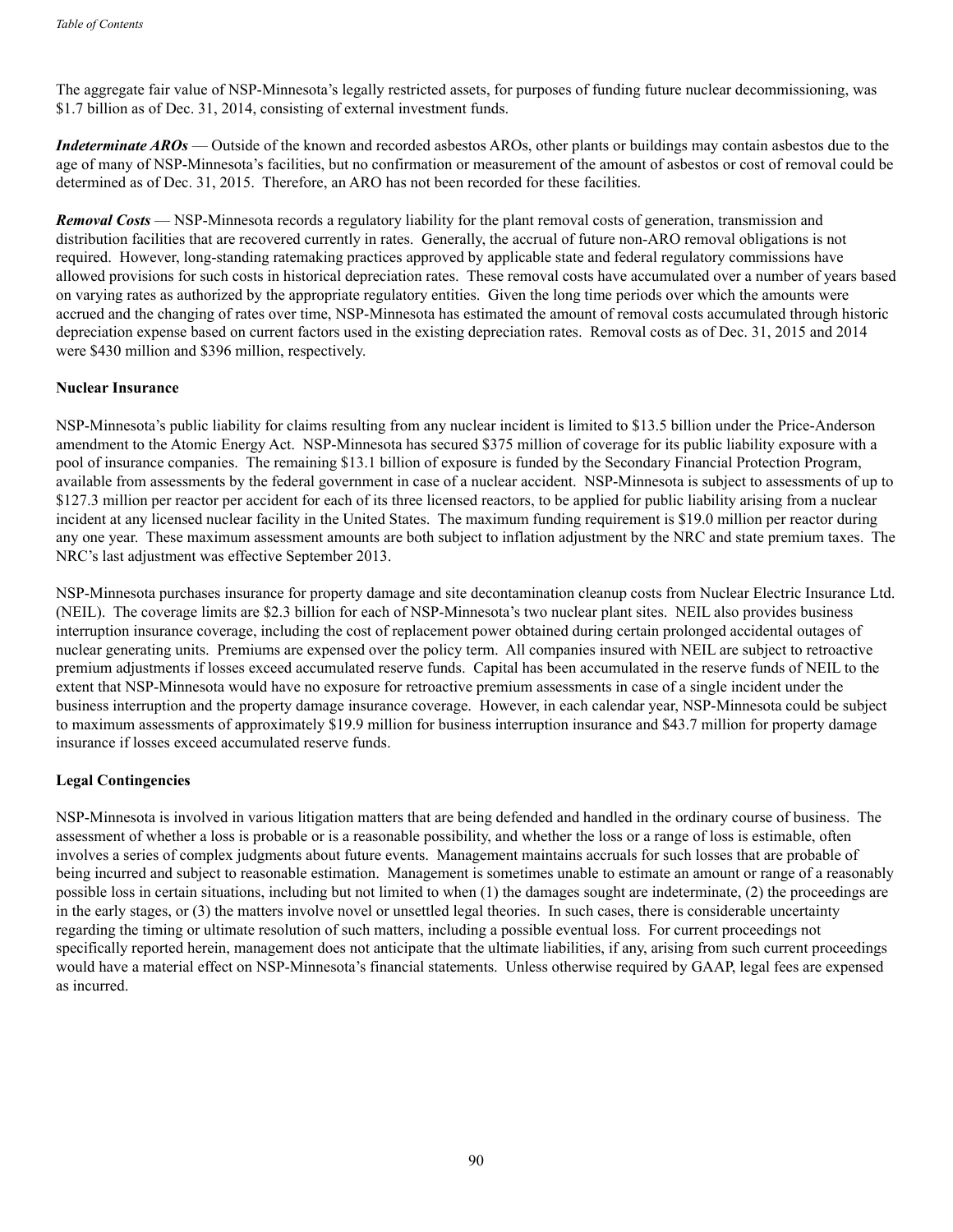# **Other Contingencies**

See Note 10 for further discussion.

### **12. Nuclear Obligations**

*Fuel Disposal —* NSP-Minnesota is responsible for temporarily storing used or spent nuclear fuel from its nuclear plants. The DOE is responsible for permanently storing spent fuel from NSP-Minnesota's nuclear plants as well as from other U.S. nuclear plants, but no such facility is yet available. NSP-Minnesota has funded its portion of the DOE's permanent disposal program since 1981. Through May 2014, the fuel disposal fees were based on a charge of 0.1 cent per KWh sold to customers from nuclear generation. Since that time, the DOE has set the fee to zero.

Fuel expense includes the DOE fuel disposal assessments of approximately \$5 million in 2014 and \$10 million in 2013. There were no DOE fuel disposal assessments in 2015. In total, NSP-Minnesota paid approximately \$452.1 million to the DOE through Dec. 31, 2015.

NSP-Minnesota has its own temporary on-site storage facilities for spent fuel at its Monticello and PI nuclear plants, which consist of storage pools and dry cask facilities at both sites. The amount of spent fuel storage capacity is determined by the NRC and the MPUC. The Monticello dry-cask storage facility currently stores 15 of the 30 authorized canisters, and the PI dry-cask storage facility currently stores 40 of the 64 authorized casks. Other alternatives for spent fuel storage are being investigated until a DOE facility is available.

*Regulatory Plant Decommissioning Recovery —* Decommissioning activities related to NSP-Minnesota's nuclear facilities are planned to begin at the end of each unit's operating license and be completed by 2091. NSP-Minnesota's current operating licenses allow continued use of its Monticello nuclear plant until 2030 and its PI nuclear plant until 2033 for Unit 1 and 2034 for Unit 2.

Future decommissioning costs of nuclear facilities are estimated through triennial periodic studies that assess the costs and timing of planned nuclear decommissioning activities for each unit. The MPUC most recently approved NSP-Minnesota's 2014 nuclear decommissioning study in October 2015. This cost study quantified decommissioning costs in 2014 dollars and utilized escalation rates of 4.36 percent per year for plant removal activities, and 3.36 percent for spent fuel management and site restoration activities over a 60-year decommissioning scenario.

The total obligation for decommissioning is expected to be funded 100 percent by the external decommissioning trust fund when decommissioning commences. NSP-Minnesota's most recently approved decommissioning study resulted in an annual funding requirement of \$14 million to be recovered in utility customer rates starting in 2016. This cost study assumes the external decommissioning fund will earn an after-tax return between 5.23 percent and 6.30 percent. Realized and unrealized gains on fund investments are deferred as an offset of NSP-Minnesota's regulatory asset for nuclear decommissioning costs.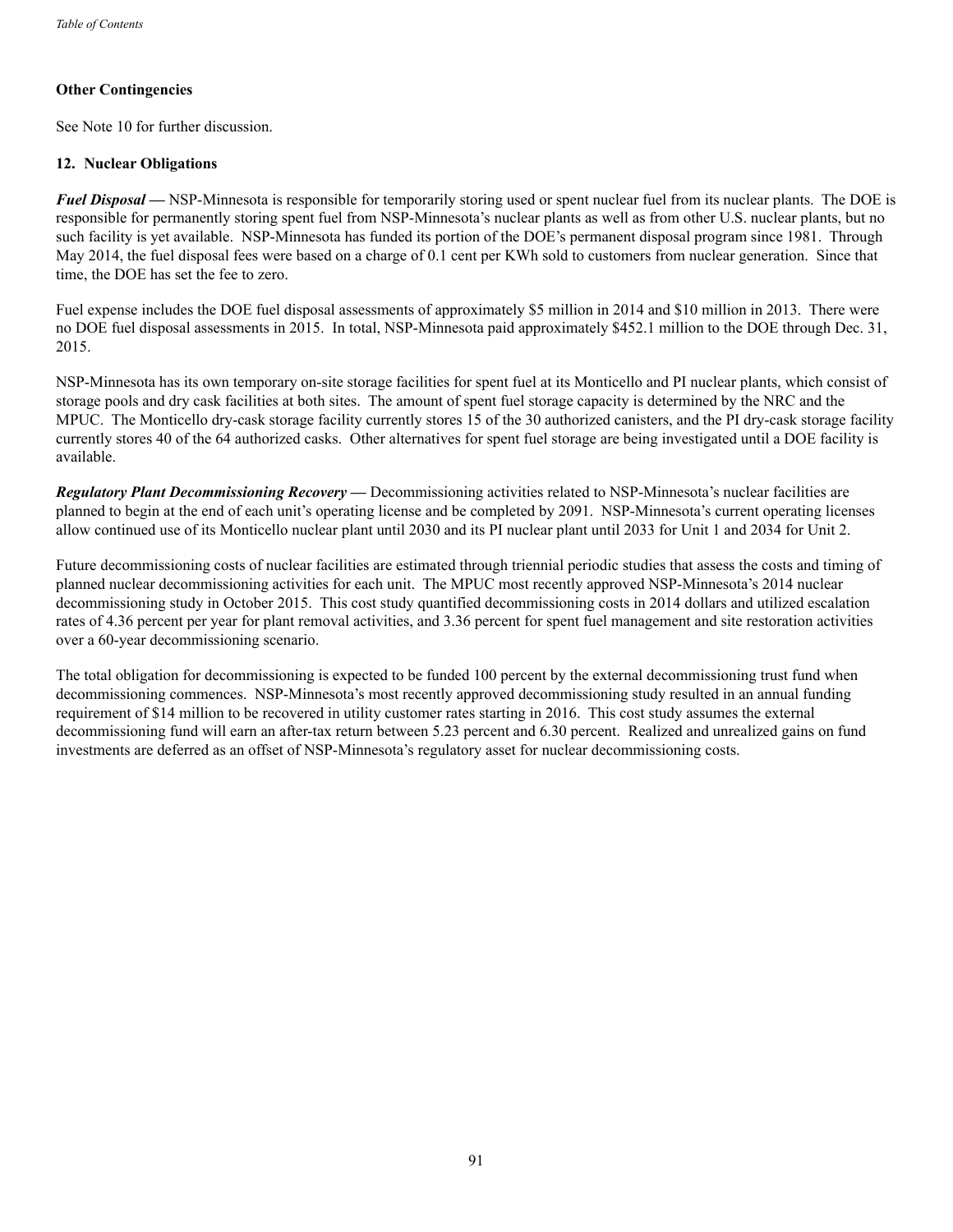As of Dec. 31, 2015, NSP-Minnesota has accumulated \$1.7 billion of assets held in external decommissioning trusts. The following table summarizes the funded status of NSP-Minnesota's decommissioning obligation based on parameters established in the most recently approved decommissioning study. Xcel Energy believes future decommissioning costs, if necessary, will continue to be recovered in customer rates. The amounts presented below were prepared on a regulatory basis, and are not recorded in the financial statements for the ARO.

|                                                                                                                                                   |                 | <b>Regulatory Basis</b> |  |  |
|---------------------------------------------------------------------------------------------------------------------------------------------------|-----------------|-------------------------|--|--|
| (Thousands of Dollars)                                                                                                                            | 2015            | 2014                    |  |  |
| Estimated decommissioning cost obligation from most recently approved study (in 2014 and 2011<br>dollars, respectively)                           | 3,012,342<br>S. | 2,694,079<br>S.         |  |  |
| Effect of escalating costs (to 2015 and 2014 dollars, respectively, at $4.36/3.36$ percent and $3.63/2.63$<br>percent, respectively)              | 126,464         | 289,907                 |  |  |
| Estimated decommissioning cost obligation (in current dollars)                                                                                    | 3,138,806       | 2,983,986               |  |  |
| Effect of escalating costs to payment date $(4.36/3.36$ percent and $3.63/2.63$ percent, respectively)                                            | 8,066,688       | 5,597,302               |  |  |
| Estimated future decommissioning costs (undiscounted)                                                                                             | 11,205,494      | 8,581,288               |  |  |
| Effect of discounting obligation (using average risk-free interest rate of 3.01 percent and 2.82 percent<br>for $2015$ and $2014$ , respectively) | (6,891,392)     | (5,044,470)             |  |  |
| Discounted decommissioning cost obligation                                                                                                        | 4,314,102       | 3,536,818<br>S.         |  |  |
|                                                                                                                                                   |                 |                         |  |  |
| Assets held in external decommissioning trust                                                                                                     | 1,724,150<br>S. | 1,703,921<br>S.         |  |  |
| Underfunding of external decommissioning fund compared to the discounted decommissioning<br>obligation                                            | 2,589,952       | 1,832,897               |  |  |

Calculations and data used by the regulator in approving company rates are useful in assessing future cash flows. The regulatory basis information is a means to reconcile amounts previously provided to the MPUC and utilized for regulatory purposes to amounts used for financial reporting. The following table provides a reconciliation of the discounted decommissioning cost obligation - regulated basis to the ARO recorded in accordance with GAAP:

| (Thousands of Dollars)                                            | 2015        | 2014                      |
|-------------------------------------------------------------------|-------------|---------------------------|
| Discounted decommissioning cost obligation - regulated basis      |             | $$4,314,102$ $$3,536,818$ |
| Differences in discount rate and market risk premium              | (1,275,438) | (1,275,101)               |
| Operating and maintenance costs not included for GAAP             | (897, 640)  | (547, 135)                |
| Differences in cost studies (2011 versus 2014, no change in 2015) |             | 323,365                   |
| Nuclear production decommissioning ARO - GAAP                     |             | $$2,141,024$ $$2,037,947$ |

Decommissioning expenses recognized as a result of regulation for the years ending Dec. 31 were:

| (Thousands of Dollars)                                      | 2015 | 2014 | 2013 |
|-------------------------------------------------------------|------|------|------|
| decommissioning recorded as depreciation expense:<br>Annual | 862  |      | 402  |

(a) Decommissioning expense does not include depreciation of the capitalized nuclear asset retirement costs.

The 2014 nuclear decommissioning filing approved in 2015 has been used for the regulatory presentation.

#### **13. Regulatory Assets and Liabilities**

NSP-Minnesota's consolidated financial statements are prepared in accordance with the applicable accounting guidance, as discussed in Note 1. Under this guidance, regulatory assets and liabilities are created for amounts that regulators may allow to be collected, or may require to be paid back to customers in future electric and natural gas rates. Any portion of the business that is not rate regulated cannot establish regulatory assets and liabilities. If changes in the utility industry or the business of NSP-Minnesota no longer allow for the application of regulatory accounting guidance under GAAP, NSP-Minnesota would be required to recognize the write-off of regulatory assets and liabilities in net income or OCI.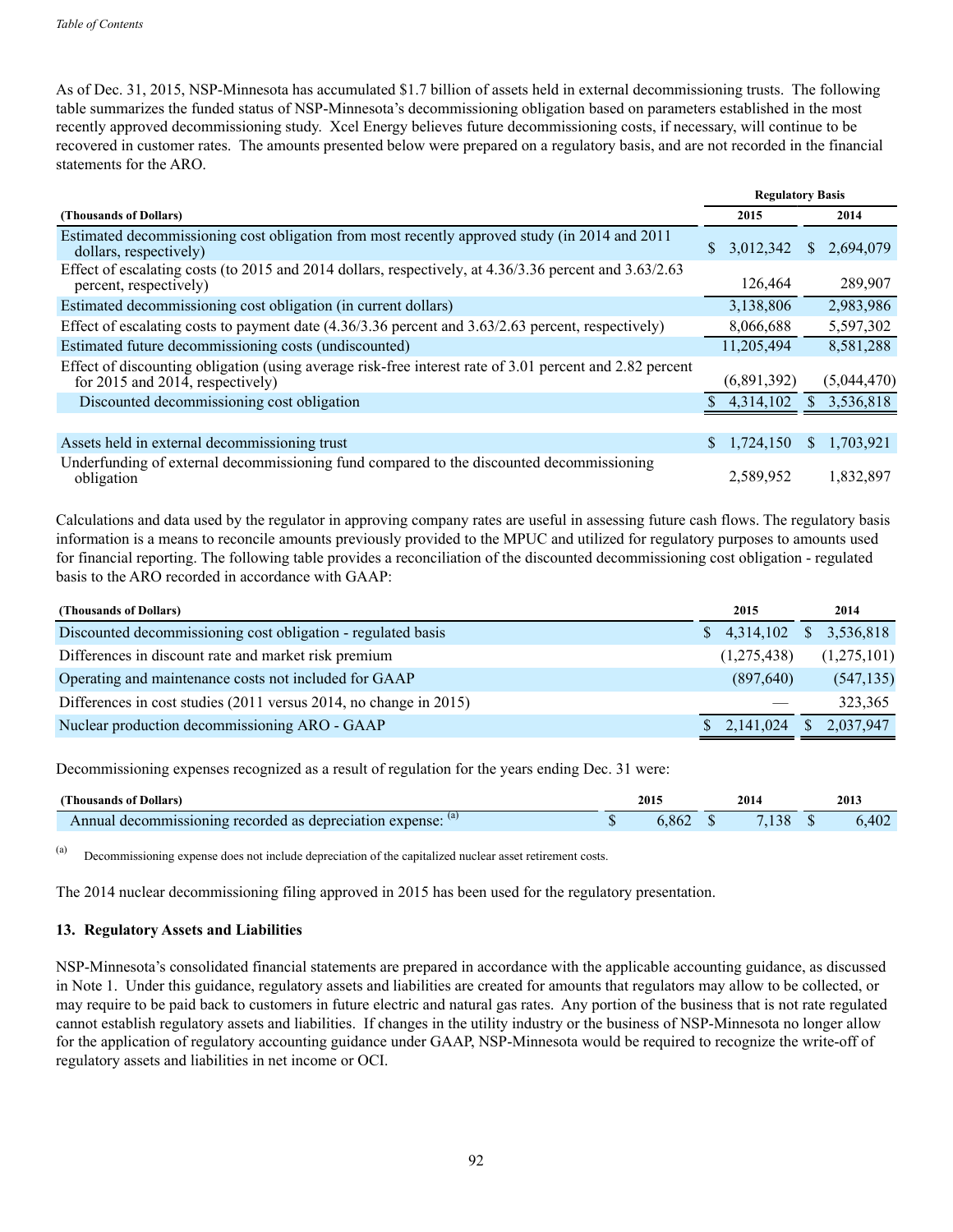The components of regulatory assets shown on the consolidated balance sheets of NSP-Minnesota at Dec. 31, 2015 and 2014 are:

| (Thousands of Dollars)                                         | See Note(s) | Remaining<br><b>Amortization Period</b> | Dec. 31, 2015          |                   | Dec. 31, 2014           |                   |  |
|----------------------------------------------------------------|-------------|-----------------------------------------|------------------------|-------------------|-------------------------|-------------------|--|
| <b>Regulatory Assets</b>                                       |             |                                         | Current                | <b>Noncurrent</b> | Current                 | <b>Noncurrent</b> |  |
| Pension and retiree medical obligations <sup>(a)</sup>         | $\tau$      | Various                                 | $\mathbf{s}$<br>21,864 | \$356,716         | $\mathcal{S}$<br>22,357 | \$353,845         |  |
| Net AROs <sup>(b)</sup>                                        | 1, 11, 12   | Plant lives                             |                        | 218,898           |                         | 120,020           |  |
| Recoverable deferred taxes on AFUDC<br>recorded in plant       | 1           | Plant lives                             |                        | 204,089           |                         | 200,525           |  |
| Contract valuation adjustments <sup>(c)</sup>                  | 1, 9        | Term of related<br>contract             | 16,656                 | 117,447           | 8,358                   | 131,274           |  |
| PI EPU                                                         | 10          | Nineteen years                          | 2,967                  | 65,060            | 8,743                   | 62,141            |  |
| Purchased power contracts costs                                | 11          | Term of related<br>contract             | 268                    | 41,268            |                         | 40,312            |  |
| Conservation programs <sup>(d)</sup>                           |             | One to two years                        | 18,186                 | 39,241            | 48,217                  | 42,247            |  |
| Nuclear refueling outage costs                                 |             | One to two years                        | 67,545                 | 28,913            | 62,499                  | 19,745            |  |
| Renewable resources and environmental<br>initiatives           | 11          | One to two years                        | 29,274                 | 21,534            | 18,166                  | 24,779            |  |
| Gas pipeline inspection and remediation<br>costs               |             | Four years                              | 3,247                  | 13,662            | 4,564                   | 18,258            |  |
| Losses on reacquired debt                                      | 4           | Term of related<br>debt                 | 1,933                  | 13,435            | 1,928                   | 15,368            |  |
| Recoverable purchased natural gas and<br>electric energy costs |             | One to five years                       | 10,332                 | 12,762            | 42,972                  | 4,745             |  |
| State commission adjustments                                   |             | Plant lives                             |                        | 3,816             |                         | 4,150             |  |
| Other                                                          |             | Various                                 | 15,521                 | 22,376            | 17,683                  | 14,425            |  |
| Total regulatory assets                                        |             |                                         | 187,793                | \$1,159,217       | 235,487<br>S.           | \$1,051,834       |  |

(a) Includes \$257.5 million and \$282.4 million for the regulatory recognition of pension expense of which \$21.3 million and \$23.8 million is included in the current asset at Dec. 31, 2015 and 2014, respectively. Also included are \$0.6 million and \$2.9 million of regulatory assets related to the non-qualified pension plan of which \$0.3 million is included in the current asset at Dec. 31, 2015 and 2014.

(b) Includes amounts recorded for future recovery of AROs, less amounts recovered through nuclear decommissioning accruals and gains from decommissioning investments.

(c) Includes the fair value of certain long-term PPAs used to meet energy capacity requirements and valuation adjustments on natural gas commodity purchases.

(d) Includes costs for conservation programs, as well as incentives allowed in certain jurisdictions.

The components of regulatory liabilities shown on the consolidated balance sheets of NSP-Minnesota at Dec. 31, 2015 and 2014 are:

| (Thousands of Dollars)                               | See Note(s) | Remaining<br><b>Amortization Period</b> | Dec. 31, 2015 |                          |                           |            |  | Dec. 31, 2014            |    |         |  |                   |
|------------------------------------------------------|-------------|-----------------------------------------|---------------|--------------------------|---------------------------|------------|--|--------------------------|----|---------|--|-------------------|
| <b>Regulatory Liabilities</b>                        |             |                                         |               | Current                  |                           | Noncurrent |  |                          |    | Current |  | <b>Noncurrent</b> |
| Plant removal costs                                  | 1, 11       | <b>Plant</b> lives                      | У             | $\overline{\phantom{m}}$ | 430,468<br>$\mathbb{S}^-$ |            |  | $\overline{\phantom{0}}$ | S. | 396,091 |  |                   |
| Deferred income tax adjustment                       | 1, 6        | Various                                 |               |                          |                           | 27,181     |  |                          |    | 28,262  |  |                   |
| Investment tax credit deferrals                      | 1.6         | Various                                 |               |                          |                           | 19,289     |  |                          |    | 20,614  |  |                   |
| <b>DOE</b> Settlement                                |             | One to two years                        |               | 14,143                   |                           |            |  | 44,561                   |    |         |  |                   |
| Contract valuation adjustments <sup>(a)</sup>        | 1.9         | Term of related<br>contract             |               | 12,274                   |                           |            |  | 35,540                   |    |         |  |                   |
| Deferred electric energy costs                       |             | Less than one year                      |               | 9,112                    |                           |            |  | 10,521                   |    |         |  |                   |
| Conservation programs <sup>(b)</sup>                 |             | Less than one year                      |               |                          |                           |            |  | 68,690                   |    |         |  |                   |
| Renewable resources and environmental<br>initiatives | 10, 11      | Less than one year                      |               |                          |                           |            |  | 7,119                    |    |         |  |                   |
| Other                                                |             | Various                                 |               | 8,391                    |                           | 14,949     |  | 5,177                    |    | 6,816   |  |                   |
| Total regulatory liabilities (c)                     |             |                                         |               | 43,920                   | 491,887                   |            |  | 171,608                  |    | 451,783 |  |                   |

(a) Includes the fair value of certain long-term PPAs used to meet energy capacity requirements and valuation adjustments on natural gas commodity purchases.<br>(b) Includes exist for conservation programs, as well as incenti

Includes costs for conservation programs, as well as incentives allowed in certain jurisdictions.

(c) Revenue subject for refund of \$62.1 million and \$72.7 million for 2015 and 2014, respectively, is included in other current liabilities.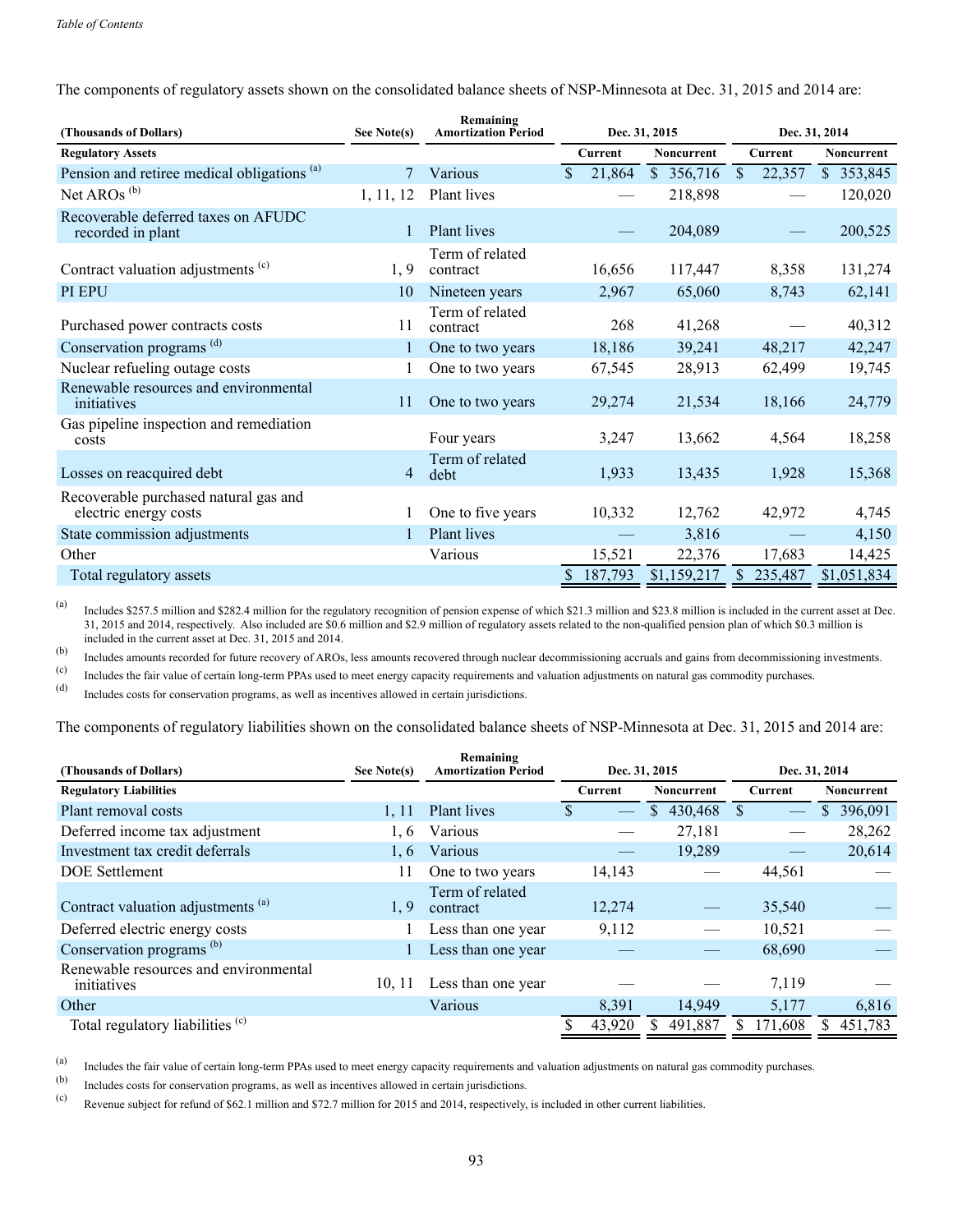At Dec. 31, 2015 and 2014, approximately \$89 million and \$154 million of NSP-Minnesota's regulatory assets represented past expenditures not currently earning a return, respectively. This amount primarily includes PI EPU costs and recoverable purchased natural gas and electric energy costs.

# **14. Other Comprehensive Income**

Changes in accumulated other comprehensive (loss) income, net of tax, for the years ended Dec. 31, 2015 and 2014 were as follows:

|                                                                              | <b>Year Ended Dec. 31, 2015</b> |                                                          |  |                                                                             |  |                                                                                |  |           |  |  |  |  |  |
|------------------------------------------------------------------------------|---------------------------------|----------------------------------------------------------|--|-----------------------------------------------------------------------------|--|--------------------------------------------------------------------------------|--|-----------|--|--|--|--|--|
| (Thousands of Dollars)                                                       |                                 | <b>Gains and</b><br>Losses on Cash<br><b>Flow Hedges</b> |  | <b>Unrealized Gains</b><br>and Losses on<br>Marketable<br><b>Securities</b> |  | <b>Defined Benefit</b><br><b>Pension and</b><br><b>Postretirement</b><br>Items |  | Total     |  |  |  |  |  |
| Accumulated other comprehensive (loss) income at Jan. 1                      |                                 | $(19,909)$ \$                                            |  | 105                                                                         |  | $(1,010)$ \$                                                                   |  | (20, 814) |  |  |  |  |  |
| Other comprehensive loss before reclassifications                            |                                 | (39)                                                     |  |                                                                             |  | (1,061)                                                                        |  | (1,100)   |  |  |  |  |  |
| Losses (gains) reclassified from net accumulated other<br>comprehensive loss |                                 | 858                                                      |  |                                                                             |  | (25)                                                                           |  | 833       |  |  |  |  |  |
| Net current period other comprehensive income (loss)                         |                                 | 819                                                      |  |                                                                             |  | (1,086)                                                                        |  | (267)     |  |  |  |  |  |
| Accumulated other comprehensive (loss) income at Dec. 31                     |                                 | (19,090)                                                 |  | 105                                                                         |  | (2,096)                                                                        |  | (21,081)  |  |  |  |  |  |

|                                                                      | Year Ended Dec. 31, 2014 |                                                                 |  |                                                                             |  |                                                                                |  |           |  |  |
|----------------------------------------------------------------------|--------------------------|-----------------------------------------------------------------|--|-----------------------------------------------------------------------------|--|--------------------------------------------------------------------------------|--|-----------|--|--|
| (Thousands of Dollars)                                               |                          | <b>Gains and</b><br><b>Losses on Cash</b><br><b>Flow Hedges</b> |  | <b>Unrealized Gains</b><br>and Losses on<br>Marketable<br><b>Securities</b> |  | <b>Defined Benefit</b><br>Pension and<br><b>Postretirement</b><br><b>Items</b> |  | Total     |  |  |
| Accumulated other comprehensive loss at Jan. 1                       |                          | $(20,609)$ \$                                                   |  | 73.                                                                         |  | $(1,193)$ \$                                                                   |  | (21, 729) |  |  |
| Other comprehensive (loss) income before reclassifications           |                          | (89)                                                            |  | 32                                                                          |  | 161                                                                            |  | 104       |  |  |
| Losses reclassified from net accumulated other<br>comprehensive loss |                          | 789                                                             |  |                                                                             |  | 22                                                                             |  | 811       |  |  |
| Net current period other comprehensive income                        |                          | 700                                                             |  | 32                                                                          |  | 183                                                                            |  | 915       |  |  |
| Accumulated other comprehensive (loss) income at Dec. 31             |                          | (19,909)                                                        |  | 105                                                                         |  | (1,010)                                                                        |  | (20, 814) |  |  |

Reclassifications from accumulated other comprehensive (loss) income for the years ended Dec. 31, 2015 and 2014 were as follows:

|                                                            | <b>Amounts Reclassified from Accumulated</b><br><b>Other Comprehensive Loss</b> |                                    |                                    |  |  |  |  |  |  |
|------------------------------------------------------------|---------------------------------------------------------------------------------|------------------------------------|------------------------------------|--|--|--|--|--|--|
| (Thousands of Dollars)                                     |                                                                                 | <b>Year Ended</b><br>Dec. 31, 2015 | <b>Year Ended</b><br>Dec. 31, 2014 |  |  |  |  |  |  |
| (Gains) losses on cash flow hedges:                        |                                                                                 |                                    |                                    |  |  |  |  |  |  |
| Interest rate derivatives                                  | \$                                                                              | (a)<br>1,385<br><sup>\$</sup>      | (a)<br>1,387                       |  |  |  |  |  |  |
| Vehicle fuel derivatives                                   |                                                                                 | (b)<br>73                          | $(30)^{(b)}$                       |  |  |  |  |  |  |
| Total, pre-tax                                             |                                                                                 | 1,458                              | 1,357                              |  |  |  |  |  |  |
| Tax benefit                                                |                                                                                 | (600)                              | (568)                              |  |  |  |  |  |  |
| Total, net of tax                                          |                                                                                 | 858                                | 789                                |  |  |  |  |  |  |
| Defined benefit pension and postretirement (gains) losses: |                                                                                 |                                    |                                    |  |  |  |  |  |  |
| Amortization of net loss                                   |                                                                                 | (c)<br>156                         | (c)<br>232                         |  |  |  |  |  |  |
| Prior service cost                                         |                                                                                 | $(196)^{(c)}$                      | $\left(194\right)^{(c)}$           |  |  |  |  |  |  |
| Total, pre-tax                                             |                                                                                 | (40)                               | 38                                 |  |  |  |  |  |  |
| Tax benefit                                                |                                                                                 | 15                                 | (16)                               |  |  |  |  |  |  |
| Total, net of tax                                          |                                                                                 | (25)                               | 22                                 |  |  |  |  |  |  |
| Total amounts reclassified, net of tax                     |                                                                                 | \$<br>833                          | 811                                |  |  |  |  |  |  |

(a) Included in interest charges.<br>
(b) Included in O&M expanses.

 $\begin{array}{ll}\n\text{(b)} & \text{included in O&M expenses.} \\
\text{(c)} & \text{Included in the computation}\n\end{array}$ 

Included in the computation of net periodic pension and postretirement benefit costs. See Note 7 for details regarding these benefit plans.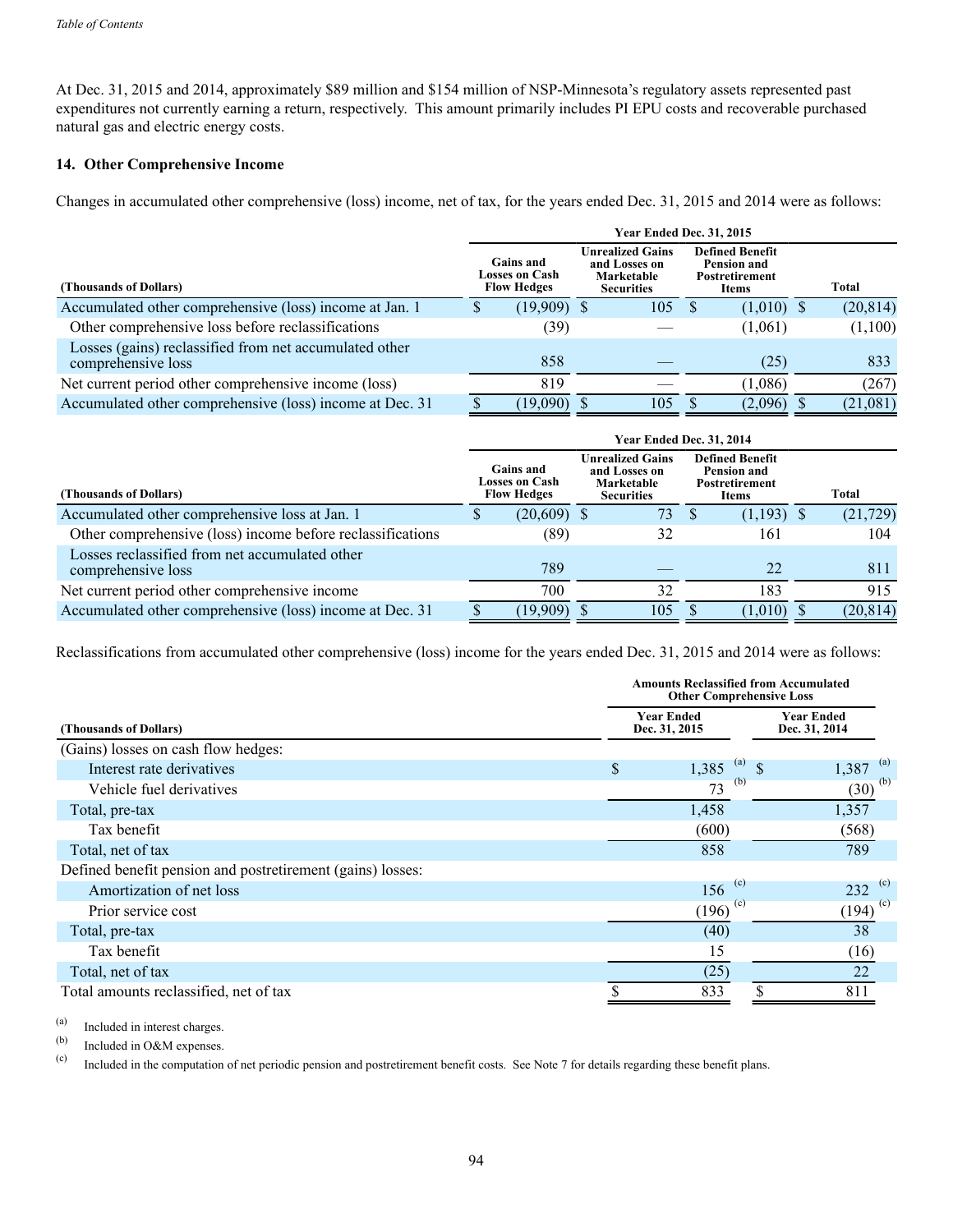# **15. Segments and Related Information**

Operating results from the regulated electric utility and regulated natural gas utility are each separately and regularly reviewed by NSP-Minnesota's chief operating decision maker. NSP-Minnesota evaluates performance based on profit or loss generated from the product or service provided. These segments are managed separately because the revenue streams are dependent upon regulated rate recovery, which is separately determined for each segment.

NSP-Minnesota has the following reportable segments: regulated electric utility, regulated natural gas utility and all other.

- NSP-Minnesota's regulated electric utility segment generates electricity which is transmitted and distributed in Minnesota, North Dakota and South Dakota. In addition, this segment includes sales for resale and provides wholesale transmission service to various entities in the United States. Regulated electric utility also includes NSP-Minnesota's wholesale commodity and trading operations.
- NSP-Minnesota's regulated natural gas utility segment transports, stores and distributes natural gas in portions of Minnesota and North Dakota.
- Revenues from operating segments not included above are below the necessary quantitative thresholds and are therefore included in the all other category. Those primarily include appliance repair services, nonutility real estate activities and revenues associated with processing solid waste into refuse-derived fuel.

Asset and capital expenditure information is not provided for NSP-Minnesota's reportable segments because as an integrated electric and natural gas utility, NSP-Minnesota operates significant assets that are not dedicated to a specific business segment, and reporting assets and capital expenditures by business segment would require arbitrary and potentially misleading allocations which may not necessarily reflect the assets that would be required for the operation of the business segments on a stand-alone basis.

To report income from operations for regulated electric and regulated natural gas utility segments, the majority of costs are directly assigned to each segment. However, some costs, such as common depreciation, common O&M expenses and interest expense are allocated based on cost causation allocators. A general allocator is used for certain general and administrative expenses, including office supplies, rent, property insurance and general advertising.

The accounting policies of the segments are the same as those described in Note 1.

| (Thousands of Dollars)               |     | Regulated<br>Electric |                                 | Regulated<br><b>Natural Gas</b> |                  | <b>All Other</b> |               | Reconciling<br><b>Eliminations</b> |              | Consolidated<br><b>Total</b> |
|--------------------------------------|-----|-----------------------|---------------------------------|---------------------------------|------------------|------------------|---------------|------------------------------------|--------------|------------------------------|
| 2015                                 |     |                       |                                 |                                 |                  |                  |               |                                    |              |                              |
| Operating revenues <sup>(a)</sup>    |     | \$4,183,715           | <sup>\$</sup>                   | 545,135                         | <sup>S</sup>     | 27,956           | -S            |                                    | S.           | 4,756,806                    |
| Intersegment revenues                |     | 791                   |                                 | 686                             |                  |                  |               | (1, 477)                           |              |                              |
| Total revenues                       |     | 4,184,506             | <sup>S</sup>                    | 545,821                         | \$               | 27,956           | $\mathcal{S}$ | (1, 477)                           |              | \$4,756,806                  |
|                                      |     |                       |                                 |                                 |                  |                  |               |                                    |              |                              |
| Depreciation and amortization        | \$. | 434,462               | $\mathbb{S}$                    | 44,446                          | <sup>\$</sup>    | 434              | <sup>\$</sup> |                                    | \$           | 479,342                      |
| Interest charges and financing costs |     | 183,632               |                                 | 12,191                          |                  | 215              |               |                                    |              | 196,038                      |
| Income tax expense                   |     | 158,414               |                                 | 13,825                          |                  | 8,495            |               |                                    |              | 180,734                      |
| Net income                           |     | 332,965               |                                 | 26,894                          |                  | (3,020)          |               |                                    |              | 356,839                      |
|                                      |     |                       | Regulated<br><b>Natural Gas</b> |                                 | <b>All Other</b> |                  |               |                                    |              |                              |
| (Thousands of Dollars)               |     | Regulated<br>Electric |                                 |                                 |                  |                  |               | Reconciling<br><b>Eliminations</b> |              | Consolidated<br><b>Total</b> |
| 2014                                 |     |                       |                                 |                                 |                  |                  |               |                                    |              |                              |
| Operating revenues (a)               |     | \$4,202,357           | \$                              | 757,695                         | S.               | 28,473           | <b>S</b>      |                                    | \$           | 4,988,525                    |
| Intersegment revenues                |     | 938                   |                                 | 828                             |                  |                  |               | (1,766)                            |              |                              |
| Total revenues                       | S   | 4,203,295             | <sup>S</sup>                    | 758,523                         | S                | 28,473           |               | (1,766)                            | <sup>S</sup> | 4,988,525                    |
|                                      |     |                       |                                 |                                 |                  |                  |               |                                    |              |                              |
| Depreciation and amortization        | \$. | 368,213               | <sup>\$</sup>                   | 41,946                          | <sup>S</sup>     | 681              | <sup>\$</sup> |                                    | \$           | 410,840                      |
| Interest charges and financing cost  |     | 177,183               |                                 | 11,595                          |                  | 178              |               |                                    |              | 188,956                      |
| Income tax expense (benefit)         |     | 185,570               |                                 | 19,524                          |                  | (7,004)          |               |                                    |              | 198,090                      |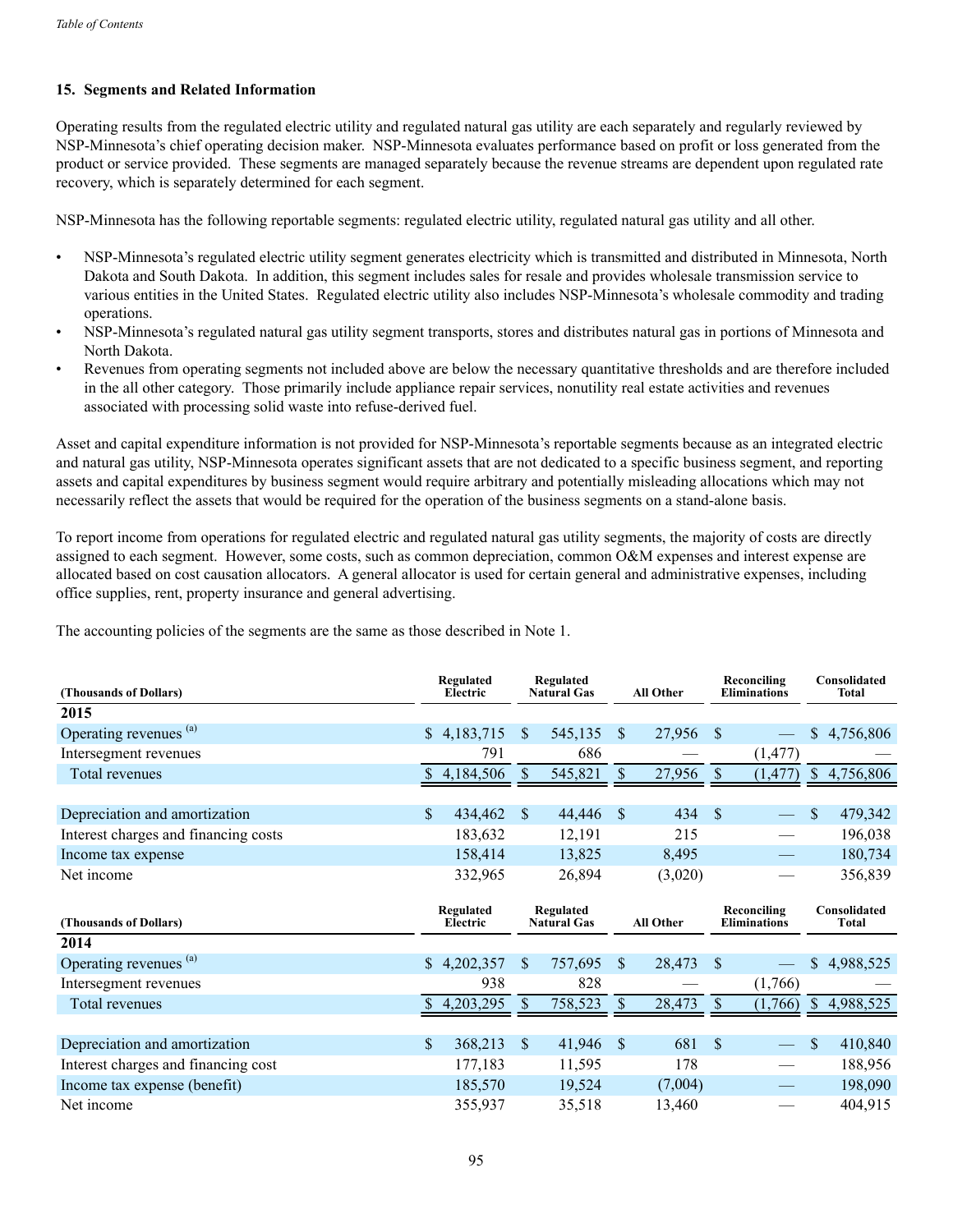| (Thousands of Dollars)              | Regulated<br>Electric |          | Regulated<br><b>Natural Gas</b><br><b>All Other</b> |               |           | Reconciling<br><b>Eliminations</b> |                          |              | Consolidated<br><b>Total</b> |
|-------------------------------------|-----------------------|----------|-----------------------------------------------------|---------------|-----------|------------------------------------|--------------------------|--------------|------------------------------|
| 2013                                |                       |          |                                                     |               |           |                                    |                          |              |                              |
| Operating revenues (a)              | \$4,062,440           | S        | 591,017                                             | \$            | 26,153    |                                    | $\overline{\phantom{m}}$ |              | \$4,679,610                  |
| Intersegment revenues               | 680                   |          | 640                                                 |               |           |                                    | (1,320)                  |              |                              |
| Total revenues                      | 4,063,120             |          | 591,657                                             |               | 26,153    |                                    | (1,320)                  | <sup>S</sup> | 4,679,610                    |
|                                     |                       |          |                                                     |               |           |                                    |                          |              |                              |
| Depreciation and amortization       | 373,747               | <b>S</b> | 40,163                                              | <sup>\$</sup> | 678       | - \$                               | $\overline{\phantom{0}}$ |              | 414,588                      |
| Interest charges and financing cost | 162,084               |          | 11,572                                              |               | 154       |                                    |                          |              | 173,810                      |
| Income tax expense                  | 183,854               |          | 17,416                                              |               | (19, 413) |                                    |                          |              | 181,857                      |
| Net income                          | 338,900               |          | 29,891                                              |               | 24,555    |                                    |                          |              | 393,346                      |

(a) Operating revenues include \$473 million, \$475 million and \$459 million of intercompany revenue for the years ended Dec. 31, 2015, 2014 and 2013, respectively. See Note 16 for further discussion of related party transactions by operating segment.

#### **16. Related Party Transactions**

Xcel Energy Services Inc. provides management, administrative and other services for the subsidiaries of Xcel Energy Inc., including NSP-Minnesota. The services are provided and billed to each subsidiary in accordance with service agreements executed by each subsidiary. NSP-Minnesota uses the services provided by Xcel Energy Services Inc. whenever possible. Costs are charged directly to the subsidiary and are allocated if they cannot be directly assigned.

Xcel Energy Inc., NSP-Minnesota, PSCo and SPS have established a utility money pool arrangement. See Note 4 for further discussion.

The electric production and transmission costs of the entire NSP System are shared by NSP-Minnesota and NSP-Wisconsin. The Interchange Agreement provides for the sharing of all costs of generation and transmission facilities of the system, including capital costs.

The table below contains significant affiliate transactions among the companies and related parties including billings under the Interchange Agreement for the years ended Dec. 31:

| (Thousands of Dollars)                                       | 2015          | 2014          |   | 2013    |
|--------------------------------------------------------------|---------------|---------------|---|---------|
| Operating revenues:                                          |               |               |   |         |
| Electric                                                     | \$<br>473,099 | \$<br>474,542 | S | 458,633 |
| Gas                                                          | 45            | 96            |   | 97      |
| Operating expenses:                                          |               |               |   |         |
| Purchased power                                              | 70,504        | 68,703        |   | 68,518  |
| Transmission expense                                         | 92,751        | 76,399        |   | 68,398  |
| Other operating expenses — paid to Xcel Energy Services Inc. | 439,151       | 456,578       |   | 387,912 |
| Interest expense                                             | 238           | 208           |   | 288     |
| Interest income                                              | 94            | 28            |   | 22      |

Accounts receivable and payable with affiliates at Dec. 31 were:

|                                        |   |                        | 2015 |                     | 2014          |                        |                     |        |  |
|----------------------------------------|---|------------------------|------|---------------------|---------------|------------------------|---------------------|--------|--|
| (Thousands of Dollars)                 |   | Accounts<br>Receivable |      | Accounts<br>Pavable |               | Accounts<br>Receivable | Accounts<br>Pavable |        |  |
| NSP-Wisconsin                          | Φ | 18,268                 |      |                     | <sup>\$</sup> | 17,333                 |                     |        |  |
| <b>PSCo</b>                            |   |                        |      | 4,419               |               | 6,706                  |                     |        |  |
| <b>SPS</b>                             |   |                        |      | 1,066               |               |                        |                     | 1,983  |  |
| Other subsidiaries of Xcel Energy Inc. |   | 14.582                 |      | 54,300              |               | 28                     |                     | 48,562 |  |
|                                        | Φ | 32,850                 |      | 59,785              |               | 24,067                 |                     | 50,545 |  |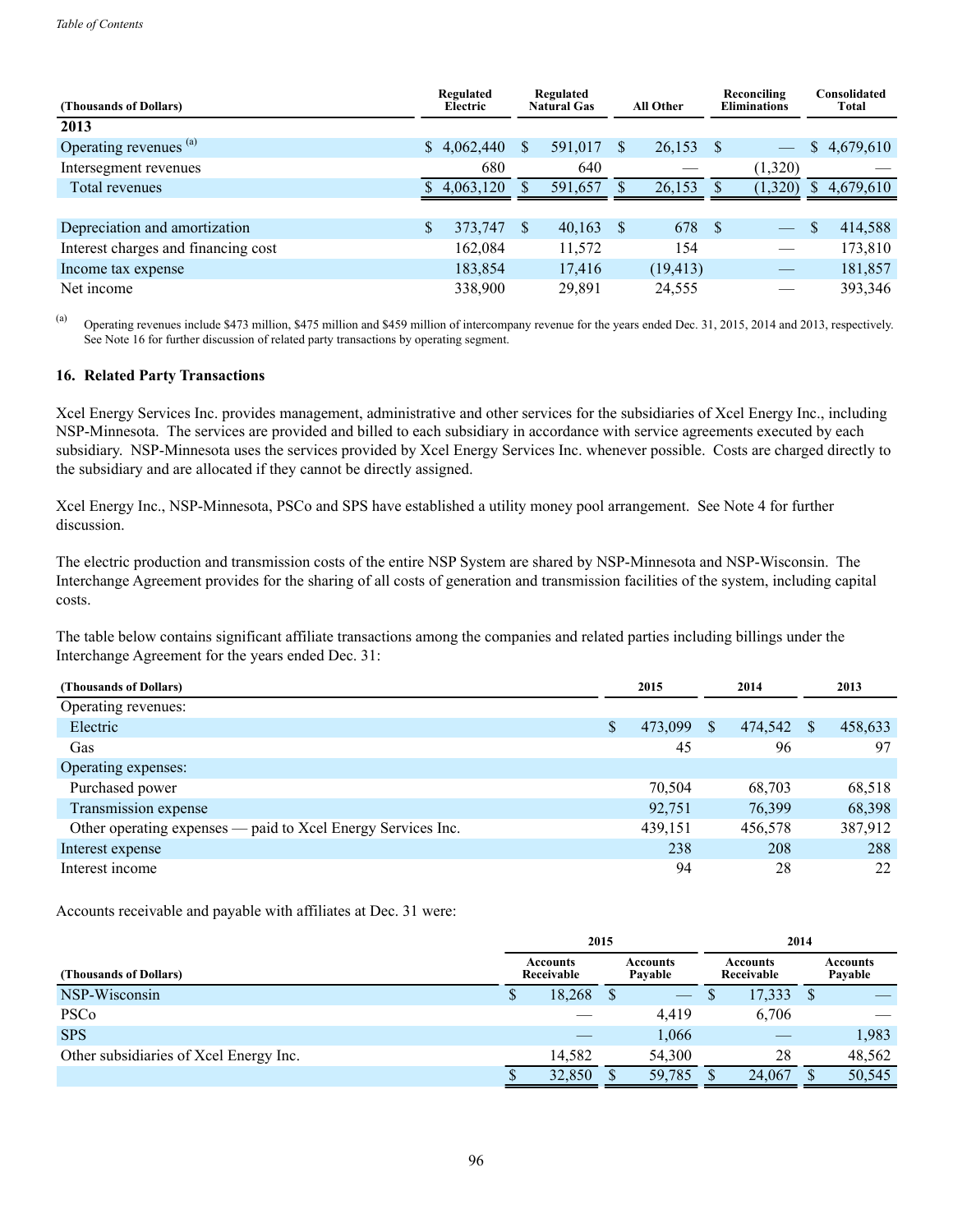# **17. Summarized Quarterly Financial Data (Unaudited)**

|                        | <b>Ouarter Ended</b> |                |                |                 |  |  |  |  |  |  |
|------------------------|----------------------|----------------|----------------|-----------------|--|--|--|--|--|--|
| (Thousands of Dollars) | March 31, 2015       | June 30, 2015  | Sept. 30, 2015 | Dec. 31, 2015   |  |  |  |  |  |  |
| Operating revenues     | 1,292,482<br>D       | ,081,974<br>S  | 1,248,840<br>Ф | 1,133,510<br>У. |  |  |  |  |  |  |
| Operating income       | 50,851               | 154,488        | 310,690        | 190,317         |  |  |  |  |  |  |
| Net income             | 6,924                | 74,181         | 175,549        | 100,185         |  |  |  |  |  |  |
|                        | <b>Ouarter Ended</b> |                |                |                 |  |  |  |  |  |  |
|                        |                      |                |                |                 |  |  |  |  |  |  |
| (Thousands of Dollars) | March 31, 2014       | June 30, 2014  | Sept. 30, 2014 | Dec. 31, 2014   |  |  |  |  |  |  |
| Operating revenues     | 1,424,326            | 1,124,759<br>S | 1,190,213<br>S | 1,249,227       |  |  |  |  |  |  |
| Operating income       | 203,692              | 155,296        | 252,745        | 155,860         |  |  |  |  |  |  |

# **Item 9 — Changes in and Disagreements with Accountants on Accounting and Financial Disclosure**

None.

# **Item 9A — Controls and Procedures**

### **Disclosure Controls and Procedures**

NSP-Minnesota maintains a set of disclosure controls and procedures designed to ensure that information required to be disclosed in reports that it files or submits under the Securities Exchange Act of 1934 is recorded, processed, summarized, and reported within the time periods specified in SEC rules and forms. In addition, the disclosure controls and procedures ensure that information required to be disclosed is accumulated and communicated to management, including the chief executive officer (CEO) and chief financial officer (CFO), allowing timely decisions regarding required disclosure. As of Dec. 31, 2015, based on an evaluation carried out under the supervision and with the participation of NSP-Minnesota's management, including the CEO and CFO, of the effectiveness of its disclosure controls and the procedures, the CEO and CFO have concluded that NSP-Minnesota's disclosure controls and procedures were effective.

# **Internal Control Over Financial Reporting**

No change in NSP-Minnesota's internal control over financial reporting has occurred during the most recent fiscal quarter that has materially affected, or is reasonably likely to materially affect, NSP-Minnesota's internal control over financial reporting. NSP-Minnesota maintains internal control over financial reporting to provide reasonable assurance regarding the reliability of the financial reporting. NSP-Minnesota has evaluated and documented its controls in process activities, general computer activities, and on an entity-wide level. During the year and in preparation for issuing its report for the year ended Dec. 31, 2015 on internal controls under section 404 of the Sarbanes-Oxley Act of 2002, NSP-Minnesota conducted testing and monitoring of its internal control over financial reporting. Based on the control evaluation, testing and remediation performed, NSP-Minnesota did not identify any material control weaknesses, as defined under the standards and rules issued by the Public Company Accounting Oversight Board and as approved by the SEC and as indicated in Management Report on Internal Controls herein.

Effective January 2016, NSP-Minnesota implemented the general ledger modules of a new enterprise resource planning ("ERP") system to improve certain financial and related transaction processes. During 2016 and 2017, NSP-Minnesota will continue implementing additional modules and expects to begin conversion of existing work management system to this same ERP system. In connection with this ongoing implementation, NSP-Minnesota is updating its internal control over financial reporting, as necessary, to accommodate modifications to its business processes and accounting procedures. NSP-Minnesota does not believe that this implementation will have an adverse effect on its internal control over financial reporting.

This annual report does not include an attestation report of NSP-Minnesota's independent registered public accounting firm regarding internal control over financial reporting. Management's report was not subject to attestation by NSP-Minnesota's independent registered public accounting firm pursuant to the rules of the SEC that permit NSP-Minnesota to provide only management's report in this annual report.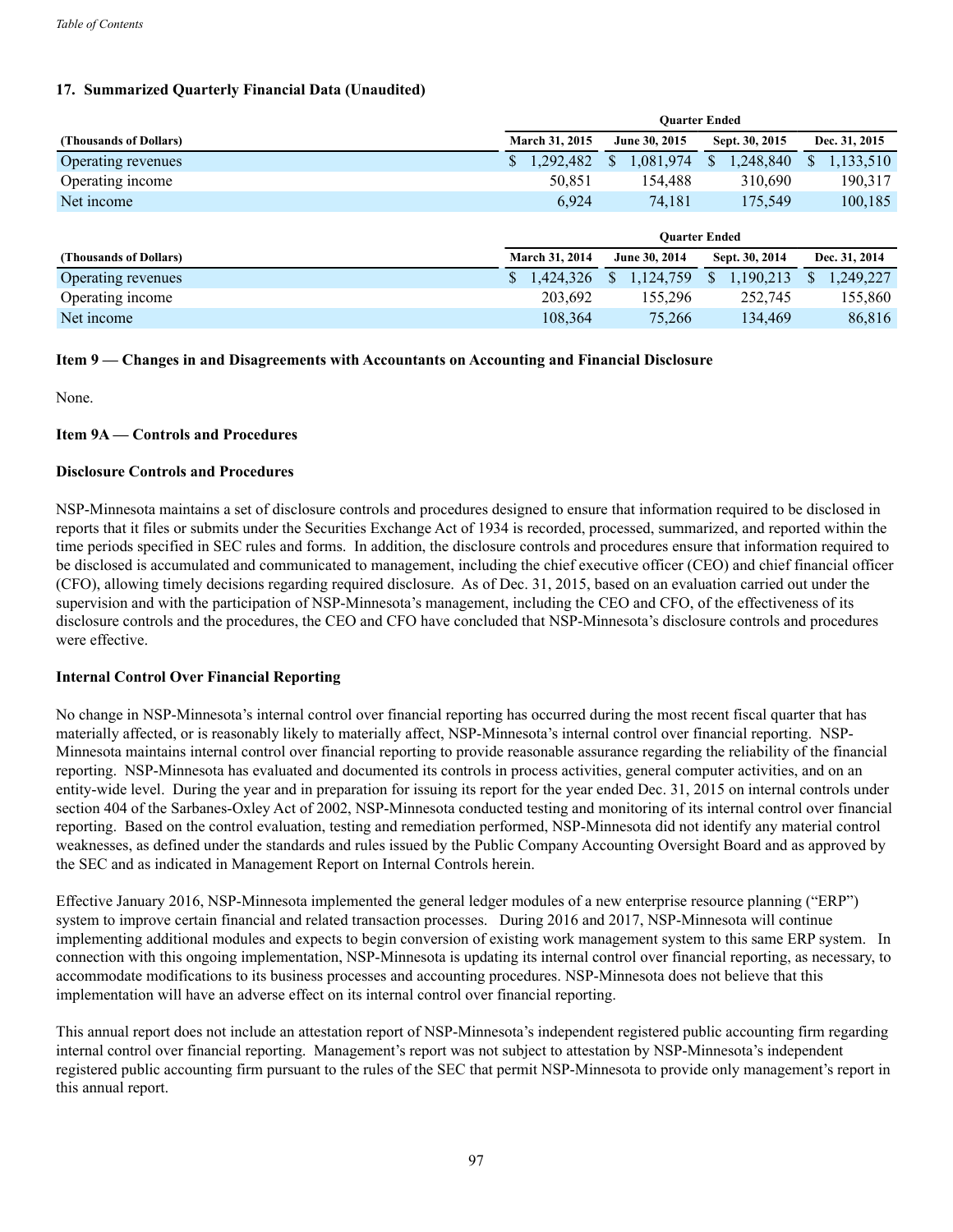# **Item 9B** — **Other Information**

None.

# **PART III**

Items 10, 11, 12 and 13 of Part III of Form 10-K have been omitted from this report for NSP-Minnesota in accordance with conditions set forth in general instructions I (1) (a) and (b) of Form 10-K for wholly-owned subsidiaries.

### **Item 10 — Directors, Executive Officers and Corporate Governance**

### **Item 11 — Executive Compensation**

### **Item 12 — Security Ownership of Certain Beneficial Owners and Management and Related Stockholder Matters**

### **Item 13 — Certain Relationships and Related Transactions, and Director Independence**

Information required under this Item is contained in Xcel Energy Inc.'s Proxy Statement for its 2016 Annual Meeting of Shareholders, which is incorporated by reference.

### **Item 14 — Principal Accountant Fees and Services**

The information required by Item 14 of Form 10-K is set forth under the heading "Independent Registered Public Accounting Firm - Audit and Non-Audit Fees" in Xcel Energy Inc.'s definitive Proxy Statement for the 2016 Annual Meeting of Stockholders which definitive Proxy Statement is expected to be filed with the SEC on or about April 4, 2016. Such information set forth under such heading is incorporated herein by this reference hereto.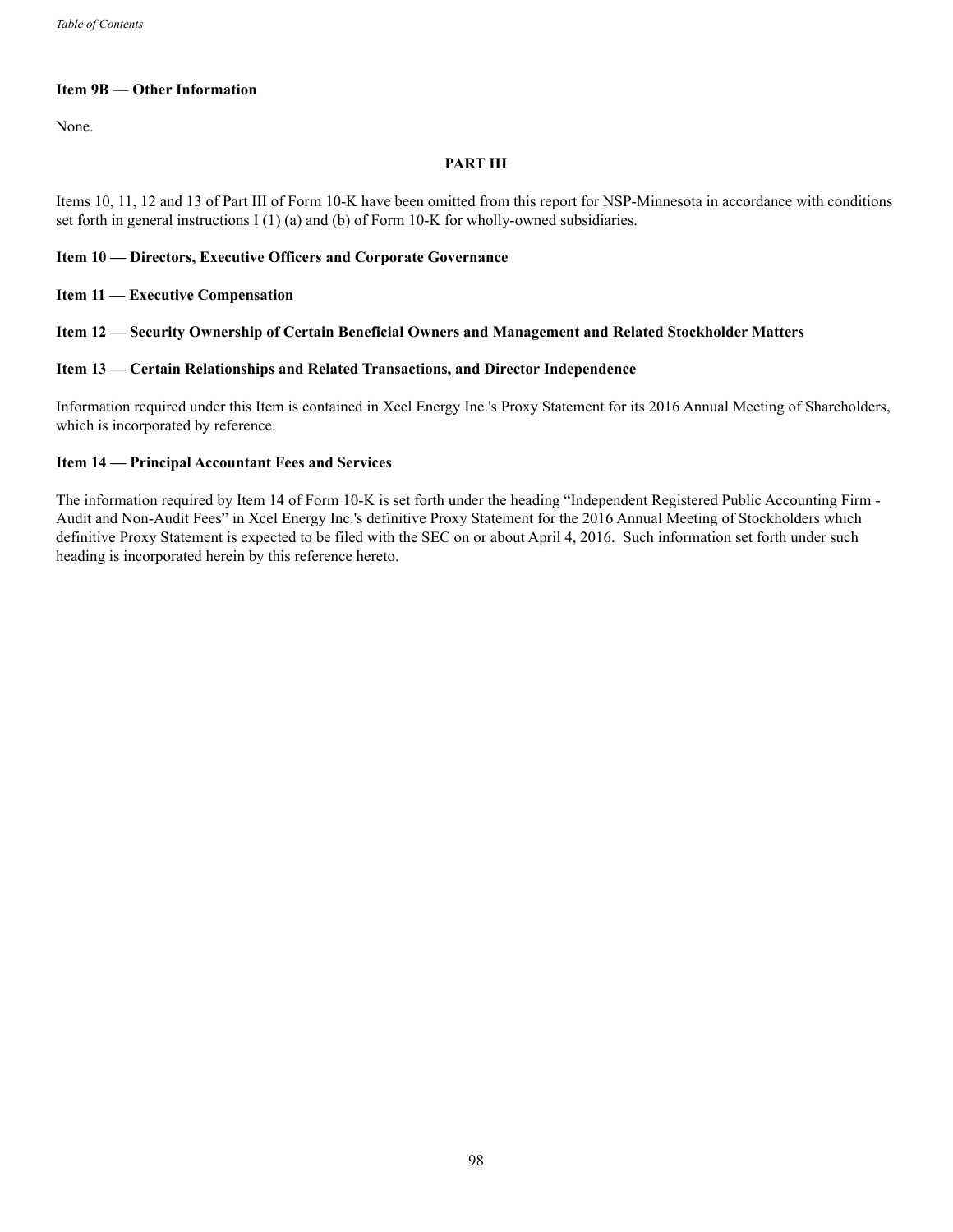# **PART IV**

# **Item 15 — Exhibits, Financial Statement Schedules**

1. Consolidated Financial Statements:

|         | Management Report on Internal Controls Over Financial Reporting — For the year ended Dec. 31, 2015.                                                                                                                                                                                                                                                                              |
|---------|----------------------------------------------------------------------------------------------------------------------------------------------------------------------------------------------------------------------------------------------------------------------------------------------------------------------------------------------------------------------------------|
|         | Report of Independent Registered Public Accounting Firm — Financial Statements                                                                                                                                                                                                                                                                                                   |
|         | Consolidated Statements of Income — For the three years ended Dec. 31, 2015, 2014 and 2013.                                                                                                                                                                                                                                                                                      |
|         | Consolidated Statements of Comprehensive Income — For the three years ended Dec. 31, 2015, 2014 and 2013.                                                                                                                                                                                                                                                                        |
|         | Consolidated Statements of Cash Flows — For the three years ended Dec. 31, 2015, 2014 and 2013.                                                                                                                                                                                                                                                                                  |
|         | Consolidated Balance Sheets — As of Dec. 31, 2015 and 2014.                                                                                                                                                                                                                                                                                                                      |
|         | Consolidated Statements of Common Stockholder's Equity — For the three years ended Dec. 31, 2015, 2014 and 2013.                                                                                                                                                                                                                                                                 |
|         | Consolidated Statements of Capitalization — As of Dec. 31, 2015 and 2014.                                                                                                                                                                                                                                                                                                        |
|         |                                                                                                                                                                                                                                                                                                                                                                                  |
| 2.      | Schedule II — Valuation and Qualifying Accounts and Reserves for the years ended Dec. 31, 2015, 2014 and 2013.                                                                                                                                                                                                                                                                   |
|         |                                                                                                                                                                                                                                                                                                                                                                                  |
| 3.      | Exhibits                                                                                                                                                                                                                                                                                                                                                                         |
|         |                                                                                                                                                                                                                                                                                                                                                                                  |
| $\ast$  | Indicates incorporation by reference                                                                                                                                                                                                                                                                                                                                             |
| $^{+}$  | Executive Compensation Arrangements and Benefit Plans Covering Executive Officers and Directors                                                                                                                                                                                                                                                                                  |
|         |                                                                                                                                                                                                                                                                                                                                                                                  |
| $3.01*$ | Articles of Incorporation and Amendments of Northern Power Corp. (renamed Northern States Power Co. (a Minnesota<br>corporation) on Aug. 21, 2000) (Exhibit 3.01 to Form 10-12G (file no. 000-31709) dated Oct. 5, 2000).                                                                                                                                                        |
| $3.02*$ | By-Laws of Northern States Power Co. (a Minnesota corporation) as Amended and Restated on Sept. 26, 2013<br>(Exhibit 3.02 to Form 10-Q/A for the quarter ended Sept. 30, 2013 (file no. 000-31387)).                                                                                                                                                                             |
| $4.01*$ | Supplemental and Restated Trust Indenture, dated May 1, 1988, from NSP-Minnesota to Harris Trust and Savings Bank,<br>as Trustee, providing for the issuance of First Mortgage Bonds (Exhibit 4.02 to Form 10-K of NSP-Minnesota for the<br>year ended Dec. 31, 1988 (file no. 001-03034)). Supplemental Indentures between NSP-Minnesota and said Trustee,<br>dated as follows: |
|         | Supplemental Trust Indenture dated June 1, 1995, creating \$250 million principal amount of 7.125 percent First Mortgage<br>Bonds, Series due July 1, 2025 (Exhibit 4.01 to Form 8-K (file no. 001-03034) dated June 28, 1995).                                                                                                                                                  |
|         | Supplemental Trust Indenture dated April 1, 1997, creating \$100 million principal amount of 8.5 percent First Mortgage<br>Bonds, Series due Sept. 1, 2019 and \$27.9 million principal amount of 8.5 percent First Mortgage Bonds, Series due<br>March 1, 2019 (Exhibit 4.47 to Form 10-K (file no. 001-03034) dated Dec. 31, 1997).                                            |
|         | Supplemental Trust Indenture dated March 1, 1998, creating \$150 million principal amount of 6.5 percent First Mortgage<br>Bonds, Series due March 1, 2028 (Exhibit 4.01 to Form 8-K (file no. 001-03034) dated March 11, 1998).                                                                                                                                                 |
| $4.02*$ | Supplemental Trust Indenture dated Aug. 1, 2000 (Assignment and Assumption of Trust Indenture) (Exhibit 4.51 to NSP-<br>Minnesota Form 10-12G (file no. 000-31709) dated Oct. 5, 2000).                                                                                                                                                                                          |
| $4.03*$ | Indenture, dated July 1, 1999, between NSP-Minnesota and Norwest Bank Minnesota, NA, as Trustee, providing for the<br>issuance of Sr. Debt Securities. (Exhibit 4.01 to NSP-Minnesota Form 8-K (file no. 001-03034) dated July 21, 1999).                                                                                                                                        |
| $4.04*$ | Supplemental Indenture, dated Aug. 18, 2000, supplemental to the Indenture dated July 1, 1999, among Xcel Energy,<br>NSP-Minnesota and Wells Fargo Bank Minnesota, NA, as Trustee (Assignment and Assumption of Indenture) (Exhibit<br>4.63 to NSP-Minnesota Form 10-12G (file no. 000-31709) dated Oct. 5, 2000).                                                               |
| $4.05*$ | Supplemental Trust Indenture dated July 1, 2002 between NSP-Minnesota and BNY Midwest Trust Company, as<br>successor Trustee, creating \$69 million principal amount of 8.5 percent First Mortgage Bonds, Series due April 1, 2030<br>(Exhibit 4.06 to NSP-Minnesota Quarterly Report on Form 10-Q (file no. 001-31387) dated Sept. 30, 2002).                                   |
| $4.06*$ | Supplemental Trust Indenture dated July 1, 2005 between NSP-Minnesota and BNY Midwest Trust Company, as<br>successor Trustee, creating \$250 million principal amount of 5.25 percent First Mortgage Bonds, Series due July 15, 2035<br>(Exhibit 4.01 to NSP-Minnesota Current Report on Form 8-K (file no. 001-31387) dated July 14, 2005).                                     |
| $4.07*$ | Supplemental Trust Indenture dated May 1, 2006 between NSP-Minnesota and BNY Midwest Trust Company, as<br>successor Trustee, creating \$400 million principal amount of 6.25 percent First Mortgage Bonds, Series due June 1, 2036<br>(Exhibit 4.01 to NSP-Minnesota Current Report on Form 8-K (file no. 001-31387) dated May 18, 2006).                                        |
| $4.08*$ | Supplemental Trust Indenture, dated June 1, 2007, between NSP-Minnesota and BNY Midwest Trust Company, as<br>successor Trustee (Exhibit 4.01 to NSP-Minnesota Form 8-K (file no. 001-31387) dated June 19, 2007).                                                                                                                                                                |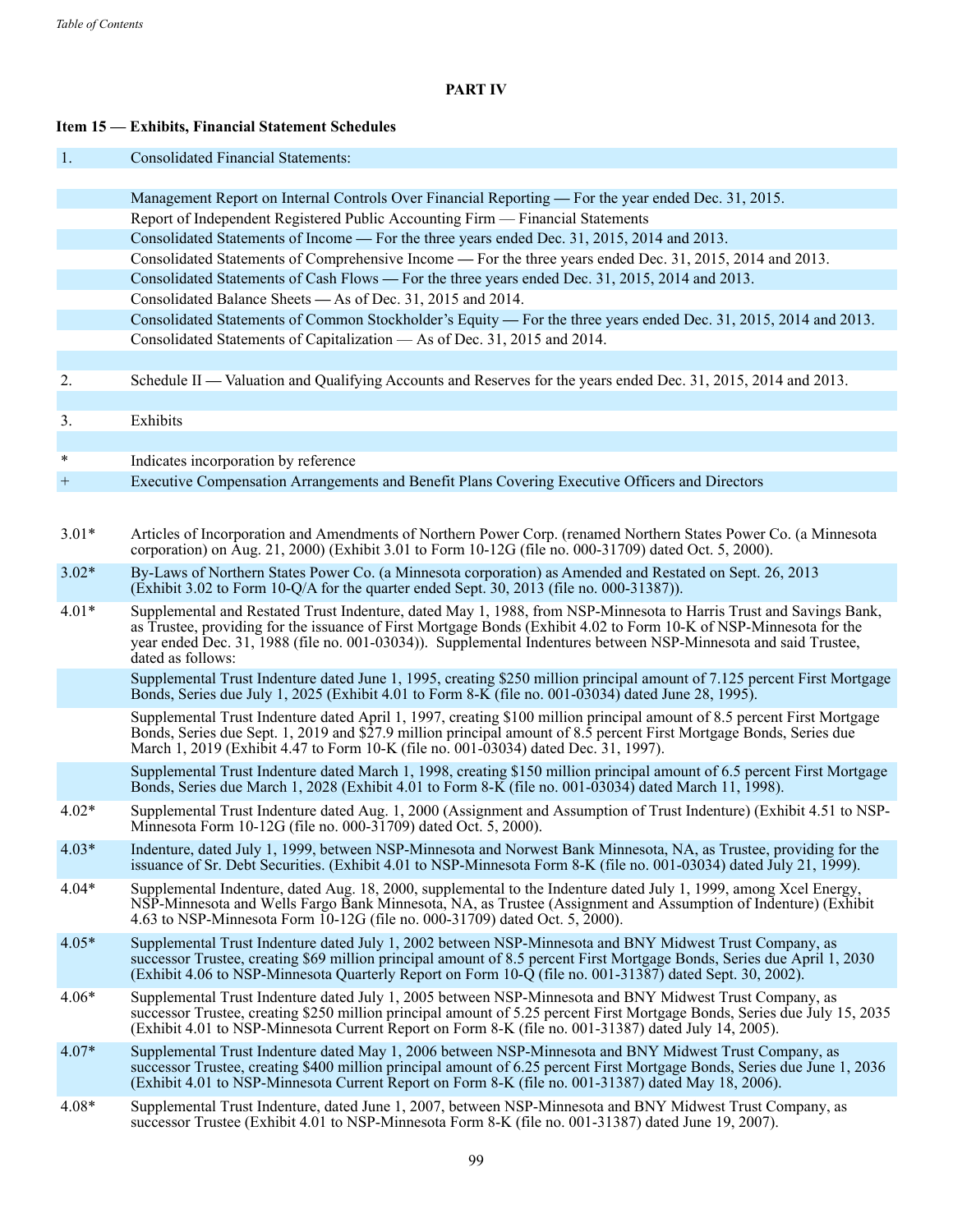- 4.09\* Supplemental Trust Indenture dated March 1, 2008 between NSP-Minnesota and The Bank of New York Trust Company, NA, as successor Trustee (Exhibit 4.01 to NSP-Minnesota Form 8-K (file no. 001-31387) dated March 11, 2008.
- 4.10\* Supplemental Trust Indenture dated as of Nov. 1, 2009 between NSP-Minnesota and The Bank of New York Mellon Trust Co., NA, as successor Trustee, creating \$300 million principal amount of 5.35 percent First Mortgage Bonds, Series due Nov. 1, 2039 (Exhibit 4.01 to NSP-Minnesota Form 8-K (file no. 001-31387) dated Nov. 16, 2009).
- 4.11\* Supplemental Trust Indenture dated as of Aug. 1, 2010 between NSP-Minnesota and The Bank of New York Mellon Trust Company, NA, as successor Trustee, creating \$250 million principal amount of 1.950 percent First Mortgage Bonds, Series due Aug. 15, 2015 and \$250 million principal amount of 4.850 percent First Mortgage Bonds, Series due Aug. 15, 2040 (Exhibit 4.01 to NSP-Minnesota Form 8-K dated Aug. 14, 2010 (file no. 001-31387)).
- 4.12\* Supplemental Trust Indenture dated as of Aug. 1, 2012 between NSP-Minnesota and The Bank of New York Mellon Trust Company, NA, as successor Trustee, creating \$300 million principal amount of 2.15 percent First Mortgage Bonds, Series due Aug. 15, 2022 and \$500 million principal amount of 3.40 percent First Mortgage Bonds, Series due Aug. 15, 2042 (Exhibit 4.01 to NSP-Minnesota Form 8-K dated Aug. 13, 2012 (file no. 001-31387)).
- 4.13\* Supplemental Trust Indenture dated as of May 1, 2013 between NSP-Minnesota and The Bank of New York Mellon Trust Company, N.A., as successor Trustee, creating \$400 million principal amount of 2.60 percent First Mortgage Bonds, Series due May 15, 2023. (Exhibit 4.01 to NSP-Minnesota Form 8-K dated May 20, 2013 (file no. 001-31387))
- 4.14\* Supplemental Trust Indenture dated as of May 1, 2014 between NSP-Minnesota and The Bank of New York Mellon Trust Company, N.A., as successor Trustee, creating \$300 million principal amount of 4.125 percent First Mortgage Bonds, Series due May 15, 2044. (Exhibit 4.01 to NSP-Minnesota Form 8-K dated May 13, 2014 (file no. 001-31387)).
- 4.15\* Supplemental Indenture dated as of Aug. 1, 2015 between NSP-Minnesota and The Bank of New York Mellon Trust Company, N.A., as successor Trustee, creating \$300,000,000 principal amount of 2.20 percent First Mortgage Bonds, Series due Aug. 15, 2020 and \$300,000,000 principal amount of 4.00 percent First Mortgage Bonds, Series due Aug. 15, 2045 (Exhibit 4.01 to Form 8-K of NSP-Minnesota dated Aug. 11, 2015 (file no. 001-31387)).
- 10.01\*+ Xcel Energy Inc. Nonqualified Pension Plan (2009 Restatement) (Exhibit 10.02 to Form 10-K of Xcel Energy (file no. 001-03034) for the year ended Dec. 31, 2008).
- 10.02\*+ Xcel Energy Senior Executive Severance and Change-in-Control Policy (2009 Amendment and Restatement) (Exhibit 10.05 to Form 10-K of Xcel Energy (file no. 001-03034) for the year ended Dec. 31, 2008).
- 10.03\*+ Xcel Energy Inc. Non-Employee Directors Deferred Compensation Plan (Exhibit 10.08 to Form 10-K of Xcel Energy (file no. 001-03034) for the year ended Dec. 31, 2008).
- 10.04\*+ Form of Services Agreement between Xcel Energy Services Inc. and utility companies (Exhibit H-1 to Form U5B (file no. 001-03034) dated Nov. 16, 2000).
- 10.05\*+ Xcel Energy Inc. Supplemental Executive Retirement Plan as amended and restated Jan. 1, 2009 (Exhibit 10.17 to Form 10-K of Xcel Energy (file no. 001-03034) for the year ended Dec. 31, 2008).
- 10.06\* Ownership and Operating Agreement, dated March 11, 1982, between NSP-Minnesota, Southern Minnesota Municipal Power Agency and United Minnesota Municipal Power Agency concerning Sherburne County Generating Unit No. 3 (Exhibit 10.01 to Form 10-Q for the quarter ended Sept. 30, 1994 (file no. 001-03034)).
- 10.07\* Restated Interchange Agreement dated Jan. 16, 2001 between NSP-Wisconsin and NSP-Minnesota (Exhibit 10.01 to NSP-Wisconsin Form S-4 (file no. 333-112033) dated Jan. 21, 2004).
- 10.08\*+ Amendment dated Aug. 26, 2009 to the Xcel Energy Senior Executive Severance and Change-in-Control Policy. (Exhibit 10.06 to Form 10-Q of Xcel Energy (file no. 001-03034) for the quarter ended Sept. 30, 2009).
- 10.09\*+ Xcel Energy Executive Annual Incentive Award Plan Form of Restricted Stock Agreement (Exhibit 10.08 to Form 10-Q of Xcel Energy (file no. 001-03034) for the quarter ended Sept. 30, 2009).
- 10.10\*+ Xcel Energy Inc. Executive Annual Incentive Award Plan (as amended and restated effective Feb. 17, 2010) (incorporated by reference to Appendix A to Schedule 14A, Definitive Proxy Statement to Xcel Energy (file no. 001-03034) dated April 6, 2010).
- 10.11\*+ Xcel Energy Inc. 2010 Executive Annual Discretionary Award Plan (Exhibit 10.24 to Form 10-K of Xcel Energy (file no. 001-03034) for the year ended Dec. 31, 2009).
- 10.12\*+ Xcel Energy Inc. 2005 Long-Term Incentive Plan (as amended and restated effective Feb. 17, 2010) (incorporated by reference to Appendix B to Schedule 14A, Definitive Proxy Statement to Xcel Energy (file no. 001-03034) dated April 6, 2010).
- 10.13\*+ Xcel Energy Inc. 2010 Executive Annual Discretionary Award Plan (as amended and restated effective Dec. 15, 2010) (Exhibit 10.23 to Form 10-K of Xcel Energy (file no. 001-03034) for the year ended Dec. 31, 2010).
- 10.14\*+ Xcel Energy Inc. 2005 Long-Term Incentive Plan Form of Bonus Stock Agreement (as amended and restated effective Feb. 17, 2010) (Exhibit 10.24 to Form 10-K of Xcel Energy (file no. 001-03034) for the year ended Dec. 31, 2010).
- 10.15\*+ Xcel Energy Inc. 2005 Long-Term Incentive Plan Form of Performance Share Agreement (Exhibit 10.25 to Form 10-K of Xcel Energy (file no. 001-03034) for the year ended Dec. 31, 2010).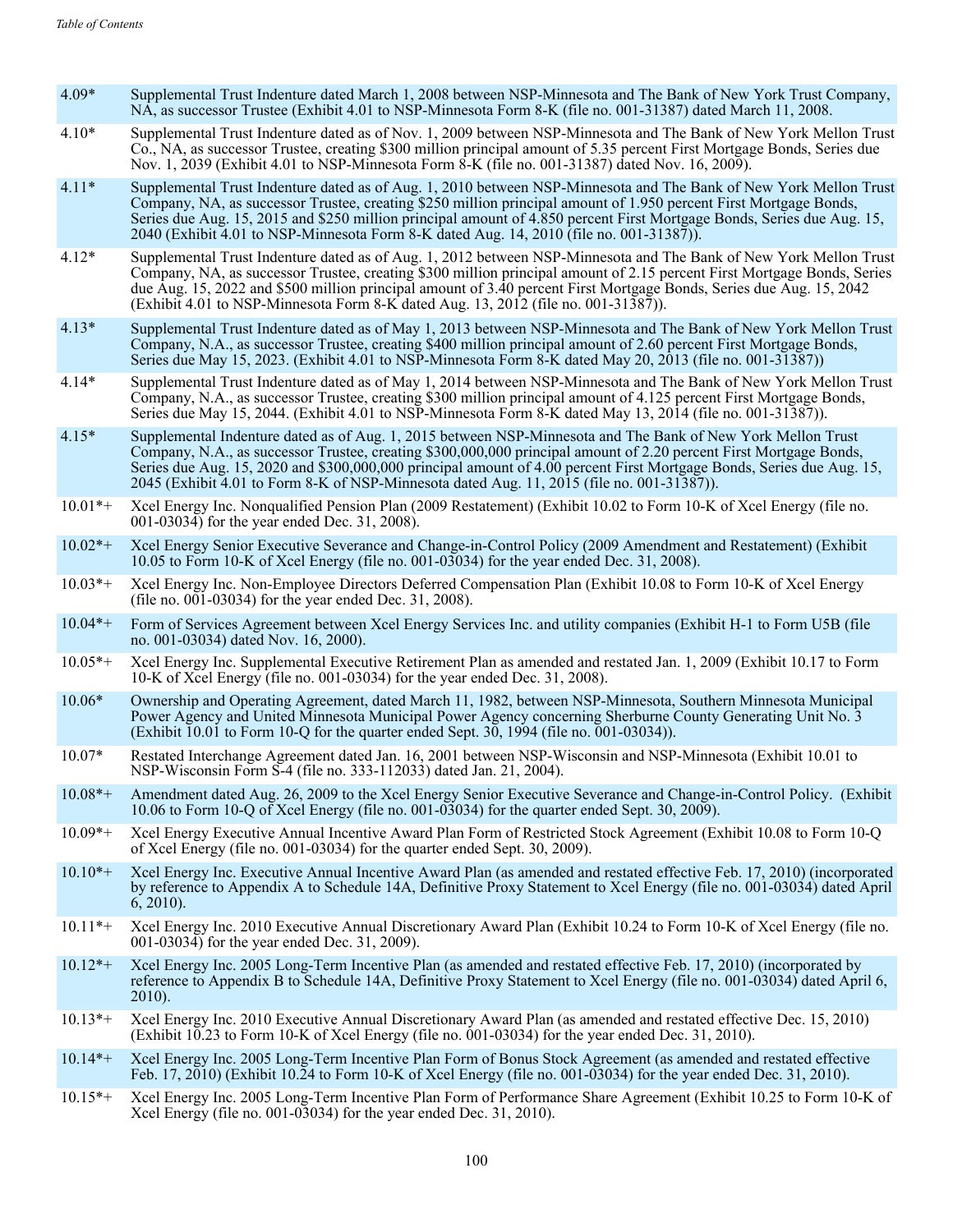- 10.16a\*+ Xcel Energy Inc. 2005 Long-Term Incentive Plan Form of Restricted Stock Unit Agreement (Exhibit 10.26 to Form 10-K of Xcel Energy (file no. 001-03034) for the year ended Dec. 31, 2010).
- 10.16b\*+ Xcel Energy Inc. 2005 Long-Term Incentive Plan Form of Time-Based Restricted Stock Unit Agreement (Exhibit 10.14b to Form  $10^{\circ}$ K of Xcel Energy (file no. 001-03034) for the year ended Dec. 31, 2012).
- 10.17\*+ Stock Equivalent Plan for Non-Employee Directors of Xcel Energy Inc. as amended and restated effective Feb. 23, 2011 (Appendix A to the Xcel Energy Definitive Proxy Statement (file no. 001-03034) filed Apr. 5, 2011).
- 10.18\*+ Xcel Energy Inc. Nonqualified Deferred Compensation Plan (2009 Restatement) (Exhibit 10.07 to Form 10-K of Xcel Energy (file no. 001-03034) for the year ended Dec. 31, 2008).
- 10.19\*+ First Amendment effective Nov. 29, 2011 to the Xcel Energy Inc. Nonqualified Deferred Compensation Plan (2009 Restatement) (Exhibit 10.17 to Form 10-K of Xcel Energy (file no. 001-03034) for the year ended Dec. 31, 2011).
- 10.20\*+ Second Amendment dated Oct. 26, 2011 to the Xcel Energy Senior Executive Severance and Change-in-Control Policy (Exhibit 10.18 to Form 10-K of Xcel Energy (file no. 001-03034) for the year ended Dec. 31, 2011).
- 10.21\*+ First Amendment dated Feb. 20, 2013 to the Xcel Energy Inc. Executive Annual Incentive Award Plan (as amended and restated effective Feb. 17, 2010) (Exhibit 10.01 to Form 10-Q of Xcel Energy (file no. 001-03034) for the quarter ended March 31, 2013).
- 10.22\*+ Fourth Amendment dated Feb. 20, 2013 to the Xcel Energy Senior Executive Severance and Change-in-Control Policy (Exhibit 10.02 to Form 10-Q of Xcel Energy (file no. 001-03034) for the quarter ended March 31, 2013).
- 10.23\*+ First Amendment dated May 21, 2013 to the Xcel Energy Inc. 2005 Long-Term Incentive Plan (as amended and restated effective Feb. 17, 2010) (Exhibit 10.21 to Form 10-K of Xcel Energy (file no. 001-03034) for the year ended Dec. 31, 2013).
- 10.24\*+ Second Amendment dated May 21, 2013 to the Xcel Energy Inc. Nonqualified Deferred Compensation Plan (2009 Restatement) (Exhibit 10.22 to Form 10-K of Xcel Energy (file no. 001-03034) for the year ended Dec. 31, 2013).
- 10.25\*+ Xcel Energy Inc. 2005 Long-Term Incentive Plan Form of Long-Term Incentive Award Agreement (Exhibit 10.23 to Form 10-K of Xcel Energy (file no. 001-03034) for the year ended Dec. 31, 2013).
- 10.26\* Amended and Restated Credit Agreement, dated as of Oct. 14, 2014 among Xcel Energy Inc., as Borrower, the several lenders from time to time parties thereto, JPMorgan Chase Bank, N.A., as Administrative Agent, Bank of America, N.A., and Barclays Bank Plc, as Syndication Agents, and Wells Fargo Bank, National Association, as Documentation Agent (Exhibit 99.02 to Form 8-K of Xcel Energy, dated Oct. 14, 2014 (file no. 001-03034)).
- 10.27\*+ Xcel Energy Inc. 2015 Omnibus Incentive Plan (incorporated by reference to Appendix B to Schedule 14A, Definitive Proxy Statement to Xcel Energy Inc. (file no. 001-03034) dated April 6, 2015).
- 10.28\*+ Stock Equivalent Program for Non-Employee Directors of Xcel Energy Inc. (As First Effective May 20, 2015) under the Xcel Energy Inc. 2015 Omnibus Incentive Plan. (Exhibit 10.02 to Form 8-K of Xcel Energy, dated May 26, 2015 (file no. 001-03034).
- 10.29\*+ Form of Xcel Energy Inc. 2015 Omnibus Incentive Plan Award Agreement and Award Terms and Conditions (Restricted Stock Units and Performance Share Units) under the Xcel Energy Inc. 2015 Omnibus Incentive Plan. (Exhibit 10.03 to Form 8-K of Xcel Energy, dated May 26, 2015 (file no. 001-03034).
- 10.30\*+ Xcel Energy Inc. 2015 Omnibus Incentive Plan Form of Award Agreement. (Exhibit 10.28 to Form 10-K of Xcel Energy (file no. 001-03034) for the year ended Dec. 31, 2015).
- 10.31\*+ Xcel Energy Inc. Executive Annual Incentive Award Sub-plan pursuant to the Xcel Energy Inc. 2015 Omnibus Incentive Plan. (Exhibit 10.29 to Form 10-K of Xcel Energy (file no. 001-03034) for the year ended Dec. 31, 2015).
- 12.01 Statement of Computation of Ratio of Earnings to Fixed Charges.
- 23.01 Consent of Independent Registered Public Accounting Firm.
- 31.01 Principal Executive Officer's certification pursuant to 18 U.S.C. Section 1350, as adopted pursuant to Section 302 of the Sarbanes-Oxley Act of 2002.
- 31.02 Principal Financial Officer's certification pursuant to 18 U.S.C. Section 1350, as adopted pursuant to Section 302 of the Sarbanes-Oxley Act of 2002.
- 32.01 Certification pursuant to 18 U.S.C. Section 1350, as adopted pursuant to Section 906 of the Sarbanes-Oxley Act of 2002.
- 99.01 Statement pursuant to Private Securities Litigation Reform Act of 1995.
- 101 The following materials from NSP-Minnesota's Annual Report on Form 10-K for the year ended Dec. 31, 2015 are formatted in XBRL (eXtensible Business Reporting Language): (i) the Consolidated Statements of Income, (ii) the Consolidated Statements of Comprehensive Income, (iii) the Consolidated Statements of Cash Flows, (iv) the Consolidated Balance Sheets, (v) the Consolidated Statements of Stockholder's Equity, (vi) the Consolidated Statements of Capitalization, (vii) Notes to Consolidated Financial Statements, (viii) document and entity information, and (ix) Schedule II.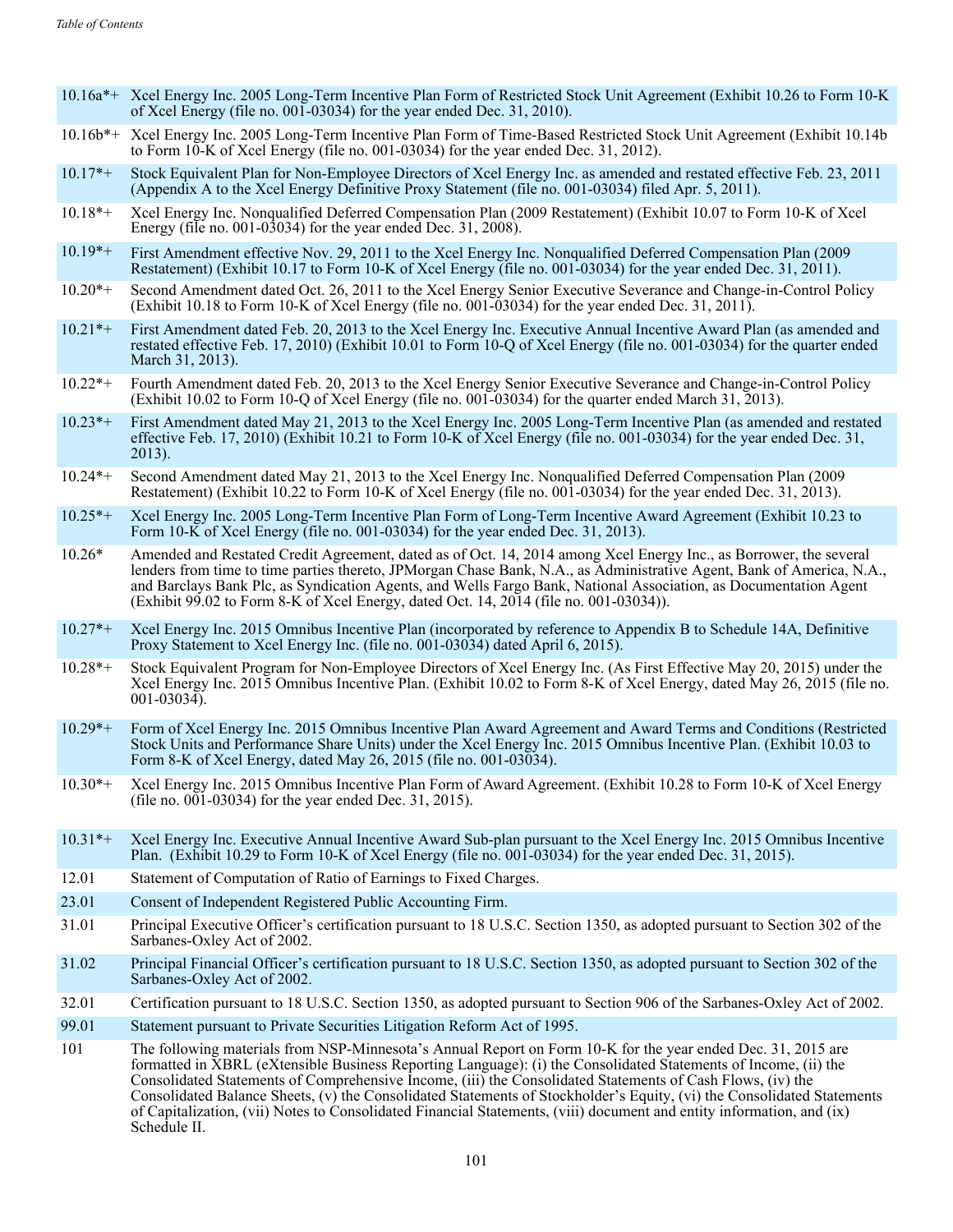# **SCHEDULE II**

# **NSP-MINNESOTAAND SUBSIDIARIES VALUATION AND QUALIFYING ACCOUNTS YEARS ENDED DEC. 31, 2015, 2014 AND 2013**

*(amounts in thousands)*

|                          |                             |        |                                            | <b>Additions</b> |                                                |       |                                                              |        |                              |
|--------------------------|-----------------------------|--------|--------------------------------------------|------------------|------------------------------------------------|-------|--------------------------------------------------------------|--------|------------------------------|
|                          | <b>Balance at</b><br>Jan. 1 |        | Charged to<br>Costs and<br><b>Expenses</b> |                  | Charged<br>to Other <sub>(a)</sub><br>Accounts |       | <b>Deductions</b><br>from $_{\infty}$ (b)<br><b>Reserves</b> |        | <b>Balance</b> at<br>Dec. 31 |
| Allowance for bad debts: |                             |        |                                            |                  |                                                |       |                                                              |        |                              |
| 2015                     | \$                          | 22,937 |                                            | 14,420           | S                                              | 4,412 | <sup>S</sup>                                                 | 21,019 | 20,750                       |
| 2014                     |                             | 20,216 |                                            | 17,193           |                                                | 5,469 |                                                              | 19,941 | 22,937                       |
| 2013                     |                             | 20,420 |                                            | 13,418           |                                                | 5,190 |                                                              | 18,812 | 20,216                       |

(a) Recovery of amounts previously written off.<br>(b) Deductions relate primarily to bad debt write

Deductions relate primarily to bad debt write-offs.